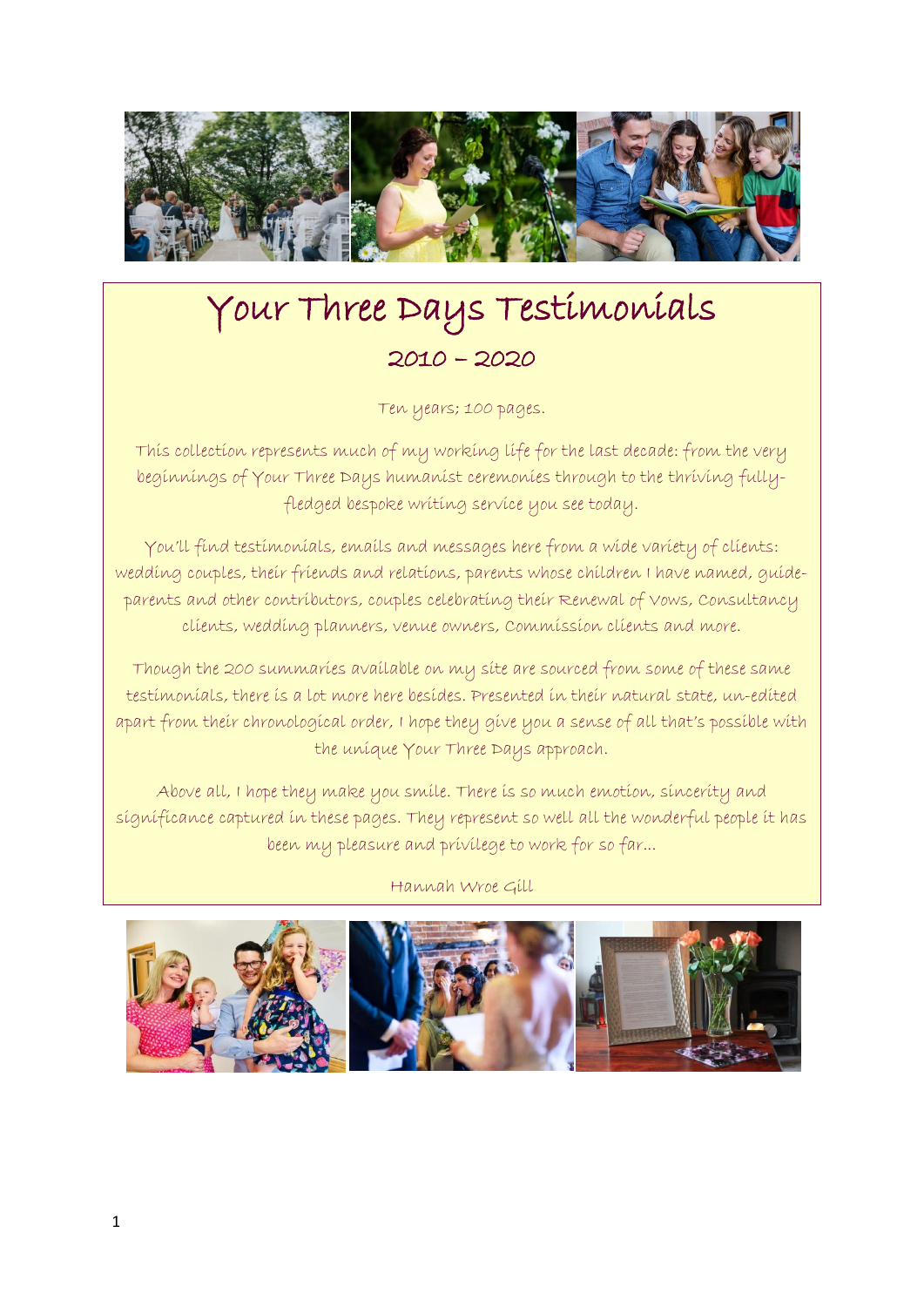#### Good places to start

Just how much a YTD experience can mean to people  $-$  'A memorial for Sol' (4); Natalie  $+$ Joe (7); Louise + Matt (10); Heidi + Sam (13); Susie + Matt (59); Caro + Karen (64); James (66); Natalie + Chris (84); Jules + Ric (86); Ewan (94); Harvey + Rosa (100)

The difference the YTD way can make -  $Diana + Stephen (9)$ ; Laura + Steven (12); Tobiah (16); Hannah + Pete (28); Emily + Simon (38); Lou + Dom (55); Carla + Ian (57); Esme (72); Meg + John (73); Mai + Martyn (80); CJ + Graham (92)

Why a bespoke ceremony = a wonderful opportunity -  $Luke + Ewan (11)$ ;  $Claire + Tom$ (29); Becky + Ric (34); Jess + James (38); Amelia (46); Laura + Paul (52); Nancy (64); Layal + Rob (75); Nancy + Joel (77); Anoob + Deborah (81); Martin + Beci (84)

My approach, skills + experience can make all the difference -  $Amy + Ric (21)$ ; Lizzy + Mark (27); Jem + Mark (44); Sarah + Dan (47); Jen + Warren (54); Naomi + Stu (63); Steph + Mike (65); Natalia + Jon (72); Claire + Kim (82); Ruth + Jon (88)

The right ceremony can really make the day - Jade +  $Tom (25)$ ; Jen + Jon  $(32)$ ; Jo + Sam (40); Amanda + Cass (45); Anna + Ben (51); Ian + Chim (51); Victoria + Nick (58); Zoe + Chris (67); Victoria + Olly (68); Jenson (80); Amy + Eric (90)

Loved ones involved and impressed - Claire + Niall  $(31)$ ; Chris + John  $(42)$ ; Jim + Cath (43); Caro (46); Judy + Phil (48); Angela + Dave (77); Debbie (89); Kay + Andy (97)

Exceeding expectations - Sharon + Dave (20); Miriam + Ray (20); Jess + Craig (27); Robson (29); Emilia (36); Zara (48); Oliver (60); Dave + Helen (78); Jack (96)

Even doubters can be converted in style -  $L$ ynsey + Michael (26); Becca + Jon (30); Ruth + Andy (49); James (56); Debbie + Gordon (67); Jane + Gemma (76)

Attitude is all - Alex  $(5)$ ; Clare + Dave  $(9)$ ; Roisin + Paul  $(23)$ ; Leigh + Tom  $(43)$ ; Lachlan (48); Ginny (57); Willow (70); Alan + Kathy (85); Liz + Chris (96)

It's always worth every effort to get it right - Laura + Lee  $(17)$ ; Janette + Neil  $(19)$ ; Freddie (39); Gillian + Colin (58); Grace + Reece (76); Billy (87); Martha (93)

This is more than 'just' a job to me - Alexa + Chris (3); Ben (21); Liz + Steve (37); Rachel + Mike (68); Gareth + Melanie (79)

**Dreams can come true** - Angela + Tom  $(15)$ ; Julie + Gary  $(20)$ ; Ayesha + Richard  $(71)$ 

 $*$  next to a testimonial denotes I've worked for the client/family more than once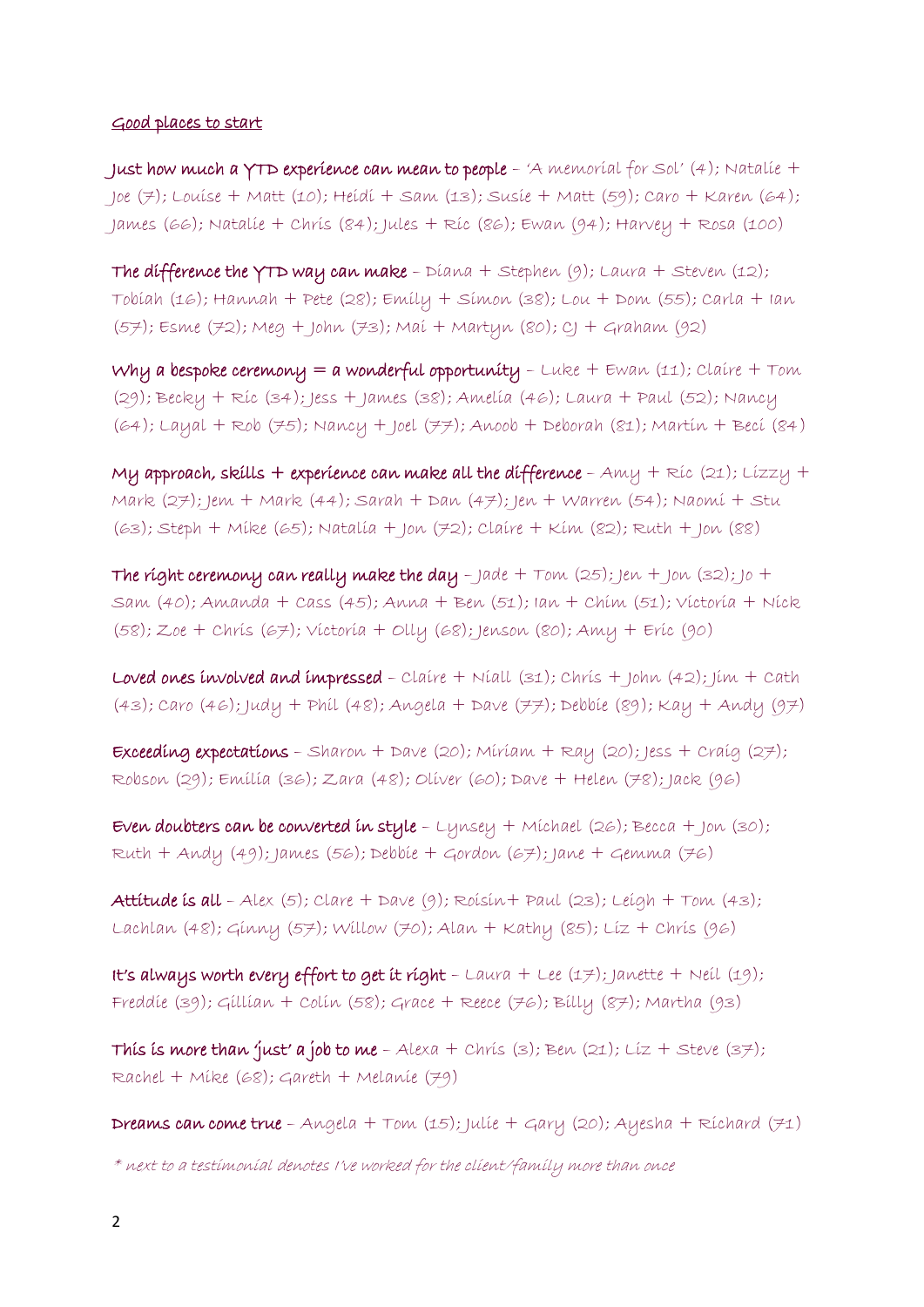#### 2020

# Wedding – Alexa + Chris – 20th March 2020 – Losehill House, Derbyshire

'Hannah is an amazing Celebrant and an even more amazing woman who we would thoroughly recommend. From the start she remained supportive whilst helping us to keep on track with the stages and steps of compiling our wedding ceremony. She helped to keep the stress to a minimum in this process by breaking it down into small manageable stages, which really helped us to maintain other aspects of wedding planning.

The lead up to the wedding was in unfortunate circumstances, whereby the Coronavirus pandemic hit. This was an extremely stressful time for us, with not knowing if our wedding would go ahead but Hannah helped us to remain positive. She went above and beyond for us, and even called our hotel ahead of our stay and arranged for us to be upgraded to the best room, leaving a personal message for us. In times where we couldn't help but feel anxious, Hannah alleviated these feelings and helped us to be excited for our wedding as we should have been.

The ceremony itself was fantastic as well. As a Celebrant Hannah is charismatic and captivating and kept the guests interested. She summarised our lives perfectly and the ceremony matched our personalities to a tee. Hannah's ability to read people as a couple and individuals is an excellent asset.

To us, Hannah became more than our Celebrant. We felt an instant connection as I'm sure everyone else does and we now consider her as a friend. Chris and Alexa X'

#### Naming – Jude – 2nd February 2020 – Denshaw Village Hall, Oldham \*

'Thanks. Thanks. Thanks. Loved it! When we sat down on the sofa last night we both just felt really humbled. James'

Message from Jen and James following their 3rd YTD ceremony.

## Naming – Clemmie – 25th January 2020 – Crosby Event Centre, Merseyside

'We've had some time to come down to earth from yesterday's lovely event and we've sat and opened the generous gifts our friends and family have given to Clemmie too.

We wanted to thank you again. The ceremony was just what we wanted: a great balance of relaxed formality, humour and love.

We look forward to receiving the copy of the ceremony next week. We will cherish it. Warm regards,

Jen, Gray and Clem x'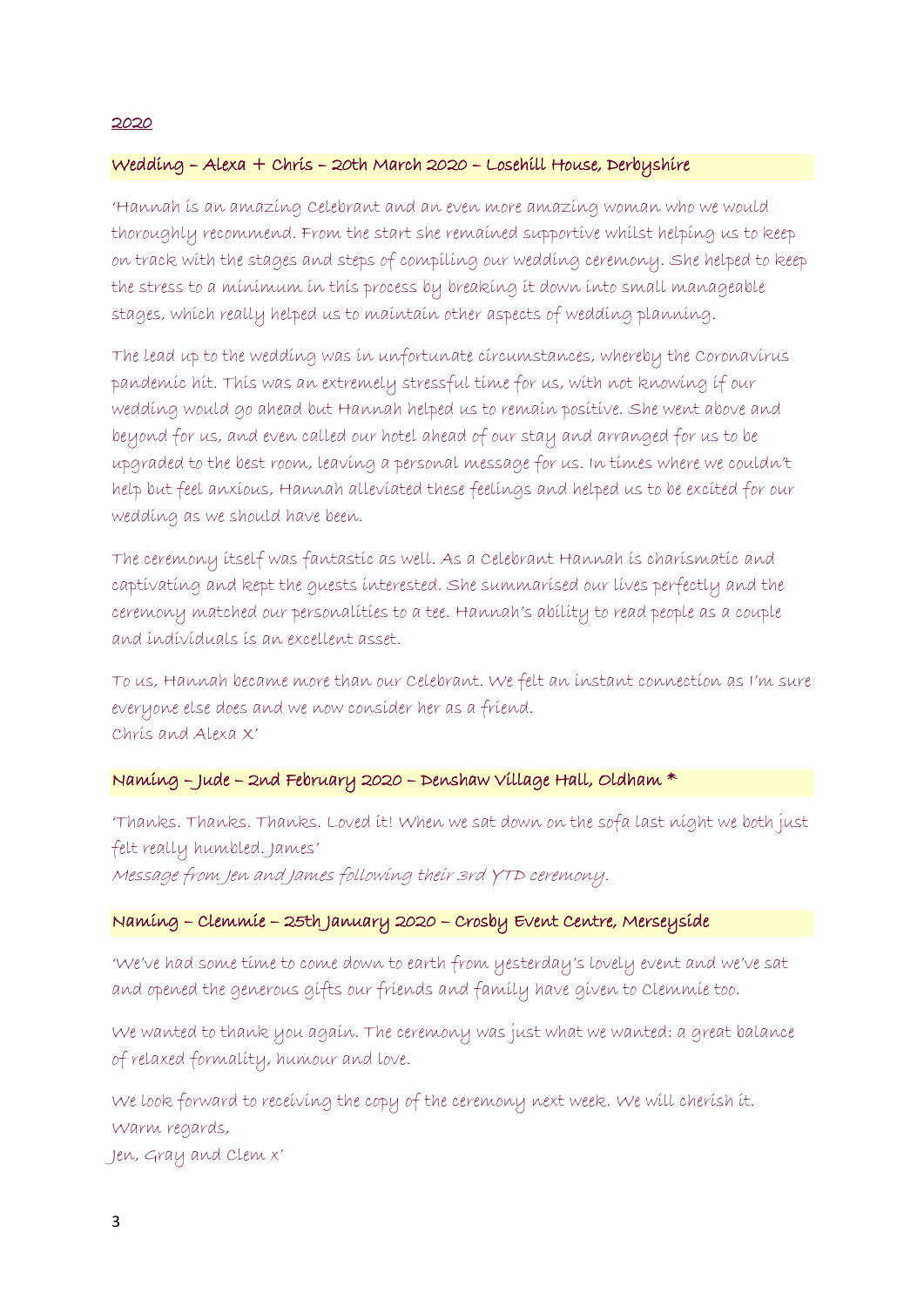## 2019

# Wedding – Jen + Josh – 29th December 2019 – Waterton Park, Wakefield

'Thank you again for our perfect day. We can't thank you enough for making our day so memorable. Love, Jen & Josh xxx' A thank you all the way from Australia.

## Wedding – Bobbie + Rebecca – 9th November 2019 – Craven Cruck Barn, Appletreewick

'Hannah – we cannot thank you enough for making our special day so perfect!

We were excited about having a ceremony that resonated with our values and your creation was more than we could have envisioned. Your passion for your work was evident through every step of the process.

The ceremony was so personal and our guests told us afterwards how right the ceremony was for us and our relationship. The day flowed effortlessly and the months of hard work putting together the perfect ceremony really paid off.

When we look back at our wedding we will always remember how perfect you made it for  $U\subseteq$ .

Bobbie and Rebecca

## Wedding – Gillian + Ankit – 2nd November 2019 – Holdsworth House, Halifax

'Thank you for making our wedding day so perfect - romantic, moving and funny in equal parts! If you are looking for vows that are unique and truly meaningful, don't hesitate in booking Hannah.

She really guided us through the process and we definitely learnt more about each other and how we felt (both about each other and marriage) as a result. The time Hannah invests getting to know you, asking the right questions and putting together something beautiful really pays off.

Our vows were absolutely amazing and meant so much to us, and all our guests since the wedding have said how lovely they were. We cannot recommend Hannah highly enough!

Thank you a thousand times. Can we do it all over again?!' Gillian and Ankit

## Consultancy – A memorial for baby Sol – 26th October 2019 \*

'The ceremony was beautiful.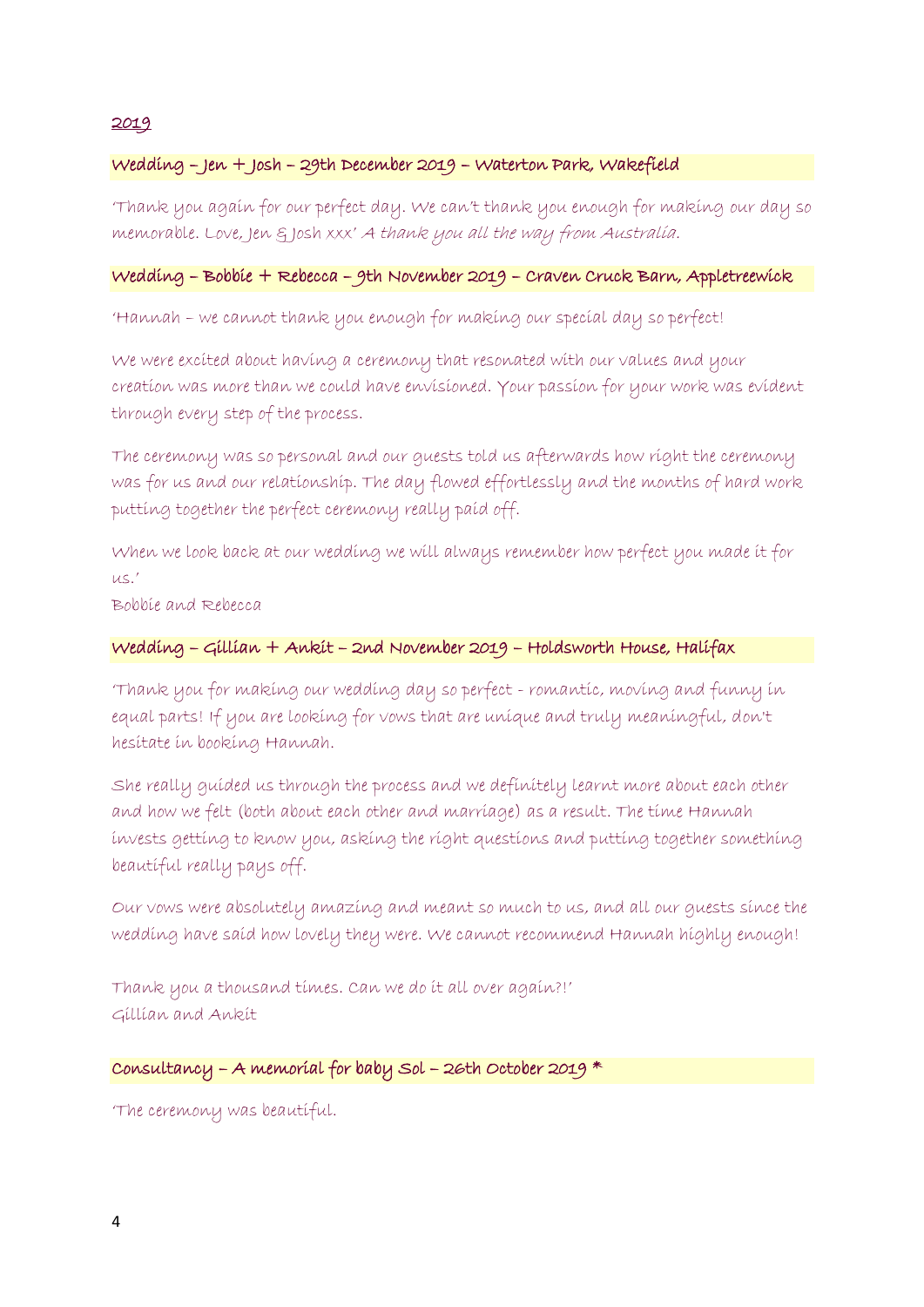Everyone was blown away and we are just so grateful that they were really able to feel as though they knew our baby boy. He was so special, and so loved, and it means the world to us that we shared this. Your incredible talent enabled that. Thank you so much.

You are a very special lady Hannah. In our darkest times, it has been a pleasure to work with you. I cannot imagine there being anybody else I could have felt in safe hands with.

Thanks again, Sarah xxx'

## Venue owner – Alex from Beechenhill – October 2019

'Hannah is a pleasure to work with: truly a ray of sunshine.

She is thoughtful, jolly and considerate. During wedding days when all is time dependent, highly emotional and sometimes chaotic, she is a calm presence, bringing her unique wit and wisdom.

We love working with Hannah.' Alex No longer hosting weddings sadly but still a fabulous place to stay.

## Naming – Charlotte – 8th September 2019 – Norbury Farm, Stockport \*

'Thank you again for such a fabulous day. Many of our family & friends have commented how personal it was.We loved every minute of it! Good luck for the future. Best wishes, Gemma & Gavin' Thank you card

'Thanks Hannah. Yes it was lovely to meet you. I was really struck by what a lovely lady you were and how well you performed the ceremony. It was such a lovely day. Kind regards,

Eve' (guide-parent)

#### Wedding – Kulthoum + Daniel – 6th September 2019 – Waterton Park, Wakefield

'I never thought I would ever say this - but, I miss the wedding planning, the hype and the excitement - it came and went way too quickly!!

Nearly everyone I spoke to on the day has complimented your work and found it to be a very intimate ceremony which you managed to bring together just as we imagined it to be. I don't usually get emotional easily, but you brought tears of happiness throughout the ceremony.

Daniel and I were very lucky to have someone like you 'marry us' for the final time. Thank you so, so much for everything Hannah. We truly appreciate it. I sure hope we cross paths someday, maybe again when we renew our vows in a few decades.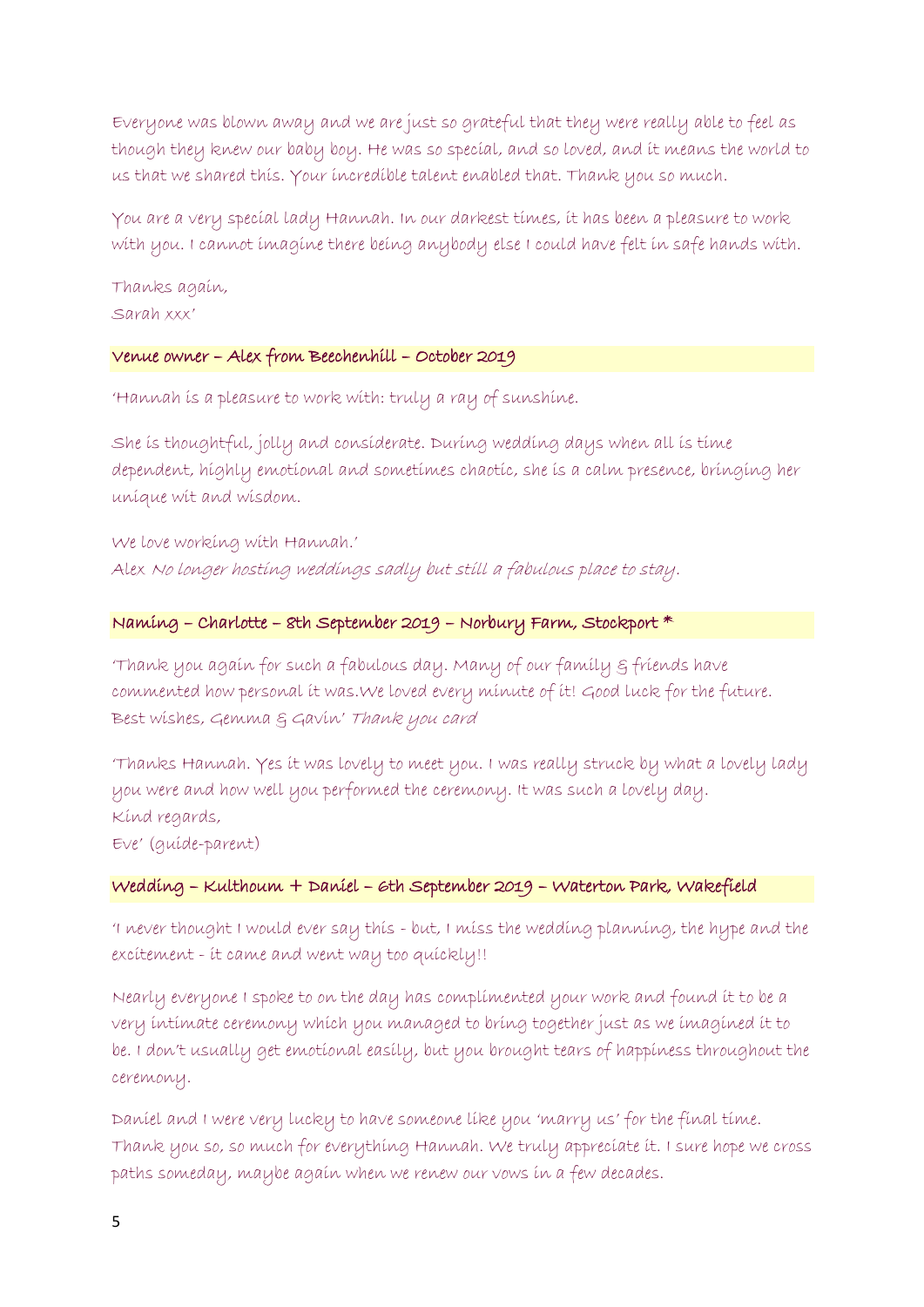Kisses and hugs, Kulthoum & Daniel Xxx' KT + Daniel had 3 wedding ceremonies: a Nikah, a legal ceremony + our bespoke.

## $\mathcal C$ ommission – a mini 'May your son always be sung' – September 2019  $^*$

'Wonderful! In fact it's perfect. Thank you very much indeed. What a speedy project. I've been meaning to ask you all year & your brochure finally prompted me. Bit last minute, but done in time! I will take a photo of the printed version and send to you so you can see it framed. Fab! Thanks!

Meg x'

In honour of Meg's aunt's birthday + involving contributions from 3 loved ones

# Consultancy – Eulogies for Phil – 29th August 2019 \*

'I just wanted to say Thank You! You did a remarkable job!

You have given Phil the best send off ever! I struggled to answer the questions you sent me, not because I didn't have the answers, but because of the reality of when the questions would be heard.

Listening to the eulogy you wrote brought back so many happy memories of Phil, it was a fantastic tribute.

Forever grateful, Carolyn x'

'You did a beautiful job of capturing Phil's warmth, attitude and spirit in those pieces. I hope to see you again, it's a pleasure knowing you and working with you.' Kay

'Thank you for all your help - it was very emotional and painful to say goodbye but also wonderful to hear and see all those amazing things about Phil. Jane xx'

'You created a wonderful day. Thank you so much. All the best for the future, Josh'

## Wedding - Caitlin + James – 24th August 2019 - Fairfield Social Club, Manchester

'Thank you so much for Saturday and for everything you did to make such an incredible day even more special than it could ever have been.

The ceremony was just so lovely and will be remembered by all. Everybody that we spoke to commented on how amazing, memorable and unique it was. It really went better than we could have imagined.

We will cherish the memories that were created with your help forever and you have our eternal gratitude.' Caitlin and James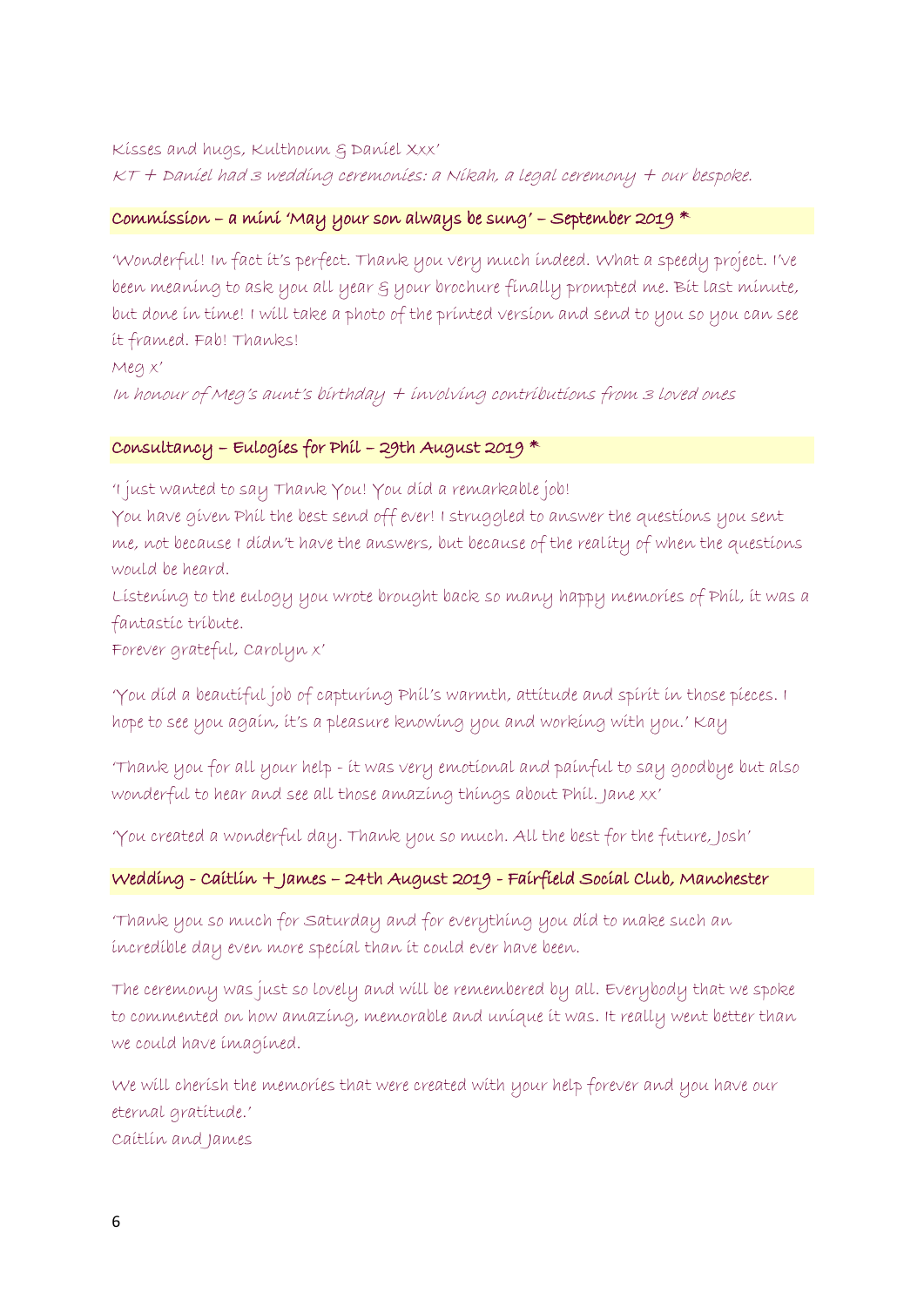'Thank you for helping create such an amazing and memorable day for us, our family + our friends. It was such a delight to work with you. All our love, Caitlin + James x' Thank you card

# Wedding – Carys + Darrell – 17th August 2019 – The Huntsman Inn, Holmfirth

'Thank you so, so much, as you said the day couldn't have been better and your celebration was perfect! Thank you ever so much.

Thank you for your kind words and wishes, the smart copy of the script and well wishes, but most of all for making such a brilliant contribution to our day - and for chivvying us along so many times to get us to that point!

Everyone we have spoken to said how lovely you were and your ceremony was. Best wishes,

Carys and Darrell xx'

'Thank you so, so much for everything you did for our wedding day. The ceremony was absolutely perfect. We couldn't have wished for anything better. Love from Carys and Darrell xx' Note in card

# Wedding - Natalie + Joe – 3rd August 2019 - Scraptoft Hill Farm, Leicester

'We would like to say thank you for all that you did in both shaping and delivering our ceremony on Saturday.

We lost track of the number of people who came up to us both during and after the day to tell us how much they loved it and how touched they were by what you said. Both of us feel that you have given us such a gift: the ceremony was everything we wanted it to be and it will stay with us for many years to come.' Natalie and Joe

'We chose this card because the weather gave us some sleepless nights in the build up to our wedding! Of course, we needn't have worried because, rain or shine, you would have made sure that we had a fantastic ceremony.

Thank you so much for putting together such a wonderful ceremony for us. It contained so many 'nice things' and had at its heart all of the sentiments we wished to convey. So many people commented on how touched they were by the ceremony and how impressed they were with you.

We're so grateful for your time and hard work and have really enjoyed working with you these past few months. We wish you all the best for the future and we look forward to booking you for the renewal of our vows in 25 years time!! Natalie & Joe xx' Thank you card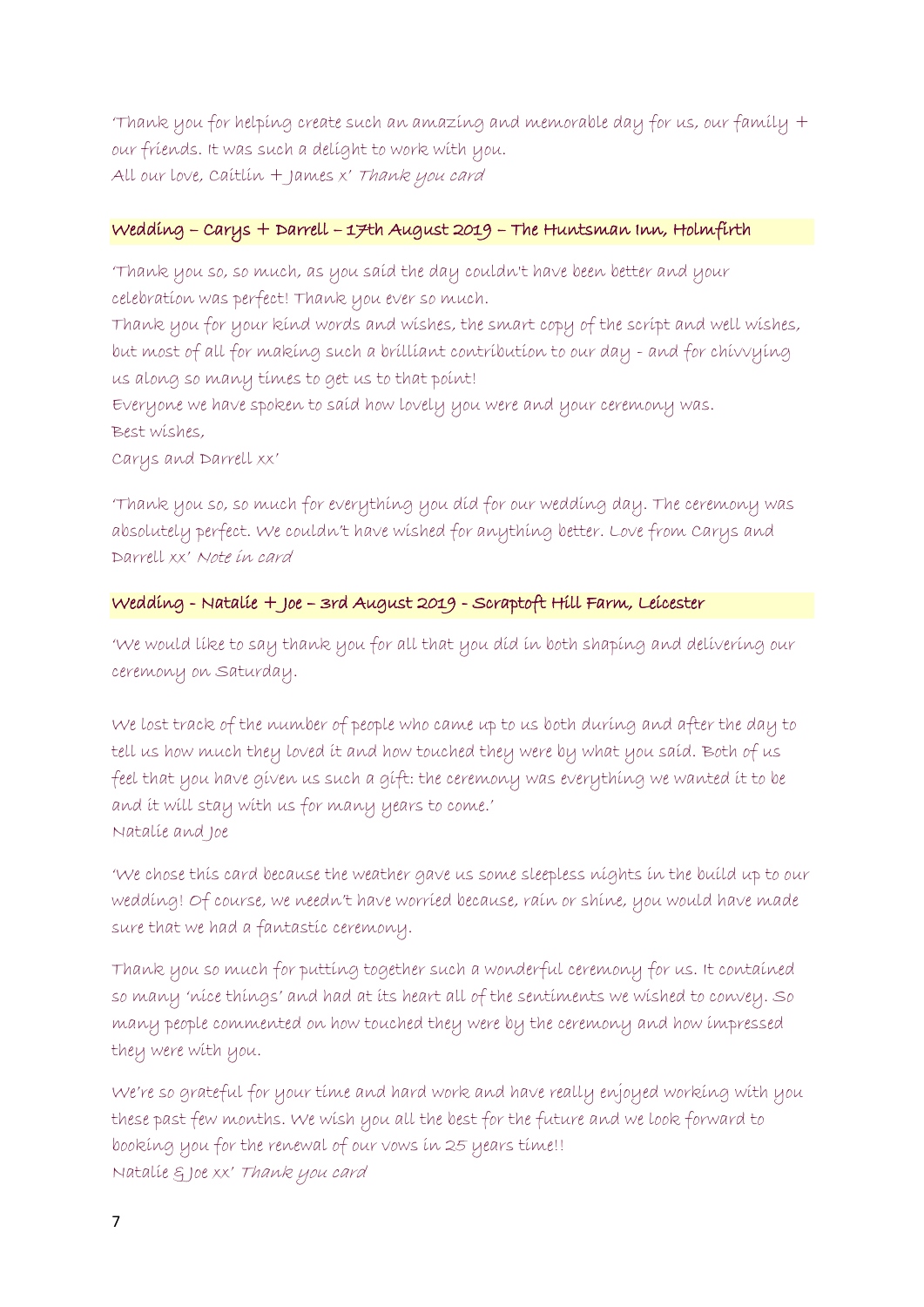'Thank you Hannah! We hope these sunflowers bring you plenty of sunshine for your forthcoming ceremonies! Love from Natalie and Joe' Note with flowers

## Naming – Theo – 29th July 2019 – at home in Lancashire

'Thank you so much for yesterday. It was everything we hoped! So many people commented on how nice it was and how good you were! Katie & Dan'

# Wedding – Claire + Chris – 27th July 2019 – 'The Star', Wakefield

'Thank you for this. I've just read it… I absolutely love it. It's amazing and exactly what we wanted! Best wishes, Claire' On reading their first draft.

## Wedding – Gemma + David – 6th July 2019 – Lower Damgate Farm, Derbyshire

'We wanted to say a huge thank you for all your support and care over the last year or so.

The ceremony completely surpassed all our expectations and we only have you to thank for that. It was such a beautiful day and truly felt unique and special to us.

Thank you so much for everything - we'll share some photos with you when we get chance! (Minus the random 'observers' in the background!) Best wishes, Gemma and David' Some walkers decided to have their picnic and watch!

'Sorry we missed you when you left on Saturday, but Ken and I would just like to say a big thank you for the part you played in making Gemma and David's day so special. The whole day was lovely. Thank you again, Anth & Ken' (Bride's parents)

'This is absolutely amazing! I will admit I had a little cry reading it! It's completely beyond anything either of us expected. Many thanks, Gemma and David' On reading their first draft.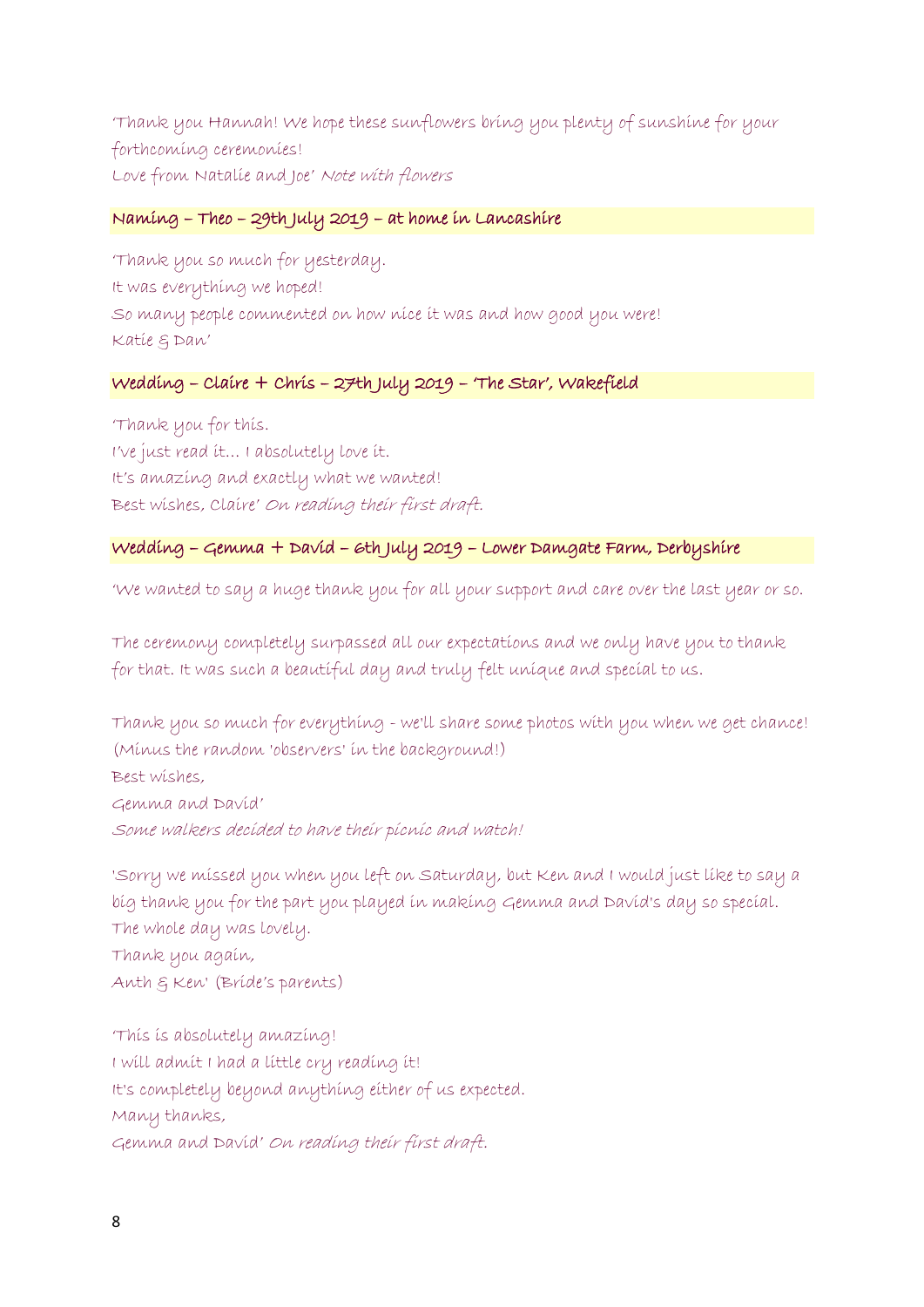## Naming – Henry – 9th June 2019 – At home, West Yorkshire \*

'I wanted to say a super thank you, again, for a great ceremony and despite everything getting a bit stressful upon the arrival of unexpected rain, the day was perfect! Everyone said how lovely the ceremony was, and just right for Henry, Thank you!

I have loved every minute of organizing the two naming ceremonies we have had, and thoroughly enjoyed working with you both times. Who knows what the future may bring - maybe one day we might get round to actually setting a date for having a ceremony of our own!

Best wishes from us four xxxx' Kim and Danny

## Renewal of vows – Clare + Dave – 4th May 2019 – Thornton Manor, Cheshire

'Thank you for such a kind note. But thanks most of all for Saturday and the part you played in making it special.

Your calm, encouraging, light-hearted but grounding presence made for a beautiful ceremony. You also made the preparation easy and we never once experienced being rushed or under pressure. Your kindness and empathy around my mum's situation was much appreciated and we were grateful that we didn't have to explain our distraction and occasional lack of focus!

We've had amazing feedback about the whole ceremony... we did, as you said, "hit it out the park"!!

Warmest wishes Clare & Dave'

## Wedding - Diana + Stephen – 3rd May 2019 - Losehill House Hotel, Derbyshire

'We were seeking a simple, secular ceremony and Hannah came with a strong recommendation which was much deserved.

We had a small, intimate wedding with two families who had scarcely met before. Hannah expertly controlled, the content, pace and tempo of our wedding ceremony. Friendly, witty but serious when necessary, Hannah ensured happiness pervaded this very special occasion.

Detailed planning in the months and weeks leading up to the day was key, using what we grew to recognise as Hannah's "Emotionally Intelligent" approach to developing exactly the right ceremony; bespoke for us.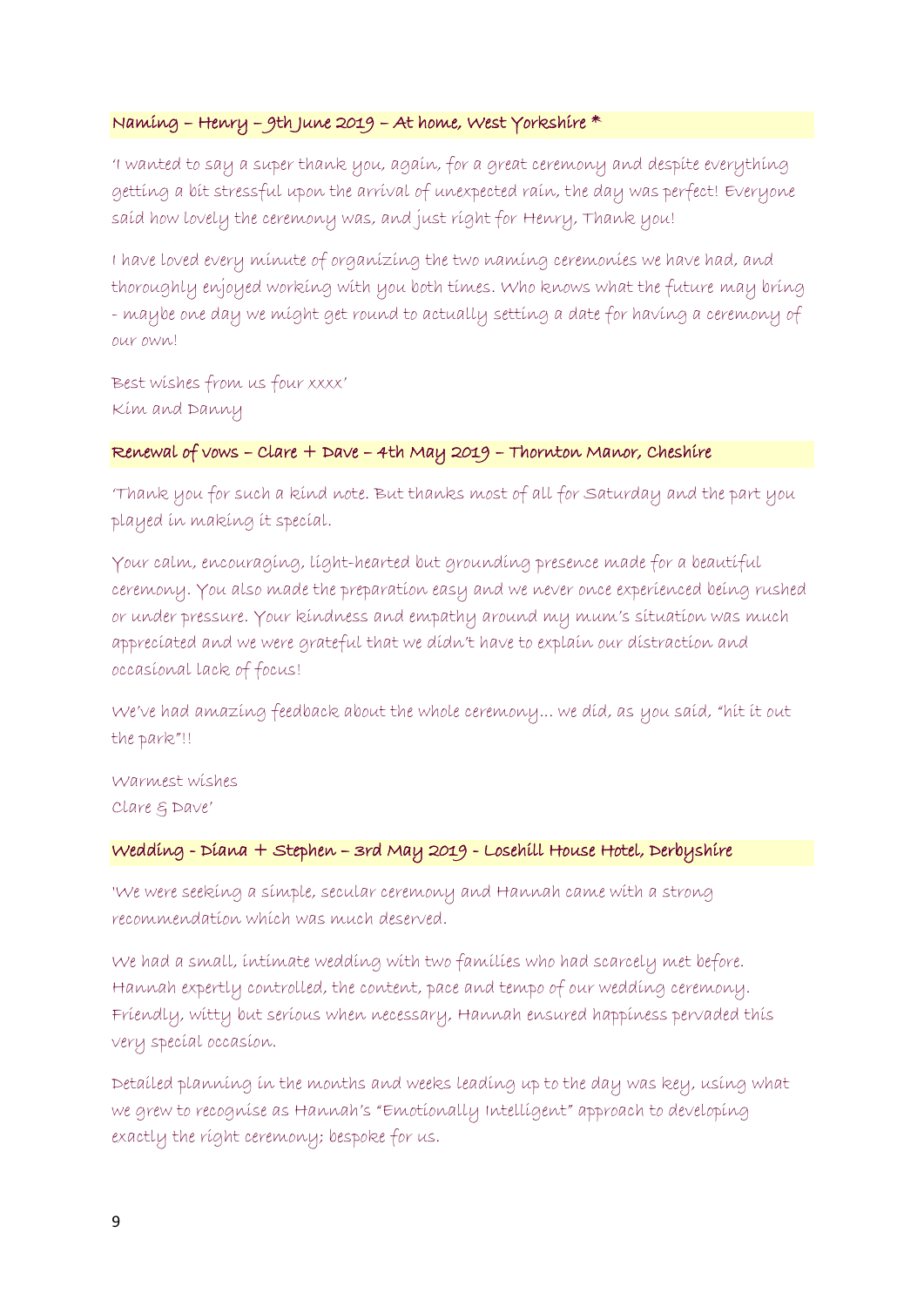Hannah inspired confidence. In her preparation, Hannah liaised with the hotel's wedding planner and all the other key contributors such as the photographer, florist and musician, not forgetting the family members who had key roles. It all ran seamlessly.

Our wedding day was a truly, magic occasion. Thank you Hannah.' Diana and Stephen

# Wedding – Louise + Matt – 13th April 2019 – Beechenhill Farm, Derbyshire

'We knew from the word go that we wanted a wedding ceremony with a difference and one that represented how we are as a couple. We also knew we wanted to write our own individual vows to each other.

We had fallen in love with Beechenhill Farm's wedding venue and knew we wanted something that complemented our style of wedding. After looking into what a humanist ceremony would involve we knew this was exactly what we were after and having spoken to Hannah on the phone for the first time we knew from that instant that we could entrust her with our ceremony.

The process was fun and enjoyable. It made us think about our relationship and what we appreciate most about the other. Hannah was very flexible and patient during this process.

The day was exactly what we had imagined and more, it was perfect in every single way and we are finding it very hard to put into words. The emotion that was captured in the room and between the two of us is something that will stay with us until we take our last breath. We had lots of our guests come up to us after the ceremony crying and telling us that it was the best wedding they had ever been to.

If you're thinking you want a ceremony that is unique and personalised to you as a couple then don't hesitate to look into this type of ceremony. The amount of money we spent soon become irrelevant as we now know that every penny spent was 100% worth it as it was exactly what we had dreamt of and more.

At the end of the day you only get married once and we found that all the small thought through details were the ones that meant the most to us.' Louise and Matt

'The emotion that you captured was like nothing I've experienced: it was like time stood still and we were all in this little love bubble. Such a precious memory/day.We're so pleased we found you to take our ceremony. Lots of love, Louise and Matt'

'Thanks for making our ceremony just how we wanted it. Everyone said some lovely comments and that everyone was sobbing happy tears. We've really enjoyed the build up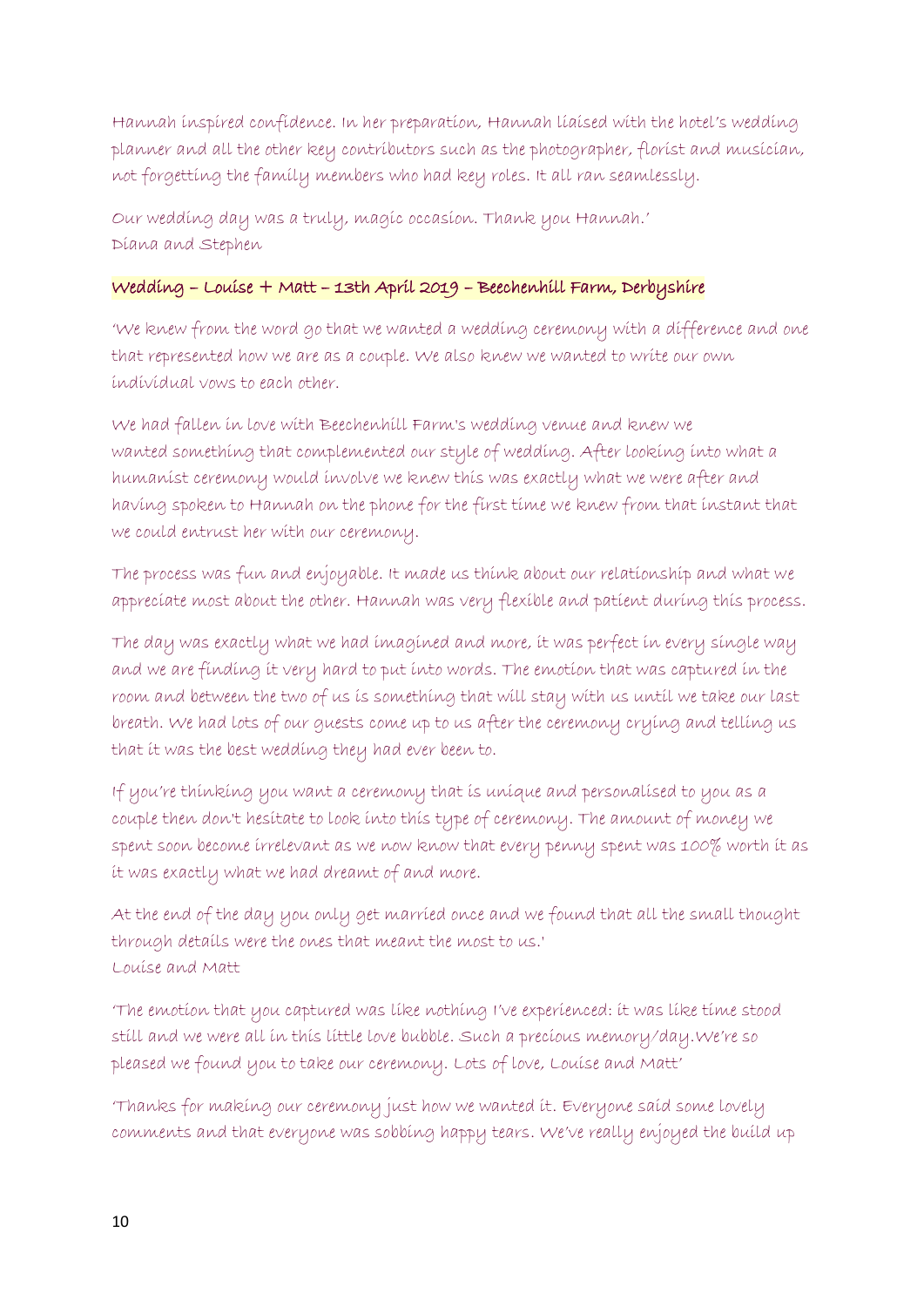to the day. The day itself was perfect and more than what we could have ever wished for!' Lou and Matt

# Naming – Ethan – 30th March 2019 – Topcliffe Village Hall, North Yorkshire \*

'It really did go well and everyone loved it. Thank you so much for conducting Ethan's ceremony. It's lovely to have both brothers named by the same Celebrant several years apart.

The day ran so smoothly....and that was helped greatly by your organisation and attention to detail. We will treasure the script....a copy will be going on Ethan's memory box. Thank you also for going above and beyond...helping cook pizzas and holding Ethan!!

We wish you all the success with your Your Three Days business. We, for one, highly recommend you!

Adèle & Jon'

## Consultancy – full bespoke script for Luke + Ewan – 29th February 2019

'We knew from the very beginning of our wedding planning that constructing our ceremony wording ourselves was never going to happen but we knew we wanted to. Where do we even begin?

Hannah was the answer, to the question and all of our problems.

As we got married in Scotland, the content of a wedding ceremony can be as personal and bespoke as you like considering all legal terminology is included. This gave us so much to think about and we needed guidance to put our hearts down on paper. We needed someone to write a beautiful ceremony from start to finish that was personal to us and also reflected what our marriage means to us.

We hoped for someone to pretty much hold our hands all the way through in creating a bespoke piece of writing that explained how much we meant to one another, making sure we didn't miss anything vital or important we wanted to say. We got all of that and more.

On the day our Registrar executed our writing to the highest calibre and to us it was the most special moment. It was nice for the both of us to hear the special parts we had not heard before including a lovely message from our parents. We had fantastic comments from our guests too from 'I just want to say that was beautiful' to 'We've never been to a wedding like it'. The ceremony was perfect and this is all thanks to Hannah.

From the first email to the last we felt the whole process was flawless, the way we constructed our ceremony step-by-step was easily managed and no question was a stupid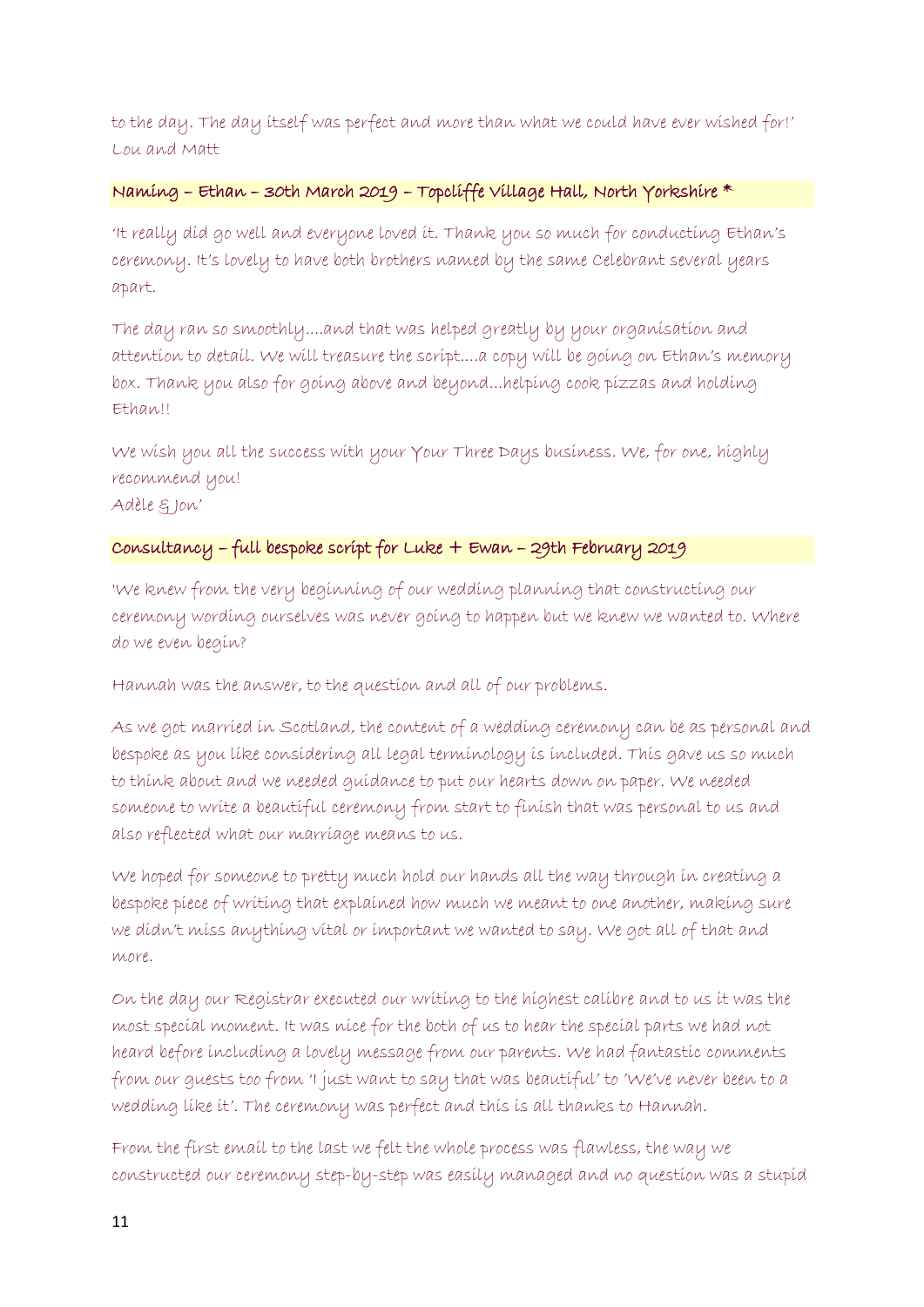one. Before we found Hannah the stress levels were getting quite high, as we near enough had a full wedding planned with no ceremony, but after our first conversations a weight had been lifted and our minds soothed.

Your Three Days is your only option if you want an A class wedding.' Luke and Ewan

'Well, what can we say, absolutely fantastic ceremony with comments from most that they have never heard anything like it.

Tears of happiness from nearly all our guests. The feedback regarding the ceremony has just been amazing with everyone telling us all day they have never been to a wedding like it. Our Registrar did a fantastic job and executed the ceremony well.

We cannot thank you enough and we are ever so grateful. Once we are back from our honeymoon and our 'proper' pictures are with us we will write you a testimonial (along with picture) which we cannot wait to do and we hope we can put it down in words how amazing the whole process with you was.

Stress free, no worries and painless. Warmest regards, Mr & Mr W-P'

## Wedding – Laura + Steven – 23rd February 2019 – The Saddle Room, Leyburn

'We are so pleased that we chose Hannah as our Celebrant- from the very beginning of the process she was extremely warm and friendly.

During the whole planning stages, you could tell it was going to be a very personalized ceremony, due to the amount of effort and care she took in getting to know us as a couple, our lives and backgrounds. She also encouraged us to write down our own words and stories about each other, so she could incorporate this into her ceremony. She was exceptionally organised and always responding to emails, so it was just one less thing for us to worry about in the build up to the wedding knowing she had everything in hand.

On the day she was warm and heartfelt, moving many relatives and friends to tears with her words. People commented on how it was a lovely, personalized and different service to the usual wedding ceremonies. We have been to a few Humanist wedding ceremonies now and (I am not just being biased when I say this!) it was by far the best, as the effort that went into getting to know us really made the difference.

We would thoroughly recommend her to anyone and it even inspired one of my cousins to meet with Hannah about becoming a Celebrant herself!' Laura and Steven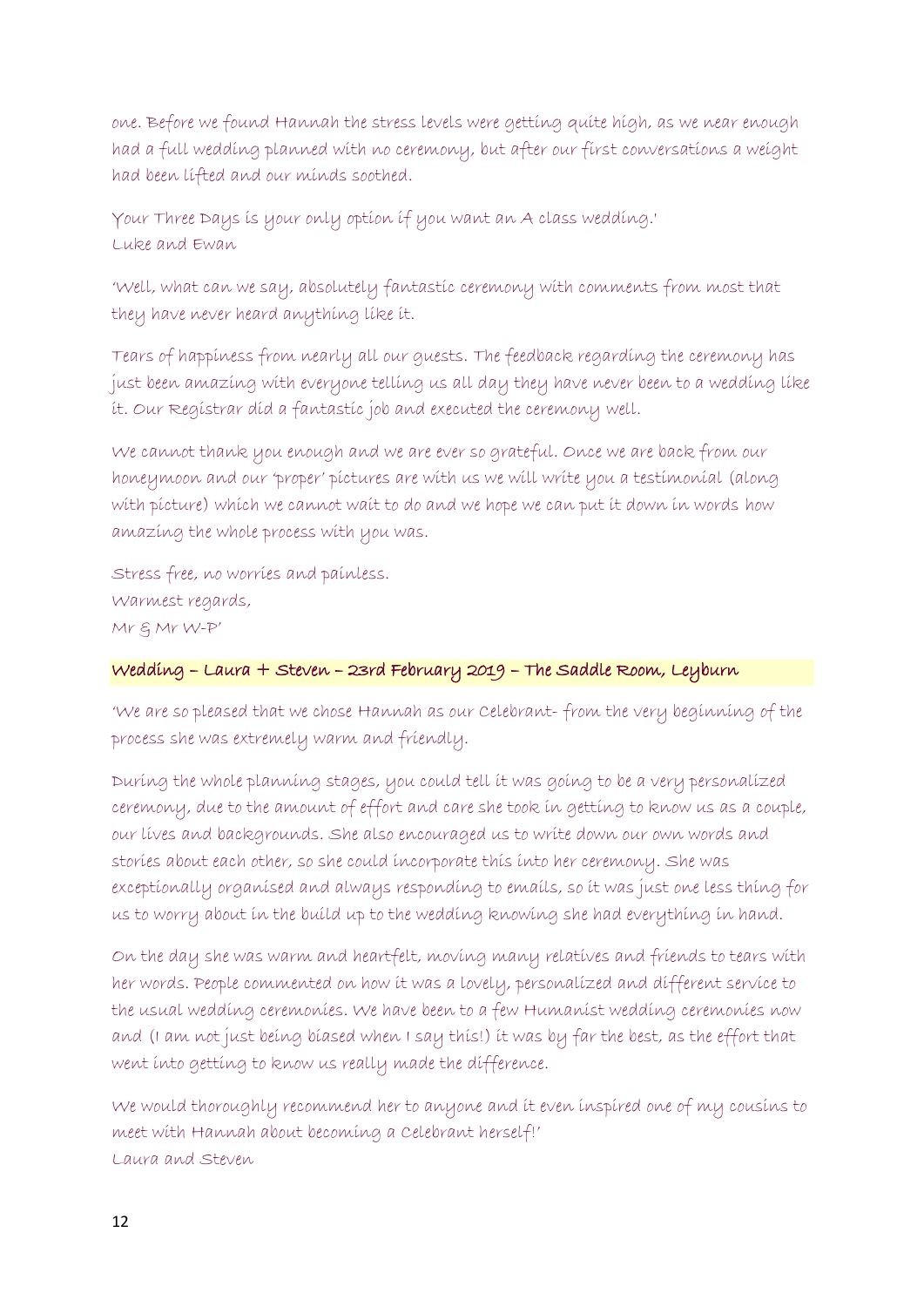'Thank you again for everything you did to make our wedding day so special. We appreciated so much all the effort and time you put into planning the ceremony – it was so personalised and reflected us perfectly. Thank you again. Love from Steven and Laura xx' Thank you card

# Wedding – Heidi + Sam – 3rd January 2019 – Hazel Gap Barn, Nottinghamshire

# 'Where do we begin?

For us both, the ceremony that Hannah had created for us was the highlight of our entire day. It was emotional, personal and encapsulated perfectly our relationship and us as a couple. We had comments from all of our guests about how amazing the ceremony was. It was different to your usual ceremony and had everyone captivated from start to finish.

The personal touches from our friends and family, the poems and contributions that Hannah suggested and wrote so effortlessly, were a wonderful surprise for us both. Working together with Hannah over the 9 months leading up to the wedding were stress free and a whole lot of fun. We thoroughly enjoyed answering the questions about each other and reflecting on our 10 years together, which made it that extra bit special and personal.

It was a wonderful experience collaborating with Hannah and having that input into our ceremony. Hannah not only organised and wrote the ceremony itself, she also liaised with the venue and our photographer and videographer, to ensure that they knew the Order of Service in detail and could capture all of the special moments during the ceremony. She arranged a run through at the venue a few days before to help calm our nerves and get excited for our big day.

Another wonderful touch that Hannah suggested was that we stood facing our guests throughout the ceremony. It was so lovely for us to all share our love and happiness together, laughing and crying with our loved ones. This only heightened the emotion and connection that we all felt throughout.

All in all the ceremony lasted 43 minutes… 43 minutes of pure joy, telling the story of Sam and Heidi, the childhood sweethearts, and we didn't want it to end. The words Hannah wrote for us were beautiful and we are very lucky to have the whole ceremony recorded. We are extremely excited to watch this for the first time on our 1st Wedding Anniversary.

Hannah is extremely kind, professional and genuinely wants the day to be perfect. She goes above and beyond her role as a Celebrant and I could not recommend her enough. At the start of the process she is your Celebrant, but by the end she leaves a friend.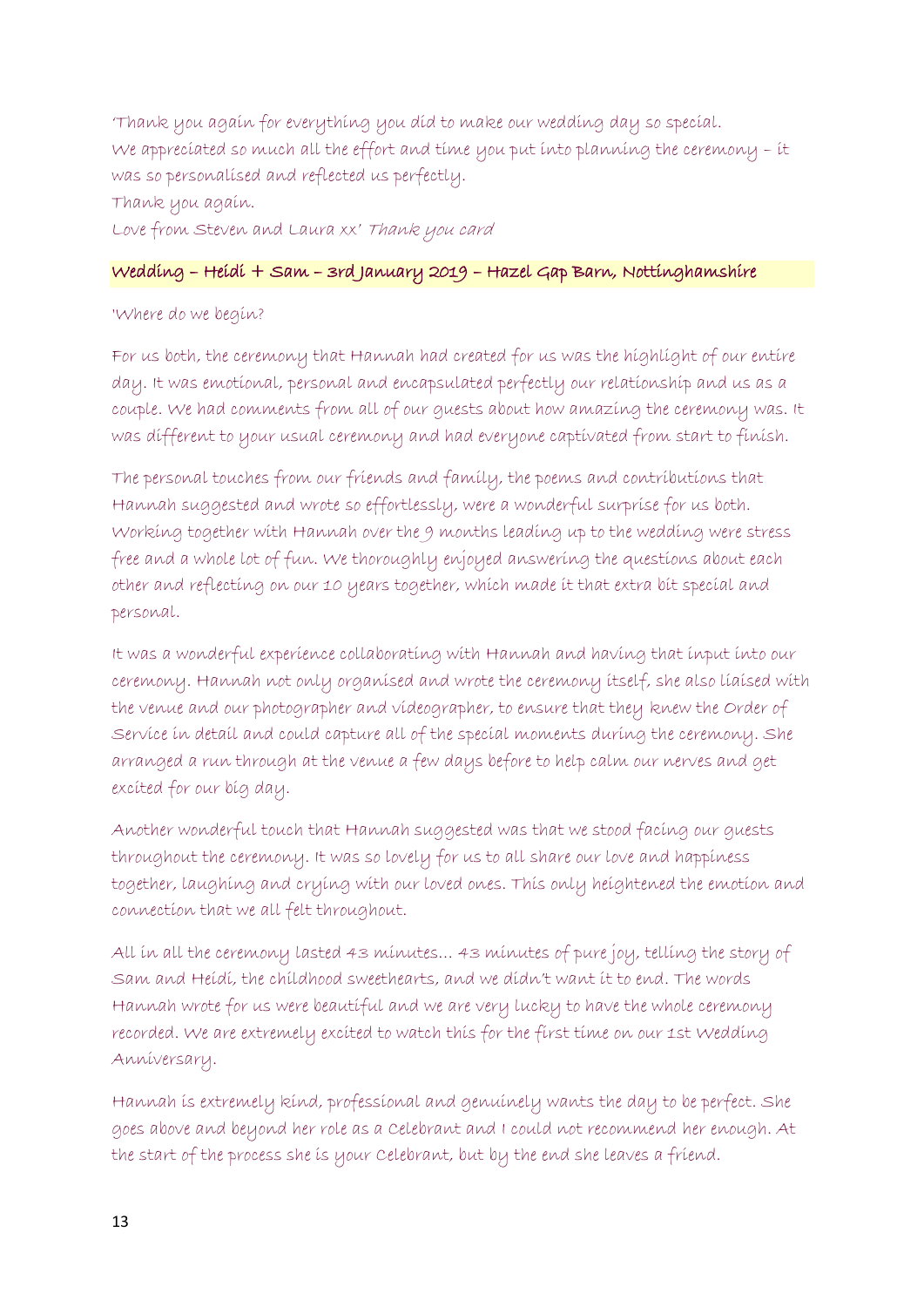From the bottom of our hearts...thank you. Heidi and Sam'

'We've now just about come back down to Earth, roughly directly underneath where you are now, after an amazing period of our life celebrating our partnership. We really wanted to officially acknowledge and thank you for your contributions to our marriage.

Honestly, we're not sure we could have had a better ceremony. For us, it was such an important and symbolic part of our day that we really wanted to be something extraordinary. The level of emotion, mixed with both sincerity and humour, made for a half-hour that truly represented us as people. This would not have been possible without your expertise, knowledge and amazing presence.

Right from the first time we spoke with you, we knew we were in safe hands. You clearly have a passion for what you do and this shows in the level of planning and composure you demonstrate. Particularly with us being based overseas, we always felt that our ceremony was in control and would come together amazingly, and it did so infinitely.

The amount of people that told us that they felt our ceremony was the best one they have ever attended is testament to your work, so we really thank you so much Hannah, and wish you all the best for everything moving forward - hopefully our paths cross again at some point in the future!

Yours faithfully, Sam and Heidi B' Email sent once back home in New Zealand

'We will write you a much more thorough email to express the immense thanks we have for you, but just an initial note to acknowledge how amazing yesterday was. It was simply the best day of our lives, and the perfect ceremony.

We're really enjoying reading all of the contributions, so thank you for sharing those. Speak soon, Sam and Heidi'

'Thank you so very much for making the day absolutely perfect for Sam and Heidi. I know that the day was better than they could have ever imagined and your words were wonderful. Alice' (Groom's sister)

'The whole day was perfect from start to finish so thank you so much for your part in that. Words mean so much on a day like yesterday and you expressed it beautifully. Happy 2019! Kind regards, Linda' (Mother of the Groom)

'The wedding was nothing short of magical. Thank you for your part on making it so. I've never been to a ceremony quite like it. Not just my words, I'm echoing the many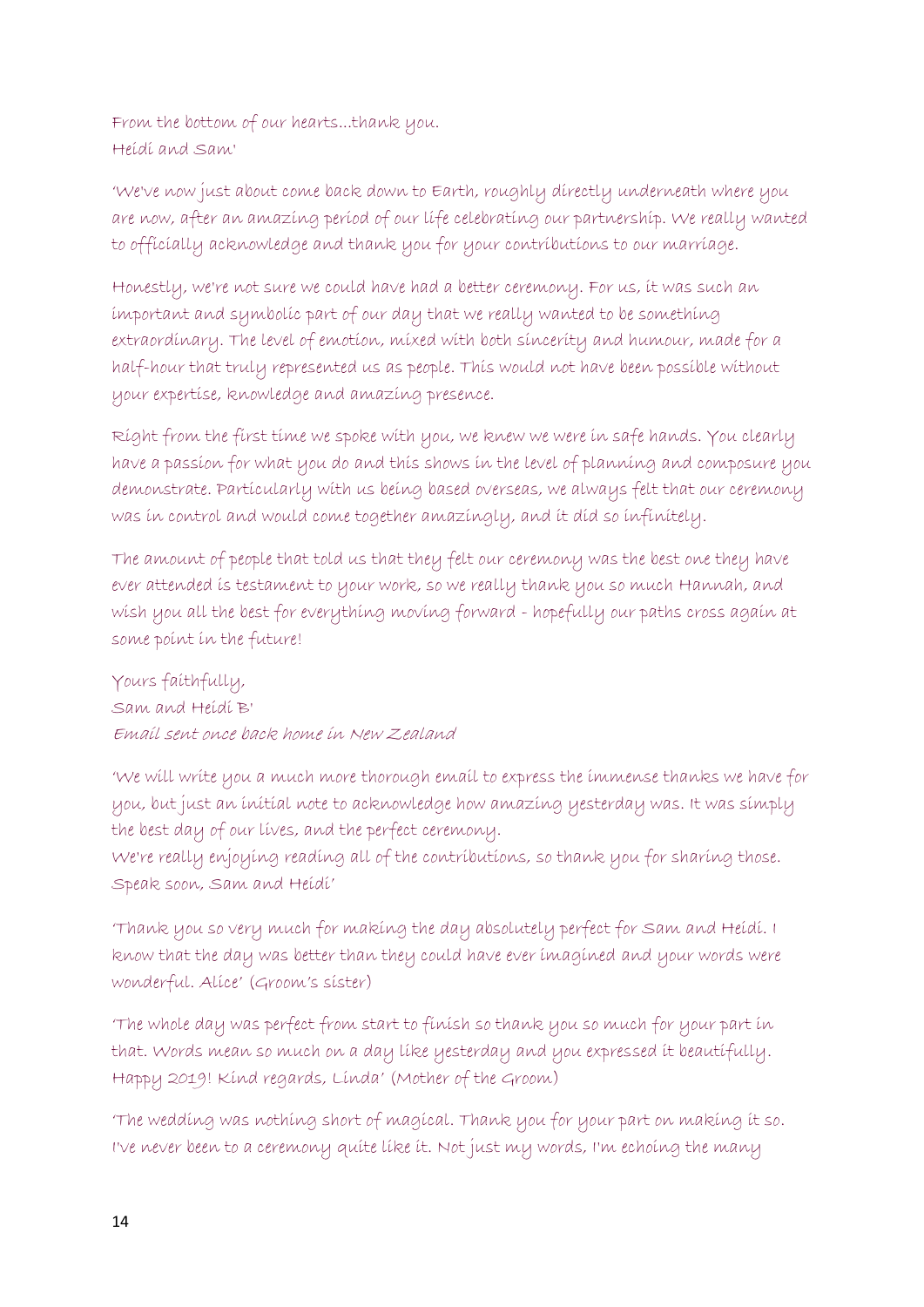compliments I received from all who had the pleasure to attend. Thank you, Susan' (Mother of the Bride)

## Wedding – Angela + Tom – 2nd January 2019 – Thornton Manor, Cheshire

'Our wedding day was the most amazing day made perfect by a ceremony which was all about our lives together, love for each other and what the future may hold.

As neither Angela or I are religious, a religious ceremony didn't seem fitting, and a civil ceremony seemed a bit regimented. We wanted a ceremony about us, where we have been and where we are going. When we looked into a Humanist ceremony we knew we had found the one for us and Hannah is a fantastic Celebrant.

She made the process very easy. She set lots of tasks and took the time to get to know us which helped the ceremony feel more personable on the day. Hannah liaised with our friends and family for a few surprise readings which were beautiful. Everybody loved her.

People are still telling us it's the best ceremony they have ever seen. It had everything we hoped for; love, laughter and tears. She has helped us make memories forever and we cannot thank her enough.

Love, Mr & Mrs M x'

'You personalised our wedding and made it magical, like a dream come true. We are so grateful we found you. Thank you xxx' Note on card from Angela and Tom

'Thanks Hannah, we had an amazing day and loved how you lead the ceremony and made it so personal. Regards, Anne and Ged' (Groom's parents)

I just wanted to take the opportunity to say a massive thank you for the wonderful service you gave for Angela and Tom. It made the day very special and helped to make the day very memorable. I found your words very fitting and will download them to add to the Memory Box. Thank you again for being part of our day. Best Regards, Wendy' (Mother of the Bride)

## 2018

# Naming – Wilf – 17th November 2018 – 'Style and Salvaged', Uppermill \*

'Thank you so much for conducting our ceremony yesterday. It was once again fabulous. Totally perfect for us. With love, from Jane, Mark, Woody & Wilf xxxx'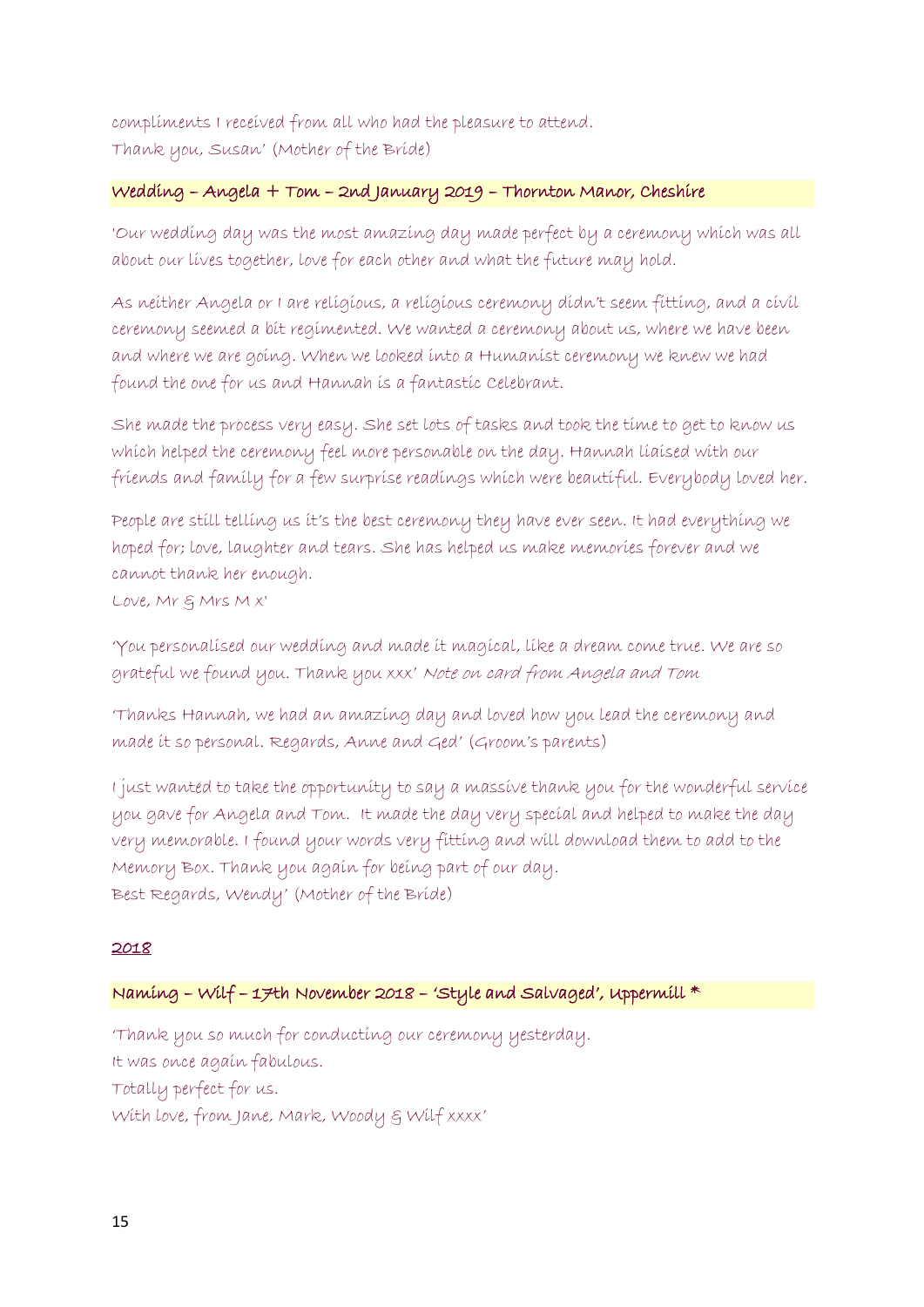'Thank you so much for the absolute pleasure of being a part of your service. It was my first experience attending and speaking at a celebration like Wilf's. It was certainly a special day, and I loved being a part of such an intimate and wholesome experience. You certainly have a wonderful job, and I hope to see you again in the future - maybe once I've had my own children, if not before!

# Best wishes,

Harriet x (guide-parent)

# Wedding - Sam + Josh – 14th October 2018 – Merrydale Manor, Knutsford

'We can't believe it's nearly been a year since our wedding and we are so, so grateful to you for the amazing job you did!

From start to finish you were just incredible and so helpful and supportive. Especially with our situation you adapted things to make it as easy as possible without compromising on the detail.

The ceremony you created and then delivered so wonderfully was perfect! You brought most people to tears especially my dad, my sister and Josh's mum! It was everything we could've dreamt of and more!

You're the absolute best!! Thank you thank you thank you!!

Wishing you all the best and thank you again, Sam, Josh and family xx'

'It was so, so touching – how you phrased your words and how they were delivered. I have to say your ceremony was the most beautiful ceremony we have heard at a wedding. It was absolutely perfect and so many of the guests mentioned it. Tobiah' (Tobiah Tayo Photography)

'I just wanted to drop you a line to say a HUGE thank you for all your incredible work, patience and support leading up to and on the day of Sam and Josh's wedding.

I am so glad of your involvement and for delivering such a beautiful humanist ceremony. It really was an absolute pleasure to work with you and I look forward to us working together soon.

With sincere thanks and best wishes, Helen xx' (Helen Eriksen – Helen Eriksen Weddings)

# Naming - Elsie + Teddy – 7th October 2018 – The 'Rose and Crown', Slaithwaite

'We decided we wanted a humanist ceremony for our twins' naming day rather than a christening as neither of us are religious. However we still wanted to do something special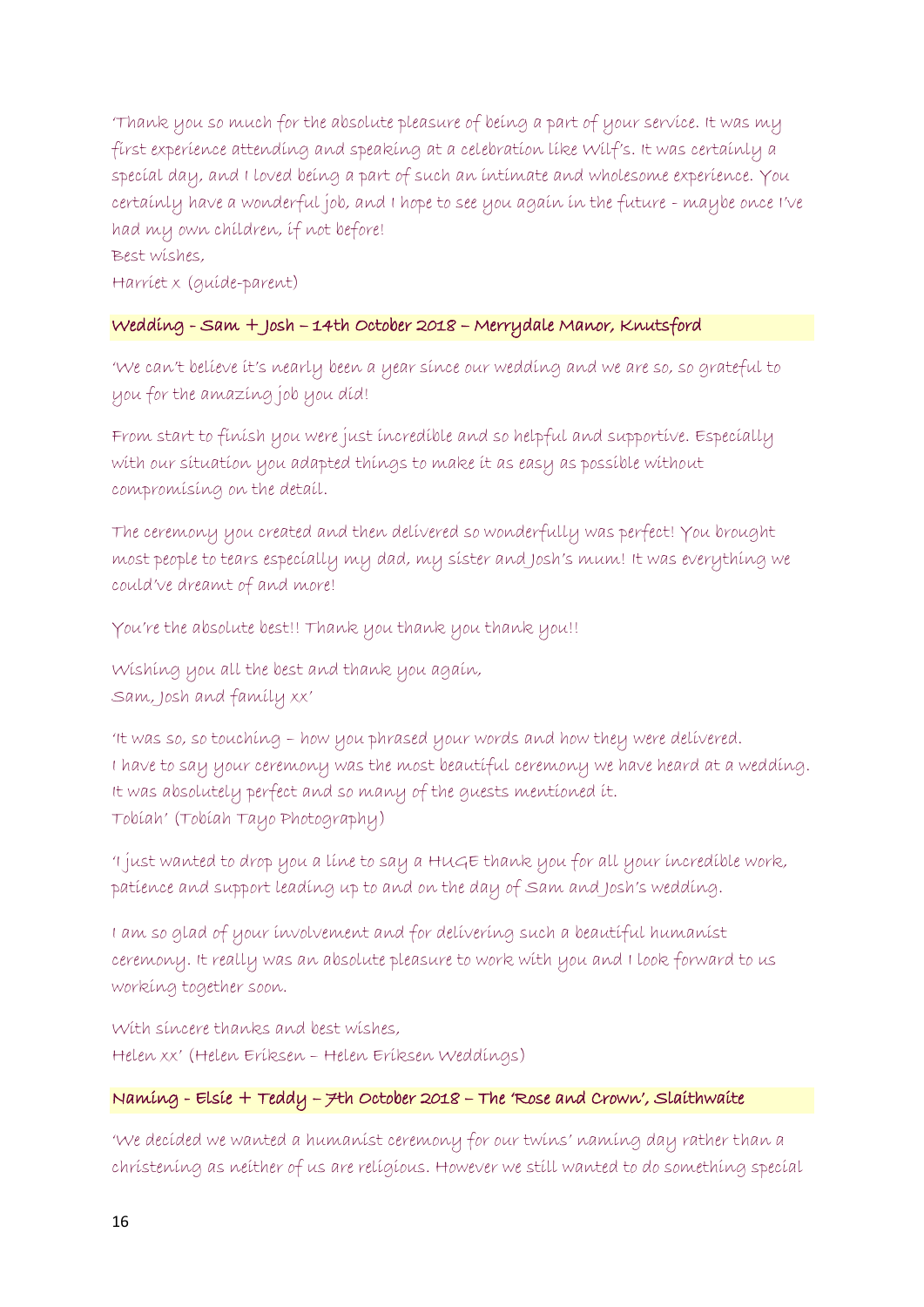and to have all our friends and family there to celebrate the twins and how lucky we were to have them.

We had looked on the internet for people to conduct the ceremony and came across Hannah. The reviews were outstanding which sold her to us but it was also really fab that she was in the next village to us, which made it even more special.

We weren't disappointed at all. The whole process was lovely and she spent so much time getting to know us and our stories and allowing us to have all the input but guided us so well, which made the whole process very easy.

The day itself was wonderful and the ceremony Hannah delivered was just perfect and so personal. It felt like she knew us and our family so well. All our guests commented on how well she had done.

We are so grateful for everything Hannah did to make our day perfect and thank her from the bottom of hearts for making it a day we will treasure forever.' Catherine and Bev

# Wedding - Laura + Lee – 1st September 2018 – The Woodlands at The Old Hough

'We want to thank you for your part in making our wedding day extra special.

We cannot describe how happy we were with what you delivered on the day. Not only on the day, but the whole process from when we first got in touch to the beautiful ceremony you gave was an absolute pleasure.

From Day One it was obvious you genuinely cared about helping us make the day super special and personal. Your passion for what you do really comes across and considering we live 4000 miles away you made us immediately feel at ease and that we had made the right decision in choosing you as our Celebrant.

You gave a very special personal touch to all of our meetings before the big day and your 'homework assignments' really made each of us think about the commitment we were making to each other and putting that commitment into words.

Thank you Hannah. Laura & Lee'

'Hannah – thank you so much for making our day so unique and personal and contributing to the magic of our day, Laura and Lee xxx' Note with flowers and chocolates

'I just wanted to say thank you so much for doing such a fabulous job for Laura and Lee. Lots of guests commented on how personal and touching their humanist ceremony was! I know they found it really special too.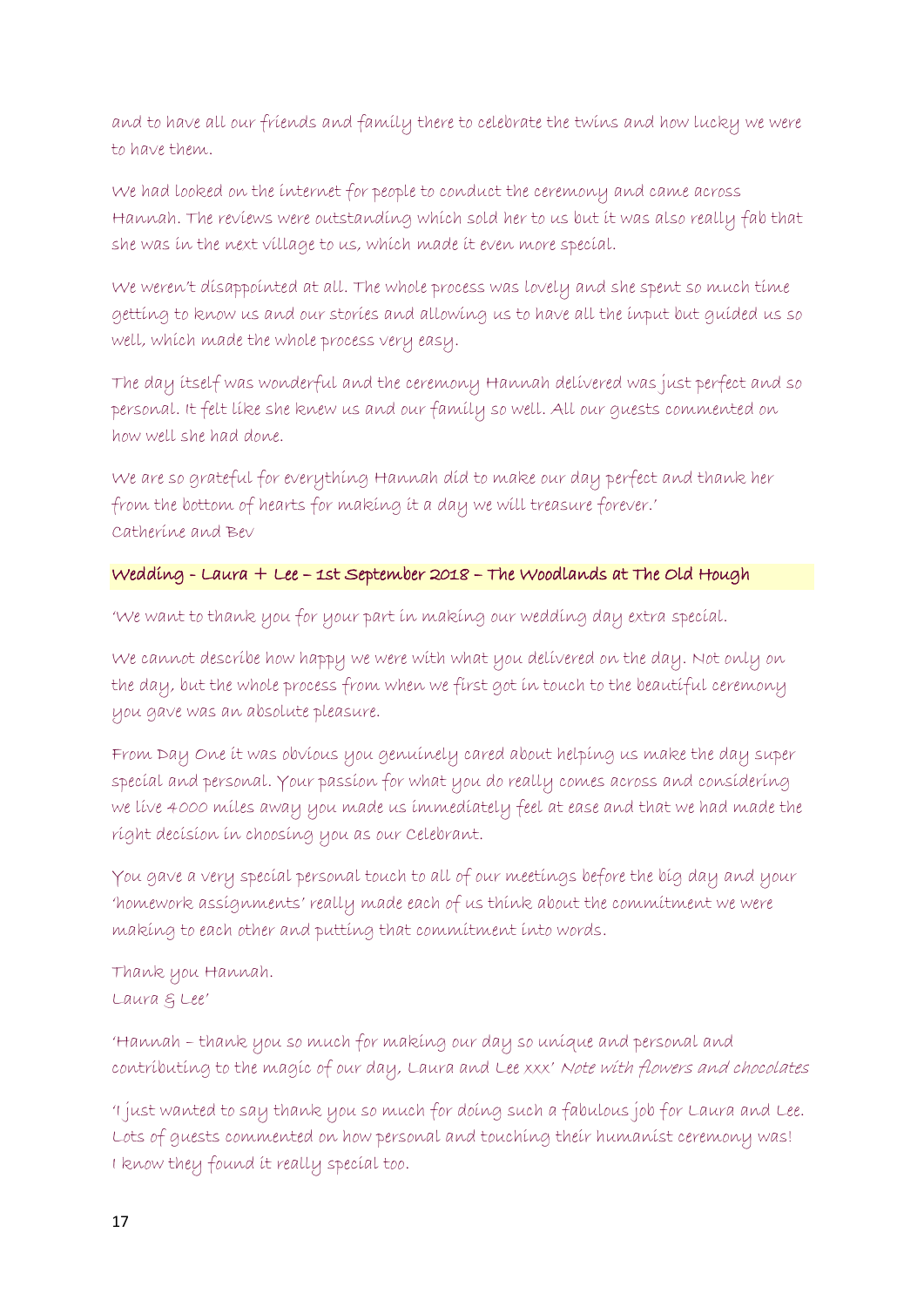I saw what care you took in ensuring everything was just perfect for them – a planner's dream, someone as organised as us!

Thank you for the great communication throughout and it's been lovely working with you.

Andrea xx' (Andrea Swift – 'Fabulous Together')

# Naming - Lily – 26th August 2018 – The Oddfellows, Cheadle

'I wanted to create a very special naming day for my little girl and I, family and friends – something non religious and very personal to us. I did so much research online and local to us and came across Hannah.

We had a couple of chats on the phone and I knew that the process would be enjoyable, organized and personal to us as Hannah has her clients at the heart of what she does. Being a great listener and writer was obviously a great advantage. I worked with Hannah to create a super special day for us.

The humanist ceremony itself was perfect, albeit a little crazy with lots of 2 year olds in the room! Hannah even organized us all afterwards to make sure we got the photographs we wanted. I'd recommend her as she is very experienced, kind and generous with her time and works with you to create what's right for you and your family.' Sarah

## Wedding - Mel + Mark – 18th August 2018 – Victoria Warehouse, Manchester

'Thank you so much.

We're both very happy with how you planned and conducted the ceremony and everything seemed to go without a hitch.

You put Mel and I at great ease and we felt as though we were in good hands throughout. Many thanks to you and all the best.

Best Wishes, Mark'

'Thank you Hannah! It was everything we could have wished for. We got lots of compliments about the humanist ceremony too so many thanks again. Mrs A xx'

'Just a note to say the biggest of thanks to you for our wonderful wedding on Saturday! It was everything we'd hoped for plus more and your ceremony really made it perfect for us. Love Mr & Mrs A' Note with a fabulous Biscuiteers gingerbread man!

# Consultancy – bespoke mirror image toasts for Sarah + Kirk – 10th August 2018

'Our day was wonderful and beautiful memories made. Everyone commented on how emotional and full of love the bespoke speeches were. Thank you being part of our day.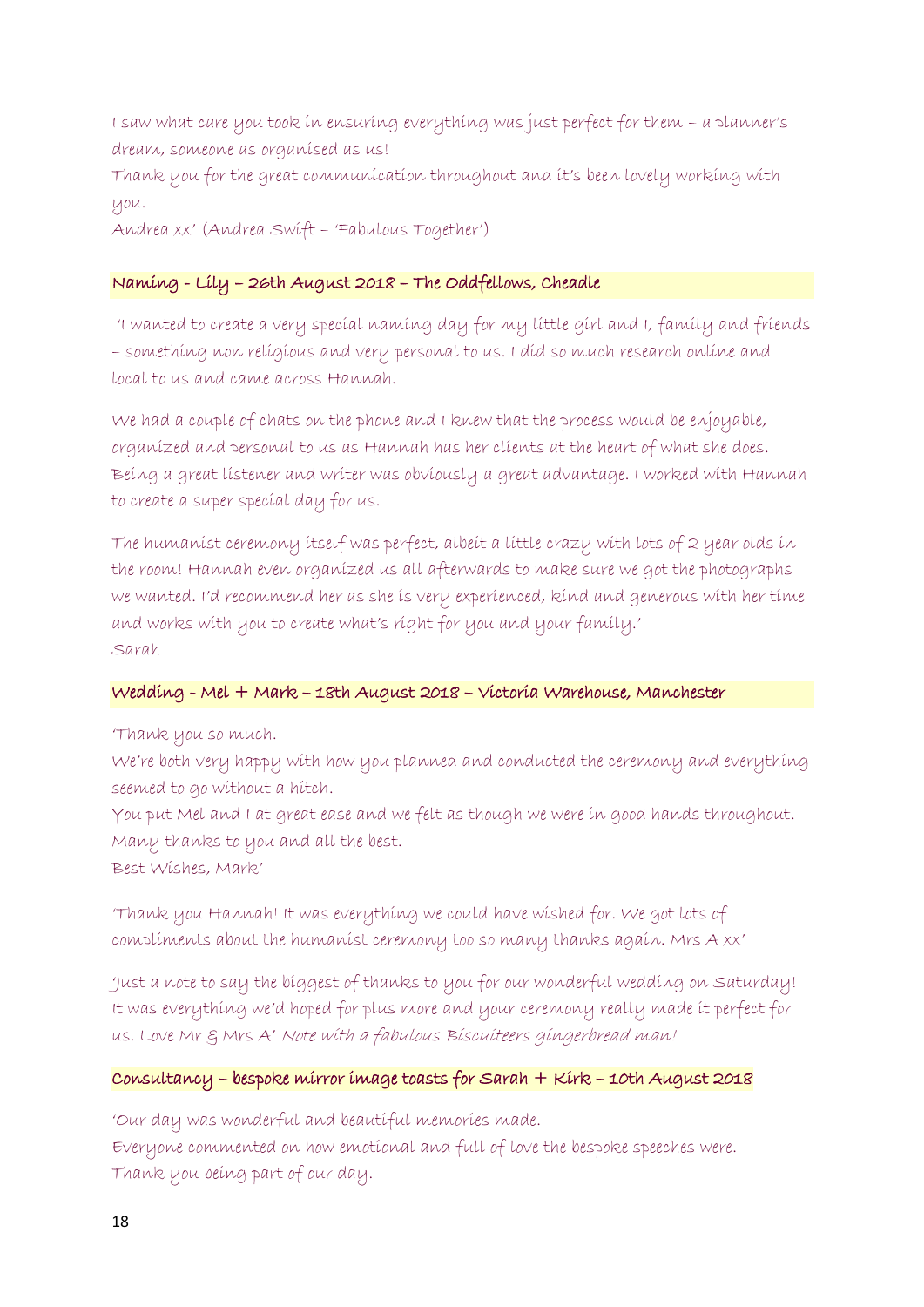# Best wishes, Kirk and Sarah xxxxx'

# Wedding - Janette + Neil – 21st July 2018 – Standedge Visitor Centre, Marsden

'During the early stages of our wedding planning, we were debating what type of ceremony to have.

We'd arranged the legal element, but we wanted something more personal and memorable. Then we stumbled across Hannah and everything fell into place.

Not only did Hannah give us exactly the humanist ceremony we'd been looking for, she was a great advisor and friend throughout the whole of our wedding preparations. Whenever we were unsure about whether something would work or not, Hannah was on hand to steer us in the right direction.

Working with Hannah is very much a partnership, and there's work involved on both sides. Hannah suggests a bespoke well-defined framework for the ceremony, but it takes input from the happy couple and their friends and family to feed into that framework. The process of answering questions is both fun and thought-provoking and reinforces all the reasons you've chosen to marry your new partner.

Hannah took all the gathered information and weaved it into a highly personalised ceremony, that we worked together to refine.

Hannah puts a lot of time into her assignment – she spent time with us at home, at the venue helping to sort out logistics in advance of the wedding and, on the day itself, shepherding guests into the right locations and performing the ceremony.

There was laughter and tears (happy ones!) during our ceremony and it was lovely to see how our audience were engaged and interested too. It was personal, it was fun but most of all it really meant something more than the sum of the parts.

Hannah took so much worry out of our wedding arrangements and played a huge part in making our wedding day everything we could wish for.' Janette and Neil

'Thank you for making 21st July 2018 such a very special day.

The ceremony and your delivery was everything we hoped for – solemn when required with a dollop of fun – you really did make our guests laugh and cry!

Thank you for sharing our special day with us and for marrying us in such style!

Lots of love, Janette and Neil xxx' Thank you card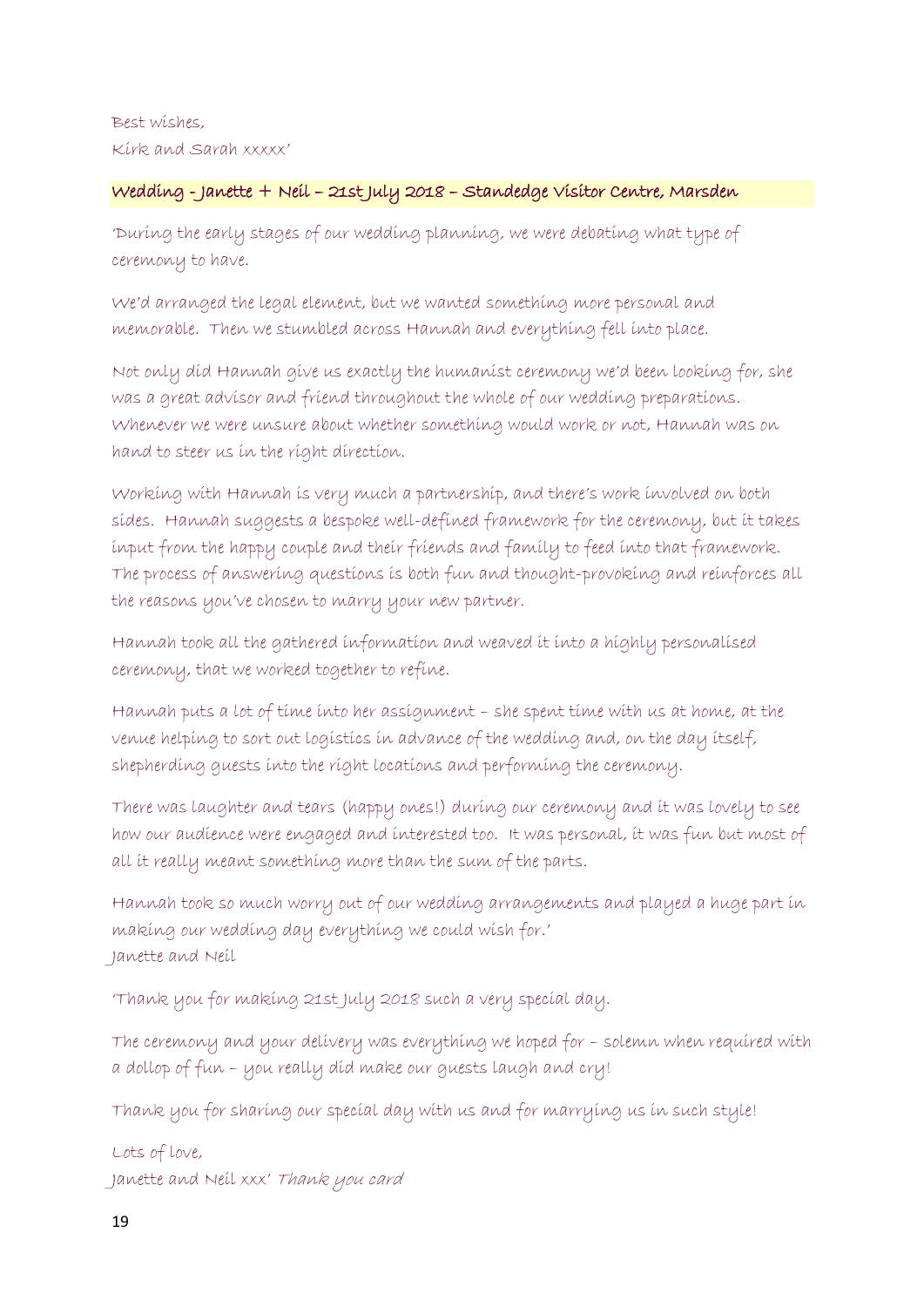# Wedding - Julie + Gary – 14th July 2018 – Whitley Hall Hotel, Sheffield

'4 weeks ago. What an amazing day. Thank you so much for everything. It was truly a fairytale. We would love to do a testimonial for you and I'm sure will have some wonderful pictures. Fondest regards, Julie and Gary xxx'

'Yesterday was my first experience of a humanist celebration – what a lovely occasion. It was so uniquely personal, very moving and so wonderful to share with such special friends. Thank you, Claire' Message from contributor and guest

## Wedding - Sharon + Dave – 7th July 2018 – Holiday Inn Leeds, Brighouse

'We cannot thank you enough for making our dream wedding come true.

We played the ceremony out with you and in our heads many times but on the day it was one million times better than we could have ever imagined. It really was the most perfect day!

From the moment we entered the room the atmosphere was electric. The ceremony was so personal to them and us that there was not a dry eye in the congregation. The emotions were so high and there was so much love in the room that we are still feeling extremely blessed to have so many wonderful people in our lives.

The wedding quite honestly would not have been what it was without your recommendations on room layout, logistics, your amazing delivery of the ceremony and stage presence and not least your crowd control skills.

Everyone is still talking about it and it will forever be the best day of our lives. Thank you from the bottom of our hearts for making our dream come true!' Sharon and Dave

'Thank you so much for your lovely email.

We had a lovely time working with you also here at the hotel and I think Dave and Sharon were very happy indeed. There were a lot of tears.

We would look forward to being able to work with you again.

Kind regards and all the best, Aimee' (Hotel Events Planner)

## Wedding - Miriam + Ray – 29th June 2018 – 'The Swan' at the Globe, London

'What can we say? Our wedding – and the ceremony especially – completely exceeded our expectations.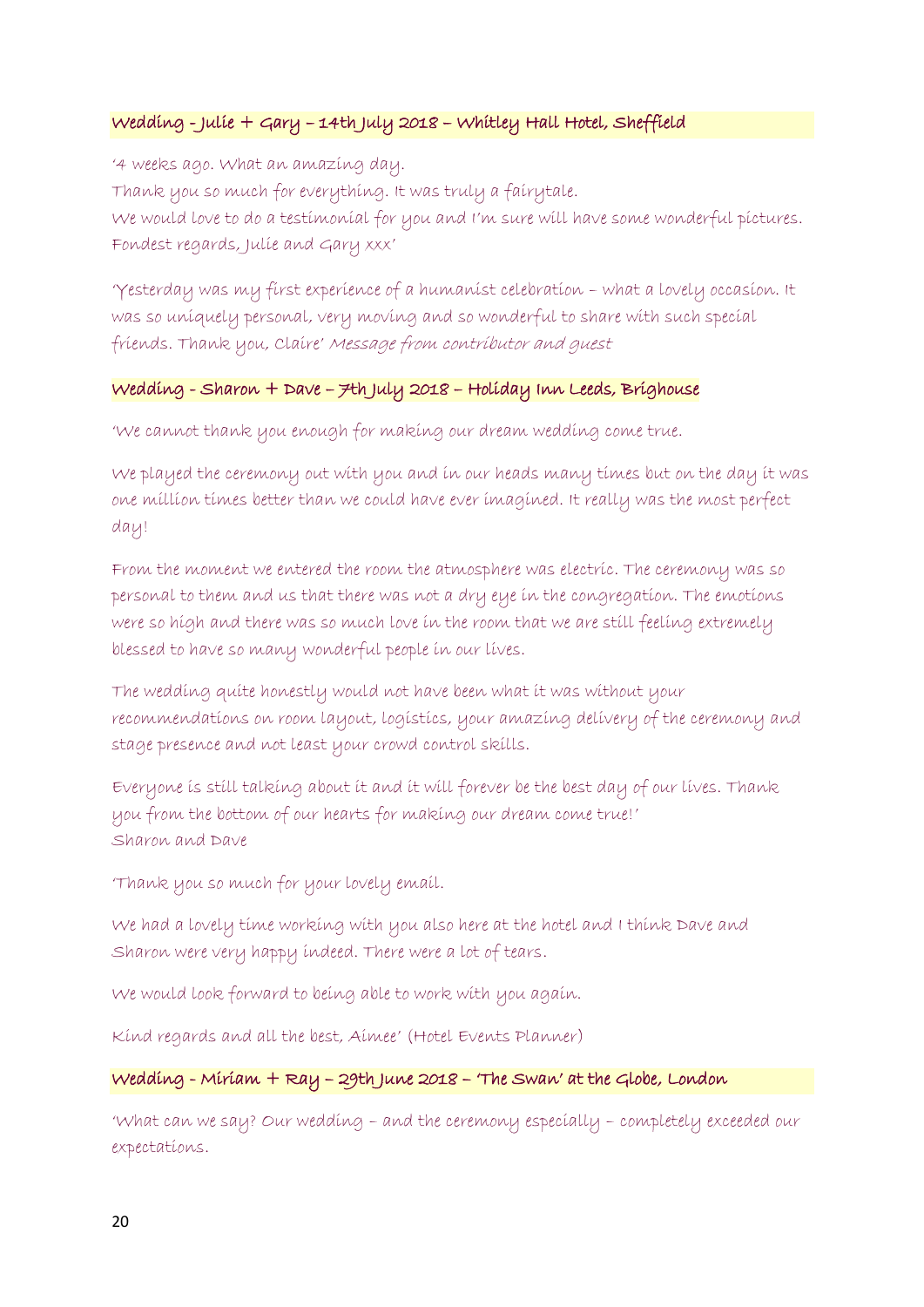The weather helped, of course, but mostly it was the personal nature of the ceremony, its well-judged blend of intimacy and emotion, which you brought out by all the planning, questions and well-wishing emails. You also lent an air of quiet authority over proceedings, which gave it the necessary gravitas of a wedding ceremony. As you'd expect, we were especially touched by the well-wishing words of the children.

We would never have achieved such a ceremony without you, so thank you so much from the bottom of our hearts! Feel free to add this to your (burgeoning) testimonial collection if you like. If you'd like a picture of you doing the ceremony I'll send one on when the professional pictures come through.

We are going to miss your emails now. Thank you once again for helping us on one of the most important days of our lives and sharing it with us. We'll never forget.

Kind regards, Ray and Miriam'

## Wedding - Ashlea + Dave – 17th June 2018 – Sandhole Oak Barn, Cheshire

'Thank you so much for your kind words and for making our day even more special and memorable than we could have hoped for.

We really appreciate everything you have done for us and will certainly be singing for praises for years to come.

Thank you again and all the best for the future!

Many thanks, as always,

Ashlea and Dave'

# Wedding - Amy + Ric – 16th June 2018 – Thornsett Fields Barn, Derbyshire

'As things are getting back to normal we have been thinking back on what a fantastic day we had at the barn.

In particular, we thought we really needed to get back in touch with you in an attempt to express how great the humanist ceremony was and all the help you gave us on the lead up to the day and the day itself. Your experience with the job showed in so many situations we can barely recall them all.

We're so glad we picked you! Thank you so much. Mr & Mrs. C (and James too)'

# Naming - Ben – 10th June 2018 – Limelight Old Trafford, Manchester \*

'We had the utter pleasure of working with Hannah on the naming ceremony for our daughter Nina in 2014, so when Ben arrived 3 years later, it was a no-brainer to ask her to be involved again!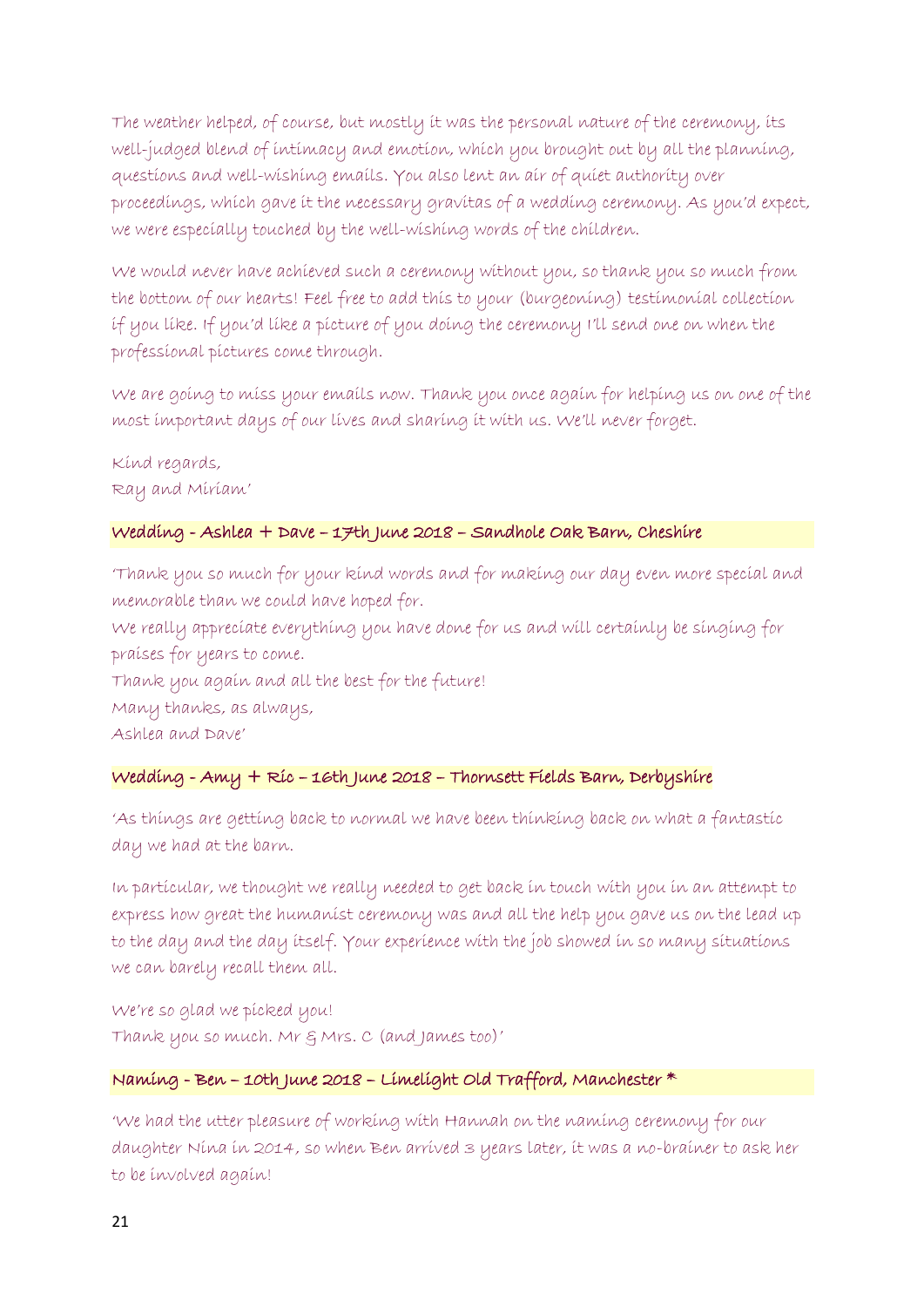Her warmth and genuine interest and care for her clients and their families is incredible, and the work she put in speaking to guide parents, coordinating readings, clarifying details and running through proceedings meant the lead-up to the Big Day was wonderfully relaxed.

This carried over into the naming itself, which we were keen to hold within our lovely urban community, and Ben's guests were bowled over by the intimate and personal humanist ceremony, which was full of laughter and wisdom. Everyone loved tying their wishes on to Ben's oak tree, which is now flourishing in a windswept corner of North Wales!

I can't recommend Hannah highly enough. She is a wonder and played a huge part in making our children's Naming Days such beautiful experiences. Naomi & Dan xxx'

'We just wanted to say the most enormous THANK YOU for organising and leading such a beautiful, touching and personal ceremony for Ben, and, well, us all, really. Everyone we spoke to enthused about it, and there were a few teary eyes I believe! Once again, it has been a delight working with you.' Naomi

## Wedding - Beccy + Mark – 28th April 2018 – Beechenhill Farm, Ilam

'Thanks so much for your lovely comments. We were delighted with how it all went and had a truly wonderful day. I'm glad to hear you did too.

The ceremony was everything we could have wished for and we had many positive comments from all the guests – a few were talking about arranging humanist wedding ceremonies for their children!

We've really enjoyed the whole process with you. It has certainly made us think about our relationship and what we want out of our future together.

Thanks again for all your help. We've very much enjoyed the journey with you and are looking forward to seeing the final script.

Best wishes for the future, Beccy and Mark x'

# Naming - Sienna – Sunday 18th March 2018 – Garstang Golf Club, Garstang

'We just want to say a massive thank you for making Sienna's Naming Day so special.

You really did bring it all together and the ceremony was everything we hoped for and more. We got so many lovely compliments off family and friends about the ceremony,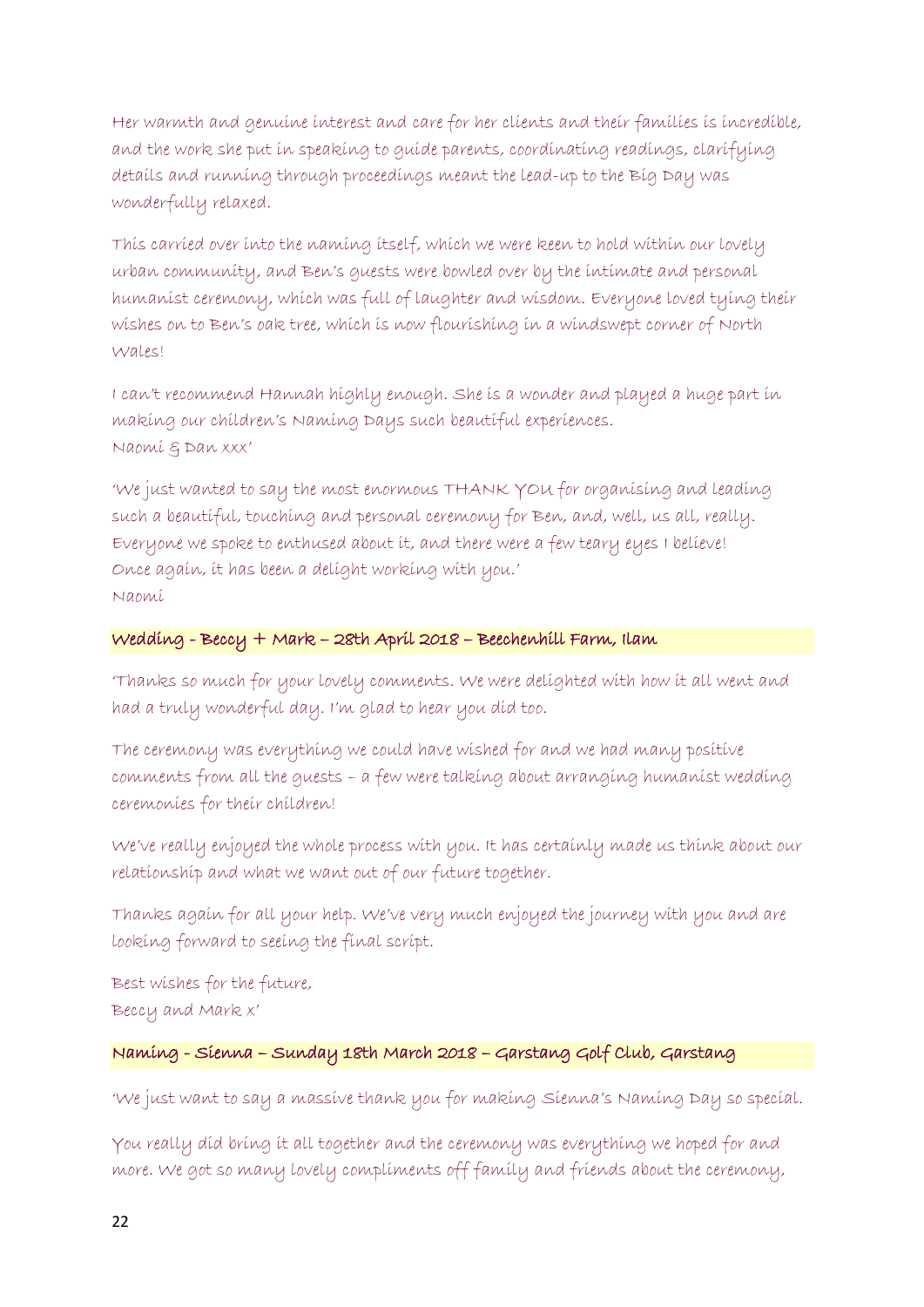especially how personal it was. Thank you! We had such a lovely day and will always look back with fond memories.

Thank you again, Ria, Scott and Sienna x'

# Wedding - Roisin + Paul – 17th March 2018 – Yellow Arch Studios, Sheffield

'Right from Paul proposing, we both knew we wanted a personal wedding which meant something to us, reflected our lives and values and represented us. Paul had been to a humanist ceremony in the past and was loved the personal and individual approach. So a humanist wedding was exactly what we wanted!

We spent a lot of time researching Humanist Celebrants, and came across Hannah on the Humanist website. After talking to her on the phone, it was clear Hannah was the Celebrant for us: she was as excited as we were about our engagement and wedding! She gave brilliant advice, without pressure or judgement, and was more than happy to calm any worries or concerns with a friendly email.

Hannah really took the time to get to know us as individuals and as a couple, which made the ceremony even more personal, it felt more like a friend was conducting it. All our friends and family commented on our unique, personal and moving service even to this day!

Hannah was brilliant in guiding us through the process of creating the humanist ceremony and when we decided to write our own secret(!) vows. With her infectious excitement, Hannah took time in helping us to write the vows and perfectly understood the importance of them to us.

The cost of hiring Hannah reflects her experience, enthusiasm and professionalism. We approached other (cheaper) Celebrants, but no other gave us the feeling that our wedding was as important to them as it was to us. Nor did they seem they would be as involved as Hannah was in helping craft the perfect day.

As we were always set on having a humanist ceremony, we always viewed the separate legal ceremony as just that – a paperwork exercise (even dressing in our comfy clothes to reinforce the fact we didn't see that as our official wedding!). Our venue was not licensed to perform weddings, so we 'had' to have a separate legal ceremony on the morning of our humanist wedding. But it meant we could have a little private moment with just our parents and each other before the madness of getting ready for our actual wedding and ceremony.

So overall, we cannot recommend Hannah enough! She has an amazing ability to make you feel like you are the only couple she's working with. The humanist ceremony she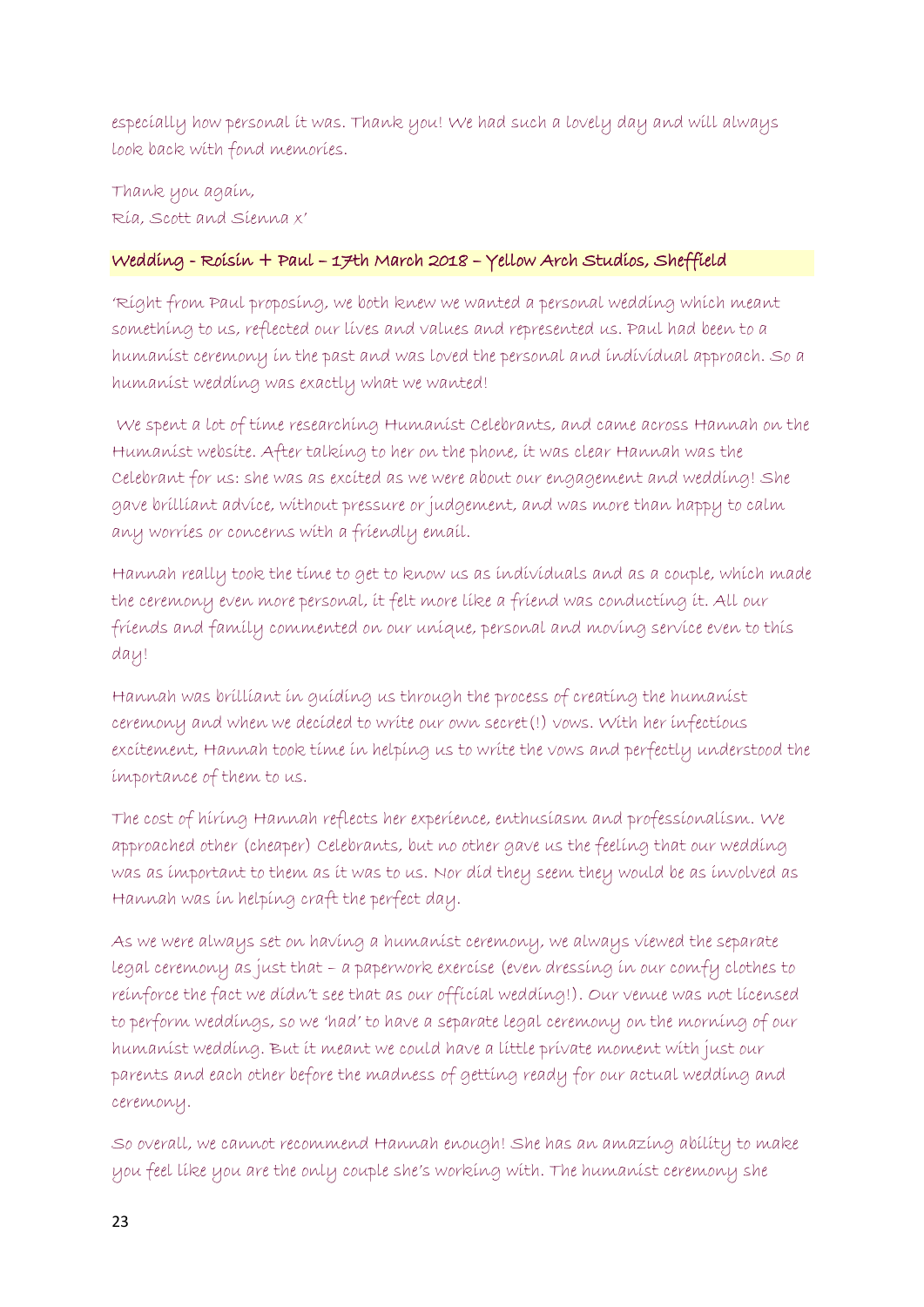created for us was more than we could ever imagine. Every detail had been considered, and it was personal to the very end, nothing was generic.

To this day our friends and family comment on how our wedding was a beautiful day and how the ceremony reflected us perfectly as a couple. We loved every minute of it! We cannot thank Hannah enough for all her time, excitement and for the delivery of the ceremony itself.

Perfect doesn't even cover it!!' Roisin and Paul

'You have been amazing!!! We could not have asked for a better Celebrant and a more perfect service. Roisin and Paul x' Note sent with bouquet

# Renewal of vows - Mandy + Lee – 4th March 2018 – Waterton Park, Wakefield

'Ahh! Thank you so much for our lovely ceremony. The amount of people that commented how amazing it was has been wonderful – the best ceremony they've been to! Lots of fabulous comments. Once again, thank you and look forward to hearing from you soon. Warmest regards, Lee and Mandy xxx'

## Renewal of vows - Emma + Alan – 3rd March 2018 – Deanwater Hotel, Cheshire

'I would like to say a big thank you from the pair of us for helping make the day even more memorable and we look forward to seeing you in 2038! Alan'

#### 2017

## Naming – Logan – 17th December 2017 – Old Golf Course Hotel, Outlane

'Thank you so much for Sunday, you were brilliant! The ceremony was perfect and we received so many lovely comments. Happy Holidays and thank you again! Lindsay'

#### Wedding - Laura + Nick – 14th October 2017 – Craven Cruck Barn, Appletreewick

'Yesterday was amazing, thank you. From the feedback of guests it seems everyone was pleasantly surprised, as they didn't know what to expect and said it was beautiful. Thanks again, Nick'

# Naming - Kayla – 17th September 2017 – 'The Spiced Pear', Holmfirth

'Your professional manner and the way you took the time to speak to all our guests was lovely!!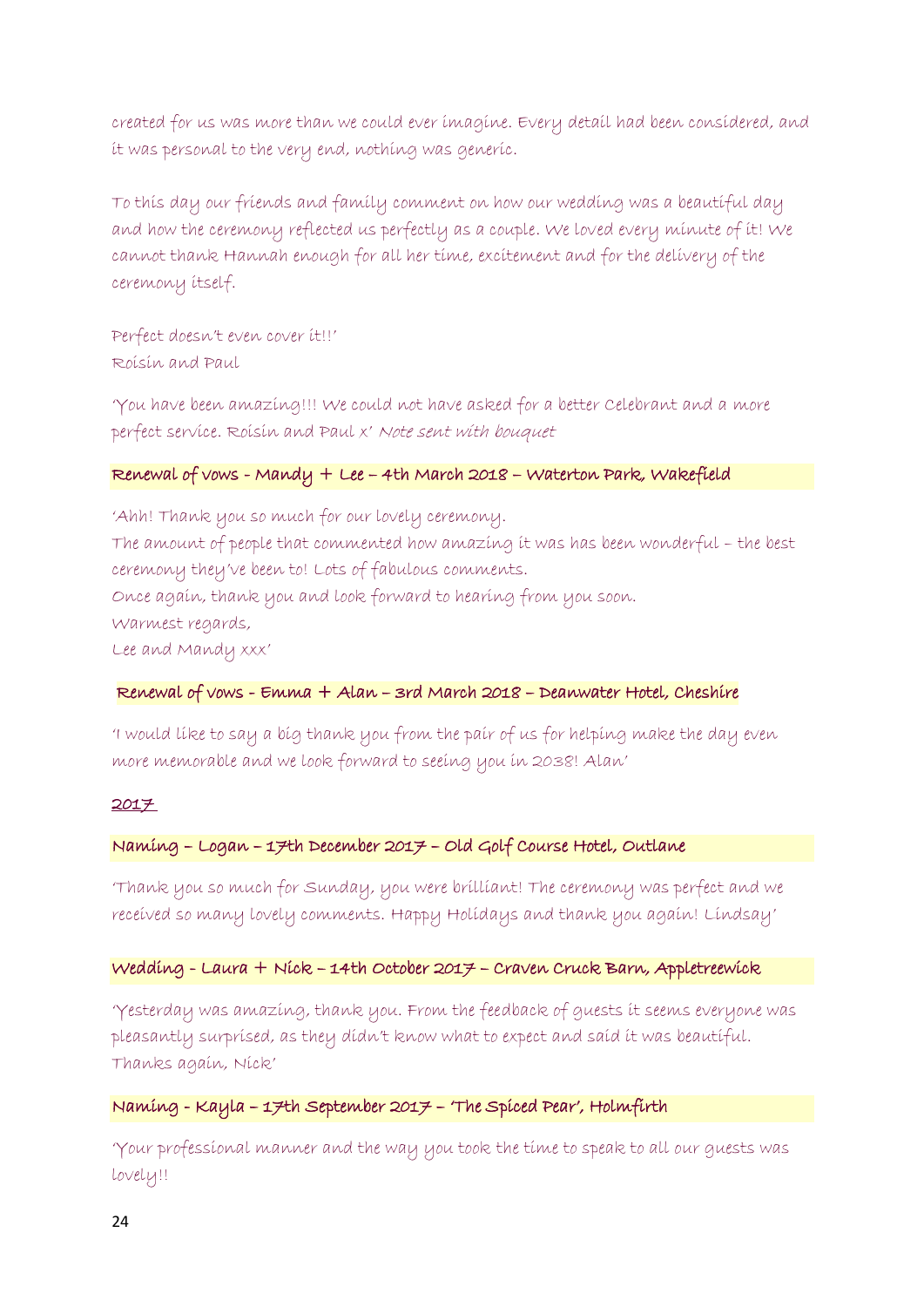Thank you so much for your wonderful organisation and pulling all our ideas together. We can't recommend you enough!

I want to do a review for you…where do you want me to write it?! Ps it was a pleasure to meet you.

Gary & Lee Xx'

# Wedding - Jade + Tom – Saturday 2nd September 2017 – 'Crow Hill', Marsden

'I can't even begin to describe how perfect the wedding was: truly magical and the humanist ceremony absolutely made the whole day!

Thank you so much for everything, we were so happy with everything from start to finish. You made us feel so comfortable and at ease in the morning, took care of every little detail and took us on the most wonderful journey in our ceremony.

We have had so many wonderful comments and feedback!

Thanks again for everything, Jade & Tom'

## Wedding - Emma + Tom – 28th August 2017 – 'Crow Hill', Marsden

'We cannot even thank you enough. Words cannot describe how amazing it was!! It felt just incredible to have everyone there and your words were so powerful and intimate.

Everyone was telling us how much they loved the ceremony and how special it was, they really felt so personal. What a special day it was! I spent a lot of time yesterday getting teary!

You have been so great to work with – so calm and you really put me at ease when I needed it. Thanks again and if you need anything from us in regards to recommendations, statements etc let us know. We will certainly be shouting about you from the rooftops!

Loads of love, Emma & Tom xxx'

# Naming - Jarvis – 20th August 2017 – Denshaw Village Hall, Saddleworth \*

'Hannah was such an integral part of our wedding and so it was a natural choice for us to invite her back for the naming ceremony of our son, Jarvis.

Much like for our wedding, we got a really personal hands-on experience that extended well beyond the day itself.

All in all, the work Hannah put in made the day even more memorable and special. James'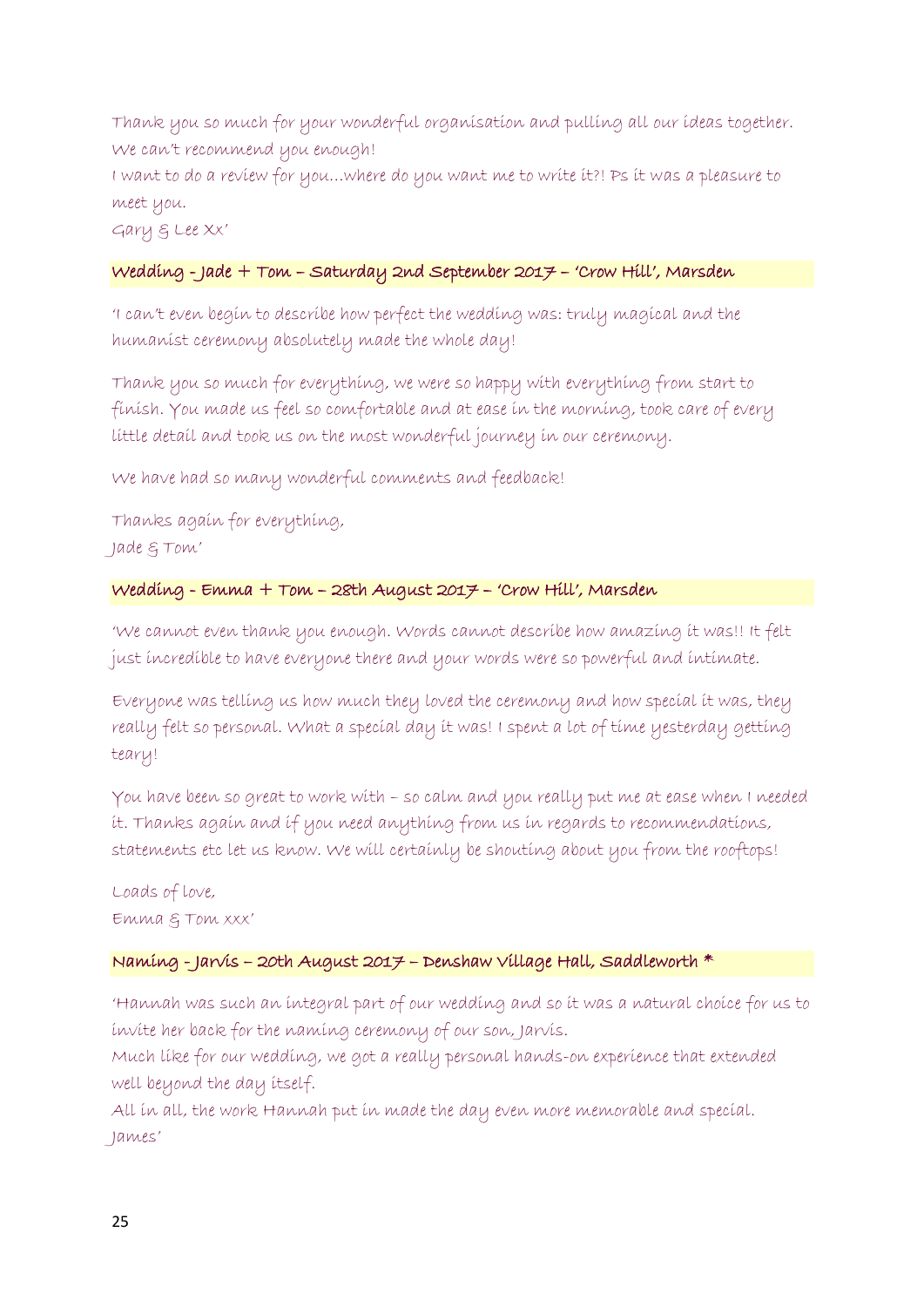'Thank you so much for making yesterday so wonderful, you really do make us feel so special during the ceremony.

Also thank you so much for all of your help with the rest of the running of the day. You know us well and know when to give us little push in the right direction, including washing the starchy grapes!

We had so many of our lovely friends and family commenting on how much they loved the naming ceremony and how they felt privileged to be a part of Jarvis's day.

I hope you enjoyed the cake, Jen'

# Wedding - Lynsey + Michael – 12th August 2017 – 'Spring Cottage', Rivington

'Thank you so much for the smart script. I am sure we will treasure it.

I have got to say that I have read the script quite a few times since the wedding. It brings the day and all the emotion that went with it, in an instant. I can recall the way you said something, the pauses, the look Michael gave me and who I looked out to in the crowd. It is truly wonderful that we will have something so uniquely personal to reminisce over.

I have attached quite a few photos- couldn't choose which to send. I love the spectrum of emotions that they capture- and what you delivered.

Thanks again for all you did, Lynsey and Michael'

'We had the most fantastic day. The ceremony was the definite highlight for both of us.

Michael and I were reflecting on the day last night and he came out with 'I was really dreading the ceremony but it was actually my favourite part of the whole day'. A huge compliment to you for an introvert to come out with something like that!

The ceremony being so personal and meaningful just completely made it. It was everything I hoped it would be and more.

I felt so at ease during the ceremony (and I usually hate being public speaking) and will always remember looking out at everyone watching and Michael looking at me- while you so eloquently told our story- a story that I am so proud of. You completely did it justice.

We received so many compliments on the ceremony. One of Michael's work friends said that if he could do his again, he would have had a ceremony like that. So meaningful, he welled up.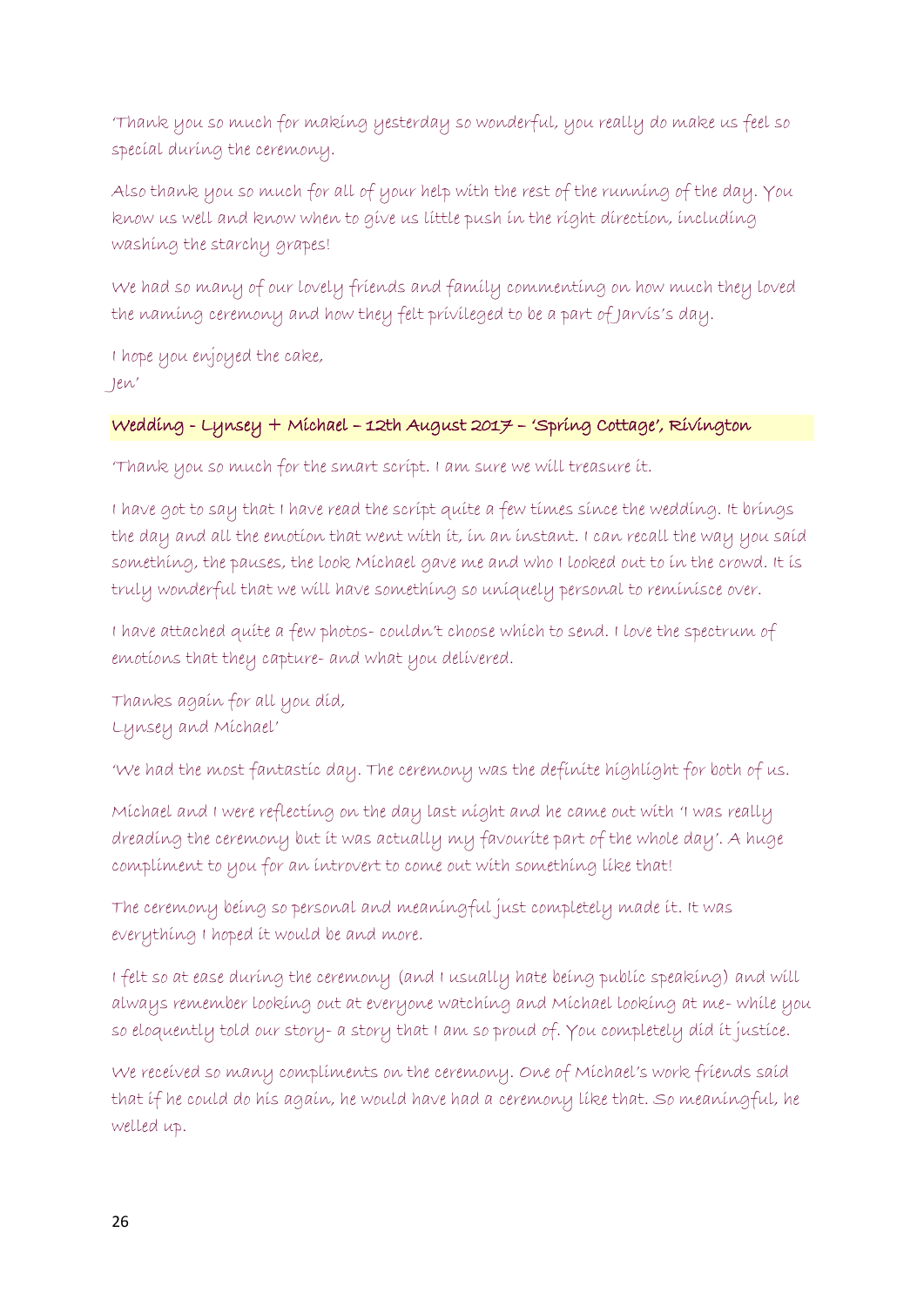Thank you again, for all that you did throughout the process and on the day. I will always remember your kindness and will cherish the memory of the ceremony.' Lynsey

## Wedding - Kerry + Matt - 5th August 2017 - The Old Rectory, Sheffield  $*$

'First of all I wanted to say thank you so much for organising and running the ceremony so brilliantly. It made our day that much more special.

So many people commented on how amazing the humanist ceremony was, so you may have some people contact you. Perhaps, when we have little ones of our own, we will be in touch about naming ceremonies!

Warmest regards, Matt and Kerry'

# Wedding - Jess + Craig – 30th July 2017 – Eleven Didsbury Park, Manchester

'The ceremony was beyond our wildest dreams.

I can't tell you the number of people who came up to us saying it was the best ceremony they had ever been to, the most personal, and filled with so much genuine emotion. One of our close friends messaged me the next day to say that we were the couple everybody wanted to be and it was the ceremony and wedding that every couple wanted to have.

So much of that was your doing, coordination, delivery on the day and beautiful writing. Craig and I agree that choosing you as our Celebrant was the best decision we made!' Jess and Craig

'We can't thank you enough for the beautiful ceremony you created for us. It completely made the day! Thank you also for all of your guidance and support in the months preceding, and for keeping us on track! It was great to share our day with you. Best wishes, Jess + Craig' Thank you card

## Wedding - Lizzy + Mark – 29th July 2017 – Craven Cruck Barn, Appletreewick

'Throughout the whole of the process of our wedding Hannah has been a delightful, warm, cheerful and wise guide.

She had a real talent for getting to the root of what we wanted to capture, taking our answers to her planning questionnaires and using them to craft a beautiful humanist ceremony that reflected our ideals to the letter, but which also kept our guests entertained and engaged.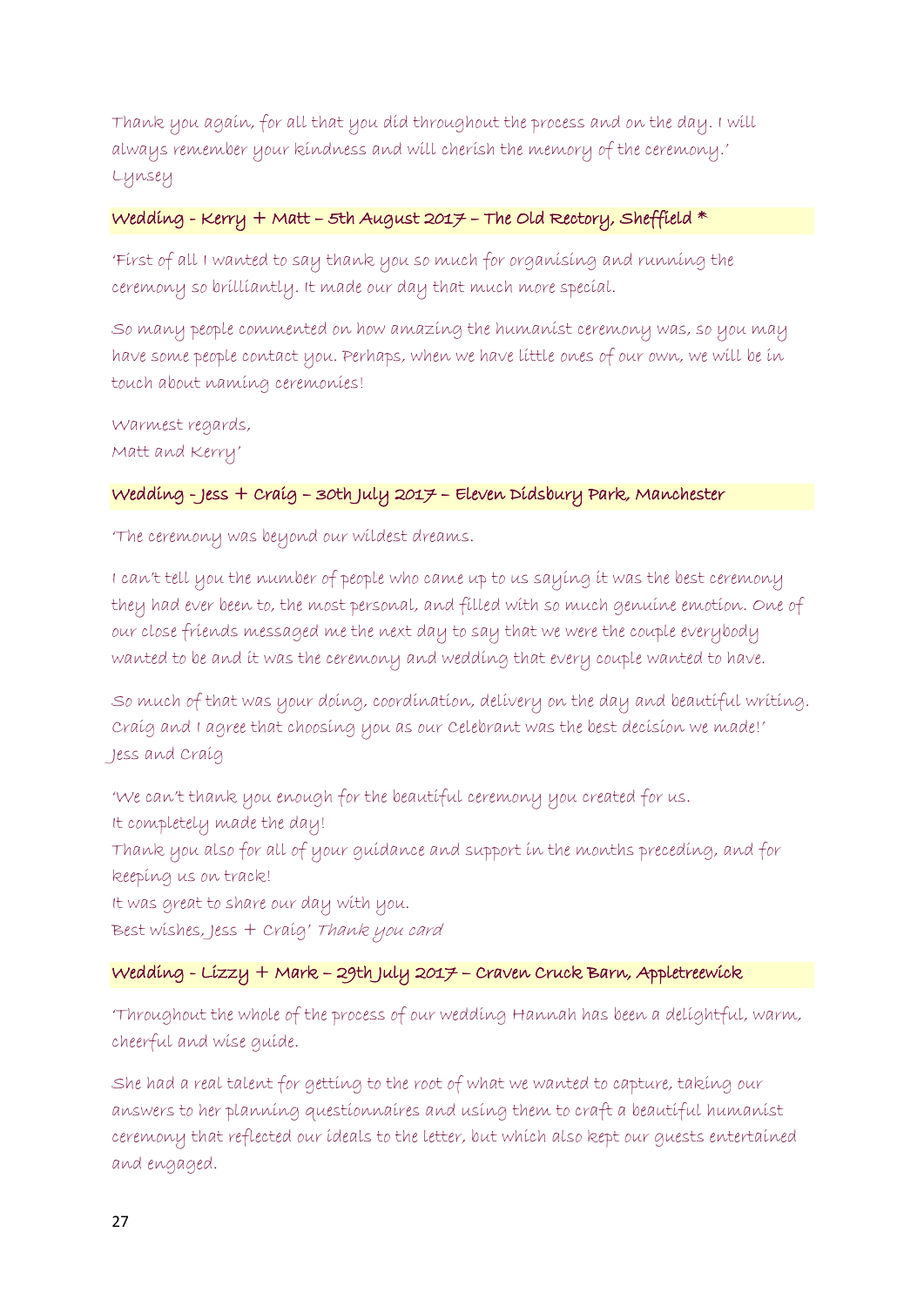We chose a humanist ceremony because we don't hold to any dogma and wanted something truly personal. Hannah's skill and experience gave us just that.

But behind the brilliance of the ceremony lies a lot of hard work that guests don't see. The messages and meetings we have had with her have always been practical and insightful, but she never loses an opportunity to put people at ease – from the first conversation there was never any doubt that we could trust her with such an important moment in our lives.

Even in the hours after our vows, she continued to look out for us, making our day go as brilliantly as it possibly could have.

We could have gone for a cheap, Registry Office wedding, but we have never regretted the investment we made in hiring Hannah to build our wedding.

We wouldn't hesitate for a moment in recommending her. She is brilliant.' Lizzy and Mark

# Wedding - Hannah + Pete – 15th July 2017 – 'The Gathering', Edale

'Well our feet have just about touched the ground (just about!)…

…and we wanted to thank you with all of our hearts for everything you have done for us: for guiding us through the pre-wedding process with warmth and good humour; crafting the most personal and touching humanist wedding ceremony; completely bossing the whole organisational thing and corralling our rag-tag bunch of friends into a slickly oiled wedding machine and then delivering the ceremony itself, which – no word of a lie – every single person I spoke to afterwards mentioned how much they enjoyed.

I'm sure you must be used to the compliments by now, but really, everyone said it was either the favourite ceremony they had heard/the most personal/the most touching or all of the above. It was also really lovely that you were able to chat to people afterwards, as I know there were a lot of people curious about humanism.

Pete and I were equally delighted with the humanist ceremony and even though we had read the draft, were able to listen as if hearing it for the first time. The way you told our stories was very touching and people were very surprised to hear that we hadn't actually known you all of our lives, because they thought it reflected us so well.

You also managed to make us two shy people relish (almost!) the experience of standing in front of everyone we know – no mean feat indeed!

Thank you so much again – we will miss your bubbly emails – do drop us a line if you are ever around and want to say hi.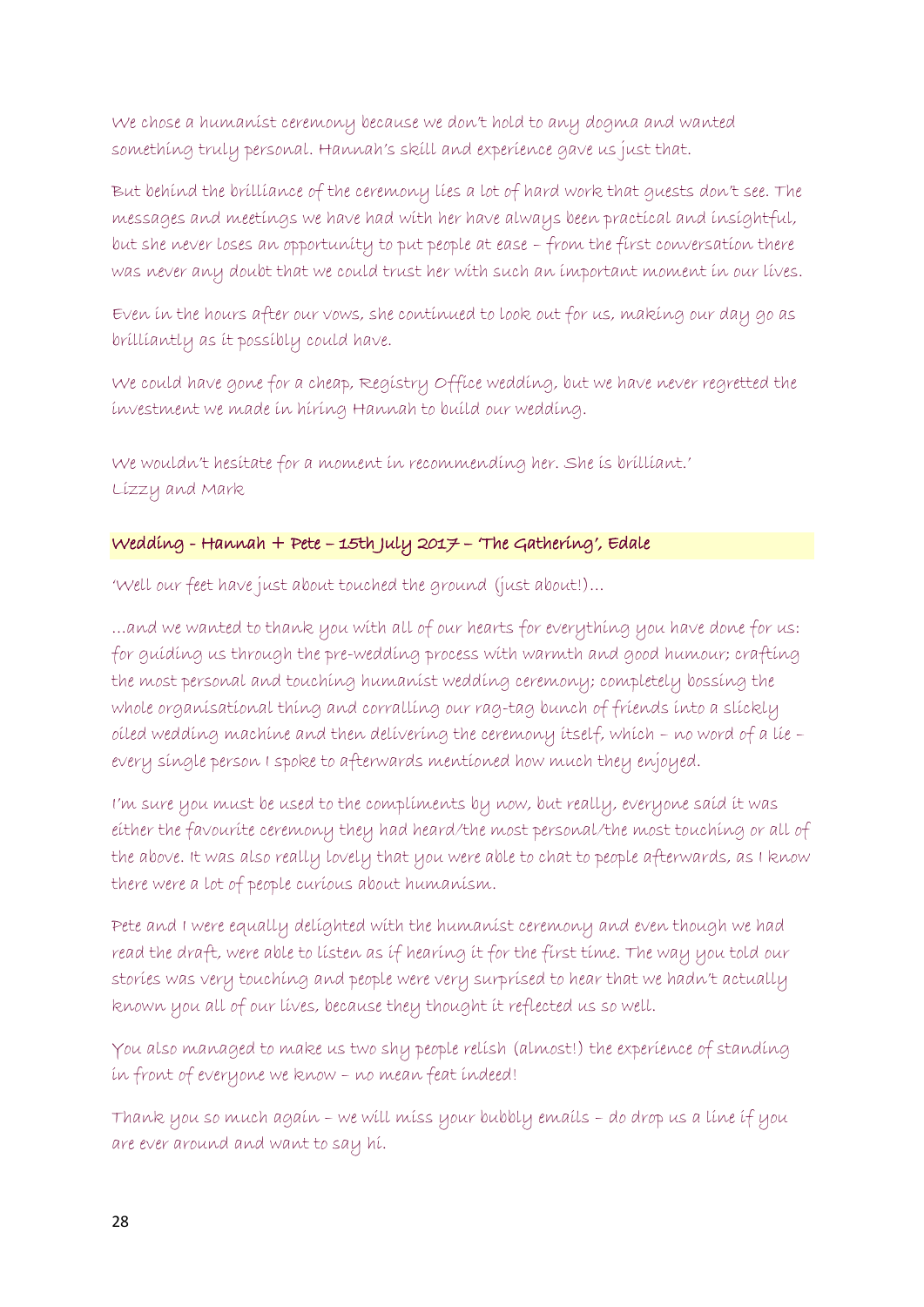All the best with your continued work and we wish you many more heartfelt ceremonies to come! Hannah and Pete x'

# Naming - Robson – 7th July 2017 – Bradley Wood Scout Camp, Huddersfield

'Neither of us can put into words just how incredible our little boy's naming ceremony was.

The whole process from first contacting Hannah was met with such warmth. The evening absolutely summed us up as a family. We could not have asked for a single thing more. We've had a lot of friends and family come up to us and say how brilliant the naming ceremony was and how is really did sum us up perfectly.

I would not hesitate to recommend Hannah to anyone who is wanting to break away from traditional or religious ceremonies. Hannah really takes everything you want and makes it perfect!

Thanks again, Liz, Steve and Robson'

'Thank you so much for last night.

The number of people who've said it was very personal and completely us is immense! We thoroughly enjoyed it as the whole thing summed us up. Thank you again for everything! You made Robson's day amazing and complete. LizXx'

## Wedding - Claire + Tom – 30th June 2017 – Great John St Hotel, Manchester

'When we booked our wedding we assumed we would have a standard Registrar's service.

However, when we looked at the options of wording available we realised that we wanted a much more meaningful and personal way of making our commitment to each other. One of my best friends had had a humanist service several years ago and it was she who suggested we look into it as an option.

After doing some research we thought that it sounded interesting but didn't know if it was something which was for us. We found Hannah through a Google search and I had a call with her. She soon dispelled any concerns we had that this was some sort of 'hippy' option and explained the detailed and personal nature of the service to us.

Over the coming months Hannah set up regular 'homework' in the form of questions and answers went between us via email. After a huge amount of work on her behalf she sent us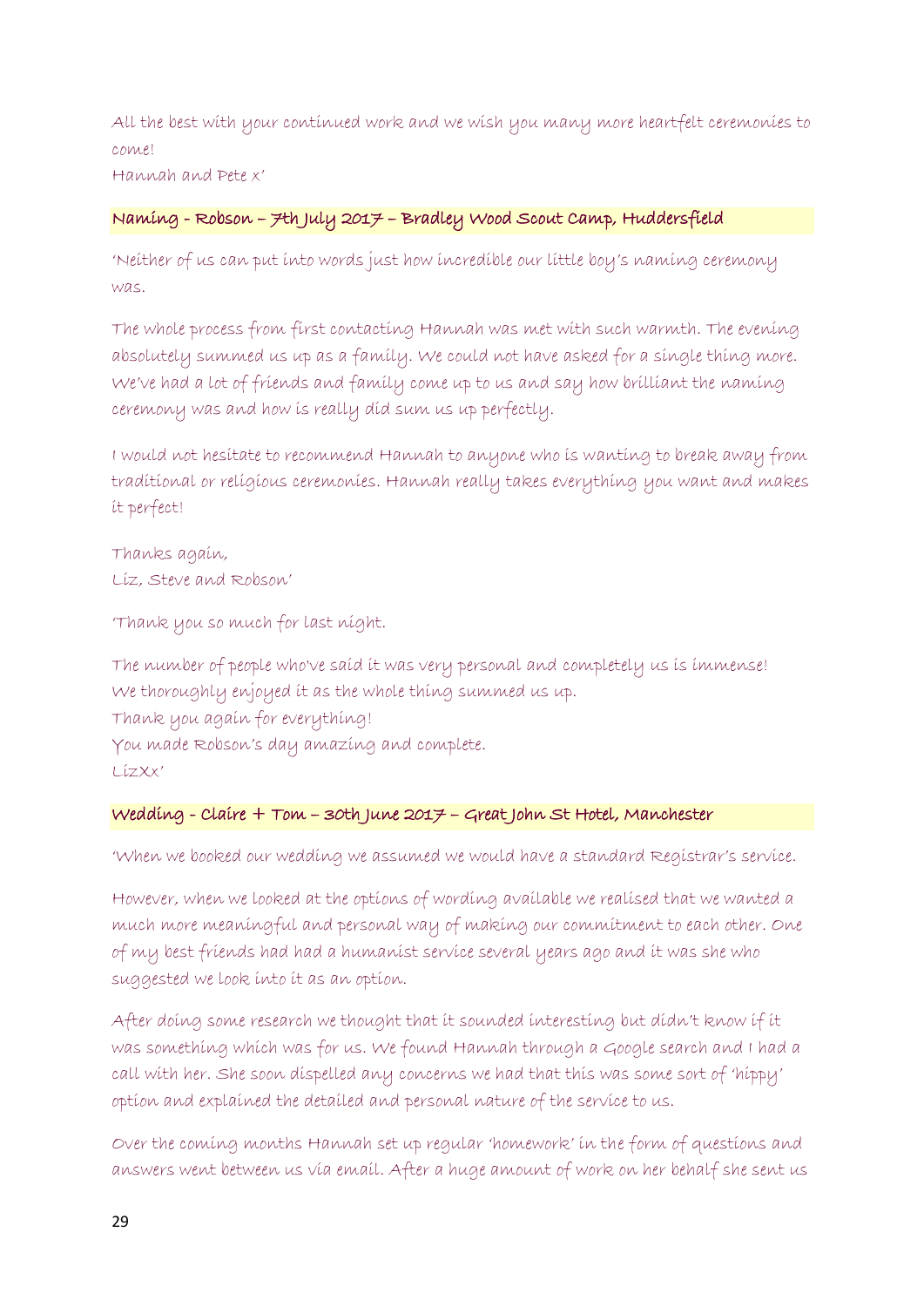through our draft ceremony and we both had a tear in our eye (my husband is an ex-boxer so crying isn't something he is given to!) as we were so overwhelmed by how perfect for us it was and how full of meaning.

Hannah managed the whole event so beautifully and ensured that everyone had rehearsed and knew exactly what they were meant to be doing and when. On the day we all felt relaxed and knew we were in good hands. The humanist ceremony was fantastic with readings from our children and friends, a tying the knot ceremony, lots of stories about our first meeting and our relationship and what had brought us to our wedding day and lots of emotion and laughs.

After the ceremony, our guests told us how blown away they had been by the whole experience. Most of them had never even heard of a humanist ceremony (as we hadn't before my friend had mentioned it to us) and all thought it was a wonderful way of making our commitment. Our friends who got married 6 months before us said they wished they had know about it as they thought it far outshone the Registrar service they had had! Several guests told us it was the most loving and joyful wedding they had been to.

We are so happy that we found Hannah and that we made the choice to have this ceremony. Her ability to marry professionalism and warmth are what made it such a perfect choice for us. It was so individual to us and was far better than we ever hoped for.

We miss her emails and just wish we could do it all again!' Claire and Tom

'Everyone was so full of admiration for the beautiful humanist service and several of the male guests admitted to shedding a tear.

We have been talking and agree that it was all so much more beautiful and personal than we ever imagined.

Thank you so much for all your care, dedication, professionalism and warmth. Claire Xxxx' Message after ceremony

'Hannah, THIS IS AMAZING. Just so beautiful – so, so, much more than I had hoped. I have no clue at all how I'm going to manage on the day. Thank you so much – it will be the most fantastic wedding! Claire + Tom' Message sent on receiving first draft.

# Wedding – Becca + Jon – 24th June 2017 – at home, Manchester

'It's difficult to know what to say!

After all my stressing, our wedding ceremony couldn't have been more perfect or special.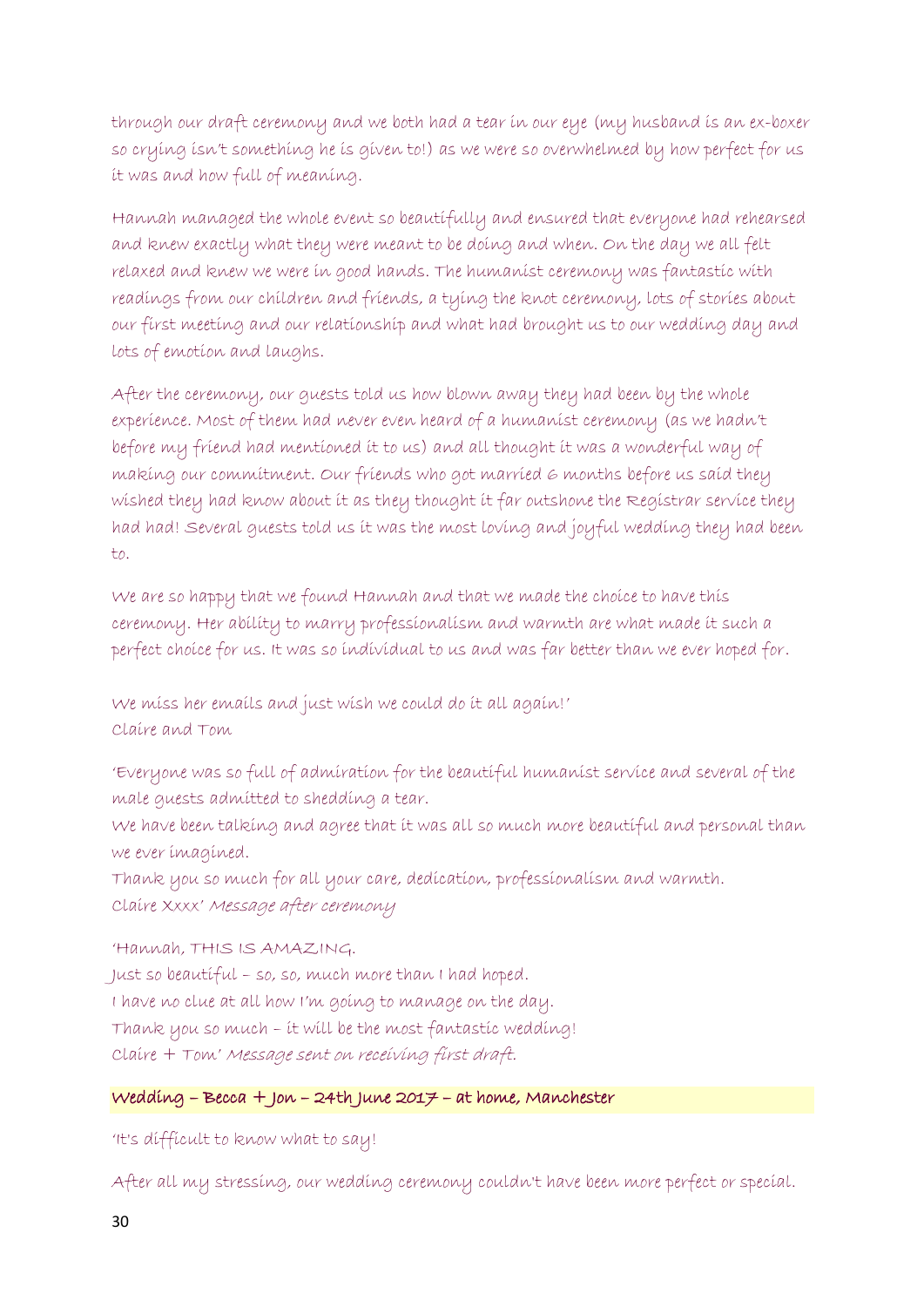Both sets of parents haven't been able to stop raving about it, and lots of people have said it was one of the happiest weddings they attended - even people who weren't present at the ceremony (the speeches were real tear-jerkers as well!).

Thank you so much for all your hard work, patience, and hand holding through the process.

We both feel so privileged that we had a wedding which was so joyful and perfect for us.

Thank you again, Becca & Jon'

# Wedding - Claire + Niall – 10th June 2017 – 'Craigmar', North Yorkshire

'We wouldn't hesitate in recommending Hannah if you are looking for a non religious but personal, heartfelt, light hearted yet moving ceremony.

Right from the start and the initial phone call she made us feel at ease and she was organised and professional throughout – helping us quickly with anything we needed, including a practice run, and pointing us in the right direction.

Hannah asks you a series of questions about each other and your relationship. Then from your own words, crafts a wonderful emotional journey through your relationship to the present day, and beyond, knitting in humour, key milestones, random facts and anything else you throw her way.

We cannot begin to say how pleased we were with the end result – it was absolutely perfect. Hannah delivered the humanist ceremony with the right amount of gravitas, but with warmth and humour. She involved key people in the room both before and during the ceremony so it really felt like a team effort. There was laughter, tears, smiles and joy all round.

Our friends and family were bowled over with the ceremony – they felt it was so "us" and captured us as a couple perfectly. One relation even said that she would do the same if she had her time again.

Thank you Hannah. Claire and Niall x'

'Thanks so much for this and also the ceremony – it really was amazing and so many people have commented on how much they enjoyed it. Everyone thought it captured the essence of us as a couple and it had everything – laughter, tears and joy! We both thought it was the best way possible for us to celebrate our marriage and it set up what was a fantastic day with everyone.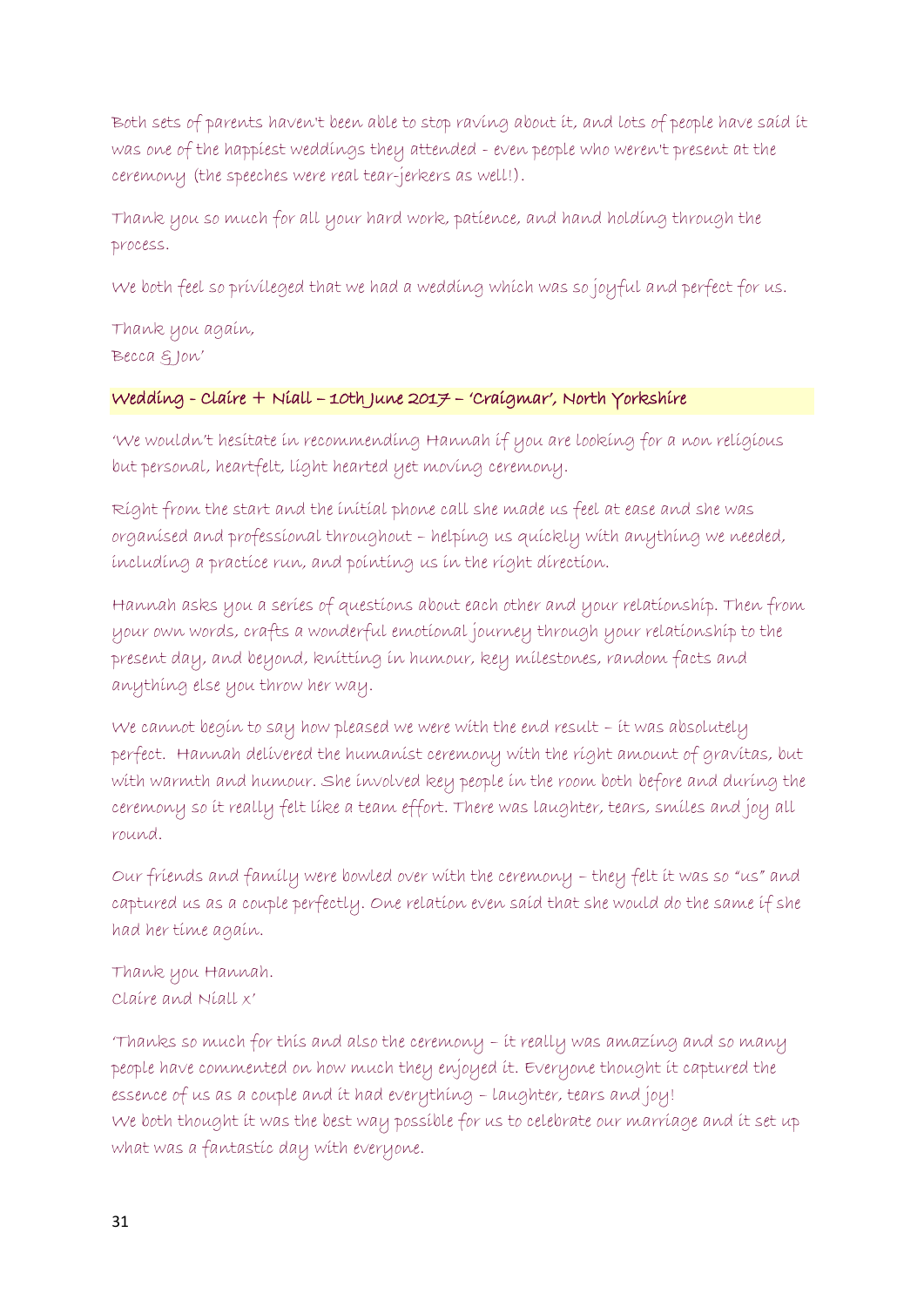Thank you! And also for your trip over to do the rehearsal on the Friday. Claire and Niall x'

'Thank you so much as well for creating the ceremony. It was lovely. It had it all - even the participation the police! Our family and friends loved it as did we, even through the tears! The party in Kettlewell was also fabulous. Looking back I can't say I would have changed anything about the day. It was perfect and so much better than we could of imagined. We're looking forward to unwinding for a few days to take it all in. Best wishes, Niall'

## Wedding - Jen + Jon – 3rd June 2017 – Craven Cruck Barn, Appletreewick

'Choosing a wedding Celebrant seemed like an impossible task – we both knew deep down that we really wouldn't know if we'd made the right choice until the wedding was over. Yes, we had some cheaper quotes, but after a long and lovely chat with Hannah over the phone we decided to trust our instincts, and booked her for our wedding.

## BEST. DECISION. EVER!

Our humanist ceremony was personal, emotional and warm, and crucially for us, it included everything we wanted it to, and nothing we didn't. We were both surprised at how much we enjoyed the 'tasks' that Hannah set us along the way in creating the ceremony – they gave us a break from manic party planning and an opportunity to reflect on each other and all the reasons that we were getting married for.

Her dedication was so obvious throughout the whole process; she was always there with a friendly text or email response to the tiniest questions, and amazing at teasing out details and information that wasn't always immediately obvious to us as being important!

Hannah's advice to treat the separate legal ceremony as the same chance to step back, reflect and relax together was spot on – our 'legalities' the week before the wedding took around 15 minutes witnessed by a couple of good friends, who we celebrated over pizza and wine with afterwards. It was the perfect way to get ready for what we both saw as the 'main event' the following Saturday.

On the day, we couldn't have asked for a more calming presence than Hannah's to make us both feel at ease, and guide everyone and everything into place without fuss.

Lots of our family and friends (including the usually unimpressed, super-cool, and picky types) said that they were surprised at how much they enjoyed that part of our day. We're lucky enough to be close friends with an amazing (and extremely critical) professional cellist, who played during our ceremony. He quite literally goes to hundreds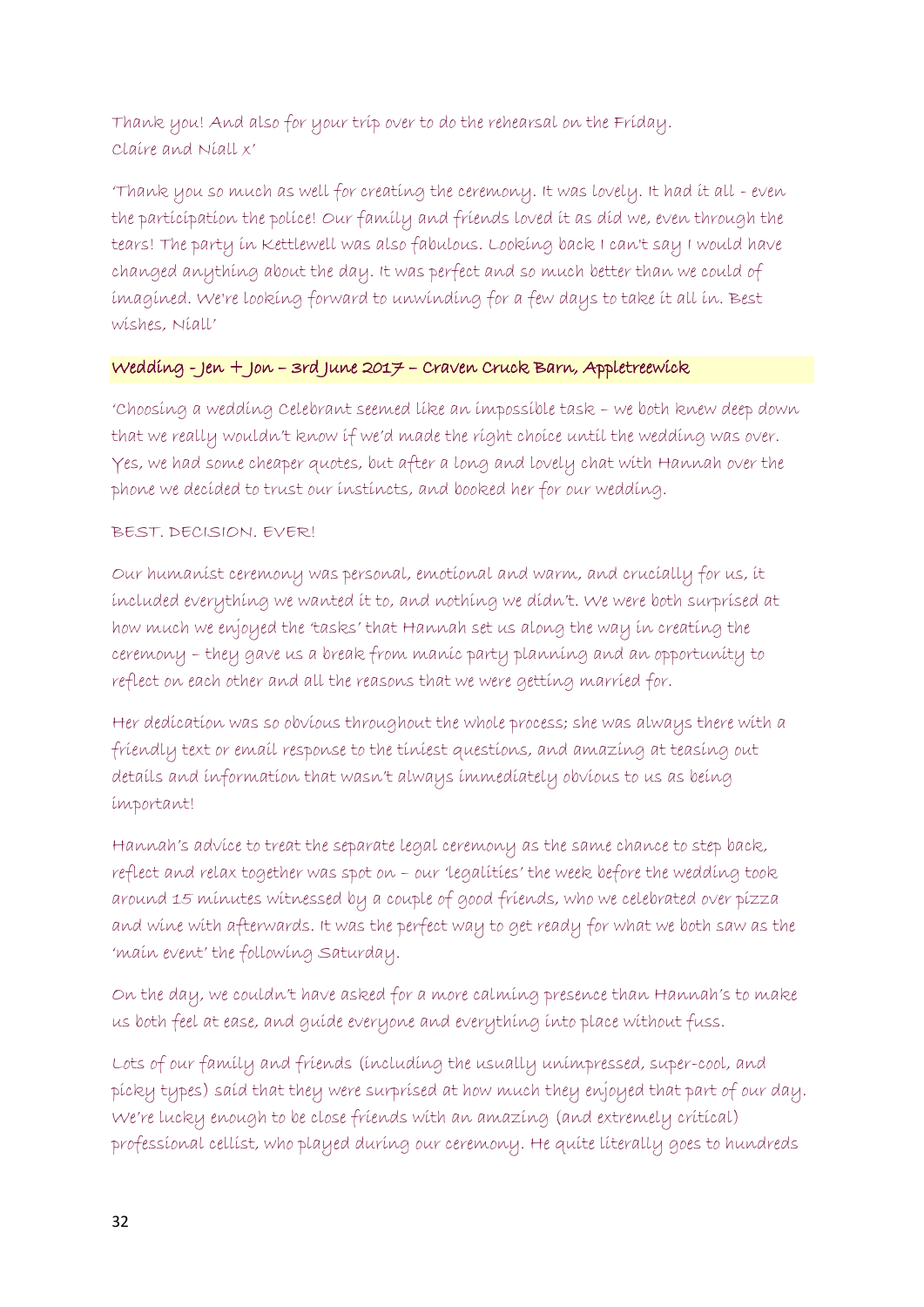of weddings every year, so when he told us that our humanist ceremony, and Hannah as the Celebrant, were the best he's ever seen, we knew we'd nailed it!

Thank you Hannah, for playing such a big part in making our wedding day the warm, fun, relaxed celebration of 'us' that it was.' Jen and Jon

'We're on Cloud 9! Yesterday was the best EVER. Thank you so much for everything. The ceremony was just perfection – we were both completely blown away. Everyone needs you at their wedding! We don't have enough words to thank you enough. Jen + Jon xxx' Text following ceremony.

'We just wanted to say thank you for the ceremony on Saturday. It was truly wonderful. It was a fantastic day and now we all feel very flat!! Kind regards, Debbie and Howard' Message from Jen's mum

# Wedding - Laura + Ben – 2nd June 2017 – Victoria Baths, Manchester

'I just wanted to say a huge, huge thank you.

We had the best day and the ceremony was perfect.

We had so many people commenting on how lovely and personal the ceremony was and how well it was delivered by yourself.

Thanks again. Best wishes, Laura'

# Naming - Walter + Arthur – 14th May 2017 – Clough Manor Hotel, Saddleworth \*

'Thank you so much for your lovely email.

It means the world to us that you think it went well and turned out just as we had planned it. I didn't feel able to look up for most of the ceremony because I couldn't bear to look anyone in the eye through fear of contagious crying, so I'm glad you felt that it went down as we hoped in the room.

And thank you sooo much for all your hard work before and during yesterday. We had so many comments about how wonderful you were and well, we of course thought so too.

Thank you once again and maybe one day our paths will cross again.

All our love – Phil, Sarah, Walter & Arthur.'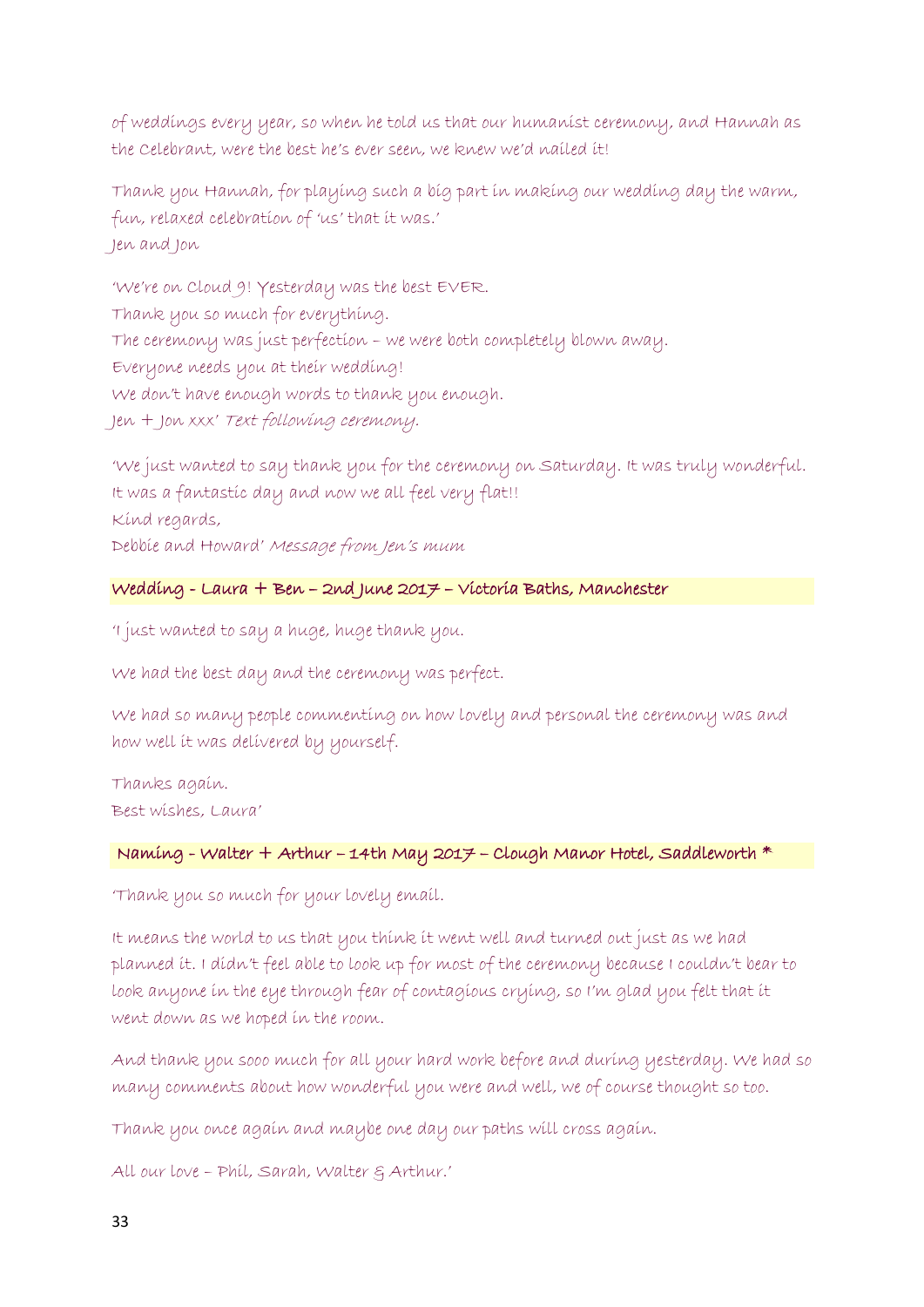## Wedding - Becky + Ric – 17th April 2017 – Sandhole Oak Barn, Cheshire

'Ric and I can't thank you enough for enabling us to create our perfect wedding day.

Choosing to have a humanist ceremony was absolutely the right decision: it allowed us to personalise our ceremony entirely and ensure everything included was truly meaningful to and right for us. For us, the humanist ceremony was the centre point of the day: the main event, the most important and symbolic – our true wedding ceremony. So being able to make it our own was crucial.

You gathered all the right information and put so much effort in to crafting a beautiful ceremony, allowing us freedom to input and adapt as well, which was perfect. It flowed and built momentum, tastefully and with all the gravitas a wedding ceremony should.

We were able to include people close to us as well. It really was the epitome of bespoke and consequently meant all the more. We will treasure the words of our wedding forever, knowing they were just for us and true to us. The vows we made to each other in our humanist ceremony were unquestionably our wedding vows.

I had concerns about having both ceremonies on the day, but the humanist ceremony was so clearly the important, focal, conclusive ceremony that actually it wasn't a problem at all. I have no doubt our guests saw the humanist as the real wedding: so many people have commented on how it was the best wedding they've been to, even after 40 years of wedding attendances. Another guest said she wished she'd known humanist ceremonies were an option.

Not only are we delighted we decided to go with the humanist ceremony, but also that we chose you as our Humanist Celebrant.

You guided us beautifully, not only in writing the ceremony, but in putting together wonderful vows and listening to our opinions. I was especially impressed with the amount of thought and consideration you gave to our ceremony, and planning the flow of time around the ceremony as well. You counselled us about the day, helped us in our times of concern of how others might see things, and gave great and wise insight in to the process, which I was especially grateful for.

I am so, so impressed and happy we chose you. It was just wonderful and wouldn't have been had the ceremony not been so perfect.

I think the work you put in around the ceremony goes in to making the whole day better too: relaxed, happy couples who understand and know what they're doing, why, and have been able to craft their own wedding (with your expert help) are always going to have a more positive, meaningful experience. And on the day you were relaxed, confident, helpful, flexible, funny, the utmost professional. Just brilliant.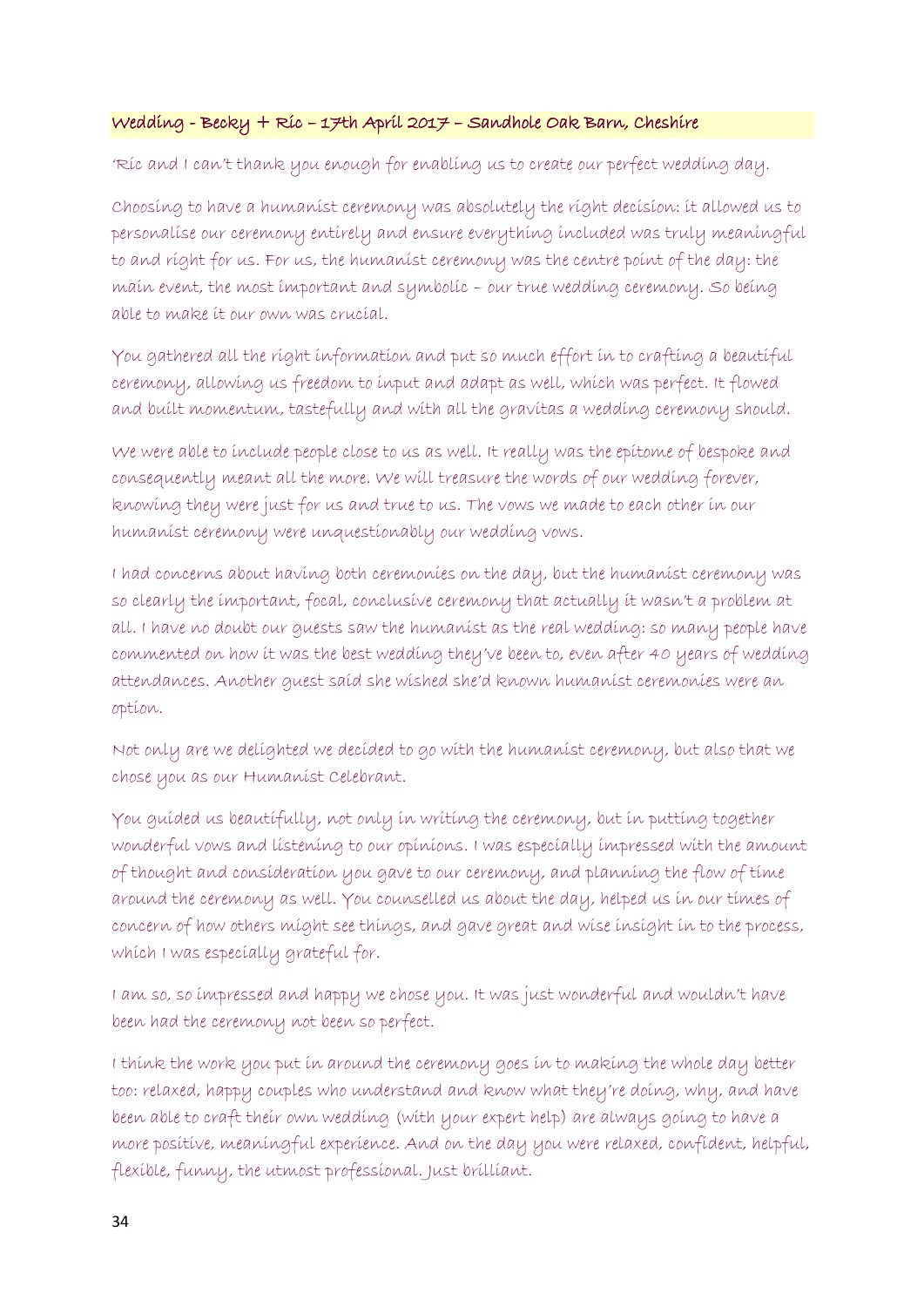Even my Mum – a big sceptic – was happy. And that probably says it all.

Thank you so much, we couldn't have asked for more from you. It was a dream. So, so, so very worth it. You should charge more!!

Our fondest wishes, Becky and Ric'

## Wedding - Lou + Dave – 8th April 2017 – Beechenhill Farm, Ilam

'Thank you so much for putting together such a beautiful and unique humanist ceremony.

From Day One we knew we were in safe hands. We spoke to a few different Celebrants but were so impressed with Hannah's professionalism and enthusiasm that we knew she was the one for us. We were not disappointed! From start to finish Hannah was fantastic from her impressive organisation, to her expert guidance, to her pep talks, reassurance and calm approach, we could not have asked for more.

We have had so many compliments on the ceremony from friends and family, many of whom had never been to a humanist ceremony before, and some of whom have said they would choose a humanist ceremony for themselves because of it! We cannot thank you enough Hannah!

Best wishes, Lou and Dave'

'We couldn't be happier with how the ceremony went so massive thanks from the bottom of our hearts!' Message sent after ceremony

'This is absolutely brilliant!!! Thank you so much. It's amazing how seamlessly you have woven together our words and integrated them into the general flow of the ceremony.' Message sent on receiving first draft.

# Naming - Phoebe – 25th March 2017 – at home, Wakefield\*

'When we first decided we wanted to hold a ceremony in honour of our daughter Phoebe, we weren't quite sure what our options were, with neither of us being religious.

We both knew that a christening or baptism was not something we wanted, however an alternative formal ceremony. It was after a bit of Googling that we discovered 'yourthreedays.com' and instantly liked the idea of a humanist naming ceremony. It wasn't something we had heard of before.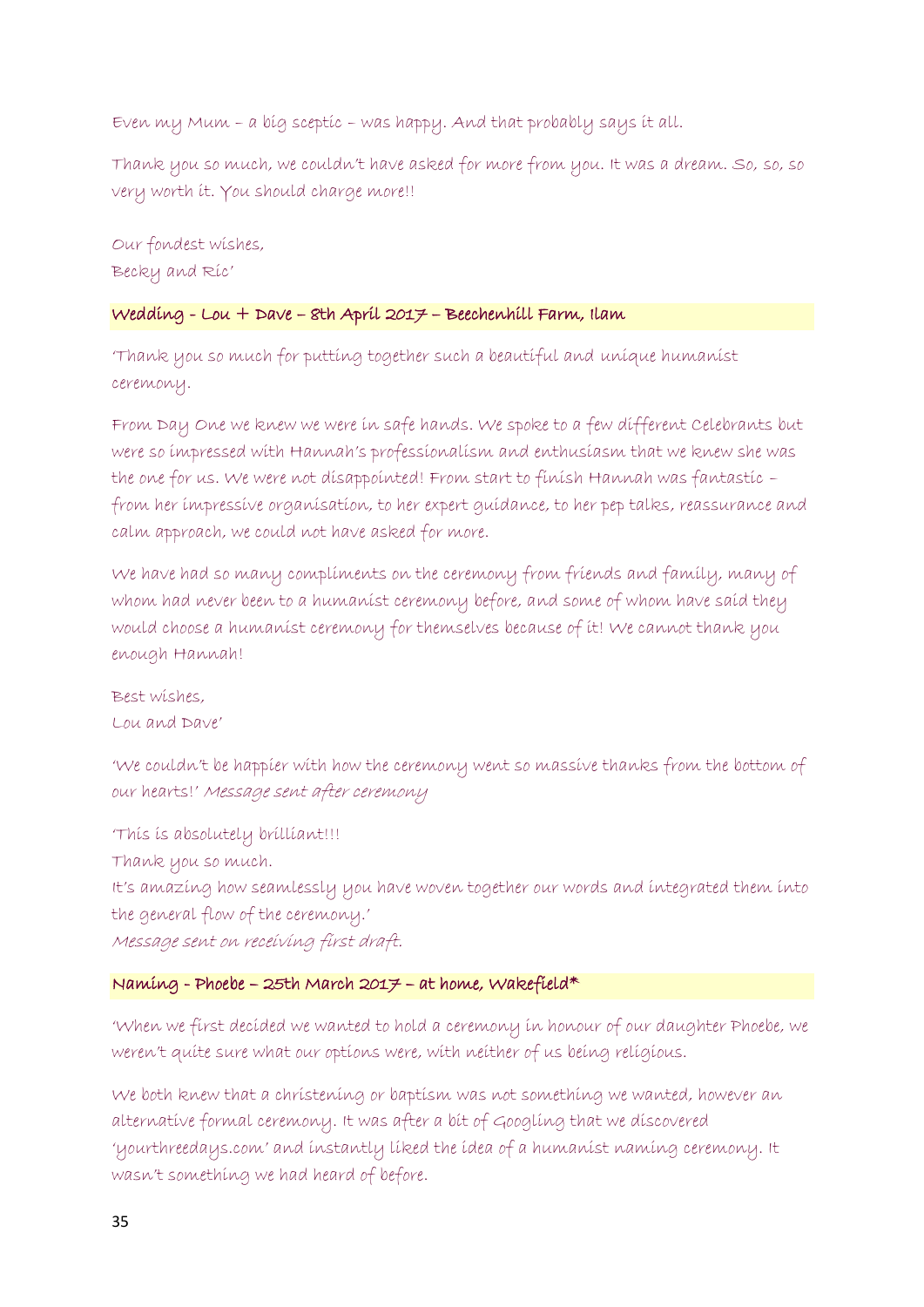We made the initial contact to Hannah and it's fair to day we were a bit apprehensive at first. Upon receiving Hannah's first email response we were immediately reassured that we were in the right hands. From then on, all communication from Hannah was both professional and personable – we were made to feel at ease about the whole process. When the draft of the script came though, we couldn't believe how perfectly Hannah had put everything together and it made us even more excited for the day.

The day of the naming ceremony arrived and Hannah was so calm, an excellent organiser and very professional. The ceremony exceeded both mine and Danny's expectations and those of all our guests as well. Our friends and family all said what a fantastic time they had, very refreshing from the traditional "christening" type ceremony.

We thank you so much, Hannah, for making the day so lovely and memorable for us all. And we look forward to working with you for our future ceremonies. Best wishes, Kim, Danny & Phoebe'

'It was such a lovely naming ceremony you performed and I know everyone enjoyed the day. Thank you also. I appreciate you helping so that I could make the promises that I wanted to Phoebe. Best wishes for the future, Abbie xxx' (guide-parent)

# Naming - Emilia – 22nd January 2017 – 'The Rope and Anchor', Altrincham

'Thank you so much for today!!!

As you know, by now, I struggle with getting my thoughts down on paper/ my computer screen, but I really can't express how grateful we both are to you.

Emilia's naming ceremony was absolutely perfect…and that's Carla perfect!! Thank you for organising everything and making the day run so smoothly. The ceremony was beautiful and surpassed our expectations.

We had so many positive comments about how personal it was, so I think the words you wrote and said really did matter in the end! Thank you so much for all the time and effort you put into preparing them. It is certainly a day that we will never forget.

Thank you for everything and you never know…we may see you again if there is ever a second pitter patter of tiny feet!!

Much love, Carla, James and Emilia xxx'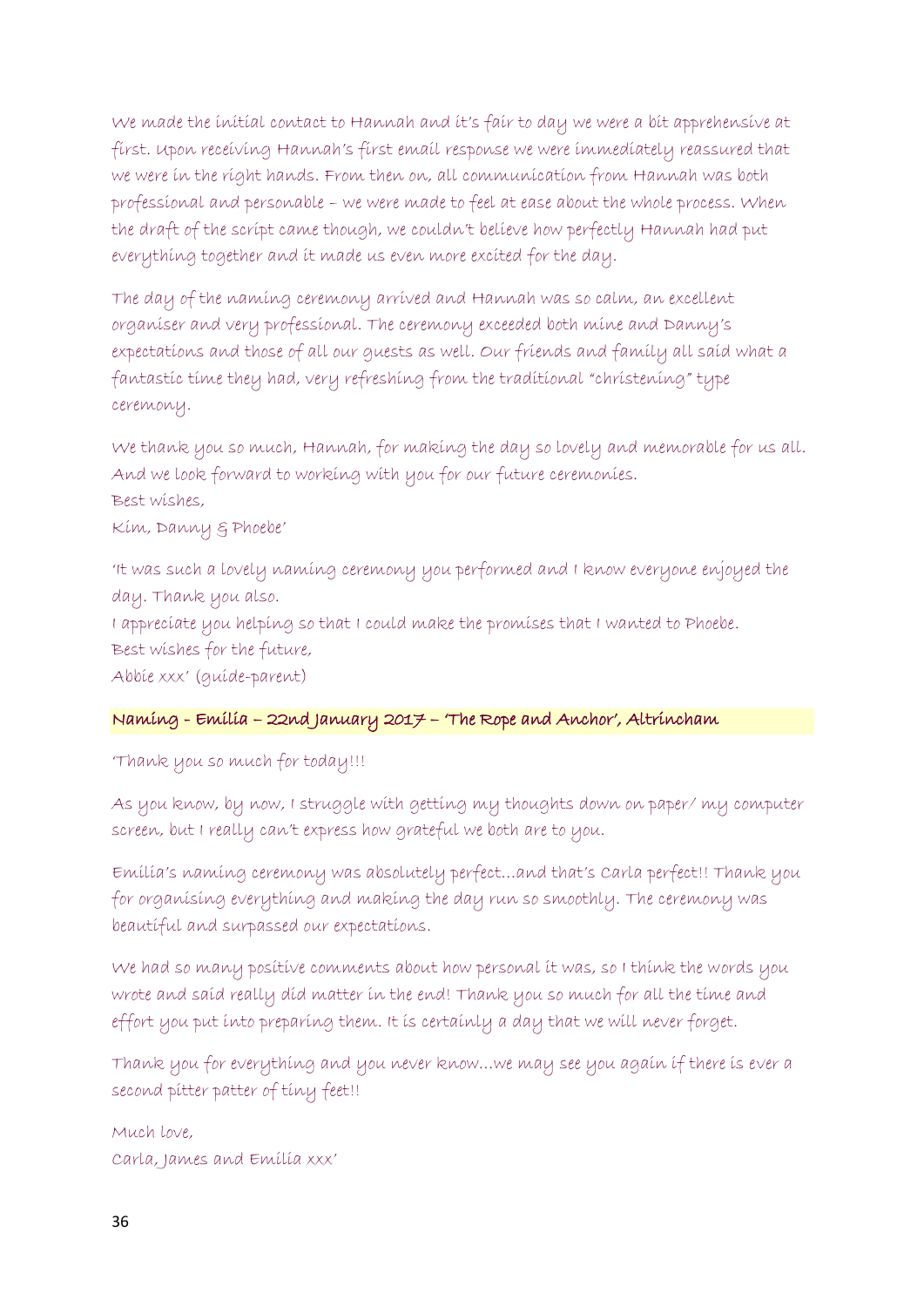# Wedding - Liz + Steve – 9th December 2016 – Victoria Warehouse, Manchester

'Where on earth do I begin? There are not enough superlatives to describe how we feel both about the ceremony you gave us and yourself as a person.

The humanist ceremony was everything we had dreamed of and to say that is quite something. The whole process was wonderful and we looked forward to our 'homework' every time, we saved it to do on a nice evening with a glass of wine and became an incredibly enjoyable part of the run up.

I was bowled over by the compliments I received about the ceremony and yourself. I personally was not surprised but to some people I feel it was a revelation to see that a humanist wedding can be so personal and also humorous. Many people who I knew less well said they really felt like they knew Steve and I and how we are as a couple as a result, which is lovely.

In addition your support to Steve and I has been invaluable, from your words of wisdom to bringing me warm bread rolls in my time of need (!) you are an absolute delight and we were honoured to have you conduct our ceremony.

I could go on and on and on and on and on but I won't. Except to say that you are a marvellous person and did the most sensational job and for that we will be forever grateful. I do hope we cross paths in the future.

Hannah, it has been our absolute pleasure. Liz and Steve xx'

'Thank you for the most wonderful ceremony you conducted for Liz & Steve on Friday. It was in turn funny and very moving. It was altogether a fabulous day, thanks in no small part to your contribution. Love and best wishes, Jules x' (Mother of the Bride)

### Wedding – Jess + Stu – 8th October 2016 – Victoria Warehouse, Manchester

'Thank you so much for all your help on our day.

It was totally unique and we had so many compliments from pretty much every single guest.

I wouldn't have changed a thing.

If you ever need any testimonials just let me know.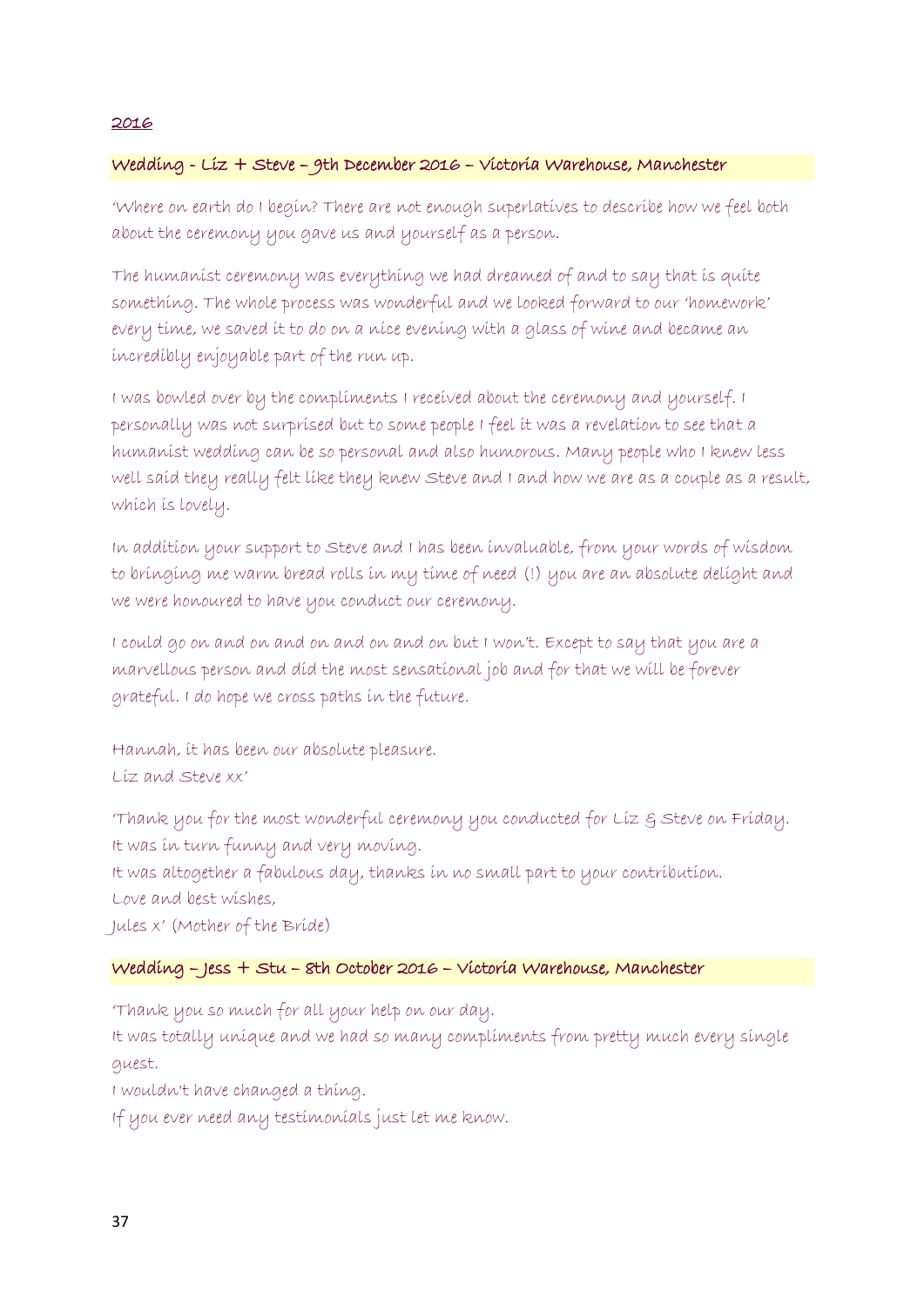We'd be thrilled to help out. Thanks again, Jess and Stu

#### Wedding - Jess + James – 1st October 2016 – Wold Top Brewery, Yorkshire Wolds

'Thank you so very much for everything!

It really was the perfect ceremony for us – personal, sincere and beautifully delivered. It meant so much to hear it all come together with our family and friends as witnesses. To reiterate what we said on Saturday too, it has been a real pleasure to take this journey with you from the very start and you've helped make us really think about who we are and what is important to us.'

Jess and James

'We just wanted to write to you and tell you again how much we loved the humanist ceremony you wrote and delivered for us. We had so many positive comments about how personal it was, how honest and how beautifully it came across. Apparently it had everyone in tears!

We have (as you might expect) discussed the wedding LOTS while we've been away and continue to come back to the fact that we are so glad we found you and made the decision to prioritise the ceremony part of the day. It set the tone for a wonderful day to follow (not to mention setting the tone for the way we want to live our lives together).

Thank you so much for all your time, wisdom, sense and direction throughout the process. Jess and James x'

'We just wanted to send a note to say thank you so much again for being our Celebrant. The ceremony you wrote for us meant so much to us and time and again guests have told us since then how beautifully you led it! Love, Jess and James xx' Note in card

#### Wedding - Emily + Simon – 24th September 2016 – Northorpe Hall, West Yorkshire

'We had a truly wonderful wedding and reading the script again takes us back to standing there in the barn feeling the love from all our friends and family. It's taken us a while to process everything that happened over the course of the day and it wasn't till we got the photos back that we could get a sense of what was going on around us. It's also been nice to get lots of lovely feedback – and so many people have said what a special ceremony it was – thanks to you! Best wishes,

Emily & Simon x'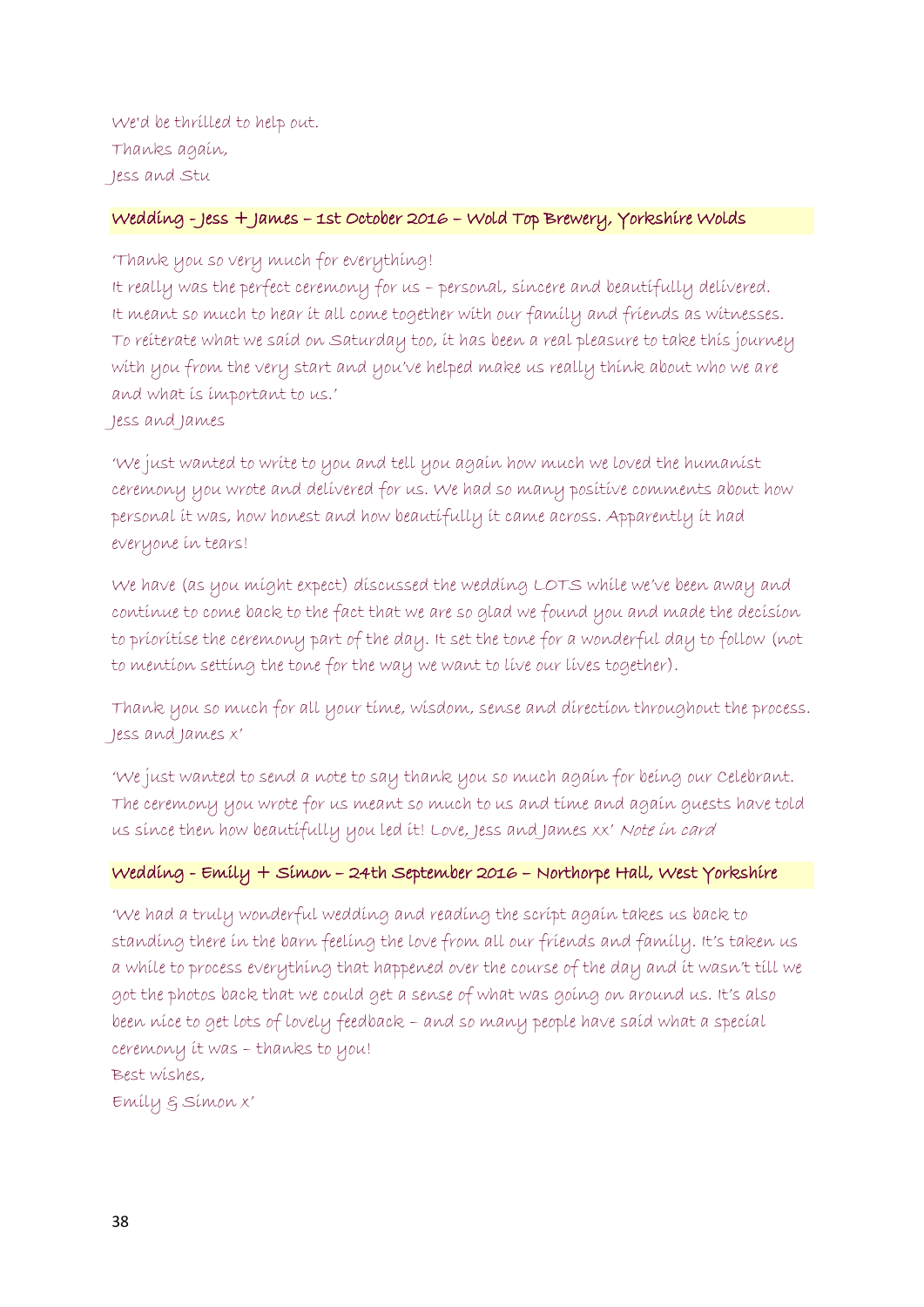'We just wanted to say how thrilled we were to have you as our Celebrant. Right from the first conversation, you instilled complete confidence in us that you would make our wedding one that was personal and of great meaning.

It's not easy to open up to a stranger about our relationship, but your warmth and caring nature put us at ease. In fact, the journey that you took us on in preparing for the big day really helped to strengthen our bond as a couple and affirm the reasons why we were getting married.

Your reassurance and support, particularly in the week leading up to the wedding when we were getting rather frazzled was just invaluable – you really were the guiding light in getting us 'home'.

So many people have commented on how special the ceremony was and how personal it was to us. Thank you for crafting that and delivering it with the utmost professionalism and warmth. We'll enjoy reading it in years to come.

We hope our paths cross again Hannah.

With love and heartfelt thanks, Emily & Simon' Thank you card

# Naming - Freddie – 18th September 2016 – Woodland Discovery Centre, Sheffield \*

'From the first email we received, we knew you were who we were looking for to help us celebrate Freddie! And how right we were!

You were a dream to work with; highly organised, intuitive and patient. When we first read the script, we were amazed at how you managed to craft what we had told you into a witty, loving and 'perfectly us' narrative.

On the day your calm and warmth instantly helped us relax and enjoy the day. The delivery of the naming ceremony was perfect and you were unflappable, despite the crowded, hot room and the pacing, football playing baby! The balance of the script was 'just right', with some tears, and much laughter. Most importantly, we felt like Freddie's character really came through.

A month on, and friends and family are still talking about the day, particularly the humanist ceremony. Many, I think, will think differently about planning their own ceremonies in the future.

Hannah, I hope that our paths will cross again one day.

Thank you again! Sarah, Alex and Freddie x'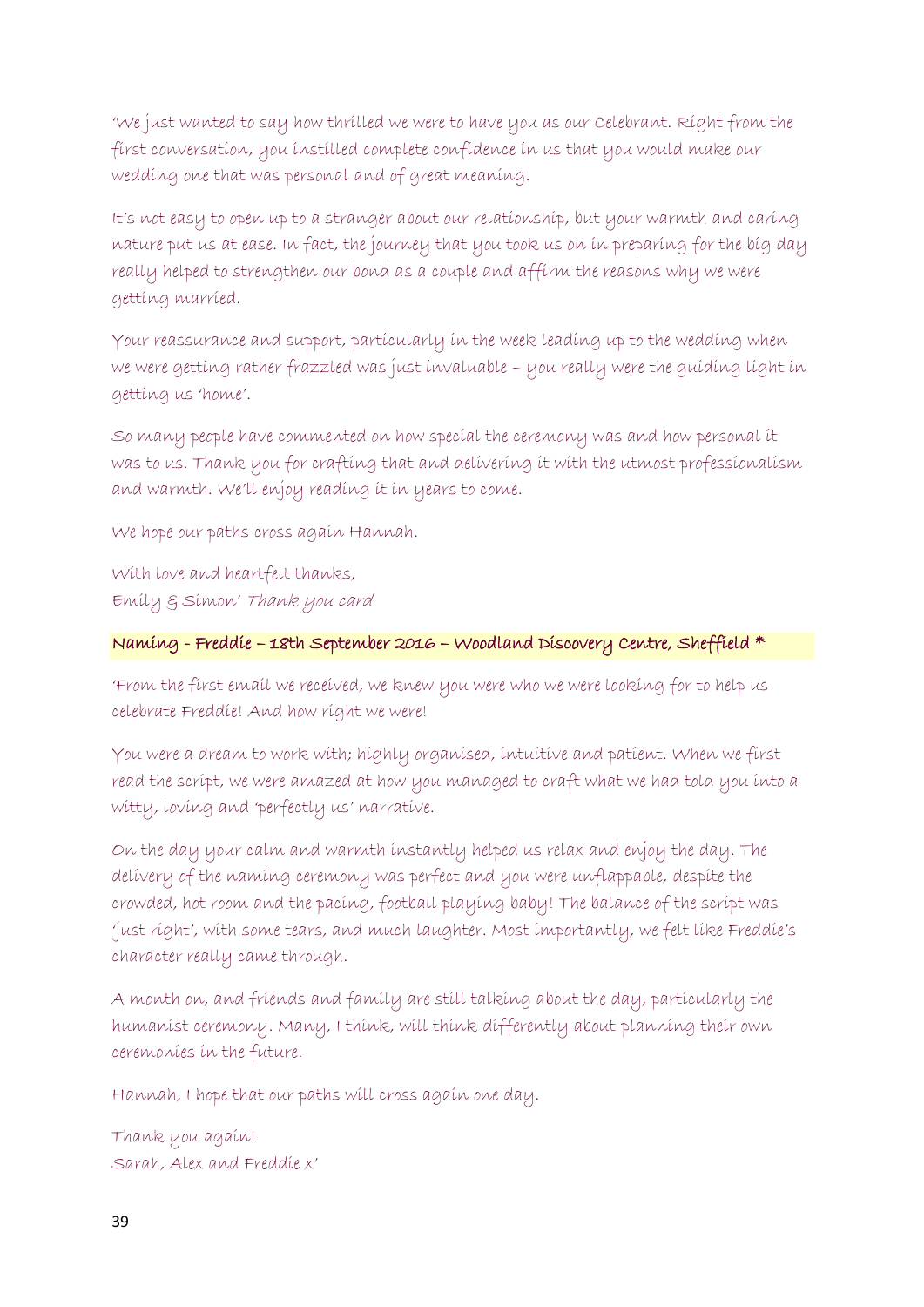'Hannah, Thank you so, so much. You are incredible! Lots of love, Sarah, Alex, Freddie' Note with wine

'Wow! We absolutely loved the first draft - thank you so much! It's really interesting to see how the careful selection and ordering of ideas can have such a big impact - you are a very talented lady! It's pretty much perfect :-) Thanks again. All the best, Sarah and Alex' On reading first draft.

#### Wedding - Jo + Sam – 17th September 2016 – Bolton Castle, Wensleydale

'We can't thank you enough. Thank you for sorting us all out and managing the ceremony; thank you for such a warm, funny and intimate ceremony; thank you for all your reassurance and care with us all. Sam'

'Thank you SO much for everything. You're brilliant – the humanist ceremony was everything we could have wished for.

So many people told us it was the best wedding ceremony they had ever been a part of. So much laughter and joy, and the odd tear! The perfect mix of love, sincerity and humour.

Thank you, thank you, thank you. We're so grateful to you for marrying us! And for kick starting the day and setting the tone for the rest of the celebrations. It was magical.

Lots of love, Jo and Sam xxx'

# Wedding - Lauren + Ryan – 3rd September 2016 – Stydd Gardens, Ribble Valley

'H. Best day of my life. No contest. Thank you SO much. Ryan xxxxx' Text from groom at evening Reception

# Naming - Seth – 29th August 2016 – 'The White Hart', Lydgate

'Hannah and I have spent all week talking about what a lovely day we had. All of our guests have commented on how warm and personable the naming ceremony was – and that was all down to you! Everyone said how much they enjoyed your delivery and the occasion itself. We can't thank you enough! Adam & Hannah XX'

# Wedding – Rebecca + Arjang – 28th August 2016 – at home in Manchester

'We both loved the ceremony and we had so many people come up to us who felt the same and that wouldn't have been the case without all your efforts.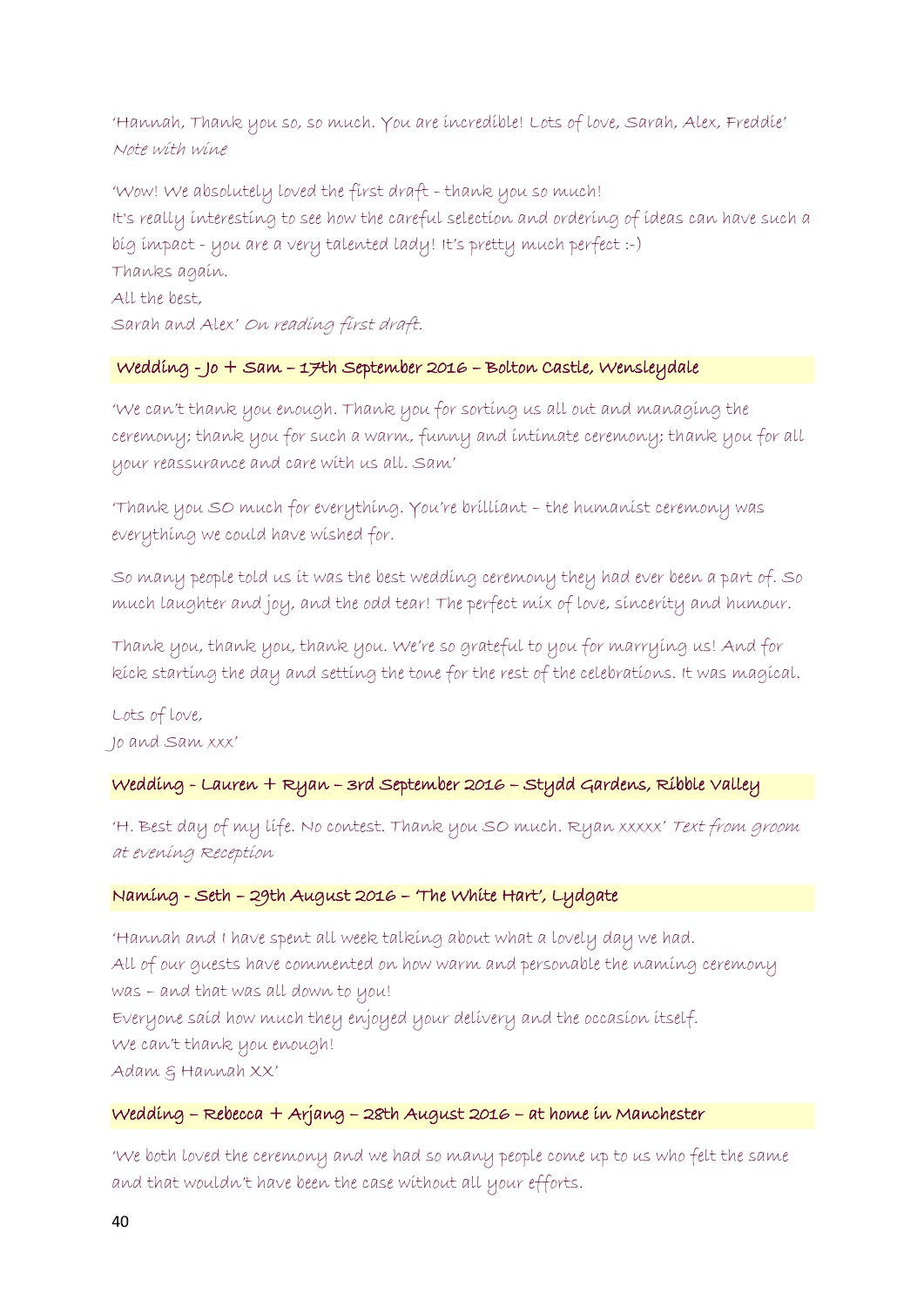I'll be recommending you to all our friends! Thank you again! Regards, Arj and Rebecca

#### Wedding – Susan + Sam – 21st August 2016 – Downing College, Cambridge

'My wife Valerie, and I as Susan's father, were extremely impressed (over the moon) at the way the whole event was planned and carried out. The well researched and moving way that you conducted the wedding vows ceremony was "right on the button", making the day a wonderful occasion and a memory for us to treasure forever. We are sure that Sam and Susan could not have wished for a more splendid celebration of their wedding. Very many thanks to yourself and everyone concerned. Frank and Valerie

#### Wedding – Emma + Dan – 11th August 2016 – York Cycle Stop

'Sorry it's taken us such a long time to write and say THANK YOU so much for giving us the perfect wedding ceremony. From the first moment that we spoke on the phone I felt that we had really clicked with you, conversation was easy and you allowed our ideas to develop naturally.

We thoroughly enjoyed the whole experience; the memories it brought back, the laughter and the tears as we thought about what we wanted to say. On the day, you went out of your way to make sure that everyone was taken care of – even though you were injured! The ceremony itself was exactly what we had hoped for, full of laughter and love - when the photos came back it was clear that the feeling was shared by all our guests.

We have had so many cards and messages since from people who absolutely loved the day – how personal it was, how 'us' it was and that is in no small part down to you.

It is a day that we will never forget. Thank you so much, Emma and Dan'

#### Naming – Stanley – 7th August 2016 – Kirkburton Cricket Club, Huddersfield \*

'You were absolutely fantastic Hannah and had so much feedback on how good the naming service was. Thanks for all your help throughout this. Rachel & Andrew X'

#### Wedding - Jocelyn + John – 6th August 2016 – deep in the Peak District  $*$

'I've been meaning to email you for ages to say thank you (although that doesn't quite seem like enough) for everything you did!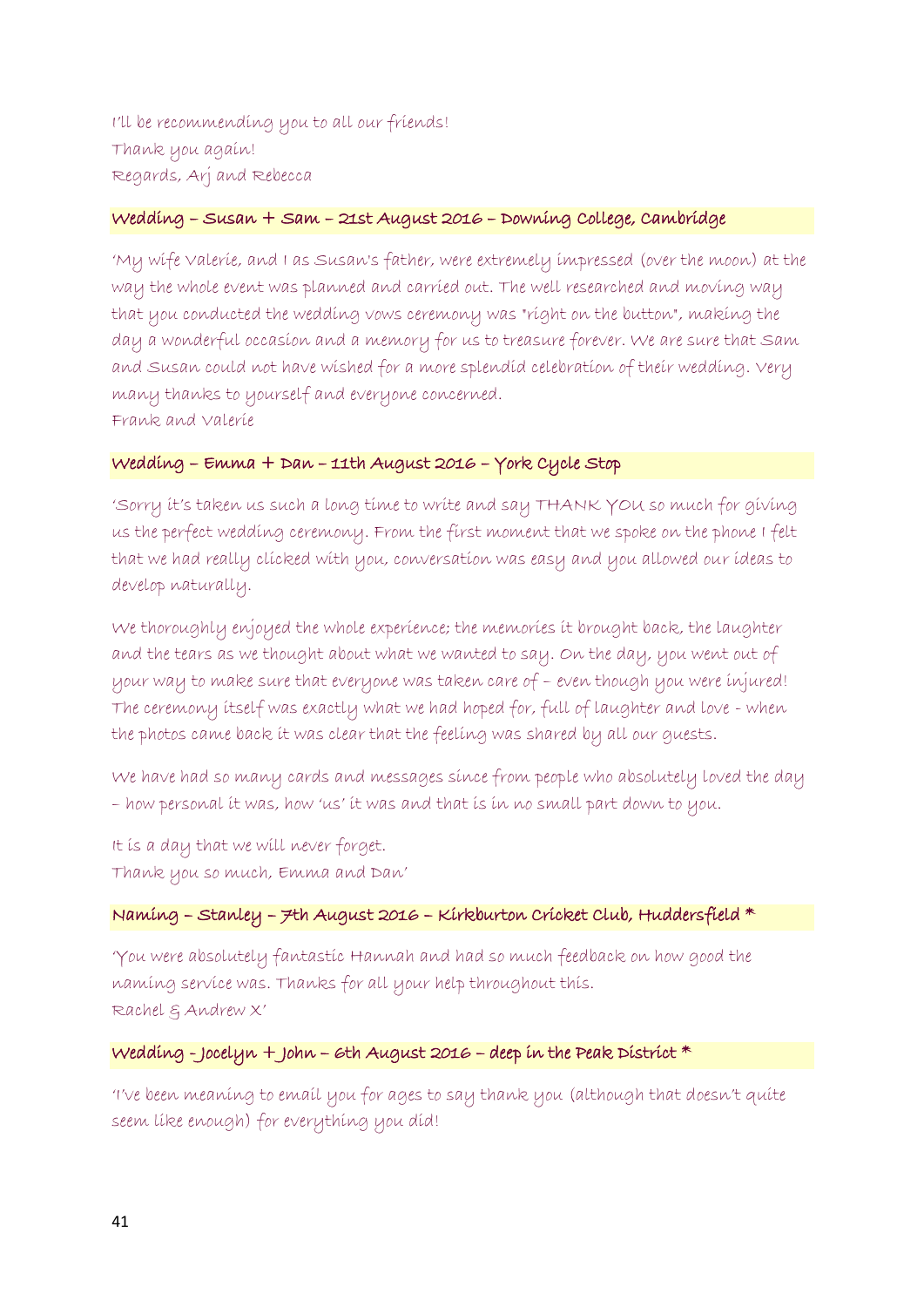The wedding seems like a distant memory now, but still a really happy and special one. We've had so many comments and compliments on the wedding and I firmly believe that people are being completely genuine when they say that it was the most beautiful and moving ceremony that they have ever been to.

I hope this doesn't sound like a platitude but our day and in particular the humanist ceremony was everything we hoped it would be and so much more. And you played such a big part in that so I just want to say from all of us THANK YOU!! John, Jocelyn, Angus & Joni xxxxxxxx'

'Thanks Hannah. It was absolutely the perfect day, we are just getting a few taster photos through and it's like seeing the wedding through someone else's eyes. So many lovely comments as we step into this new chapter of our lives as a family. Thank you for all you have done that helped make it perfect.' John

'I did want to say a big "thank you" (again!) to you for making the occasion so memorable and special.

As you did with Laura and Paul last year, you absolutely captured the essence of their relationship in the humanist ceremony, composing something that was very personal to them.

We were also very appreciative of the naming part of the ceremony for Angus and Joni – it was really perfect. As we did last year, we had lots of compliments about what a lovely ceremony it was, which was all down to you.

It was very nice to see you again and we're pleased that all is going well for you.

We were very delighted and proud that both our girls chose you to help them celebrate their marriages – and you can clearly guarantee the weather as it was absolutely beautiful for Laura and Paul last year and then again for Jossy and John this year! Perhaps you could make this a selling point!

Our very best wishes to you and all our thanks. Regards, Chris and John' (very proud parents twice over!)

#### Wedding - Diane + Francesca – 1st August 2016 – The Cruck Barn, Appletreewick

'For us the day could not have been better.

So many people remarked on the humanist ceremony and how "us" it was, and that is all thanks to you and the script you put together. It was truly an emotional day and everyone said how touched they were by it.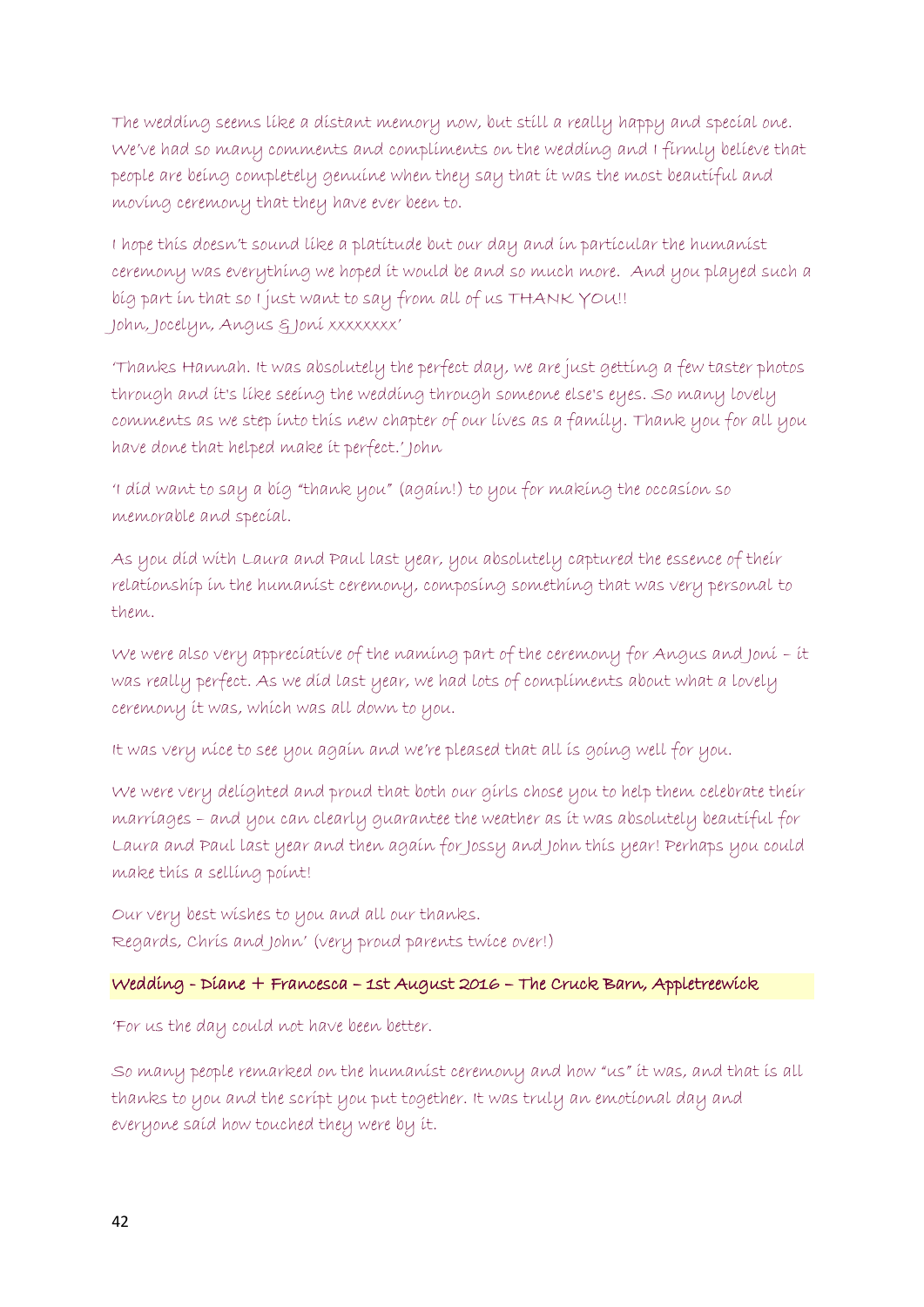Francesca's sister remarked that it was lovely to hear about our relationship in our words not just some predetermined phrases.

Thank you so much for adapting the script at the last minute to include the FaceTime feed – my parents felt like they were really there and are incredibly grateful.

With warmest regards, Diane and Francesca'

'Thank you so much for including us in the ceremony for Diane and Francesca. Even though we could not be present we still felt a part of it.

We both thought it was a beautiful ceremony and very moving. It summed them up very well and was very personal. The script is beautiful and we would like to thank you for sending it to us so promptly.

We are very happy they picked you for their Celebrant.

Kind regards, Jim and Cath' (proud parents/parents in law)

# Wedding - Leigh + Tom – 23rd July 2016 – on a farm, North Yorkshire

'Wow – what can we say!

The humanist ceremony was absolutely beautiful. So many guests have commented on how it was the most personal ceremony they have ever been to and how much it reflected mine and Tom's relationship and love for one another.

You have been a star from start to finish – putting up with our last minute changes and being so patient and professional with us both.

The ceremony meant so much to us and to our families and friends. Thank you. All our love, Leigh and Tom xxx'

# Wedding - Claire + Shawn – 17th July 2016 – Waterton Park Hotel, Wakefield

'Thank you so much for everything on Sunday! The ceremony went even better than we could have hoped for! We loved it, and so did everybody there. The whole day was fantastic – we got so lucky with the weather. Speak soon! Shawn and Claire'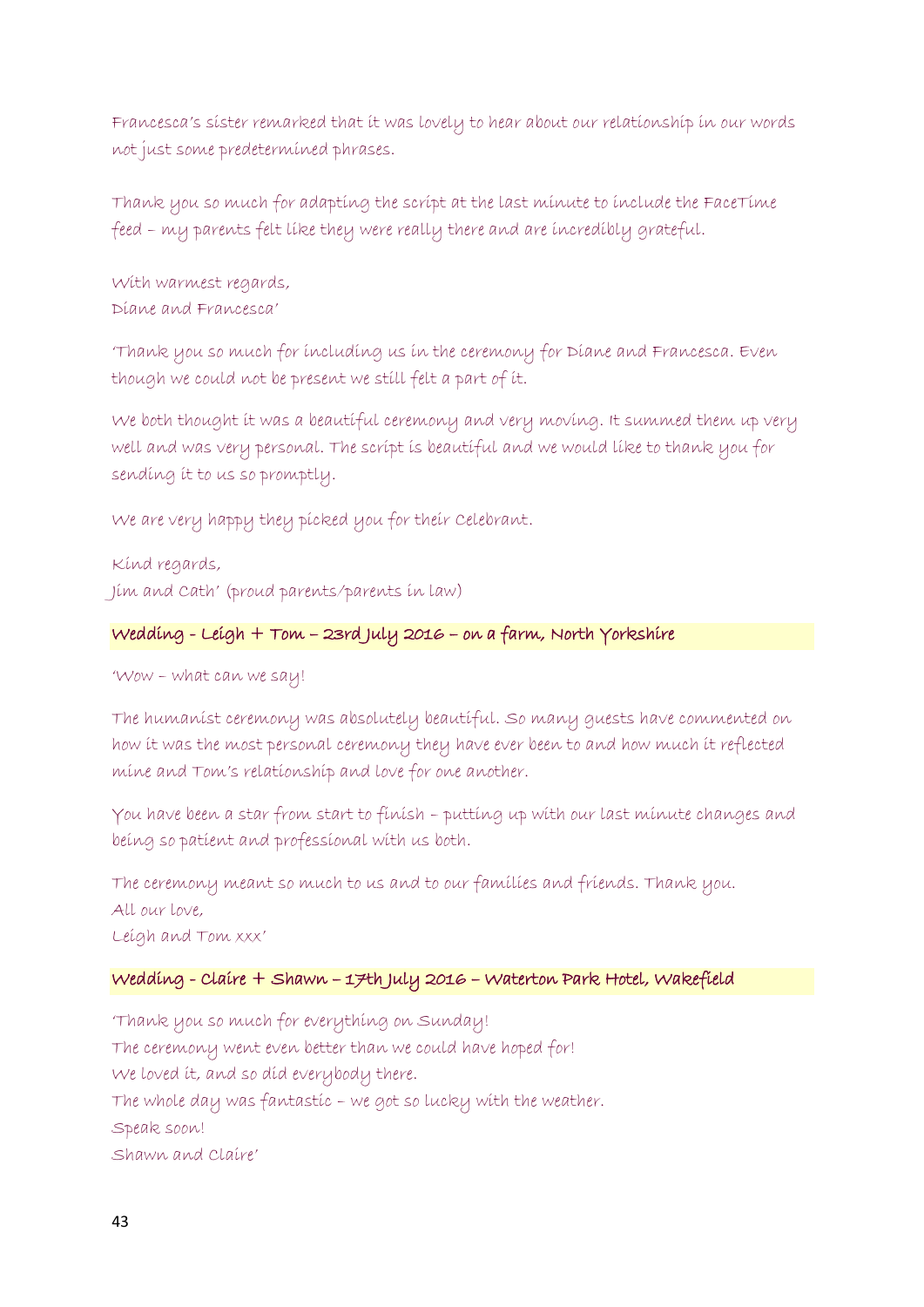### Wedding - Lizzie + Paul – 1st July 2016 – Walled Garden at Beeston Fields

'Thanks so much for the fancy script! It was lovely to have a read through and remember the little things that we have (already, would you believe it!) forgotten.

I honestly don't know where these last couple of months have gone. So - my apologies, and it is absolutely no reflection of how much we loved the ceremony.

It was just what we wanted, and the whole day was fabulous. We ended the night doing a conga with the 6ft inflatable t-rex at the helm.

All good wishes, as ever, Lizzie'

### Wedding - Jemma + Mark – 11th June 2016 – The Hepworth Gallery, Wakefield \*

'We had an absolutely brilliant time yesterday and we received so many compliments and interested questions about the ceremony so thank you for doing such a wonderful job both on the day and in constructing the story.

Everything went perfectly so we couldn't be happier with the day and it's lovely to hear you say that the day lived up to your expectations. Everyone seemed to have a fantastic time so that made it even more special for us.

We just wanted to respond to your email quickly to share our gratitude for the amazing job you did and for being so supportive and helpful throughout the whole process.

We loved it all. Jem & Mark x'

'Having experienced the great job Hannah had done at my sister's wedding, it was an obvious choice to ask her to preside over my own wedding a few years later.

My husband and I enjoyed working with Hannah to create our own, bespoke wedding service. It was fun to answer her questions and take some time to think about how we felt and capture that in words. Throughout the process of creating the 'script' Hannah was very supportive and encouraging, giving tips and examples whenever necessary so we were never left alone staring at a blank page!

On the wedding day Hannah delivered a wonderful performance that all of our guests commented on, gushing over how interesting, personalised and enjoyable it had been. Many guests wanted to know all about her work too, so she graciously told them about it, which was a nice touch.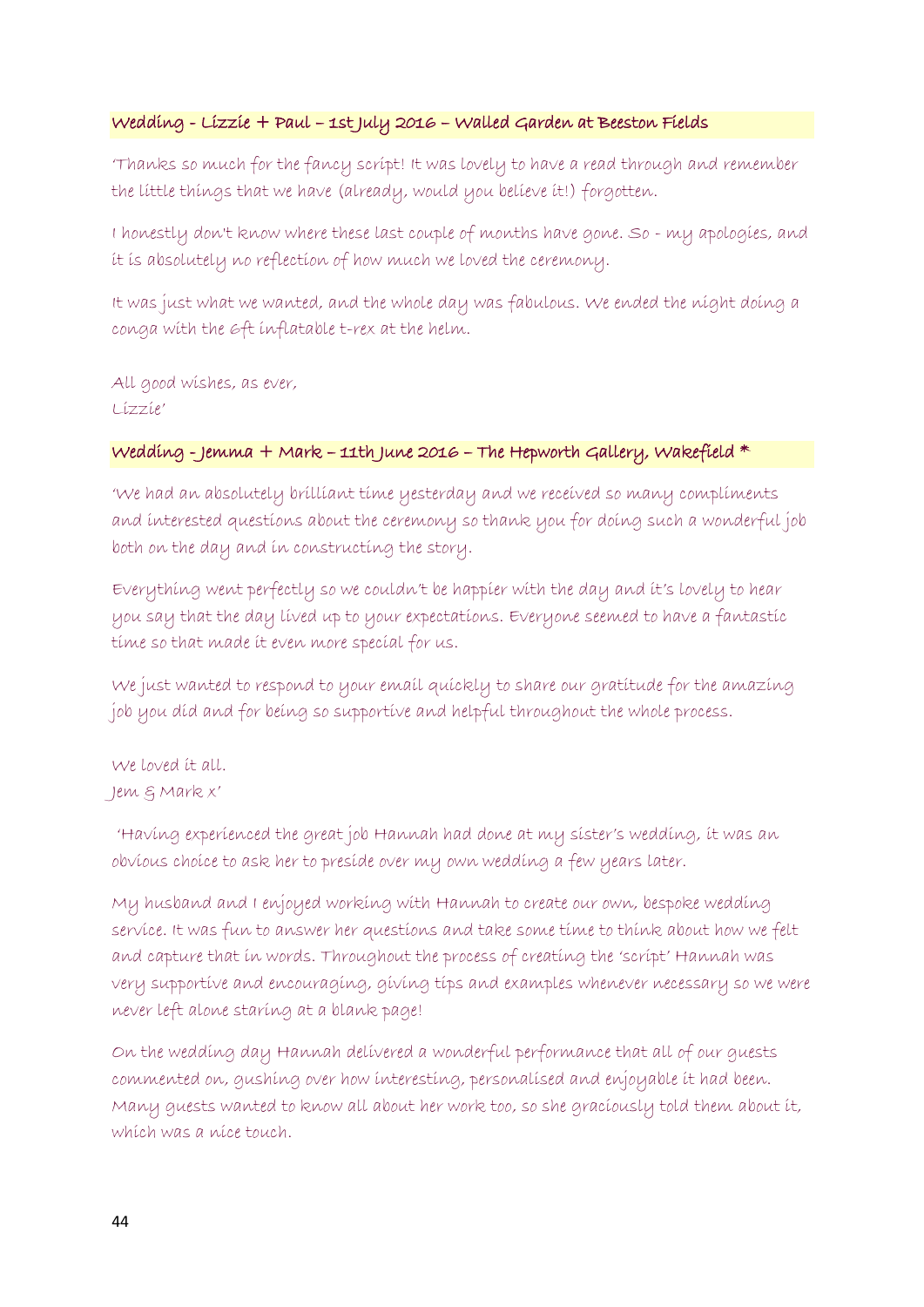She was a calm, professional presence on the day that helped to ensure the smooth running of the ceremony and made everybody's life easier knowing that she had control.

Overall we would highly recommend Hannah as a humanist Celebrant to anybody who wishes to have a tailor-made wedding ceremony that you'll love on the day and remember forever.'

Jemma and Mark

# Wedding - Amanda + Cass – 10th June 2016 – The Belle Epoque, Knutsford

'Thank you so much for playing a huge part in making our day so memorable.

To an absolute person, we have received glowing feedback on both you and the ceremony, which people feel was a real and genuine celebration of our relationship. On a personal level, it was an absolute pleasure working with you – you made it so easy and enjoyable.

So a huge thank from us. We'll always remember you and the day. Kind regards, Amanda, Cass, Harry and Alfie'

'Thank you so much for sending this through. We absolutely LOVE it! It's beautiful, engaging, funny, and a perfect reflection of our relationship and our story. Thank you, thank you, for writing such a beautiful piece for us. We also really love the vows, and I think they are spot on and exactly what we'd like to

say.

THANK YOU! Amanda x' Email on reading first draft.

#### Wedding - Heather + Gerred – 4th June 2016 – at home, Chesterfield

'We're just back from our honeymoon today and it was brilliant, as was the day itself, in no small part thanks to you!

Your ceremony meant so much to us, it really did.

We're so glad you got to stay and talk to our family and friends too – they loved chatting to you.

Thank you again,

Heather and Gerred x'

# Wedding - Anthony + Jon – 29th May 2016 – Great John St Hotel, Manchester

'Thanks for your email and kind words. We had an awesome rest of day.

I really think the day couldn't have gone better for us and the humanist ceremony was an essential part of that. We received so many lovely comments about it.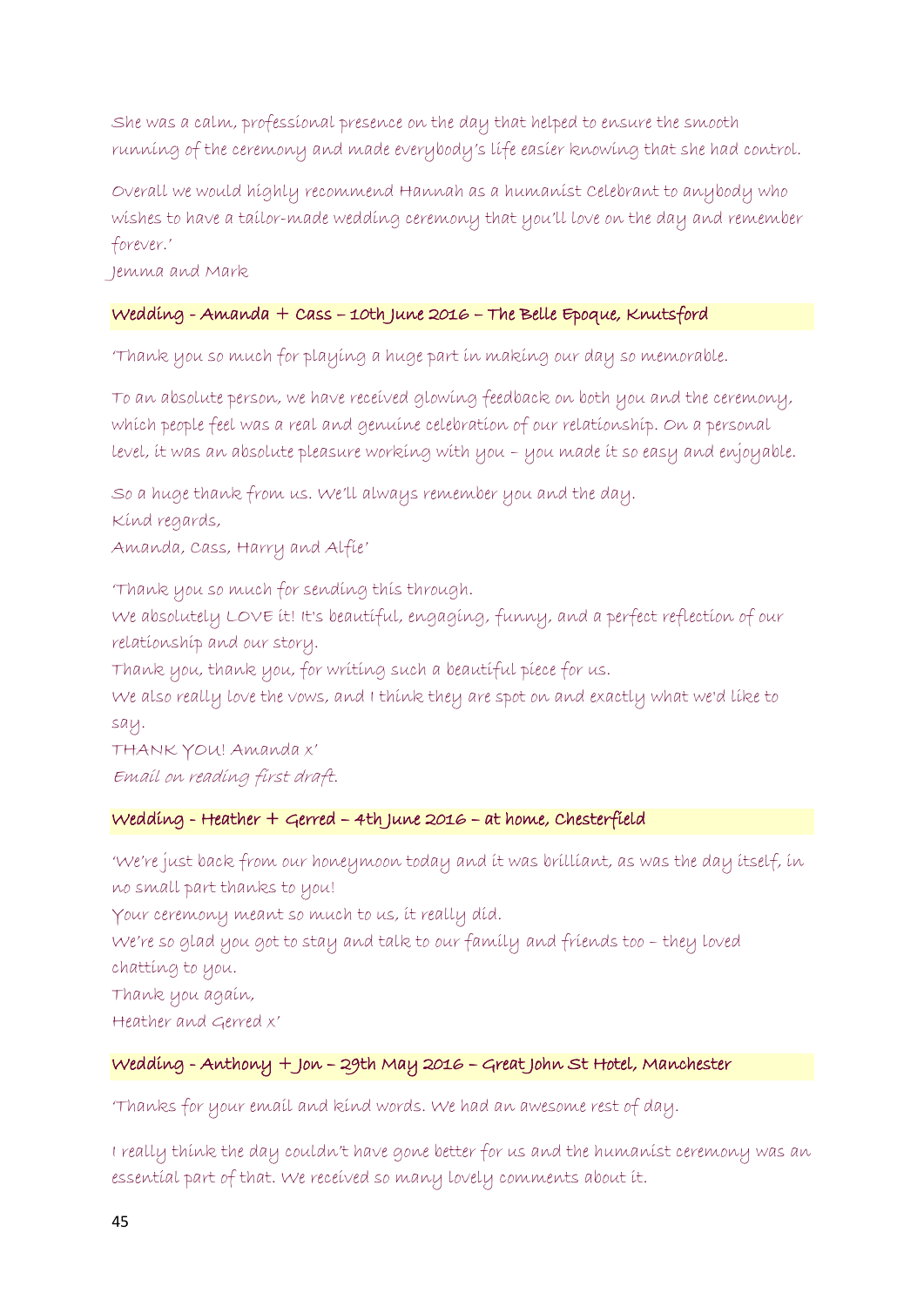I think we are both going to miss our regular email chats and assignments from you! Sending best wishes, AJ xx'

'We are celebrating our anniversary today & just remembering what a great day we had & how much you were a part of that!! Best wishes, Anthony & Jon x' Email on first anniversary

# Wedding - Fran + Chris – 28th May 2016 – a field, Derbyshire

'Thank you so much for creating and delivering such a beautiful ceremony for us.

We both thought it was perfect for us as a couple and exactly how we wanted it. Everyone that came commented on how lovely and personal it was.

Thank you again for making our wedding day the best it could be. Best wishes, Fran & Chris'

### Naming - Amelia – 16th April 2016 – 'Pointing Dog', Cheadle Hulme \*

'I know I said it on Saturday but I just wanted to drop you an email today to say thanks again for such a wonderful naming ceremony. It was perfectly fitting for our family and everyone has commented on how beautiful and personal it was.

As you know it was important to me that the ceremony should be so personal and that we were afforded the opportunity to tell our story, in our way and enjoy every moment of it – your ceremony enabled us to do exactly that. Your delivery was perfect – even when upstaged by Amelia – the right amount of sentiment and sincerity with a touch of humour.

It obviously goes without saying that I will be recommending you to everyone.' Debbie and Mike

#### Wedding - Emma + Ted – 30th March 2016 – at home, Nottinghamshire

'First and foremost I would like to thank you so much for all your input into the pre wedding preparations that resulted in a seamless ceremony on the day.

Next I would like to thank you for presiding over the humanist ceremony and involving us all in the proceedings in such a special and intimate way. The words you spoke captured the essence of the two people who were committing themselves to a future together. I couldn't fault you on a single point!!

Their vows were amazing and so personal, they had obviously thought very carefully about what they wished to say to each other.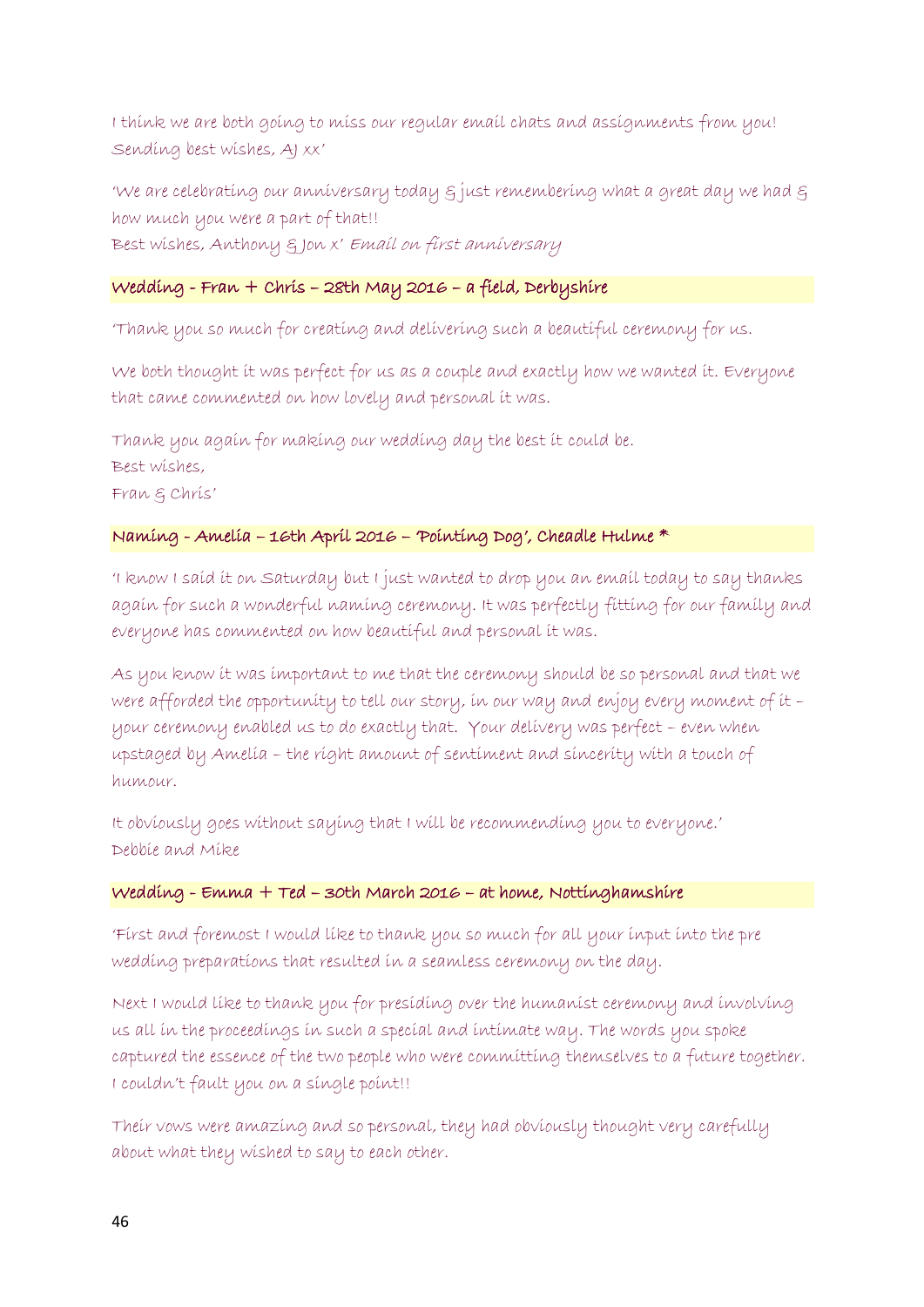Many people have made the comment that it was the most emotional ceremony that they have ever been to, they completely understand why Emma and Ted chose to have a humanist ceremony and that they felt involved in a way that would never have been possible in church.

Finally, I would like to say a massive thank you. Words are never really enough but let me assure you that you made what was always going to be an extremely wonderful day even better.

Many thanks, best wishes, Caro' (another very proud parent)

### Wedding - Sarah + Dan – 9th April 2016 – The Didsbury Parsonage, Manchester

'As you now know neither of us could be accused of being overly organised or particularly prompt – qualities which are pretty key when planning a wedding. However, with your help and guidance we are happy to say that our wedding day was an absolutely amazing success and ran so smoothly.

From your regular and kind messages helping us organise the ceremony to your indispensable help on the day managing people and ensuring things ran smoothly all the way through to the heartfelt ceremony you performed which left us caught somewhere between laughing and crying (we honestly didn't stop smiling all evening!) you were absolutely indispensable.

So many of our friends and family commented on how sincere and professional your ceremony was and many more now have a much better understanding of why we chose a Humanist ceremony. We could not recommend you highly enough to any couple planning for their big day.

Thanks you so much for making our day so special! Sarah and Dan'

'I just wanted to say a huge thank you for making Dan and Sarah's wedding so special. It was very meaningful and just 'them'. I especially loved the symbolism of the ribbon tying.

With many thanks again and sending you love and best wishes, Jo' (Mother of the Groom)

# Wedding - Vicky + Matt – 26th March 2016 – 'Crow Hill', Marsden

'Hannah, Thank you so much for everything and all your help – it was an incredible day. Matt  $\xi$  Vicky'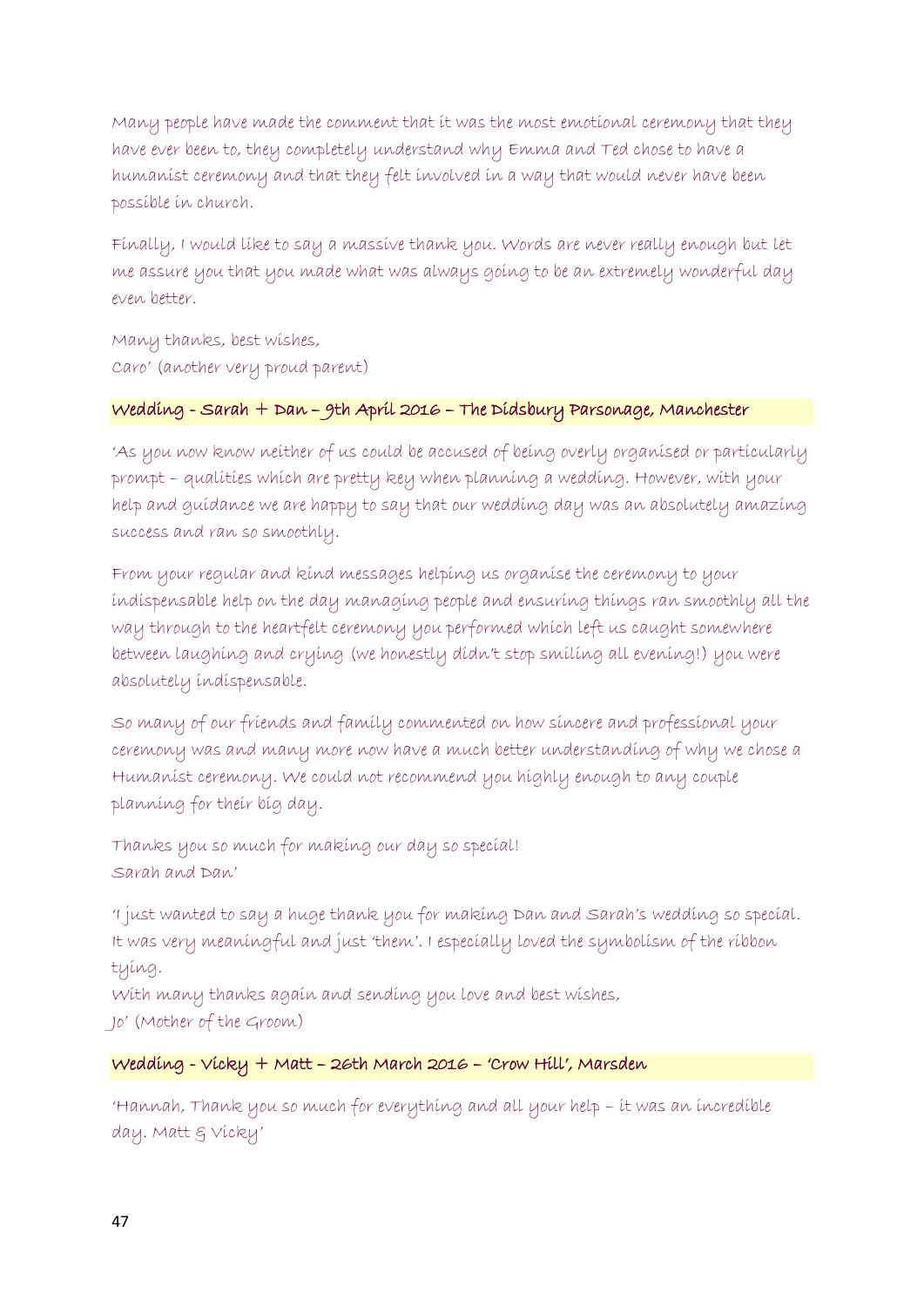'Well, it's been a heck of a day, we are all exhausted, both physically and emotionally, but I'd like to put on record, from Judy and myself, our grateful thanks for the, not inconsiderate, part you played in making today the resounding success it was.

It was a pleasure to meet you and be guided, in your safe hands, through the most important thing that Vicks and Matt have done in the (comparatively) short time they have been together.

Thank you so much for your help. Kind regards, Judy and Phil' (parents of the bride)

#### Naming - Zara – 20th February 2016 – Alderley Edge Hotel, Cheshire

'We asked Hannah to lead the naming ceremony for our third child Zara. As this was the third naming ceremony (and possibly the last!), we wanted it to be an extra special day for all our family and friends.

Hannah came very highly recommended, and the promise of having someone who makes ceremonies personalised and enjoyable was a vast understatement. We couldn't be happier with how Hannah not only controlled the whole event with total confidence and calm assurance to all those taking part, but she had spent a great deal of time speaking to all those involved to ensure it was a very personal and emotional event for everyone who attended.

We can't recommend Hannah enough, and if we did ever decide to have a 4th (!), there would be no alternative to Hannah doing it for us again.

Thanks you from all of us, Neil, Sarah, Dylan, Oliver and Zara'

'Thank you so much. We all had a wonderful time and everybody commented on how beautiful the ceremony was – all down to you. It was amazing. We can't thank you enough. Sarah + Neil Xx'

### Naming - Lachlan – Saturday 30th January 2016 – Crompton & Royton Golf Club \*

'We just wanted to say a massive thank you for Saturday.

You just seemed to have everything in hand, even down to printing off copies of people's readings and our promises, something that I hadn't even thought of.

The naming ceremony couldn't have gone any better, it was heartfelt, sincere and there were a few tears. One of my close friends said how she was welling up and she thought it was due to your deliverance. You have a lovely way with people and everyone was saying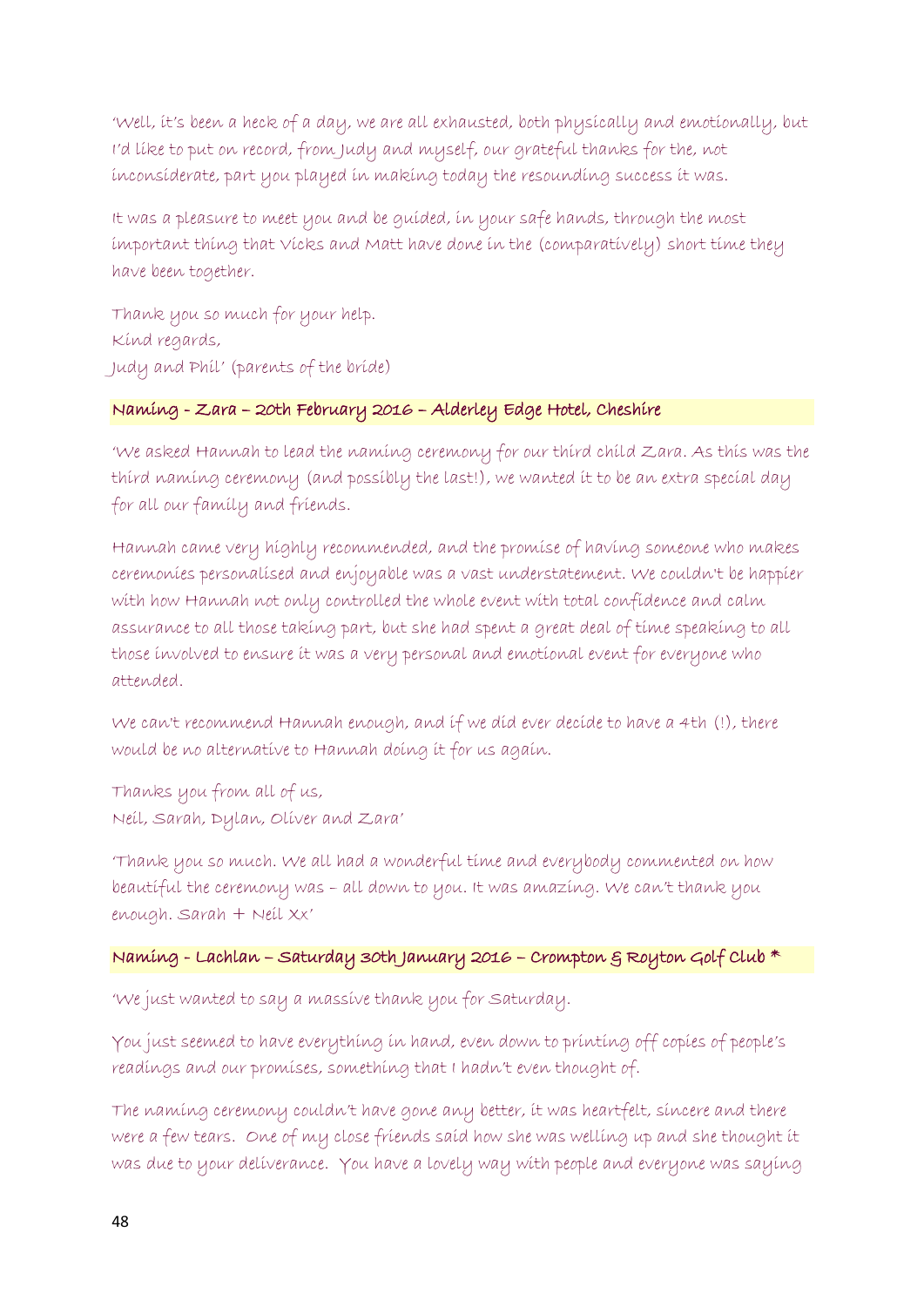at the end what a lovely ceremony it was and how lovely you were and that you took time to go and have a chat with everybody.

So thank you for being so nice, welcoming, making sure everything ran smoothly and for giving us yet another truly memorable day.

Take care, Kay, Shaun, Finlay and Lachlan'

#### 2015

### Naming - Olivia – 31st December 2015 – at home, Halifax

'We really couldn't have wished for any more from today. We thoroughly enjoyed it and so have all our guests. Thank you again! Tess, Steven and Olivia'

### Wedding - Kate + John – 30th December 2015 – Adlington Hall, Cheshire

'Thank you so much for making our day so special. It's amazing how all these things come together and we feel so lucky you conducted this beautiful ceremony for us, thank you so much Hannah.  $K$ ate'

'It was beautiful and we received so many comments about how lovely the service was, it really did unfold so well.

Thank you so much for helping make the day as special as it was. Your hard work and patience really paid off for us. Thank you so much. John'

# Wedding - Ruth + Andy – 29th December 2015 – Halle St Peter's, Manchester (deconsecrated)

'We would like to sincerely thank Hannah for all the help and advice she gave to us before, during, and after our wedding.

We were both keen on having a Humanist ceremony and found Hannah's details through the Humanist Society's website. We thought we were getting a Celebrant – turns out we were getting an editor, advisor, and box mover as well.

Hannah was very clear about the various options involved in a Humanist ceremony and helped us to create a celebration that was completely personal to us. She was honest with us when she thought ideas we had were not going to work, but supported our decisions and helped us to bring our ideas to life. She was full of suggestions and alternatives if a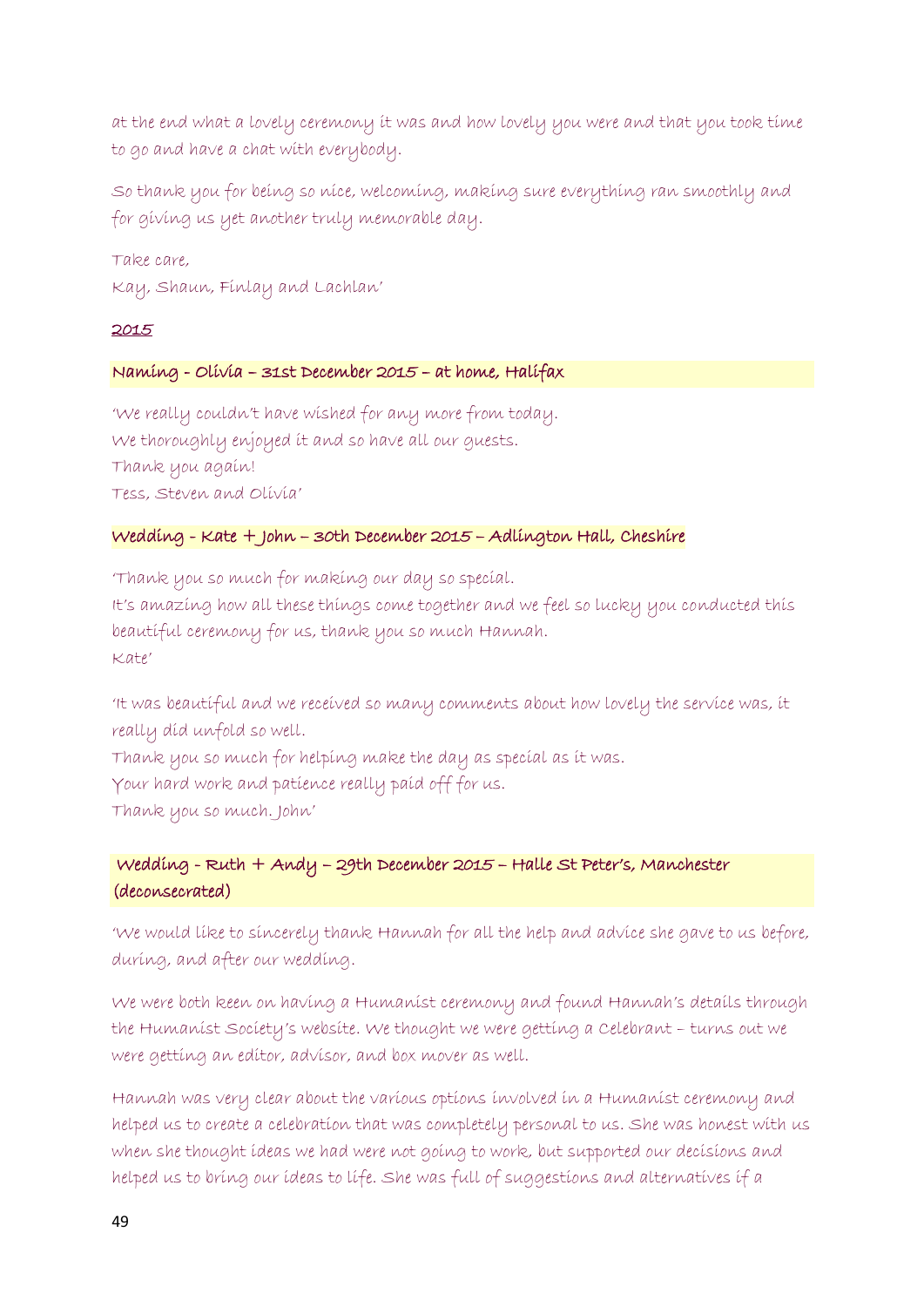particular plan wasn't working. For example, some of our readers were struggling to find something appropriate and she gave them lots of suggestions that they found really helpful.

We met with Hannah before the wedding where she took us through what was going to happen. We were both a bit sceptical about how necessary this was but on the day it really made a difference. Knowing what was going to happen and being familiar with the process meant we were both able to enjoy ourselves more rather than thinking about what was supposed to be happening next.

Hannah also inadvertently ended up helping us unloading cars and dropping off things that day – absolutely going above and beyond what we expected from her, but it was very much appreciated!

On the day, it was fantastic to have Hannah there. She organised all of our ushers and made sure everyone knew what they were doing. She took all the pressure off us so we could just enjoy ourselves. She talked to (and remembered!) our friends and family. She helped direct staff and helpers if they weren't sure what was going on. If we could have kept her to organise the reception we definitely would!

So many people have commented on how much effort Hannah made with them during and after the ceremony, how the day felt very personal and emotional, and how much fun it was. In fact, a few of our friends who, before Tuesday, were rather 'anti-marriage' have since said they've been rethinking their position. They said they'd never been to a wedding like it before, which is really saying something as one of them is in Andy's band so has probably been to more weddings than most people we know.

We were delighted with how the ceremony went. The ceremony felt really special and we couldn't have done that on our own. Thanks for putting us at ease during the morning, for letting us feel in control of what was going on, and for making everything run so smoothly.'

Ruth and Andy

# Wedding - Dionne + Damien – 10th October 2015 – The Met Hotel, Leeds

'Thank you Hannah for everything you have done to make our day truly special. We couldn't be more happy with the decision to have you part of our wedding and we will remember your words forever.

Literally everyone I spoke to commented how beautiful and personal the humanist ceremony was. I couldn't agree more!!!

Many, many thanks, Dionne and Damien x'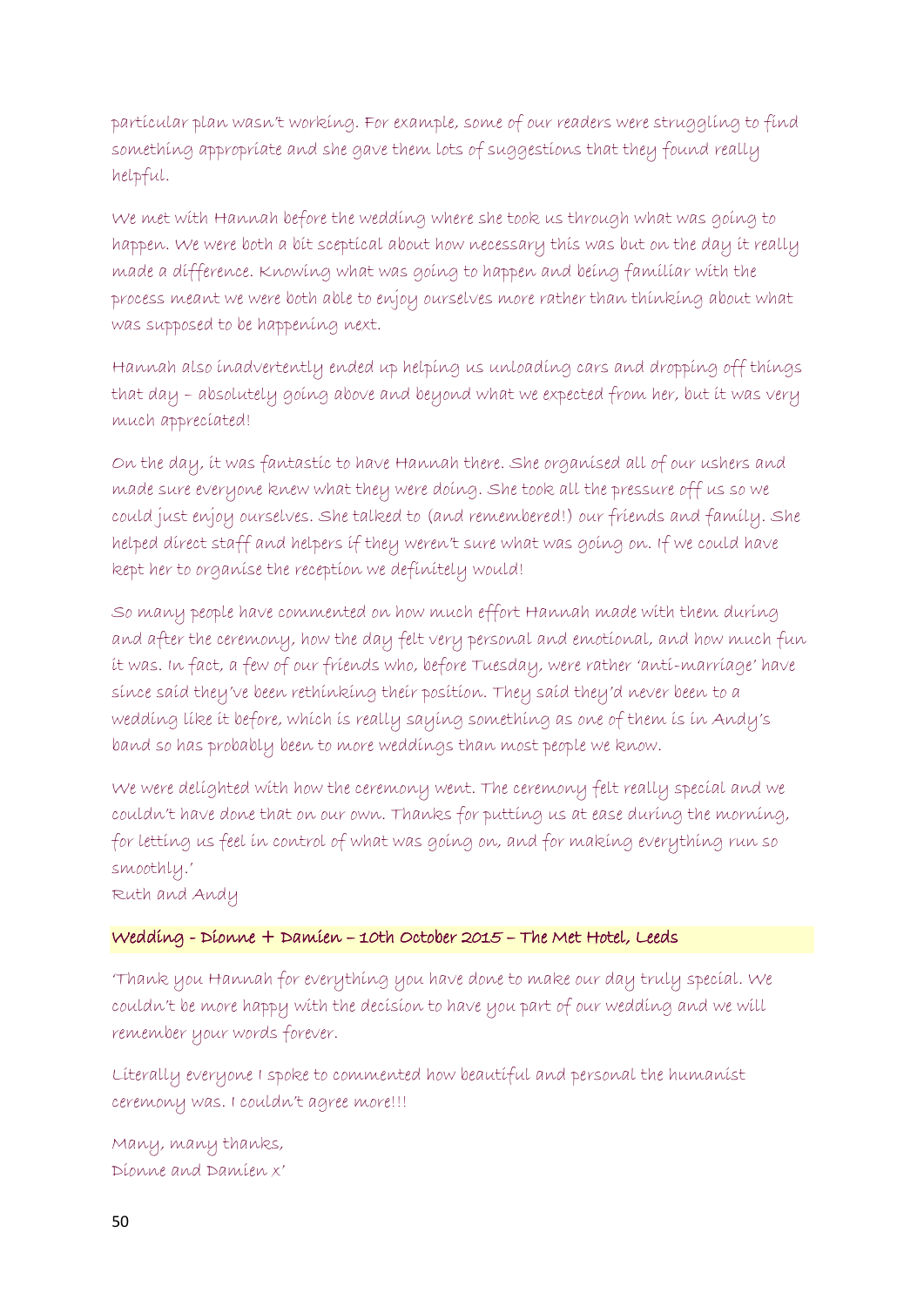#### Wedding - Anna + Ben – 3rd October 2015 – Vertigrow Nurseries, York

'We just wanted to say a huge THANK YOU for conducting our humanist wedding ceremony.

From the very beginning your enthusiasm and passion was so exciting and inspiring. The ceremony you wrote and the way you delivered it was PERFECT and EVERYONE was talking about it/you for days! It was everything we hoped for and more!

All the best, Anna and Ben xxx'

### Wedding - Lucy + Greg – 19th September 2015 – 'Eden' at Broughton Hall, Skipton

'Thanks for everything you did to make our wedding so special.

Everyone commented on how personal and moving the humanist ceremony was – it was everything we had hoped it would be.

Thanks also for keeping us both so calm and making sure we had a truly magical time. Lucy and Greg xx'

### Wedding - Ian + Chim – 5th September 2015 – Swinton Bivouac, Masham

'What can I say?

Thank you from the bottom of our hearts for making the day fabulous and special. My favourite part of the whole day was the ceremony. Ian says the same.

We really loved what you did and will never forget how perfect you were. THANK YOU!!!

All the very best, Ian and Chim xxx' Thank you card

'Hannah!!!

Thank you so much from the bottom of our hearts. You really made our day truly special.

It was an absolutely beautiful humanist ceremony – we couldn't have asked for more. Everyone commented on how lovely it was. It's the one thing we keep remembering of the whole day. Everyone was in tears, but happy ones.

I could fill this whole email with just saying thank you… You really are Yorkshire's best Celebrant!

All our very best, Ian and Chim Xx'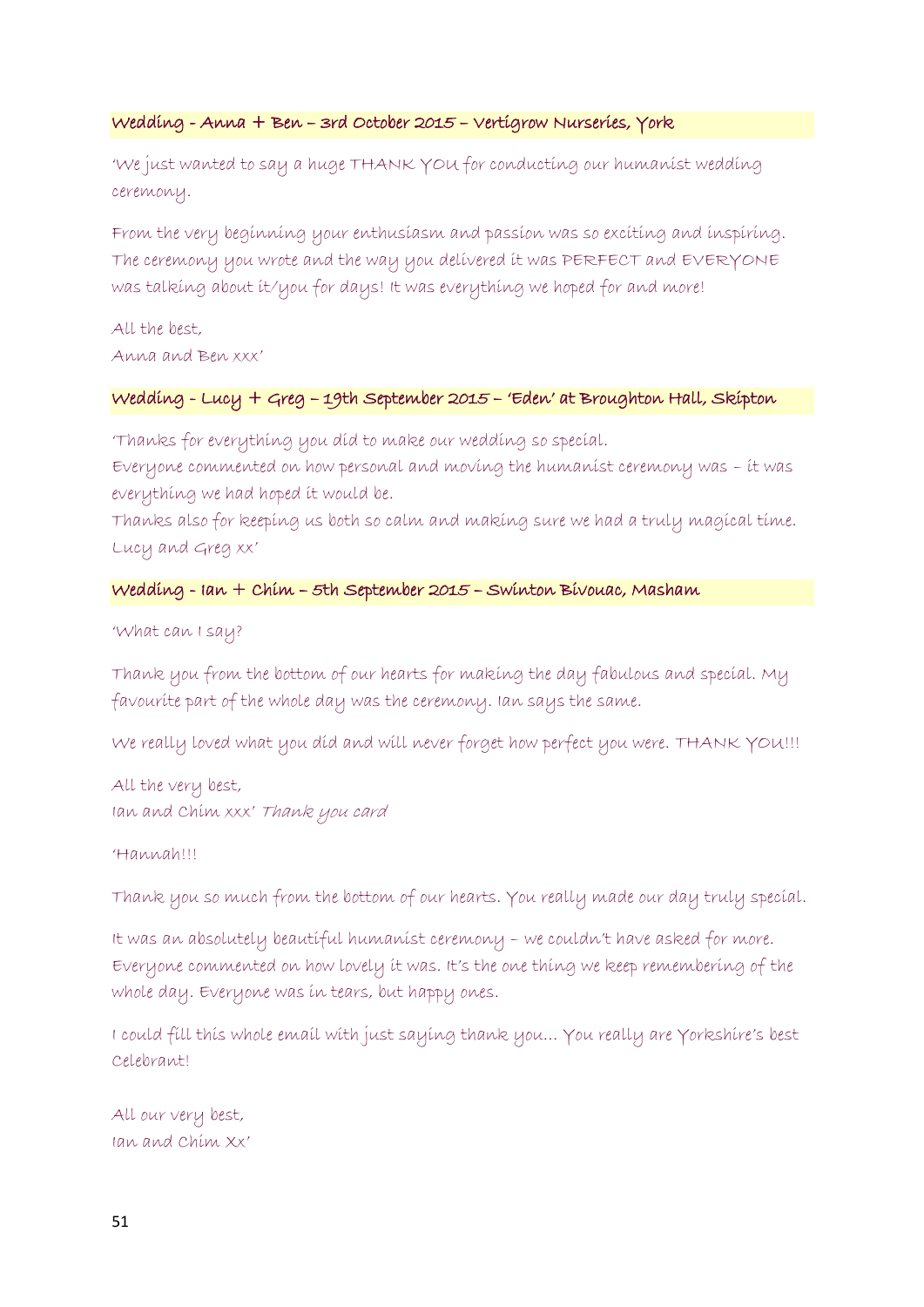### Wedding - Laura + Paul – 29th August 2015 – Arts Centre, Leek \*

'Thank you for your thank you. And more importantly a huge thank you for the day itself and everything you have done for us.

We were so happy with the day and have had so much positive feedback and lovely comments about your ceremony – it has been overwhelming. Thank you also for taking the time and effort to stay and talk to people after the ceremony as quite a few people mentioned how much they appreciated this.

As to the script – wow, I don't know where to start….It was truly perfect. It went down better than we imagined. To have something that personal and delivered in such a beautiful and heartfelt way was so special and exceeded any expectations that we had of the whole process. It was also great to be able to send it to some of the people who couldn't make it.

I can't tell you how much having you there to rely on helped get us through the week and day. To have someone we felt we knew and could totally depend on made it so much better.

All in all we have both said (and many of our family said) that we can't imagine having done it any other way, and it was just what we wanted and more. Laura'

'Thanks so much for getting back to me so promptly! I've just read through and it's brought back that wonderful feeling of love and pride in them both that I experienced on Saturday. We can't thank you enough for all that you did to make the day so special. I would recommend you as a humanist Celebrant unreservedly and wish you every success for the future. Best wishes from us both, Chris and John' (proud parents)

#### Wedding - Jo + Shaun – 22nd August 2015 – at home in Marsden

'Can't believe how quickly the weekend has flown by. It's been absolutely everything we wanted. We really enjoyed the ceremony and all our family and friends did too. Thank you so much for making it so special. Jo and Shaun x'

# Wedding - Lucy + Tommy – 15th August 2015 – Chadkirk Chapel, Stockport (deconsecrated)

'Thank you so much for your email and everything you did to make our day truly wonderful.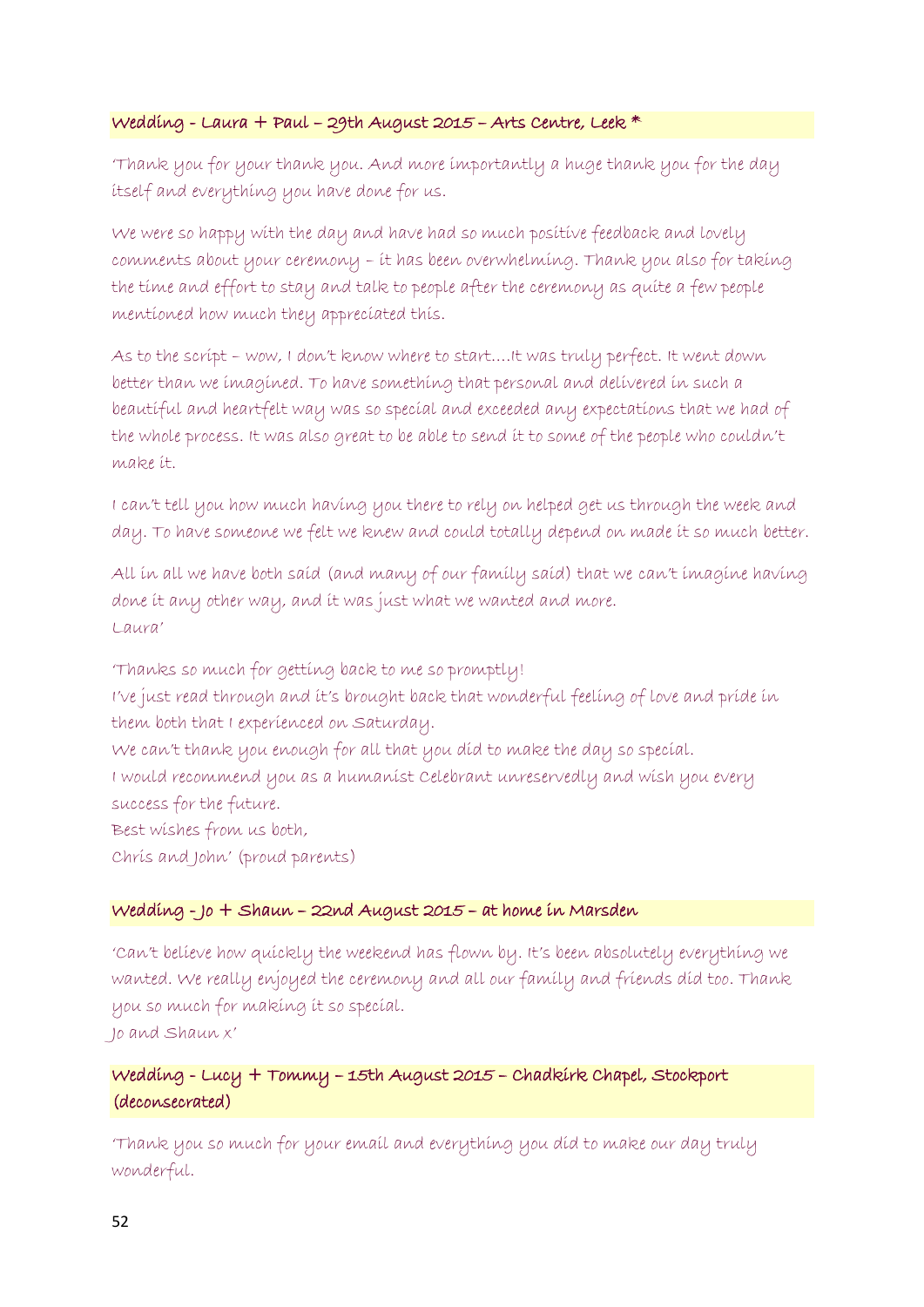The humanist ceremony was perfect and so many people have commented on it being the best wedding ceremony they have ever been to. I know I'm biased but I have to agree. It was perfect and captured everything about mine and Tommy's life together.

We had the most amazing day and we thank you for the enormous part you played in making it so special.

Thank you once again for all your help, support and words of wisdom leading up to the big day. It really was everything we could have wished for and more. Kind regards,

Lucy and Tommy-Paul !!!! Xxx'

#### Naming - Woody – 12th August 2015 – Brownhill Nature Garden, Saddleworth \*

'Thank you so much for conducting the ceremony!

We've had good experiences of humanist weddings before -and just love the personal feeling they always have – and you didn't let us down. Everyone commented on what a nice naming ceremony it was.

Hopefully our paths will cross again – you are now our go to humanist! Best wishes,

Jane, Mark & Woody xxx'

#### Wedding - Jen + James – 1st August 2015 – Newton Grange, Skipton \*

'We really just wanted to say thanks again for your support in the run up to the wedding, and of course for your help on the day.

I think you really managed to convert some of the people we were most apprehensive about – everyone has been so complimentary about how lovely and personal the humanist ceremony was.

We'd love to take you for a drink one day. Do let us know when you're free. Thanks, Jen and James xx'

#### Wedding - Rachel + Pete – 11th July 2015 – Hornington Manor, York

'Thanks for everything you did on the day. We had a lot of comments about how much people liked the ceremony.

We really enjoyed how personal it was and it felt much more appropriate to us than any other form of ceremony would. I think it's safe to say Rach, the guests and I all really enjoyed it and it made the day really special.

Thanks again, Pete'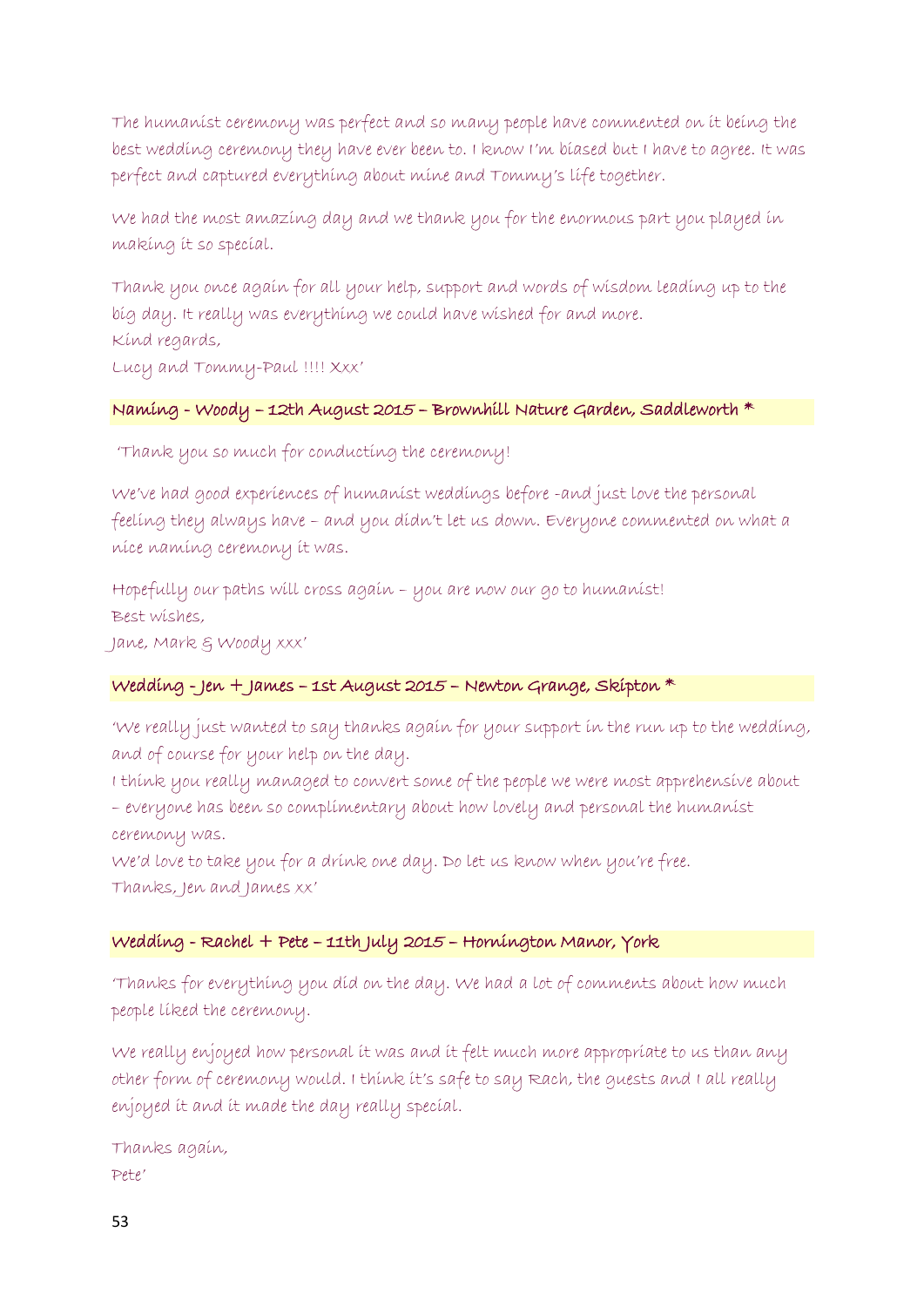### Wedding - Robyn + Steven – 10th July 2015 – Wordsworth Hotel, Grasmere

'I just wanted to say thank you so much for delivering such a wonderful ceremony for us. It was everything we hoped for and more.

The day just seemed to go so perfectly, we had a fantastic time from the morning until the end. Everyone was up dancing all night, it really was brilliant!

Thank you again Hannah, you were amazing and made the humanist ceremony so special and unique. All the guests commented on how lovely it was and that they hadn't been to a ceremony like it. They loved how personal it was, some guests even questioned how you knew so much about us!

I think an outside wedding ceremony was a real treat for everyone too. Robyn xx'

### Wedding – Neave + Patrick – 4th July 2015 – Rivington Hall Barn, Bolton

'Thank you for the script of the day. We will cherish it. Thank you again for all the work you did for us and for being a part of making our day so extremely amazing. Our wedding was featured on the Rock My Wedding blog today which is super exciting. Kind regards, Neave'

'The ceremony for me and Patrick was the most special part of the day.

We chose to have a humanist ceremony. The weather was so hit and miss that I didn't find out the ceremony was outside until I got there. It was lead by Celebrant Hannah Wroe Gill who built our beautiful, bespoke ceremony. She helped us write our vows and create something which we will cherish forever.

Our ceremony was US, it was about our 13 years together so far, how we have grown and how much we love each other. She made our family and friends laugh and cry not least me and Patrick.

We had 'I Wanna Be Yours' read by Patricks brother Owen and Friendship ready by my friend Laura both were special moments during the ceremony. We also did Hand-fasting accompanied by a beautiful reading from my brother Liam called 'These are the hands'.' Extract from their entry on 'Rock My Wedding' site.

# Wedding - Jen + Warren – 27th June 2015 – at the family home, Oldham

'Thank you, not only for making our ceremony everything we had imagined – and then some – but for making the whole process of building it so beautiful too.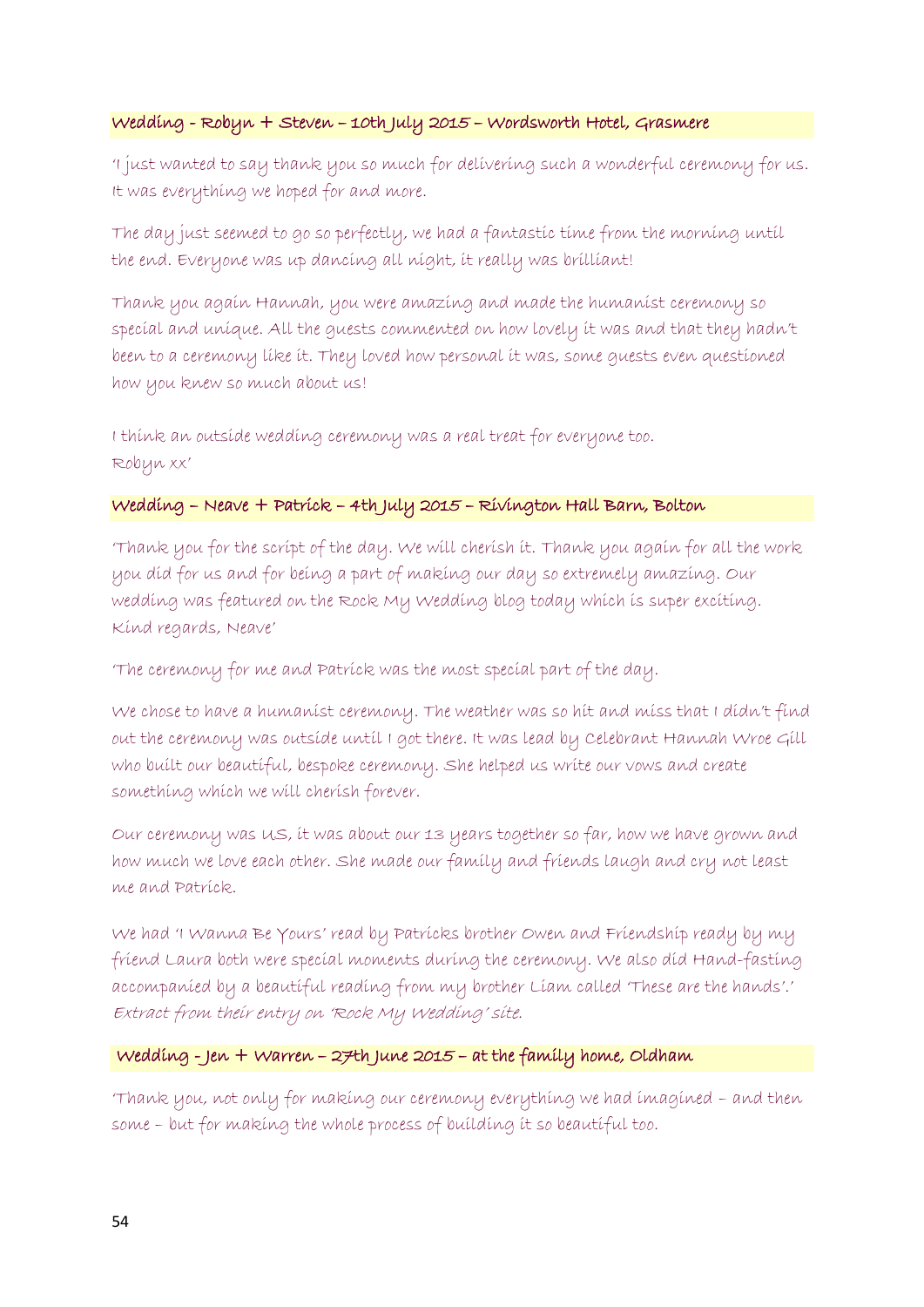Thank you for your ongoing support and your well timed and perfectly worded emails. Thank you for helping us to say what we wanted to say and working out how best to say it.

Thank you for thinking of everything from 'first questions' to 'practicalities'.

Thank you for making our family and friends laugh heartily and cry(uncontrollably in some cases!).

Thank you for your calmness and professionalism on the morning of the wedding (and throughout) and for putting everyone at ease.

Thank you for taking the time to meet and introduce yourself to all of the people who are important to us and for making them feel important too.

Thank you for the way you liaised with the numerous suppliers.

Thank you Hannah for making our special day even more so and for helping us to make memories that will be cherished by many forever.

With our love and best wishes,

Warren and Jen xxx'

'Wonderful Hannah.

Just a daft little something from us to help you through those emails…

Grooms' (1 cup) Brides (2 cups…possibly 3!?!)

Thank you.

Bestest wishes, Mr & Mrs E'

Note with gift of 'My Thinking Cup' by 'Death by tea'.

'Derrick and I would like to thank you very much for helping Jen and Warren celebrate their special day in such a special way.

We have had many lovely comments from our guests saying how welcome you made them feel.

We agree, and though the ceremony was in Jen and Warren's own words, you delivered them in just the right way.

We could not have asked for a better day.

Thank you once again.

Kind regards,

Ellen & Derrick' Note from bride's parents

# Wedding - Lou + Dom – 20th June 2015 – Settrington Orangery, near Malton

'The passages around the ring exchanges are BEAUTIFUL! We really feel like you've captured the essence of our relationship perfectly. We both got teary just reading it now, not sure how we're going to make it through the ceremony! Thank you so much Hannah, just reading this tonight has made us both very happy! We can't wait for the big day! Best, Dom & Lou' On the reading of the first draft.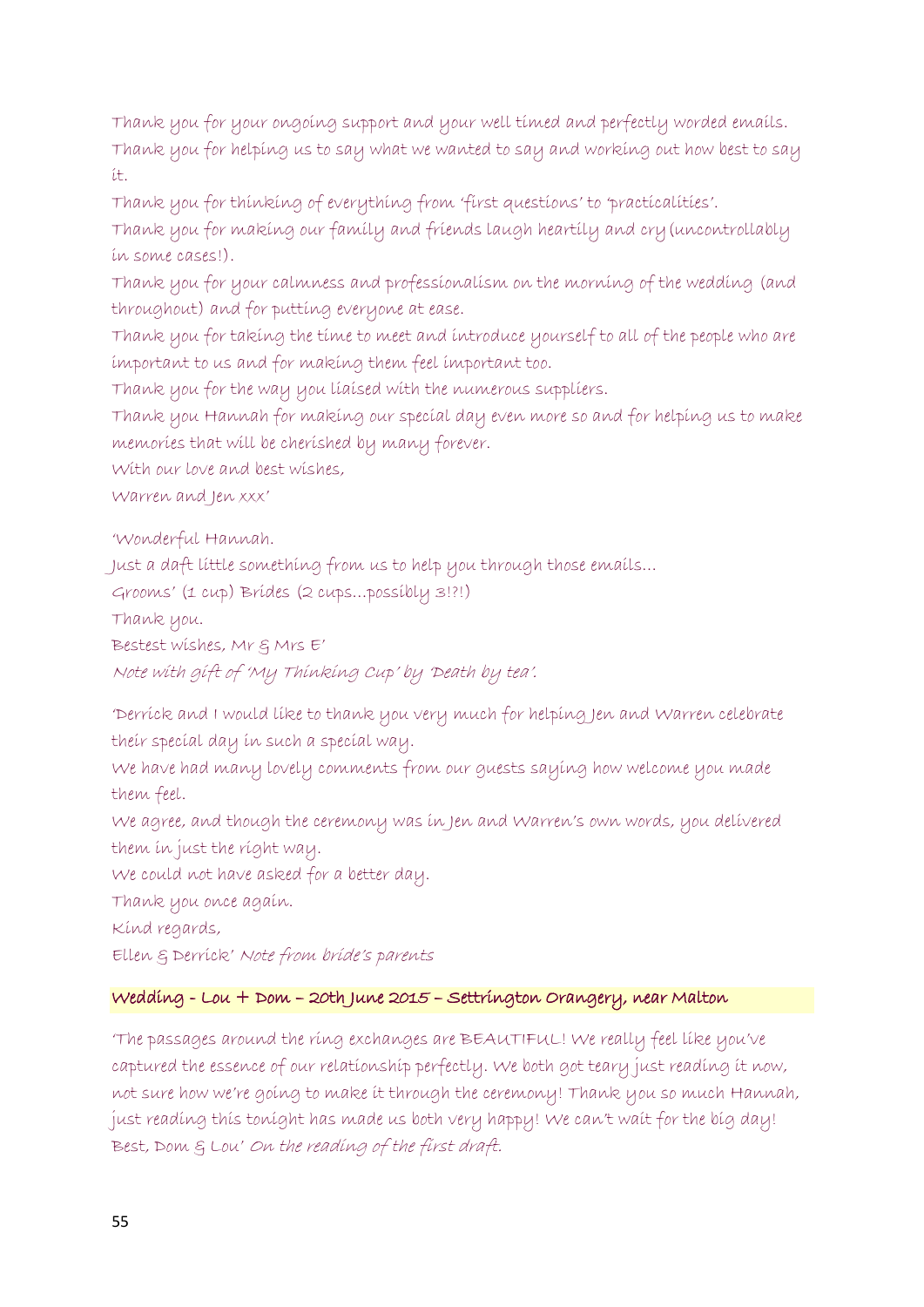### Wedding - Angela + Craig – 19th June 2015 – The Deanwater Hotel, Wilmslow

'Thank you for making our day so special. Everyone commented on how different and nice it was. Thank you again, Angela & Craig'

### Wedding - Clayton + Natalie – 6th June 2015 – Gilling Old Mill Barn, near Richmond

'We are settling into married life very nicely and just wanted to thank you again for such a beautiful ceremony.

Everyone still talks to us about it now and we can't praise you enough for making our day as special as it was!

In fact I think our friends Kate and Al were so impressed they have contacted you for their own wedding next year so we will see you at that too – I'm sure it will bring back our own special memories!

Kind regards,

Natalie and Clayton'

### Naming - James – 31st May 2015 – at home, Stockport  $*$

'We wanted to celebrate James' arrival into the world and into our lives and we wanted a non-religious way of doing this. Having done some research we came across the idea of a humanist naming ceremony and we found that this fitted perfectly with what we had in mind.

However, this being our first time doing this and particularly with our families being unfamiliar with a humanist naming ceremony, we were anxious about ensuring it was accessible for everyone and provided a meaningful and special celebration of James' new arrival. Hannah put us completely at ease and walked us through the process of creating a ceremony that reflected our personalities and perspectives on life and hopes and dreams for James.

She provided examples of readings and vows and suggestions for symbolic acts from which we could draw inspiration. Throughout the whole process, the relationship with Hannah was very positive and she made everything as easy as possible for us. She was always there to answer our queries and a very thorough professional.

Gavin's sister who acted as a guide parent for James commented afterwards that writing her vows made the naming ceremony a personal and honest statement of her intent for James and his life ahead.

We are truly thankful to Hannah for helping us to make the ceremony an intimate and inspiring event which brought together our family and friends for a memorable day.

Many thanks, Gavin, Gemma and James'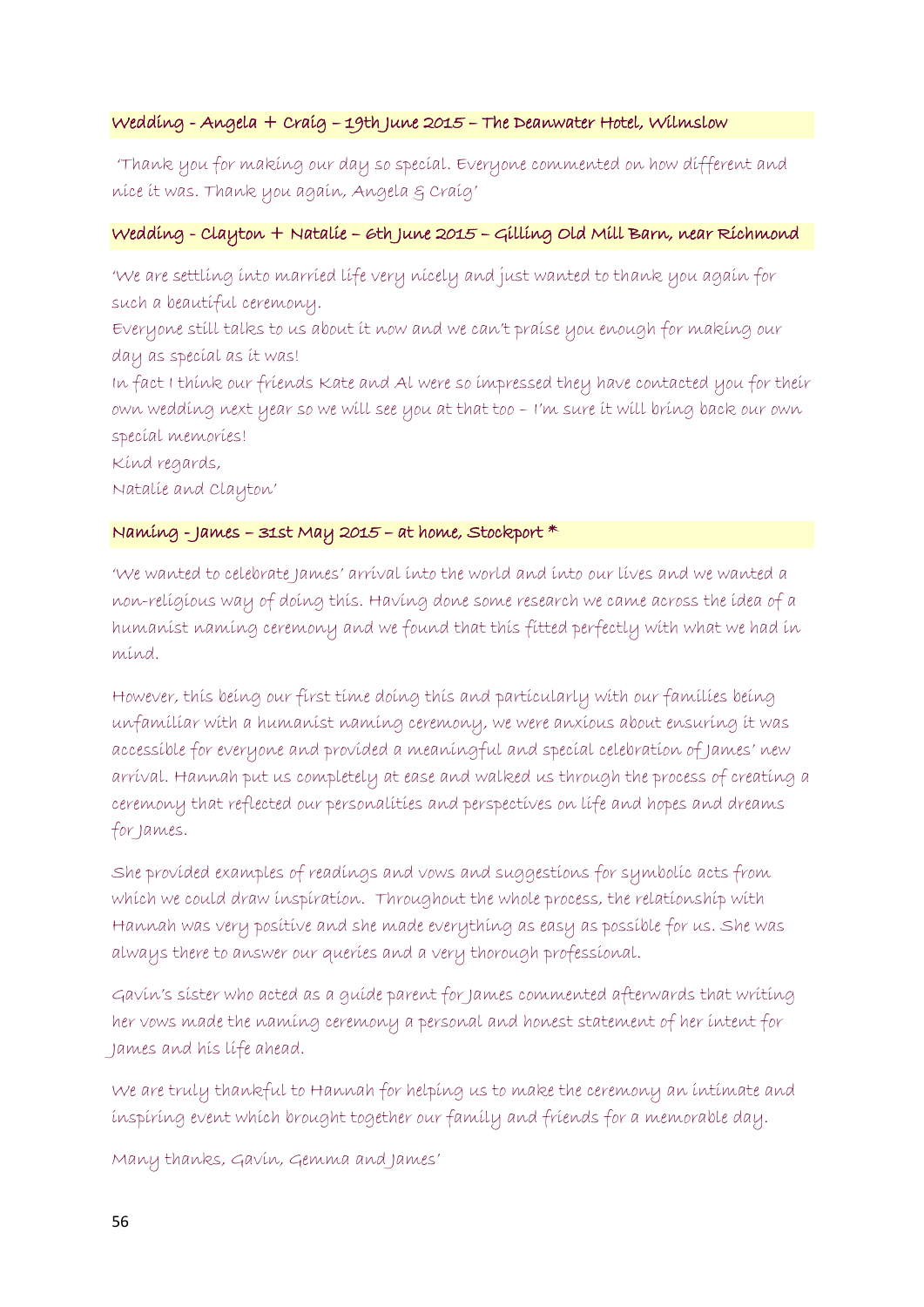#### Wedding - Hannah + Robin – 30th May 2015 – at home, Cawthorne

'Our wedding ceremony was fantastic- a seriously memorable day for us all- and we have had lovely feedback from everyone. So happy we asked you to do it! Hannahx'

### Wedding - Carla + Ian – 29th May 2015 – Styal Lodge, Cheshire

'Hannah!!! Thank you, thank you, thank you from the very bottom of my heart.

You were truly fantastic. You delivered the most wonderful words to our friends and family and got the balance of time vs emotion spot on…Heavy on the emotion, just as we'd asked…The graph never lies!!!

Honestly, we made some great decisions throughout this whole wedding planning malarkey but picking you to host proceedings was definitely one of the best! Thank you for being totally brilliant. Everyone thought it was wonderful.

To quote my grandad… He's never been to a ceremony like that before … and he thought it was 'lovely'….

Big plaudits!!! Big love!! Big thanks!! Cxxxx'

# Wedding - kj + Michael – 26th May 2015 – Bagden Hall, Denby Dale

'I wanted to thank you again for conducting the ceremony for us – you were fabulous and it was just wonderful – a perfect combination of formal and fun.  $Kj'$ 

# $w$ edding - Hanna + Guy - 24th May 2015 - at the family home, Cambridge

'It was the most amazing day, thank you so much for conducting the ceremony in a thoughtful, responsive and sensitive way that made the event totally memorable for everyone involved.

And I know that Guy found your calm spirit and support tremendously helpful on the day, not least when he was being bombarded with questions and later, waiting for the (traditionally) late bride to appear!

All my thanks for creating a wonderful day, Ginny' (Groom's mother)

'I meant to write sooner to let you know what a special humanist ceremony you created for my daughter Hanna and Guy in May this year.

Thank you again.

Best wishes from Stefan' (Bride's father)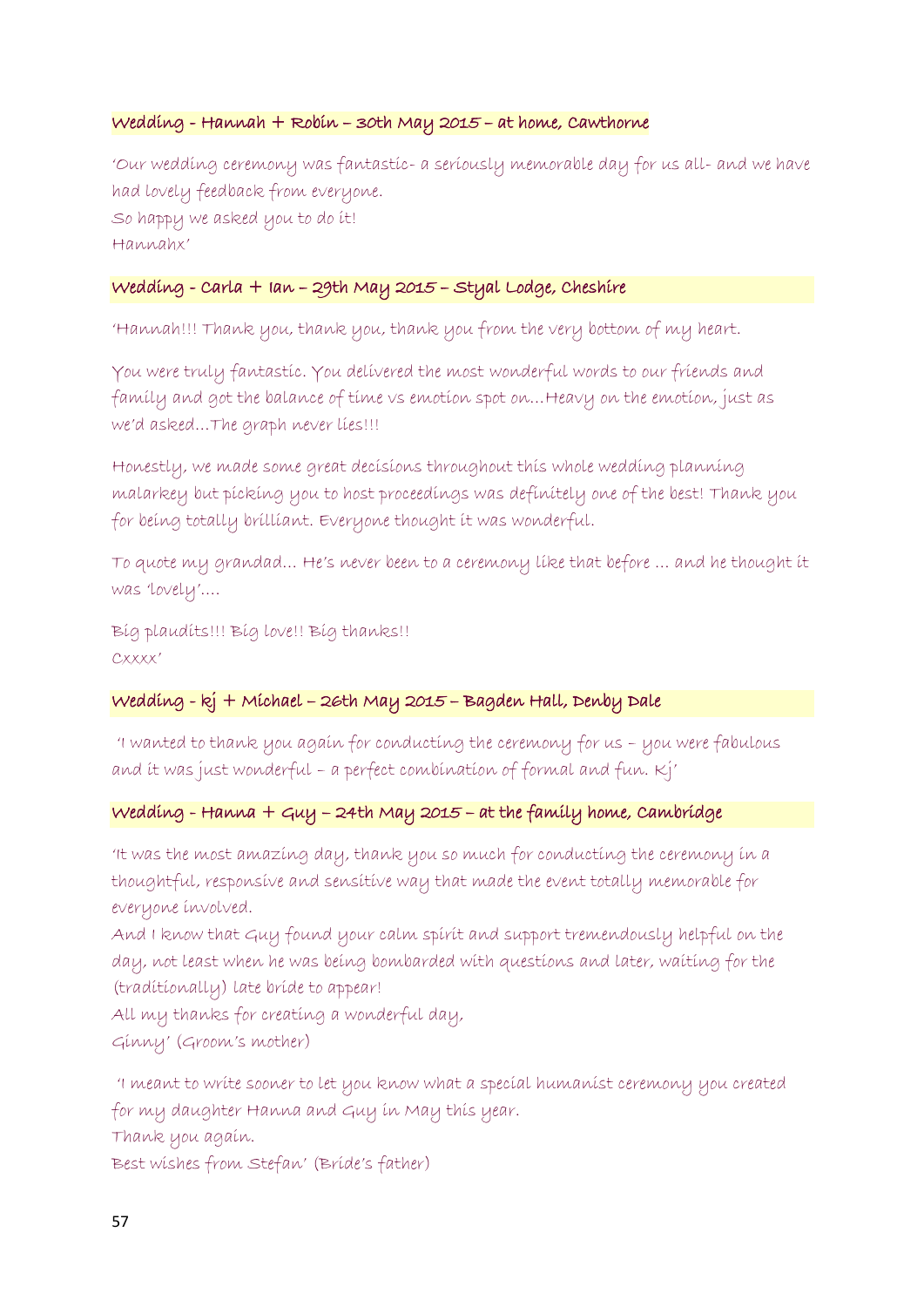### Wedding - Victoria + Nick – 23rd May 2015 – 'Greenacres', Derbyshire

'We will reply formally when we get a chance, but I wanted to let you know that your input to the day was absolutely amazing. Great job! We are sorry we didn't say goodbye before we left. It was obviously a bit of a whirlwind. We did take in the whole day though and it was easily the best day of my life. We had so many comments about the ceremony. Everyone I spoke to was blown away with it. Nick'

'I want to thank you so much for delivering such a beautiful humanist wedding ceremony for us.

Everything about the ceremony was perfect, so many of our guests who have been a part of our lives for the last 15 years were just blown away by how personal and meaningful the service ones and many who are already married told us that if they ever had their time again they would be getting in touch with you!

I am sure you get similar feedback all the time but I just want you to know how much we appreciate the time and effort you put into getting to know us and creating a ceremony which was so apt! You honestly could not have done it better.

Thank you again, as Nick said, we will send you a formal thanks in due course but I just wanted to let you know now how grateful we are and how much you made our day! I really think the ceremony set the atmosphere and feeling for the party that followed.

Kind regards, Victoria'

'Thank you very much for a lovely service. It was spot on. As you can imagine we were very proud Grandparents. Best wishes, Arthur & Betty' (Bride's grandparents)

# Wedding - Gillian + Colin – 12th April 2015 – Adlington Hall, Cheshire

'We are so grateful to you for making our special day 'So Special'. The ceremony was wonderful. We wish we could press replay and do it all again.

You helped us through what was a difficult process, giving us guidance and help from our initial meeting right up to our big day. Having been partners for 20 years before our marriage, you made us dig into long gone memories and bring them back to life, which was wonderfully nostalgic. You made our life before, our ceremony and our wonderful vows come to life and delivered it with total professionalism.

So many of our guests commented on what a beautiful humanist service it was, so different. For some it was the best they had ever experienced. So it was for us as well: the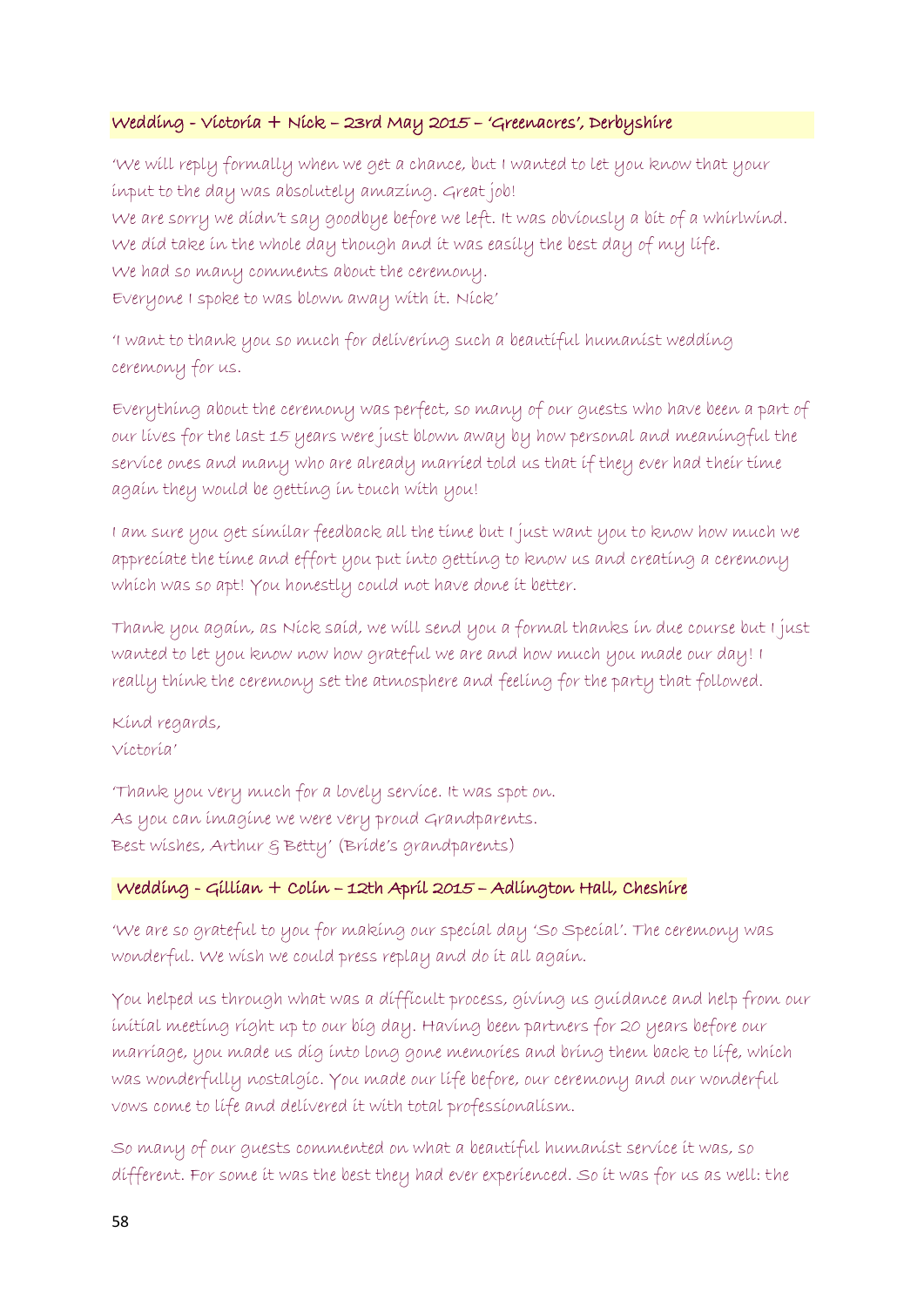involvement of friends and family, singing, poems and the hand fasting [tying the knot] all culminated into a fun, happy and yet serious ceremony.

Thank you for all your hard work. We know at times you had to give us nudges to respond to your questions, but it all paid off. We do not think anybody has ever had a nicer wedding than we had. You were a big hit and we had the most perfect day.

A big hug and thank you again from both of us.' Gillian and Colin

#### Wedding - Susie + Matt – 4th April 2015 – Low Newton beach, Northumberland

'Our day wouldn't have been what it was without your guidance and support throughout.

From the initial (epic) phone call through to your awesome guest herding on the day itself you were very much a part of our wedding and the boys' naming. The sequence of the ceremony was seamless and beautiful, with as you predicted not a dry eye in the house (or rather on the beach!). Whilst little Eli is likely to be too young to remember much of the day, Isaac will forever remember how much fun everyone had. We have some beautiful pictures of him gazing at the hand fasting.

Choosing to have a Humanist ceremony for both the wedding and the naming meant we could focus the day on our family as well as have the Guide Parents we wanted for our children, rather than being restricted to just those of faith or who are christened. Neither of us are religious in nature and to choose an alternative was the natural thing for us to do to celebrate our family our way. What you did for us is unforgettable and we shall forever cherish you in the memories of the day.

So, thank you from the bottom of our hearts. with love, Susie & Matt, and Eli, Isaac and Charlie xxx'

'For Hannah, With love and so many thanks for all that you did for us on our day, Susie and Matt W xx' Note with gift box from 'Happy Box', London

### Wedding - Katie + Nathan – 2nd April 2015 – a fabulous tipi in Halifax

'Thanks so much for everything you have done. The humanist service was perfect and exactly what we wanted and so much more! Speak soon. Mr and Mrs H xxx'

Naming - Edwin – 29th March 2015 – Hallowes Golf Club, Dronfield

'We just wanted to say a very big thank you for today.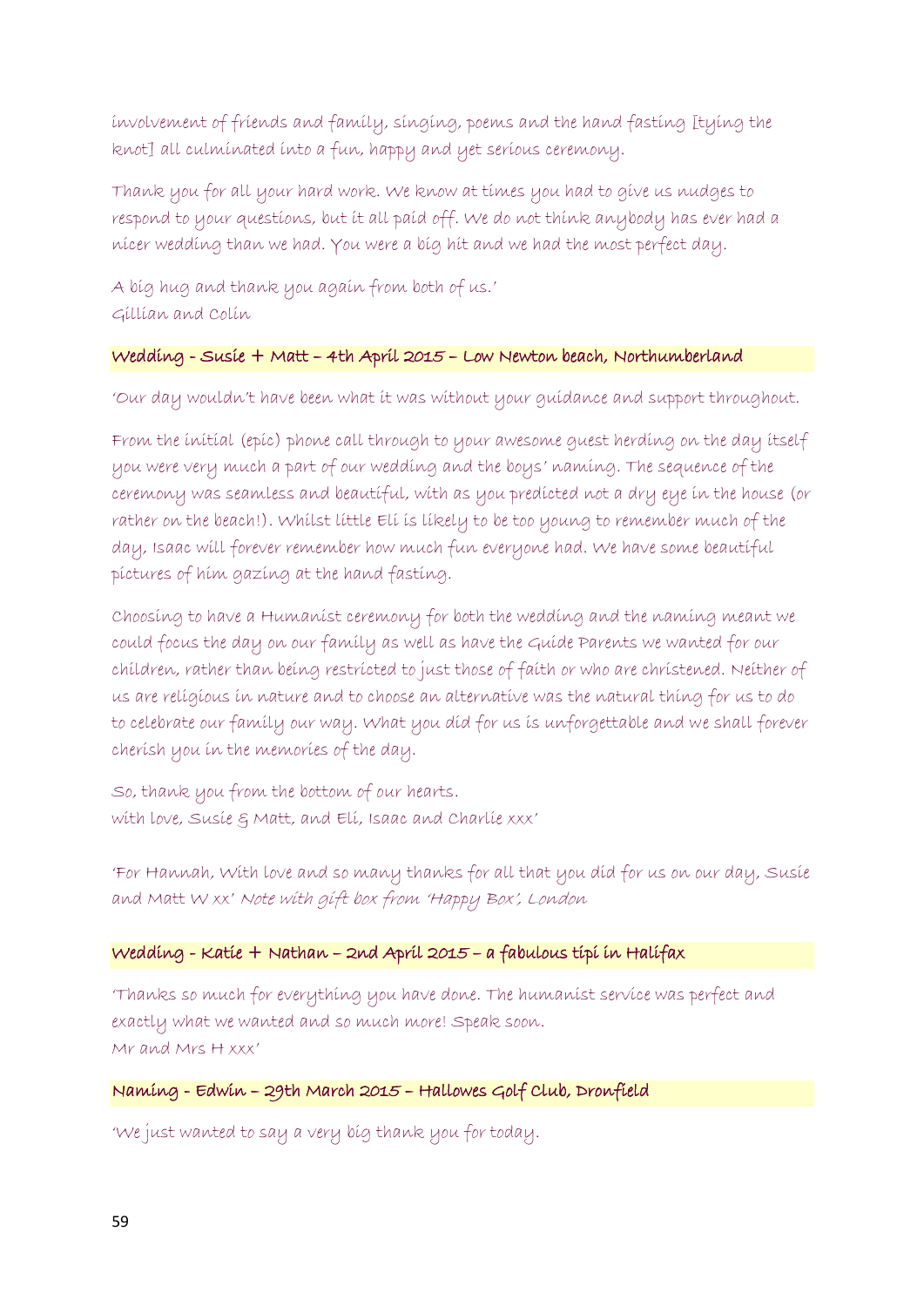It was a wonderful service and everyone I spoke to said what an amazing and emotional ceremony it was…and so refreshing! Thanks again, Andrea + Alan xx'

#### Naming - Oliver – 14th March 2015 – 'Salute' at the White Swan, Rothwell \*

'Well we certainly chose well when we picked you to lead our son's naming ceremony…what a fantastic day!

Having never been to a humanist naming ceremony Jon and I did not really know what to expect, but you guided us through the process with professionalism and commitment.

The ceremony was exactly what Jon and I wanted: personal to us, emotional (yes there were many tears of joy during the ceremony including myself), enjoyable and above all so special.

I have had lots of feedback from my friends and family about how lovely the day was and we have you to thank for that.

So a huge thank you from Jon and I for all that you did to make Oliver's day so special and memorable.

Adele & Jon x'

# Wedding - Jo + Dav – 17th January 2015 – Mere Court Hotel, Knutsford

'We will never forget you (or your, very good at hiding, husband) and what you did for us.

I hope that you can fully understand how much you made our wedding and lives come to life.

I will probably keep sending you the occasional message to let you know this but for now here is just another thank you.

You also really impressed all of my friends, the photographer and the hotel! Jo x' A remarkable 'wedding in a week' challenge due to illness.

# Naming - Darcey – 10th January 2015 – Old Swan Hotel, Harrogate

'Thank you so much for an amazing special ceremony, it was just perfect.

None of our guests had ever been to a naming ceremony and they loved it and many have said they wished they had done one for their children.

Thank you so much for your support and guidance in the lead up to the day.

I love having a copy of the script to share with Darcey in years to come.

Kindest regards,

Melanie'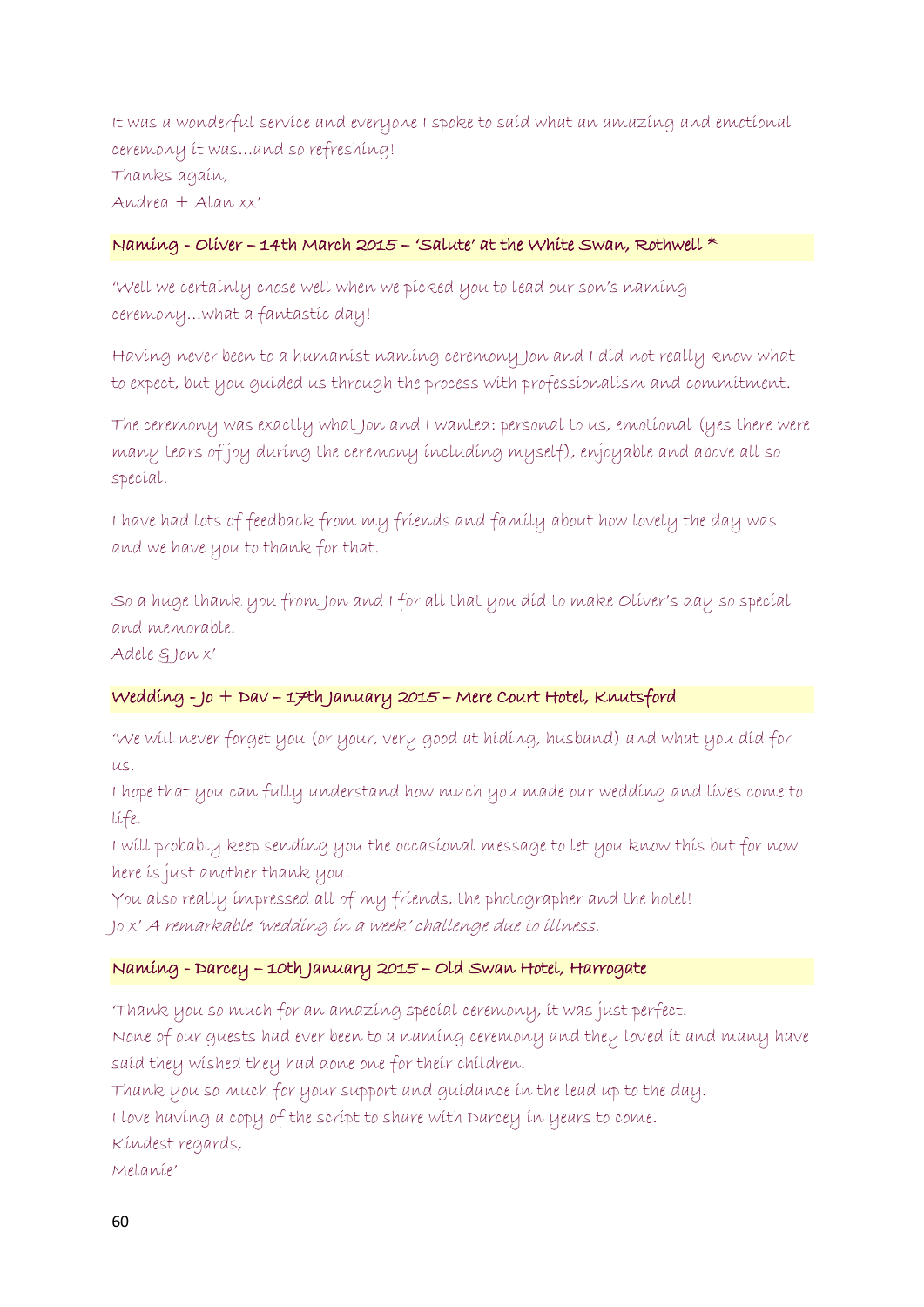### 2014

# Wedding - Marie + James – 13th December 2014 – 30, St Mary Axe (aka 'The Gherkin'), London

### 'Saturday…a one to remember

Thank you from the bottom of my heart for making Saturday such a wonderful and memorable day and for your ability to pass on to all of us present a share of the love and happiness that Marie and James have for each other. Your words, and I'm sure I can speak for everybody present, gave us warmth, joy and hope. You must have spent an awful lot of your time putting the service together with so much detail, for that I give you a huge hug, you already have my love.

Lots of love and thank you again,

Frankie xx' An extraordinary day for one of my oldest friends.

### Wedding - Melanie + Carl – 28th December 2014 – King's Croft Hotel, Pontefract

'Hannah, this is truly beautiful. We've both read the script with tears (good ones!) in our eyes. I'm blown away by how beautifully you've linked the words we each sent to you and formed them into something so special. Thank you so much. Melanie and Carl' Message on receipt of first draft.

'Thank you so much for all the work that you put into our humanist ceremony.

It was everything we hoped it would be and more and the process was made so easy by your friendly and professional approach to the whole thing.

We've lost count of the number of people who have commented positively on the ceremony, most saying similar things: how personal it was, how well it suited us as a couple, how enjoyable it was.

We were even told by one guest that it was the best wedding ceremony they'd ever attended and another said they wanted to become a Humanist Celebrant after witnessing it! My sister actually welled up a bit when she said how lovely it was and how special it was to hear her own words in the well-wishing at the end.

We really can't thank you enough for everything you did. You helped to make our special day perfect and no words can express how much that means to us.

Fondest regards, Melanie and Carl'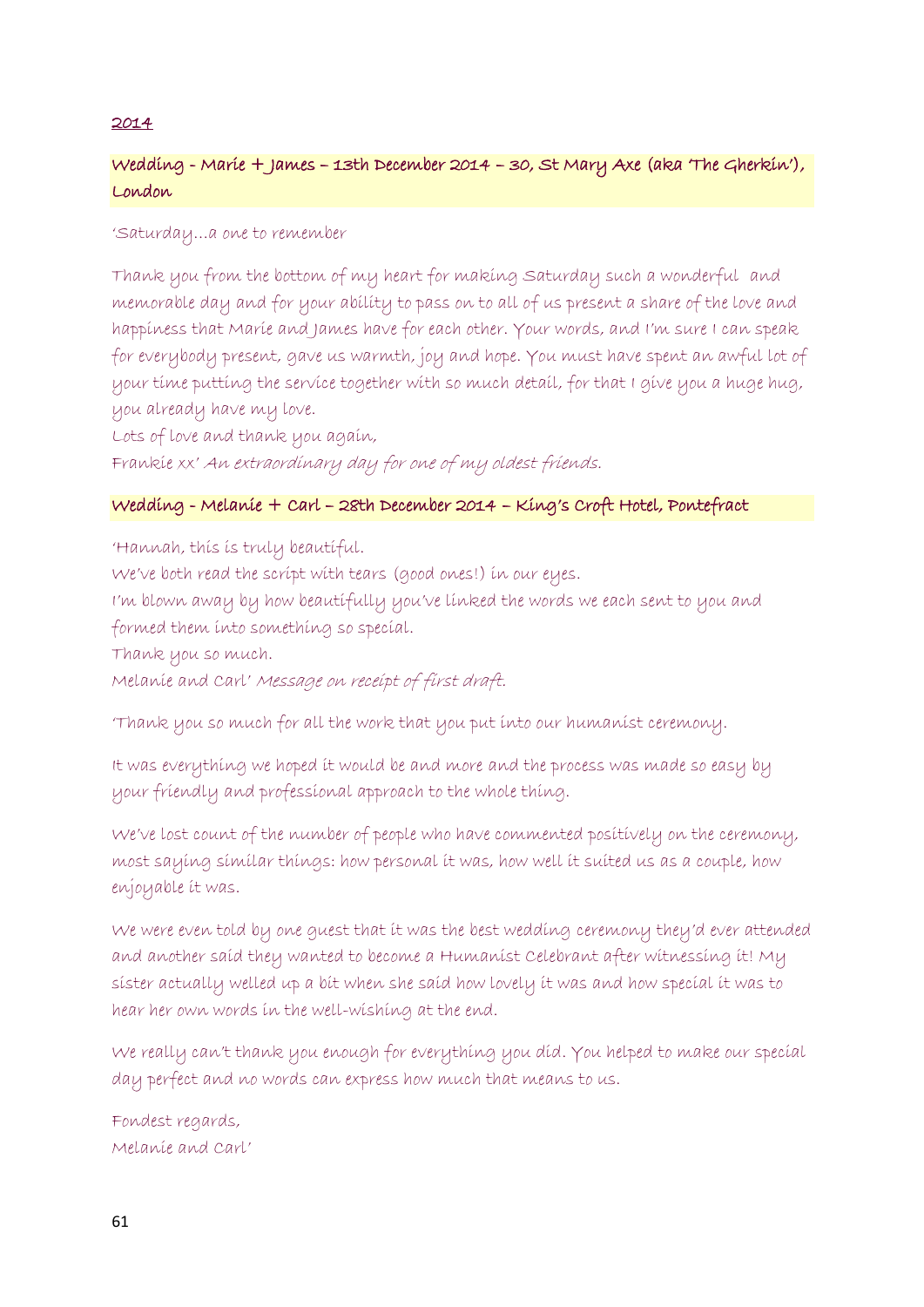#### Wedding - Kelly + Steven – 6th September 2014 – The Village Hotel, Ashton

'Hannah, I honestly can't thank you enough.

You were amazing. Everybody absolutely loved the humanist ceremony and it was so beautiful I wish I could press repeat. Guests asked me afterwards what type of ceremony it was as it was not like the ones they had been to previously and were commenting that they were converted. It was so special and memorable.

We honestly can't recommend you highly enough. Thank you, Kelly and Steven xxxxxxx'

#### Naming - Isla – 31st August 2014 – at home, Gomersal \*

'We are just coming down from the weekend and cannot believe how lucky we are to have had everything go as it did. Compliments to you on the whole thing too.

We were so happy with how you conducted the naming ceremony and I really enjoyed the process of email exchanges beforehand and must admit feeling slightly giddy when I saw your name appear in the inbox!

I hope it won't be the last time we see you.

Look forward to hearing from you again.

Helen & Simon x'

#### Wedding - Jenni + Ben – 30th August 2014 – Newton Grange Farm, Skipton

'Thank you ever so much for the weekend.

It was a fantastic ceremony and everybody thoroughly enjoyed themselves, not least me and Jen.

We really appreciate everything that you did for us both in the run up to the wedding and on the day itself, you have been brilliant.

We are still on Cloud 9! Thanks again for everything.

It was the best day we could ever have hoped for.

Kind regards, Ben'

#### Wedding - Ella + Adam – 24th August 2014 – at the family home, Knaresborough

'We were just saying the other day we'd never thanked you for what the wonderful job you did at our humanist ceremony – it was perfect! Everyone loved it and many people commented on how much they enjoyed chatting to you afterwards, thank you!! It was such a perfect day!

Ella and Adam'

#### Wedding - Lisa + Al – 23rd August 2014 – Carr Hall Castle, Halifax

'Wowza' is a fantastic description of our very special day.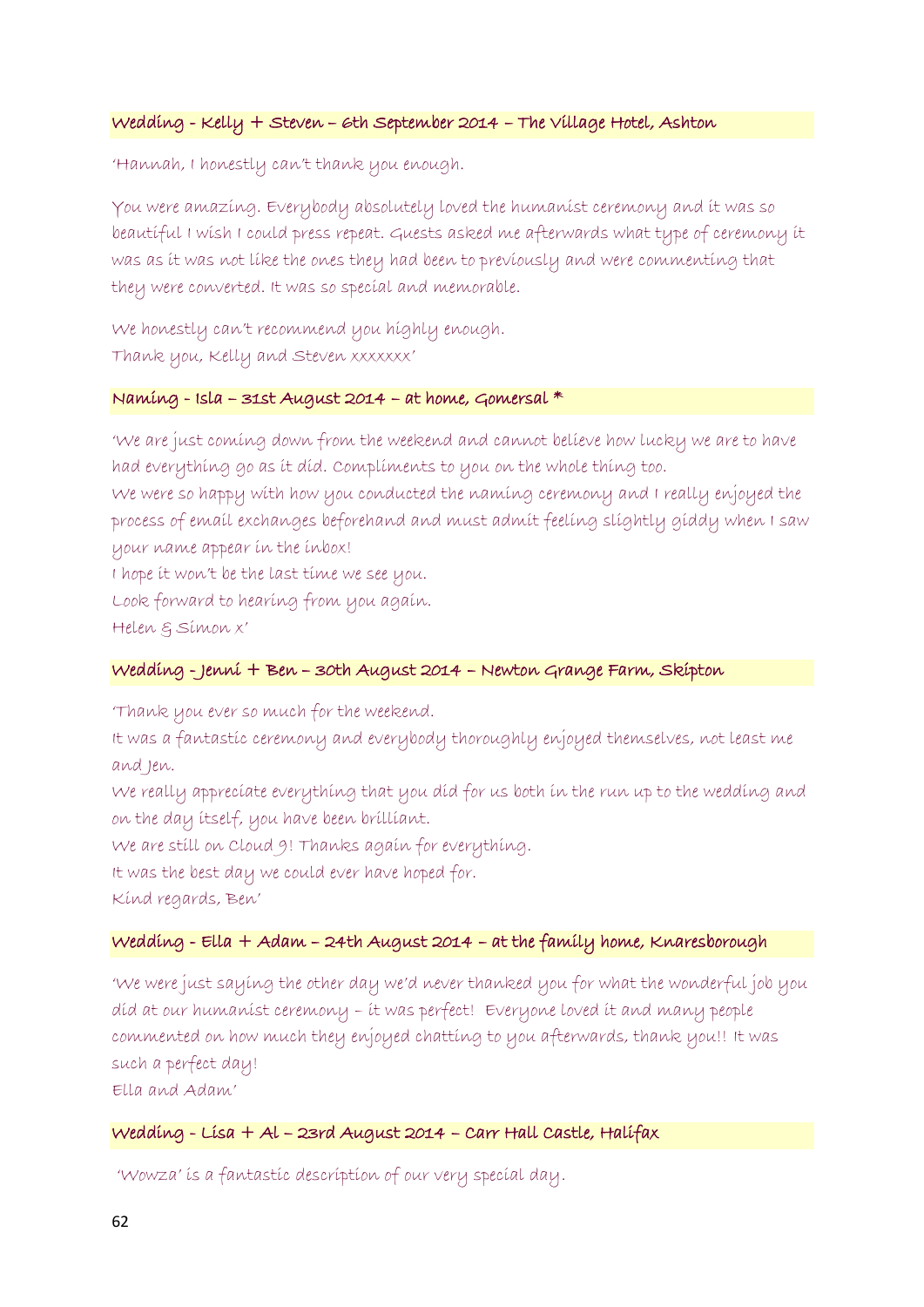Thank you SO much for all your support on the run up and then on the day with the most fabulous service you conducted.

I've since heard you gave Al and the 'boys' much needed support, advice and 'orders' on the day to ensure everything was perfect and it certainly was!

All our guests have commented what a truly beautiful, personal service it was. Our vows as you know meant so much to us and our wavering voices and big smiles portrayed that fact to all our family and friends.

We really couldn't have asked for a better, more genuinely lovely person than you Hannah to proceed over our day. I hope our paths will cross again.

With best wishes,  $Lisa \notin Al Hxxx'$ 

# Wedding - Naomi + Stu – 16th August 2014 – Garden Farm, Matlock

'We had such an amazing time as well – we couldn't imagine it going any more perfectly!

Thank you so much for our wonderful ceremony – it was perfect in every way and something we shall remember for the rest of our lives, as will many of our guests I have been told!

Thanks again for your contribution to our day.

If someone asked me if I could change anything, there would be nothing at all I would do differently.

Perfect in every single way. Stu & Naomi Xxx'

'Thank you so much for helping us to realise our dream.

I'm so happy to hear that you enjoyed being part of our celebration.

We had lots of comments about how beautiful our ceremony was, how great you were and how much they loved the idea of a humanist wedding. You were a big hit!

The rest of the day could not have played out more perfectly.

I had the best day of my life by a long way.

I loved every single minute.

Speak to you soon,

Love Naomi x'

# Wedding - Natalee + Jamel – 2nd August 2014 – 'The Huntsman', Holmfirth

'Jamel and I just wanted to say a big thank you for the great job you did with our wedding ceremony.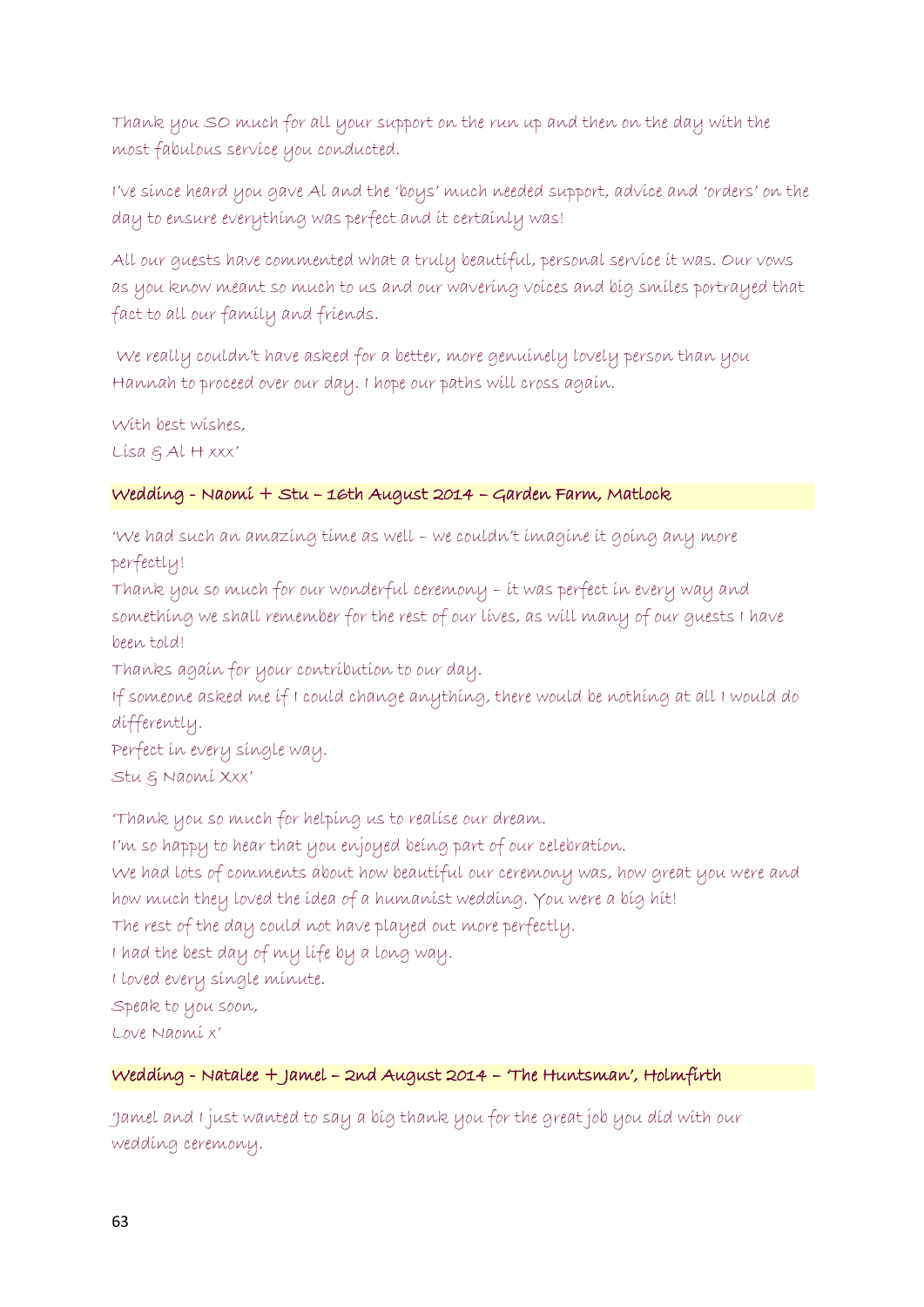Your commitment to getting the ceremony exactly right was evident throughout the process. And you delivered a script that was perfect for us.

Jamel commented how great you were at whipping everyone in to shape on the day of the wedding and we both felt confident knowing that our wedding ceremony was in your hands!

Thank you for everything, Natalee & Jamel x'

# Naming - Nancy – Sunday 20th July 2014 – at home, Ockbrook \*

'We just wanted to say a huge thank you again for the most perfect ceremony for Nancy's naming day. It was wonderful and summed up all of our thoughts and feelings about our baby daughter and all she has brought to our family.

I think you could probably tell how moved everyone was by the number of people shedding tears! So many people said how much they enjoyed it and how wonderfully you conducted the event, but most of all how personal it was.

We can't imagine a more fitting celebration to welcome Nancy to the world. What made it even more special was the fact that you also did our son's naming day 2 years ago – we felt as though we were welcoming a friend back to our home!

We can't thank you enough Hannah. With our very best wishes, Nicola & Simon'

# Wedding - Caro + Karen – 19th July 2014 – at home, Welburn

'Our heads are still spinning with wonderfulness of it all, just far and away the best day of our lives no doubt about it, and you were a massive part of that!

You guided us through with utter calm, and the humanist ceremony you put together was overwhelmingly beautiful, as evidenced by barely a dry eye in the house, or tent.

So, so many people have commented on you and how wonderful you were, and how you must have known us for ages to have been able to put together something so personal and so fitting.

No amount of thanks is enough. You are an amazing woman and so, so good at what you do, and clearly believe in it completely.

The time and care and attention you put in was overwhelming, even down to timing arrivals so the songs we chose had the maximum impact.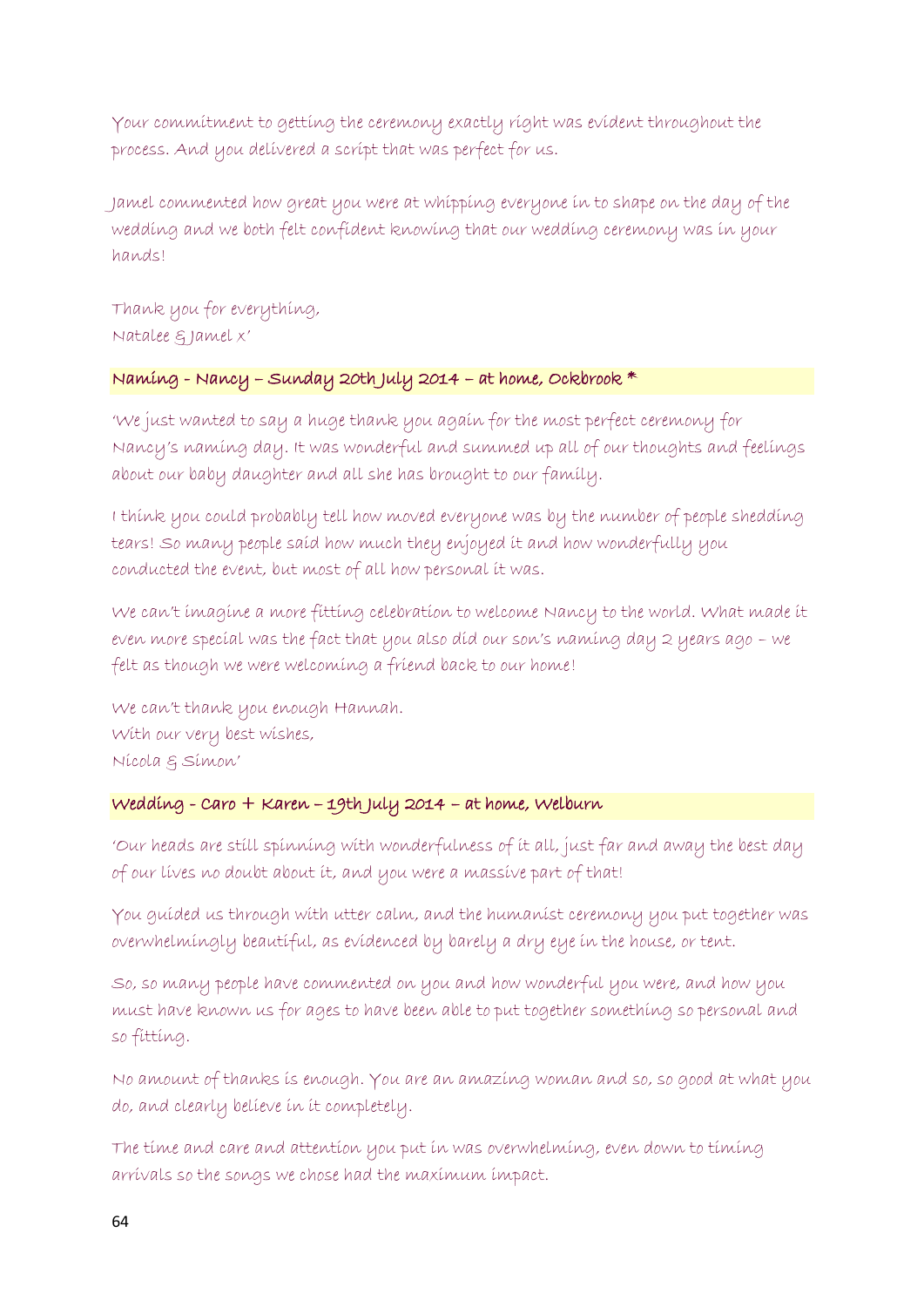### THANK YOU !!!!

Lots of love, Caro and Karen. Xxx'

### Wedding - Emma + Mike – 12th July 2014 – Priory House, Lincolnshire

'It's been a little over four months now since our gorgeous wedding ceremony in Long Bennington, UK. We've been so busy I haven't really had time to give a formal "thank you" to our fabulous Celebrant Hannah Wroe Gill at Your Three Days.

We decided to have a humanist wedding (non-religious) and Hannah made us the most lovely bespoke ceremony. She kept us calm during the planning process and listened to all of our ideas and questions.

Our ceremony was unique and perfect for us. Thank you so, so much Hannah!' Emma & Mike Based in the US

### Wedding - Steph + Mike – 11th July 2014 – The Devonshire Fell, Skipton

'I hope you are well and have had a good few weeks. We certainly have and we can't stop smiling and talking about the day. It was perfect, exactly what we wanted, and a large part of that was down to you.

After reading your testimonials, I knew I had to call you, and I'm so pleased I did! From the second we spoke on the phone, I felt like you were really understood what we wanted from our ceremony.

As you know the ceremony part of our wedding was really important to us but we also didn't want anything too 'lovey dovey' either! You helped us through the planning stages with lots of ideas, advice and reassurance, but we always felt that it was our day and any decisions were down to us. On the wedding day you were such a calming influence. So many of the guests have commented on how great you were, even before the ceremony.

The ceremony itself was genuine, relaxed, heartfelt and light hearted. You certainly know how to keep an audience! Everyone has commented on how much they enjoyed the humanist ceremony and that it was the most personal they have been to. Mike and I loved the script and it really put into words how we feel about each other.

You weren't there at the speeches when Mike thanked you, so this email is to let you know how much we appreciate everything you did. THANK YOU!

Wishing you all the best for the future, Mr and Mrs H!'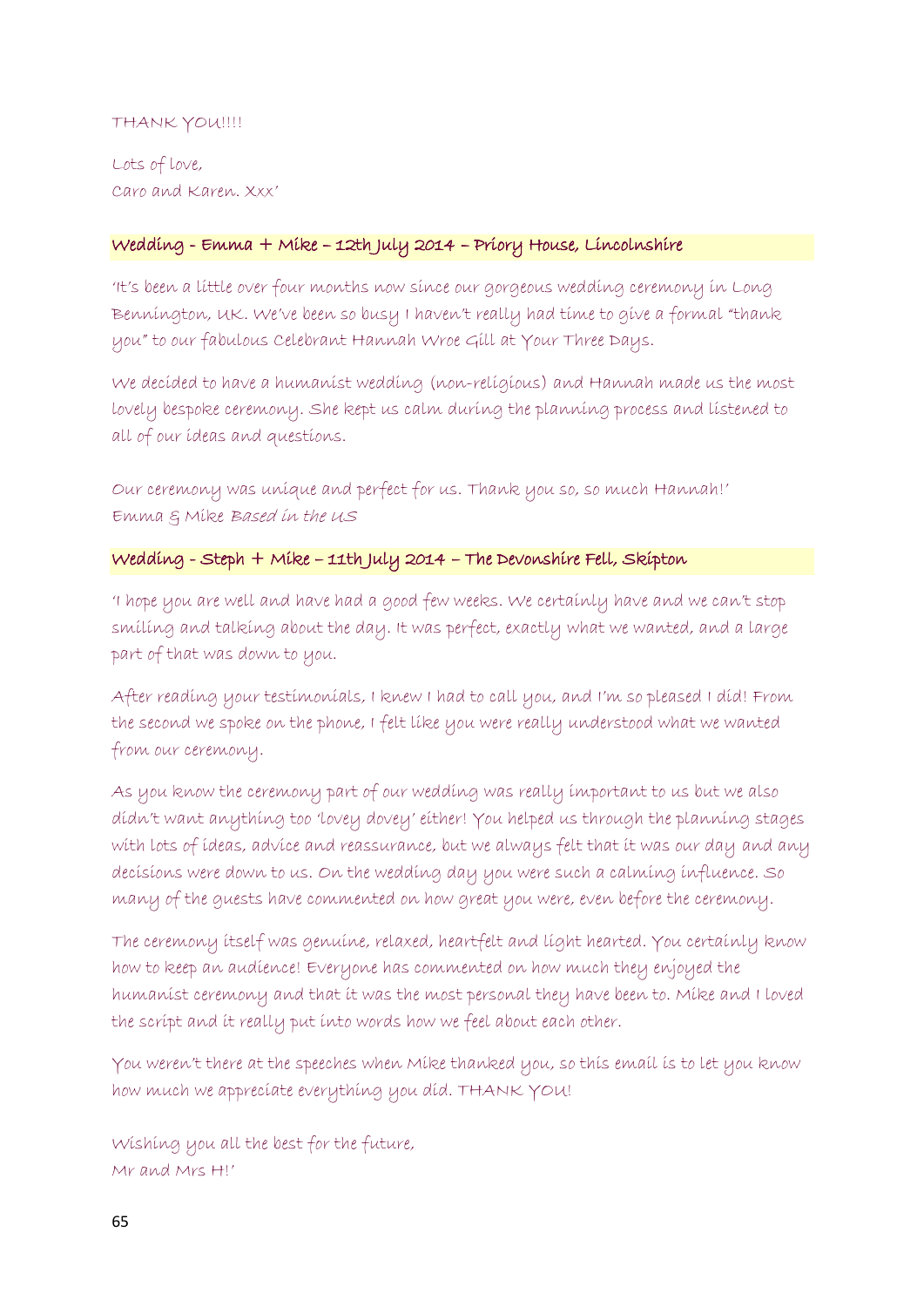### Naming - Imogene – 6th July 2014 – 'The Alma', Sheffield \*

'We all had a really lovely day.

Everyone complimented us on what a heart warming ceremony it was. Once again you did a tremendous job of capturing our emotions and delivering them in a sincere yet light hearted way.

While Dean and I won't need you for anymore naming ceremonies, I have a feeling this isn't the last you've heard from our family.' Cheryl

'We are lucky enough to be blessed with two wonderful children. As my husband and I are both atheist, we did not want to christen our children. We did however want to celebrate their arrival.

We chose Hannah to run the proceedings for our first child's naming ceremony because she seemed so enthusiastic about helping us achieve the commemoration we wanted from her very first contact. She was amazing. So much so that we couldn't have imagined welcoming our daughter to the world in any other way than to duplicate our son's ceremony.

Hannah managed to keep the sentiment the same second time around, while still making our daughters celebration unique to her. I can't recommend Hannah highly enough. She was so warm and caring in delivering her script that our guests thought she was a family member or close friend.

She almost makes us want to have a third child ... Not quite though!' Cheryl and Dean

#### Wedding - Vicki + Pete - 27th June 2014 - 'The Fleece', Barkisland  $*$

'Thank you so much for our lovely amazing wedding!

You have been brilliant from start to finish and everyone was talking about how lovely the humanist ceremony was. I can't really say much else apart from it was absolutely perfect and it has been a pleasure working with you on it. We loved the readings too!

I'm going to miss your emails!! Thank you again. Vicki and Pete xxx'

#### Naming - James – 7th June 2014 – at home in Manchester

'We can't put into words how amazing today was and how much it meant to us! You made it everything we wanted and more! Next baby that we have we will be booking you in before the birth for their naming!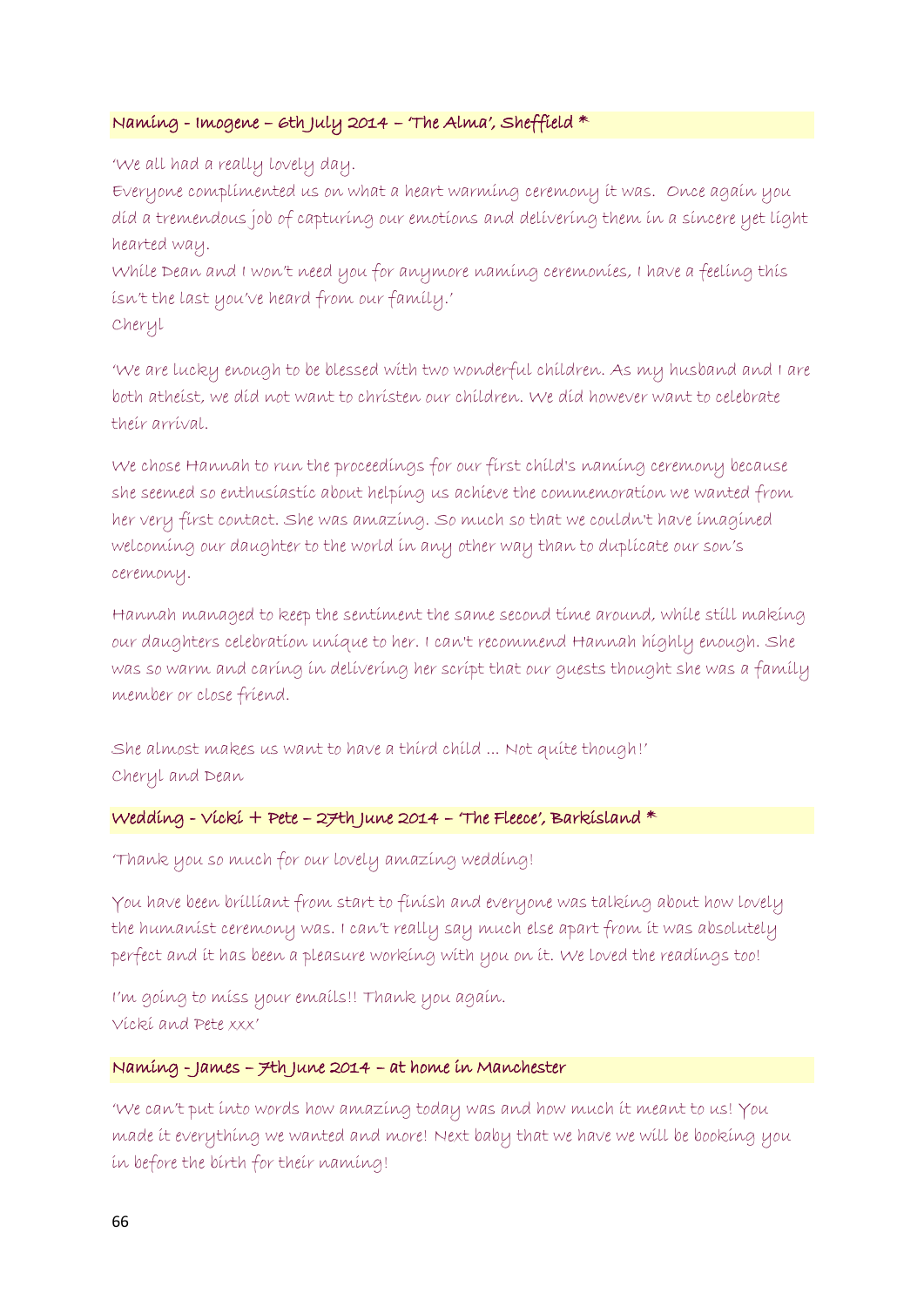We really can't express in words how happy and wonderful it was. But thank you from the bottom of our hearts and souls.

#### Love, Mel and Chris'

# Wedding - Debbie + Gordon – 17th May 2014 – fields in Buxton, Derbyshire

'Hope all is well with you. No doubt you're busy now wedding season is in full swing.

Everyone thought I was mad doing a D.I.M. (do-it-myself) wedding, and there were odd times I thought maybe it wasn't my brightest idea – namely @ 13.05 on the 17th when I was still doing starters & puddings!

But the feedback has been amazing, we have had so many positive responses and everyone thoroughly enjoyed themselves, and so what if I forgot to put the custard in my trifles, and found the cake knife as we were packing away on Sunday, we all had a brilliant time! But I couldn't have done it alone, I had a great team behind me, PJ is still going on about being the best Best Man ever and he can't wait until you open your school for best men!!! The Bridesmaids, our friends g family all had their parts to play and of course Gordon played a leading role.

You were also fantastic, making the ceremony everything we had hoped for and then some! Many people weren't familiar with the humanist ceremony concept and more than a bit sceptical – I think we converted them all!

Take care & thank-you again for making our day so wonderful,  $DSG'$ 

# Wedding - Zoe + Chris – 9th May 2014 – Gibbon Bridge Hotel, Preston

'It has taken me three weeks to sit down and try to put into words what this wonderful lady did for us, yet still I am finding it difficult.

Hannah spent so much time prior to the ceremony talking to myself and Chris, asking questions and getting to know us and how we work as a couple and a family. I have to admit, there were times when I thought she may have gone slightly crazy but she assured me "It will all make sense" and it did. There were days when everything all became too much and I asked myself why on earth did we decide to arrange a wedding but Hannah was always there to remind me of what really mattered and that was us, nothing else. She was there every step of the way and took care of so many little details that wouldn't have crossed my mind.

The ceremony that Hannah gave was absolutely beautiful. There wasn't a dry eye in the house. Every single one of my guests commented and were all blown away by the unique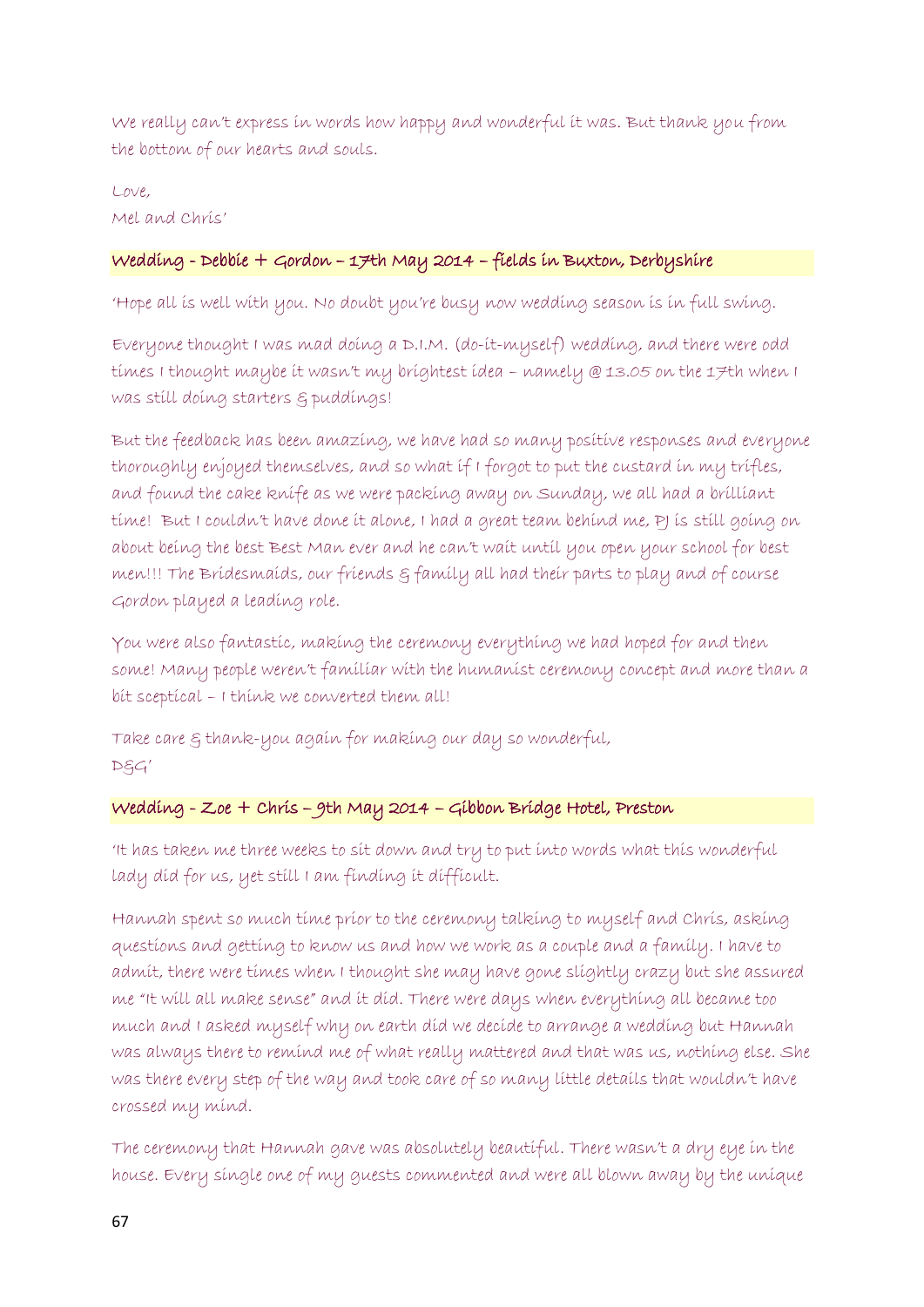and personal style of the humanist ceremony. It was very important to us that the ceremony be about us as a family and Hannah captured this perfectly, taking on board everything that we had discussed over the weeks prior. For me the most amazing thing was how she had asked us specific questions and put our own words into the vows. We couldn't have told our story any better than she did.

I cannot recommend her services enough to you. If you are in any doubt about the way you would like your humanist service to go, one conversation with Hannah and you will never look back. I am tempted to divorce and re marry just to do it all over again!!

This woman has an amazing gift and a beautiful soul. Everyone needs a Hannah when they get married!!

Thank you from the very bottom of our hearts Hannah, Zoe and Chris Xx'

# Wedding - Victoria + Olly – 17th April 2014 – Harewood House, Leeds

'Thank-you Hannah. We are still on Cloud Nine after our wedding and honeymoon… We were so happy with the humanist service that you did for us. It was our favourite part of the whole wedding. EVERYONE has commented on it afterwards. Thank-you for making it so special, Victoria'

'Just a note to thank you for the beautiful service that you wrote for our wedding. It was perfect, very personal and really brought our love story to life. Every one of our guests commented on how much they enjoyed the ceremony. It was our

favourite part of the day!

Thank you for making our day so special.

Love from Olly  $\xi$  Victoria xx' Thank you card

# Wedding - Rachel + Mike – 12th April 2014 – at home, Manchester

'I really do not know where to start when I talk about Hannah.

We initially got in touch with her to carry out a wedding service in our home, but she quickly became an integral part in the big day and our lives in the run up to it! The day was a roaring success, well people are still talking about it 3 months on, and she played a major role in this!

You see she is more than a humanist Celebrant, she is part wedding planner, part bride counsellor and part chief calmer downer( not sure if it's a word, but this is what she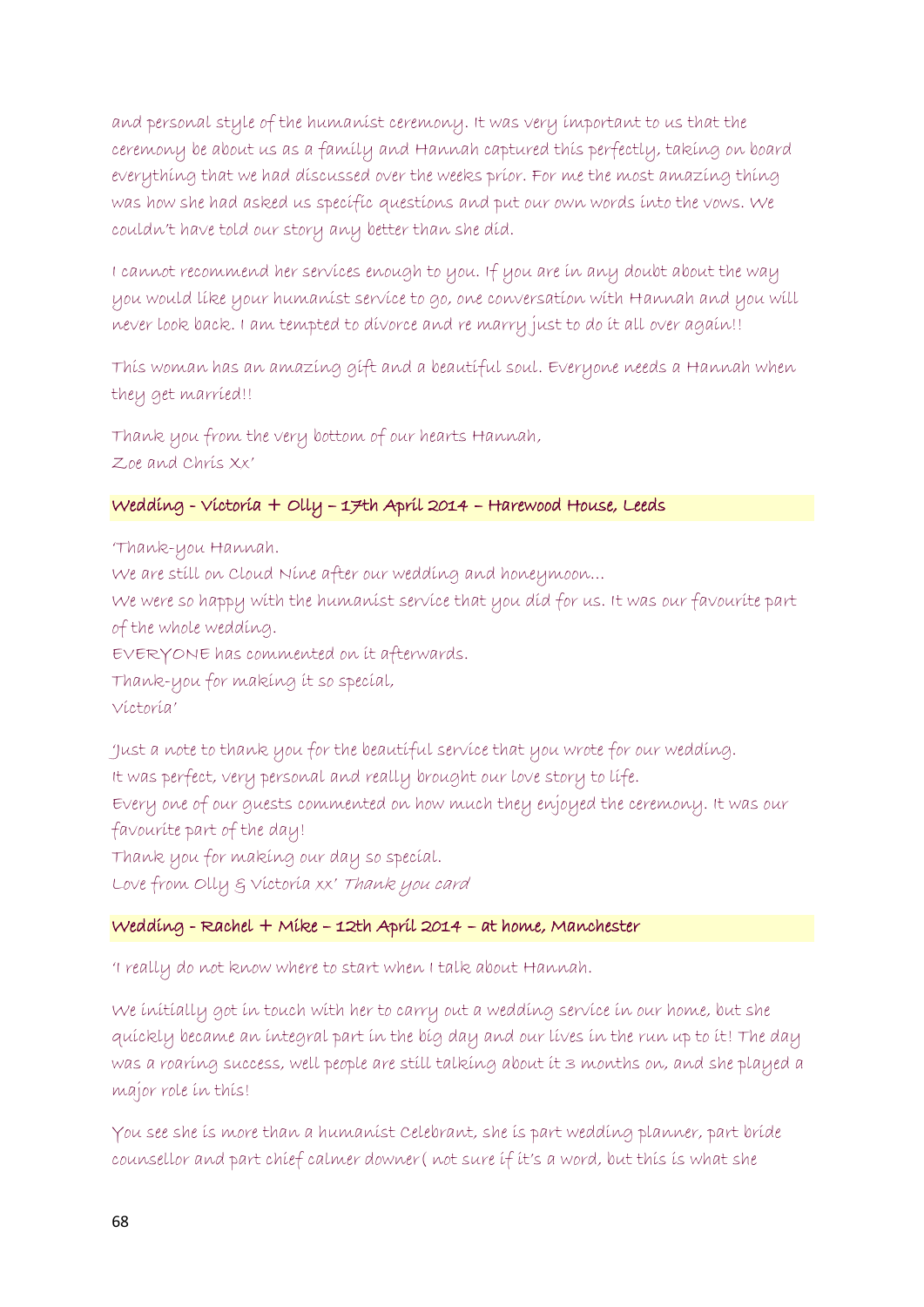does!)! We had a few stresses over the days organisation, she helped calmly to solve it! As with all weddings, emotions run high and again she was there to counsel and calm us all. There was never a time when she did not deliver great advice to any kind of drama! I think she has probably seen it all, and it showed!

She also never once lacked a good sense of humour, essential when dealing with any bride and groom! She often made me laugh at the most stressful times. Hannah is the perfect, non-alcoholic, wedding stress relieving tonic!!!!!

The humanist service was just beautiful and delivered to perfection. The words she wrote about us, and for us to say were exactly how we wanted it to be. We meant every word we said to one another and left no stone unturned thanks to her. So many people commented on how lovely the service was, like nothing they had heard before which was music to my ears!

My only regret is that I will never really be able to thank her enough for what she did, as words cannot express just how good she made our special day and the start of our lives together!

Thank you!!!!!!!!!!!!!!!!!!!!!!!!!!!!!! Rachel Xx'

### Naming - Finlay – 15th February 2014 – Moss Lodge, Rochdale \*

'I just wanted to say thank you so much for everything; for being so proactive in the organising of Finlay's naming ceremony; for coming up with so many different ideas; for being so accommodating at such short notice; for making us feel so relaxed about everything and for being so clearly passionate about what you do.

We received so many lovely comments about the ceremony. It was definitely the best way to celebrate Finlay's first birthday, we're both so glad that we did it. And we definitely made the right choice in you as our Celebrant.

Expect a phone call when we have another baby! Take care, Kay + Shaun xxx'

### Wedding - Laura + Mich – 11th January 2014 – Waterton Park Hotel, Wakefield

'Wow – what a ceremony! Me and Michel can't thank you enough for how great our wedding ceremony was. From start to finish you were wonderful and made us feel at ease the whole time. Many of our guests came to us after and said how much they loved the ceremony and how great you were at speaking, and I couldn't agree more. Once again thank you so much and take care, Laura & Mich x'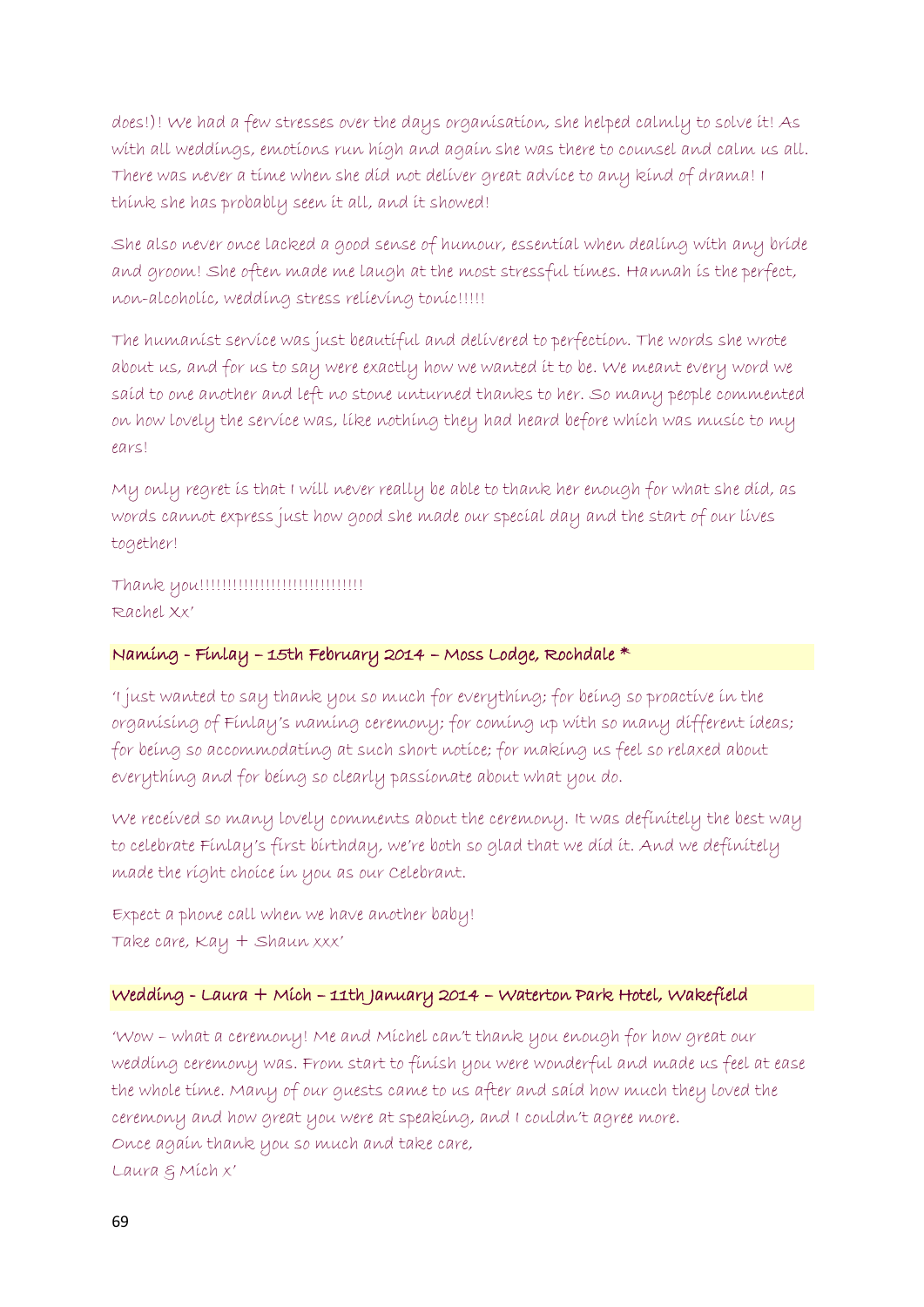#### 2013

#### Wedding - Sarah + Adam – 27th December 2013 – Manchester Town Hall

'I just wanted to let you know how happy Adam and I were that you were part of our day. The humanist ceremony was amazing, so many people have commented on it, and said how lovely it was.

We couldn't have asked for more and it was the perfect way for us to share how we see marriage with those that are important to us.

I'm sure that we will be in touch in the not too distant future for a naming ceremony, but until then both Adam and I want to wish you all the best.

With our greatest thanks, Sarah & Adam'

#### Wedding – Jo + Mark – 23rd November 2013 – Callow Hall, Derbyshire \*

'We just wanted to say a big thank you for firstly agreeing to do our wedding service and secondly for everything you did in the run up to the wedding and on the wedding day itself.

We definitely had the best day of our lives!

Having a Humanist ceremony meant a lot to me and you certainly delivered.

You were absolutely fantastic and choosing you was definitely the right decision.

Despite our delays in providing answers to the questions, you still managed to create the perfect script!

Everyone commented on how lovely the service was and people didn't even ask when we got legally married!

Love,

Jo and Mark xx'

#### Wedding - Max + Mike – 21st September 2013 – 'Crowhill', Marsden

'Thank you for everything. Sorry you weren't feeling well, no one would have known that you were under the weather. Thanks again. So many guests were impressed and delighted with the ceremony, I think they may have discovered something new. Max  $\varepsilon$  Mike Xxxx'

#### Naming - Willow – 15th September 2013 - at home, Pontefract

'Thank you for your calming influence, your openness to last minute changes and alterations, your humour, the effort you made with our families and friends and for the atmosphere that you created for the naming ceremony.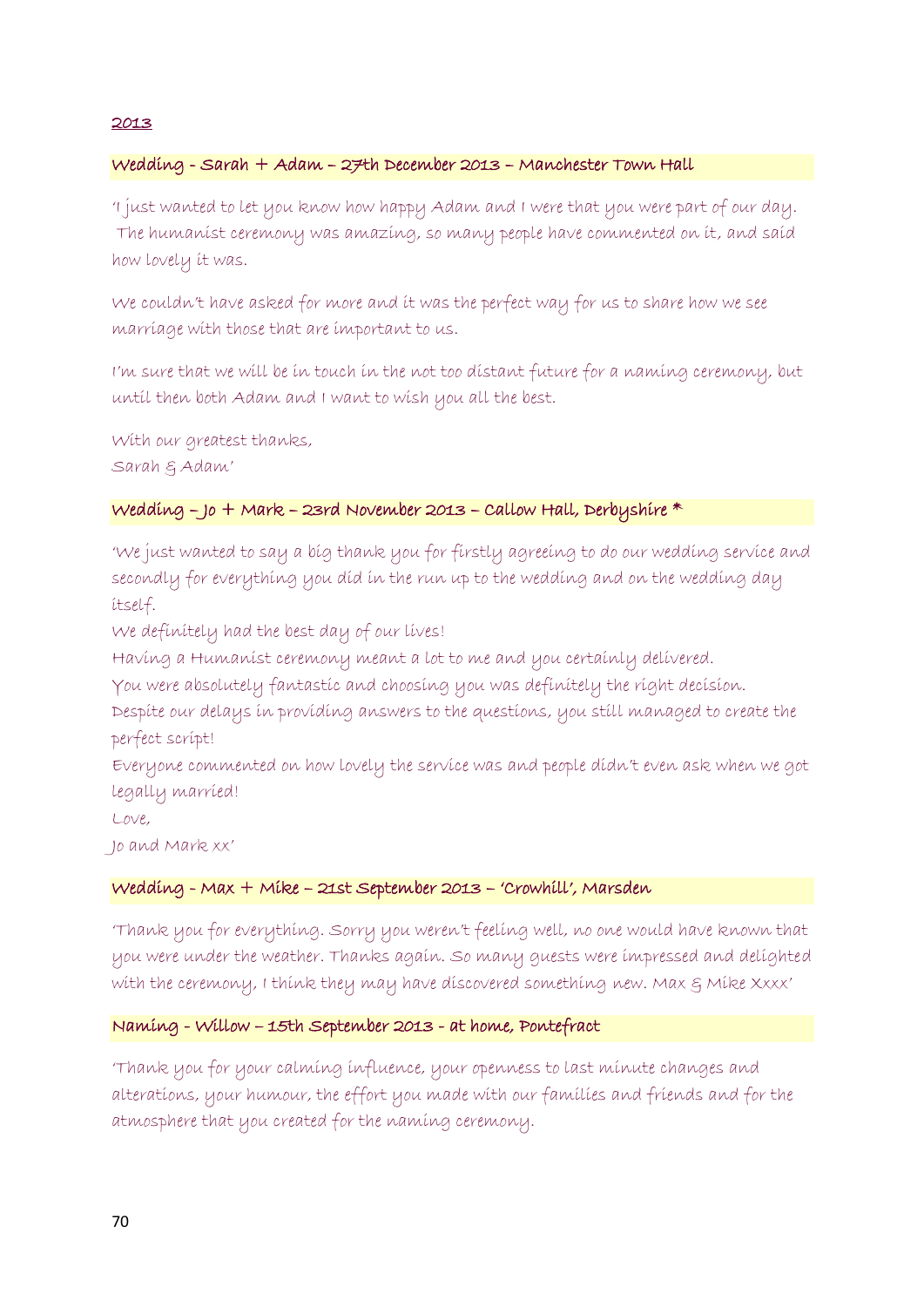We wanted all our friends and family to know how important they are to us and that they are appreciated and loved. I think we achieved that.

Willow has been in a fabulous mood all day today, I think she is glad she has been named. May our paths cross again, Jess, Scott and Willow XXx'

# Wedding - Ayesha + Richard – 14th September 2013 – The Guildhall, York

'…But the highlight of the whole wedding was the humanist ceremony.

It was absolutely amazing. I had been so nervous in the build up but seeing you just before the ceremony on Saturday completely calmed my nerves. You have this utterly lovely combination of authoritativeness and warmth that completely put me at ease- like everything was completely in hand. Your calmness around 'gran-gate' was great too, I really felt as long as you were there everything would be okay. Rich has said exactly the same, your recommendation of not going to the front too early, of greeting people at the door of the Guildhall- all of these small details had a seismic effect of the feel of the ceremony.

Walking down the aisle I will never forget- a completely out of body but totally in the moment kind of an experience. I felt so aware of everything and everyone that was there-it is indescribable the feeling of walking in to a room and experiencing a tidal wave of love and warmth.The ceremony was all I could have hoped for- seeing all those smiling faces, Rich's face. I am so glad you suggested the arrangement for standing the way you didit was amazing seeing people's faces and all the tears- oh my goodness I have never seen so many people cry at a wedding- I am secretly thrilled about this, happy tears are just beautiful, Rich told me that the string quartet were in tears too- we had never met them!!!!!!

Your delivery of the ceremony was brilliant. You are a truly great Celebrant and really held the energy and filled the space. It felt so safe and sacred (not a word I've used before) and just really perfect. I know people are probably always waxing lyrical about their own ceremonies but literally all of our guests commented on what an incredible ceremony it was with lots of people saying it was the best ceremony they had ever been to- including some 'humanist wedding sceptics'. Your name also came up throughout the rest of the wedding- people saying how brilliant you had been. I only wish you had been there for the rest of the wedding.

We deliberated pretty much every decision about our wedding and looked at countless options for most things, you were absolutely the best choice we made for our wedding and I am so grateful. A massive, heartfelt thank you to you for giving us such an enormously precious day and the happiest of memories. Ayesha'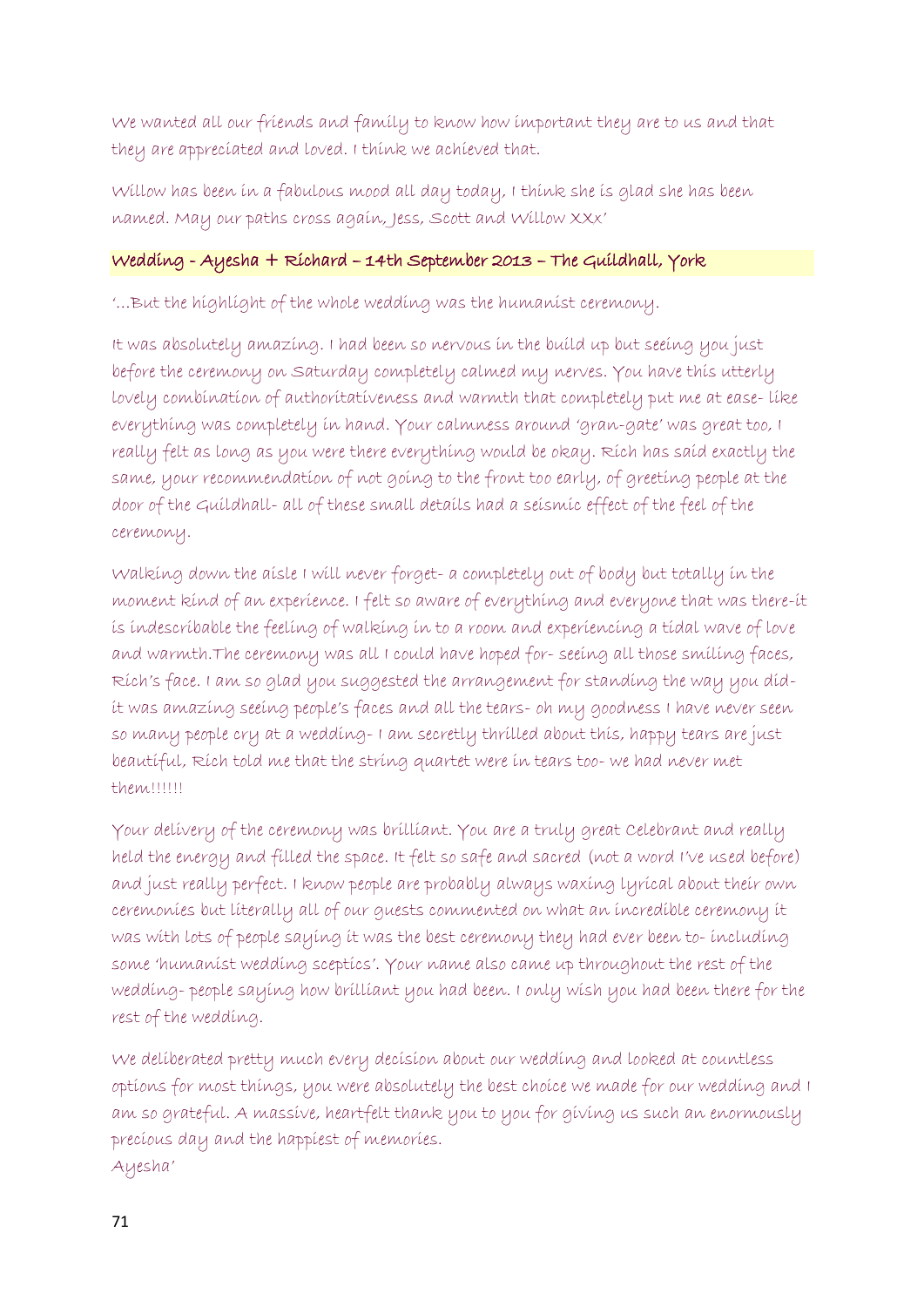#### Naming - Esmé – 8th September 2013 – Ken Ward Sports Centre, Cheshire

'Hannah, It is us who wanted to send you a special thank you.

You were extraordinary to work with, and we will be "talking you up" to each and every one of our friends, for future events. For most of our family and friends, a humanist naming ceremony was an "unknown"; to a person, all have responded with glowing comments regarding how beautiful the ceremony was and how it changed the way they would think about comparable ceremonies like this in the future.

The impression you left went well beyond just that hour on the day! It will stay with them, and us, for years and years to come.

All the best and we hope our paths cross again in the future! Cheers, Brad, Kate, Esmé & Tilda'

#### Wedding - Lewis + Janette – 22nd August 2013 – The Craven Cruck Barn, Appletreewick

'It is so lovely to hear from you, thank you for the beautiful script of our ceremony. It brings the day vividly to life and a tear to the eye.

Thank you for all your work in creating such a meaningful humanist ceremony and for leading the day with such grace. We are still twinkling with the joy of the wedding and honeymoon.

Thank you again for making it so special. With all good wishes, Janette xxx'

#### Naming - Edwin + Jessica – 18th August 2013 – Deanwater Hotel, Woodford, Cheshire

'Thank you so very much for everything yesterday. We couldn't have asked or hoped for more. Everybody loved it and commented on how personal and special it was, and how fantastic you were. It meant everything to me and Charlie. So thank you again. Christine & Charlie'

#### Wedding - Natalia + Jon – 17th August 2013 – at home, Newark

'Hannah was an absolute pleasure to work with in so many ways – she really does go the extra mile to make you feel comfortable, relaxed, confident and happy with the decisions you make.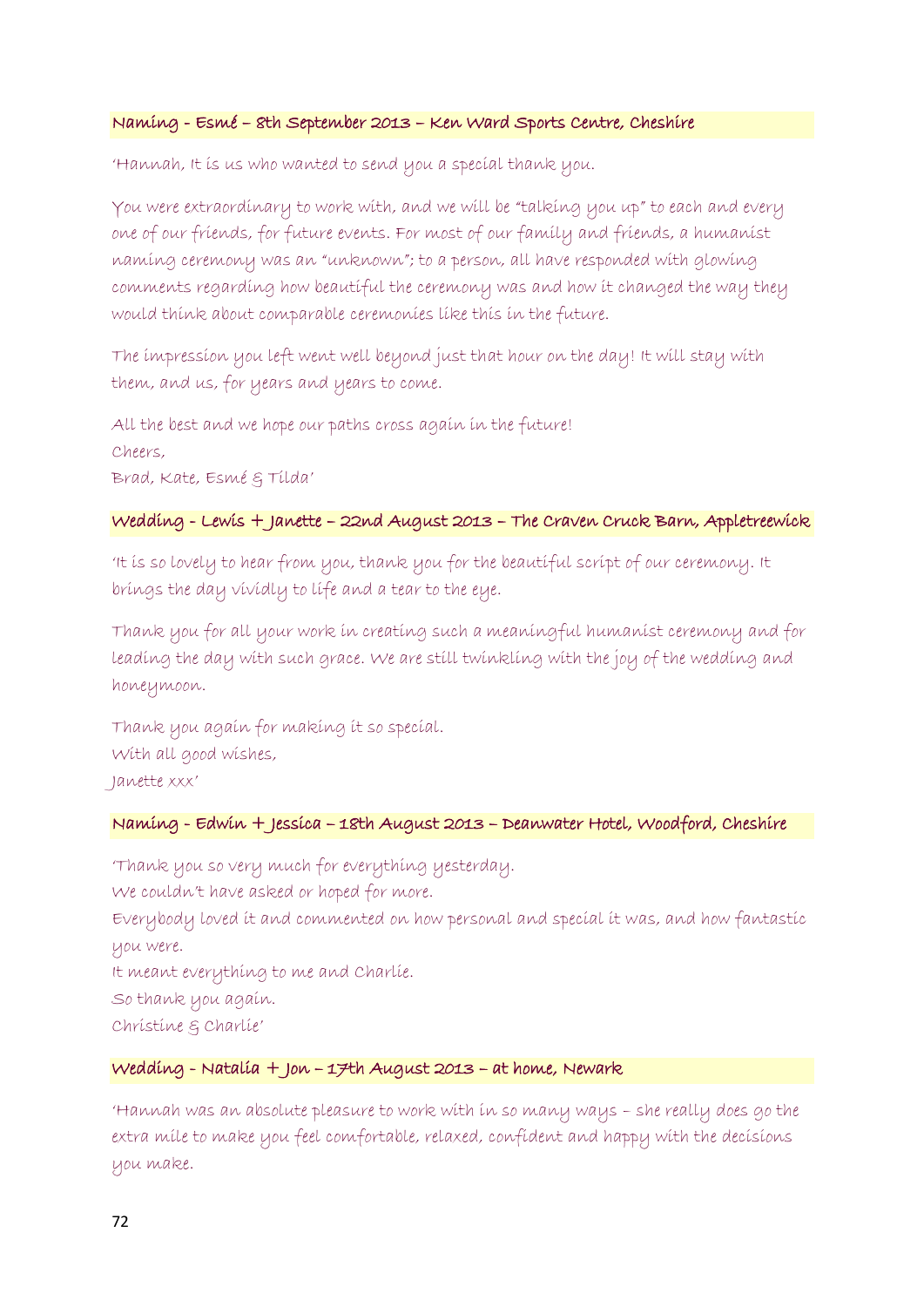She offers her support throughout, her feedback when you need it and listens to your ideas and suggestions, giving you her honest opinion but always ensuring the final decision is your own. She is very easy to work with and has a wealth of knowledge in her field having supported many couples on their journey towards their special day.

On the day itself it was a delight to have her there with us, she brought calm and reassurance to what can be a fairly overwhelming and nerve racking experience. Her friendly yet professional persona meant that everyone involved immediately felt at ease with her and looked to her for guidance which she never tired of giving. Our humanist ceremony was simply beautiful and much more than we could have ever imagined all thanks to Hannah.

We are delighted we chose to invite Hannah to be a part of our special day and cannot thank her enough for the time, effort, care and attention to detail she put into making it an incredible day to remember! Thank you xxxx'

# Wedding - John + Megan – 3rdAugust 2013 – the Lantern Theatre, Sheffield

'As neither of us are believers, marriage for us was about sharing our love with our friends and family and declaring our commitment in front of them, and for that reason the ceremony was always the most important thing to us. Before I had heard of a Humanist ceremony, the idea of meeting our assigned Registrar on the day of our wedding, realising that we didn't click and then having to share the most important day of our lives with them, really worried me.

When we started planning our whens and wheres we found that the most special surroundings didn't necessarily host legal weddings. On investigation we realised that "legal" wasn't really all we were after in a wedding. We wanted something the recognised our friendship, love and compatibility and that marked the start of a new stage in our adventure (life!) together.

Finding Hannah took away all my worries about bringing a stranger into our most special day, after our very first conversation John and I both knew that we'd be delighted to share our day with her. It's impossible to describe how perfectly Hannah met every one of our needs in the run up to and on the day of our wedding. I think it's safe to say she's even had an impact on our marriage.

If I had to pick one thing to tell people about, it would be the process of creating the Humanist ceremony. In asking us questions about our story as a couple, our feelings about vows, rings and marriage Hannah gave us space to reflect on our relationship and gave us prompts to start planning what we wanted in marriage. This was such a lovely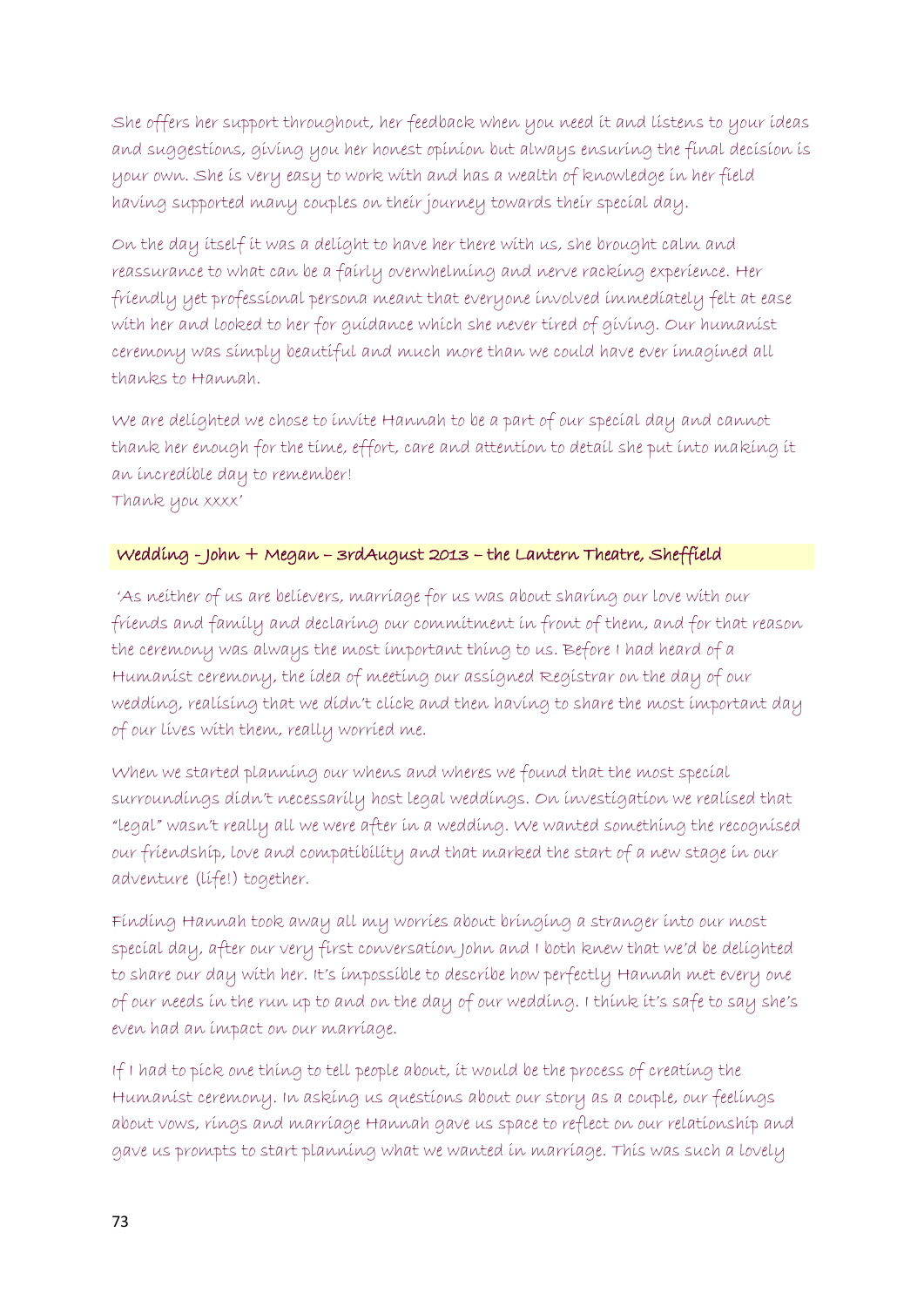period of our engagement – it's not often you sit down and commit to paper what you love about your partner.

Reading what John had to say about me, and the fact that he found it so easy to say those positive things, confirmed for me that we were getting married for the right reasons (namely that we are besotted!) and emphasized that we wanted the same things as one another in our relationship after the "Big Day".

The end result of this process was a ceremony which perfectly reflected us, our story so far, and what we hope to be. Hannah transformed the essence of what we believed about marriage into a beautifully-worded script. I knew I'd be emotional about the words we were saying but I was surprised to see many of our congregation moved to tears too. So many of our friends gushed to us about the originality of the Humanist ceremony, and I know we just wouldn't have been able to create so something so "us" without Hannah.

There are so many other great things which I could rave about! From big things like giving advice when we needed someone experienced to take control; making sure we were happy and calm at each stage of the day; stage direction (including lights, music, timings and a hidden groom!) and smaller things like allowing us to pay in instalments and having a lovely calm attitude at the rehearsal when we had lots of overenthusiastic groomsmen, bridesmaids and venue volunteers faffing around us!

Hannah was so much more than we hoped for – she was our Celebrant, our host, our MC, our crowd control and our event manager. Her experience shows in everything she says and does and her calm, friendly manner was a very welcome addition to our Big Day.' Meg and John

'Thank you for our script and a million squillion thank yous for being so amazing on our wedding day too! We were gutted that we got whisked away without saying goodbye on the big day. Needless to say we had a super fun mini moon (with swimming in the channel, eating crab and drinking rum) and have been enjoying wedded bliss ever since.

We had such a super-incredible individual emotional ceremony and would like to give you a testimonial. Do let us know how this should work. Should we just say how great you are in an email or on your FB wall?

Naturally we'll also be recommending your Celebrant-ing to everyone we know too. John & Meg x'

### Wedding - Leanne + Lourens – 27th July 2013 – Bramhall Hall, Stockport

'We had such a great time and excellent feedback about how personal the ceremony was. Thanks for everything… Love, Leanne and Lou'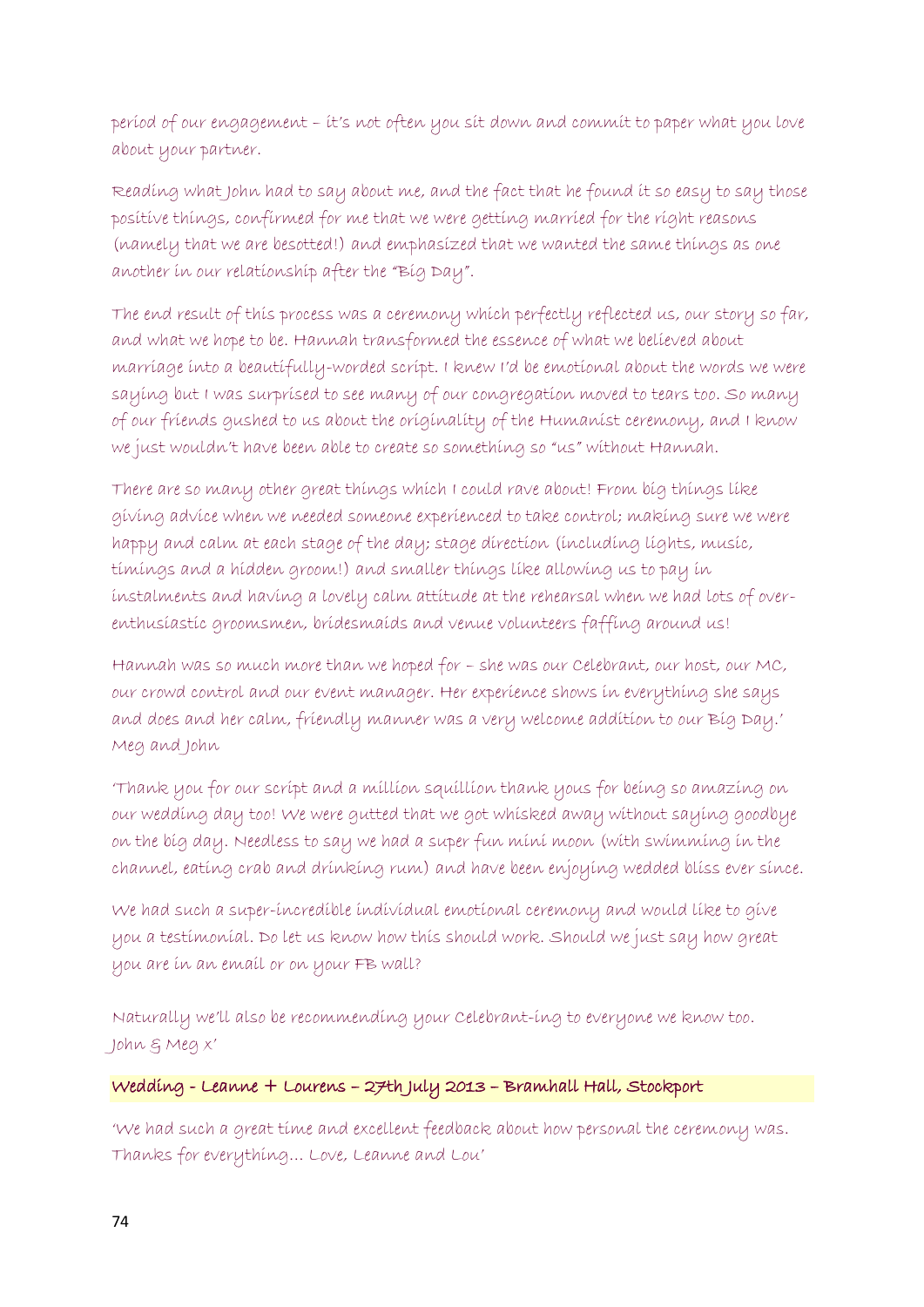### Wedding - Jessica + Karl – 21st July 2013 – at home in Stockport

'I think we really did have a perfect wedding day, due in no small part to Hannah who guided us brilliantly through the process of creation.

We were a bit clueless but she gave us lots of help and produced a personal, touching and beautifully delivered humanist service - despite a suddenly nervous and scatterbrained bride and our baby daughter turning on a fan in the middle of our vows so we giggled our way through them.

Our guests are still telling me it is the best wedding they have ever been to.

I would highly, highly recommend her.'

Jessica

# Wedding - Rob + Layal – 19th July 2013 – Stoke Rochford Hall, Lincolnshire

'Thank you! Thank you! Thank you!

I don't feel like thank you even covers it but I don't have other words. I'm sorry this has taken me so long to write – all of a sudden, it's 3 weeks later and I'm coming up for air.

We KNEW you would do an incredible job. I KNEW you were perfect the moment I called. If you had charged 5 times as much, I would have paid it without flinching. I just don't think we could have imagined how perfect it would be on the day.

Every single line and word was us. That was the only thing that was important on the day (and for our marriage) and you condensed Rob and I into a 40 minute script. Love it. It was such an amazing start to the day and we can't thank you enough.

Rob made the comment that it's not often enough that people stop to think about why they work and what 'makes love happen' so it's really nice to have it written down and reflected on.

When I think of the moments that made that day, and how nervous I was walking down the aisle, I felt like I had you, and Rob and that made me safe. It was like having a friend to meet at the end and that's comforting.

Thank you again. Please send an address, I want to send you something!

P.S. Use whatever you want on your website, I can still write a gushing testimonial!

P.P.S The lady in the lime dress who was sobbing at the end? She is a features writer. I'd like to pass your details on. I promised you some publicity – and I'd like more people to have the kind of day we did.

Xxxx'

Layal and Rob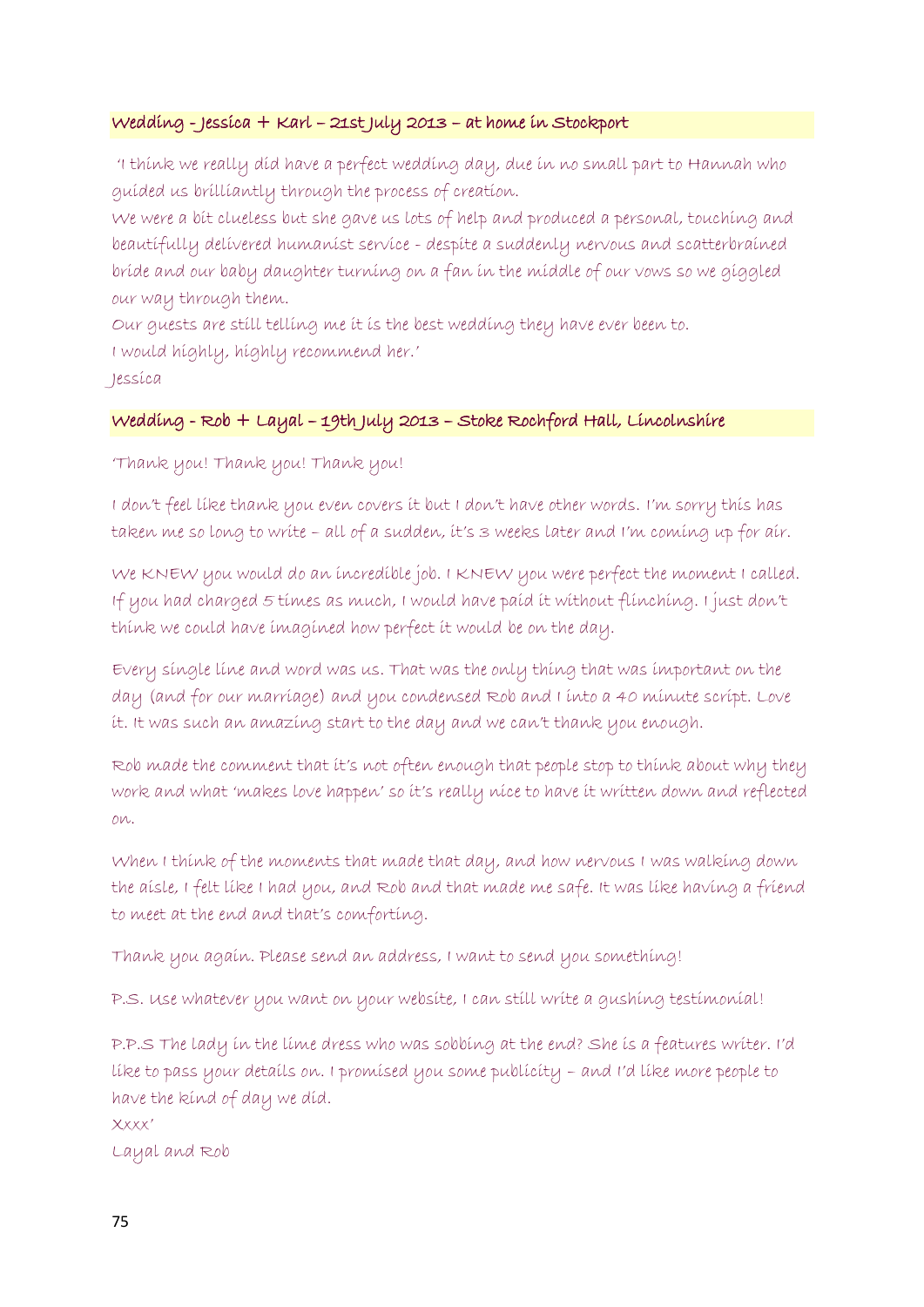### Wedding - Jane + Gemma – 6th July 2013 – at home, Leeds

'My partner wanted to leave the ceremony to just the official words at the registry office but after much negotiation she agreed to also have a humanist ceremony with Hannah and all our friends and family at home.

This ended up being one of the very best parts of the day and largely that was thanks to Hannah. She was incredibly professional in the preparation for the big day, making sure that everything had been considered and organized. She was also incredibly patient with our constantly changing plans.

On the day Hannah was perfect and we are so glad we had her to lead our ceremony.

Many thanks, Jane and Gemma'

### Wedding - Laura + Ben – 29th June 2013 – Garden Farm, Matlock

'Thanks for creating such a lovely humanist wedding service for us – it was great. We had the most wonderful day (despite a bit of sunburn!) and a brilliant honeymoon. Now back to real life! Regards, Laura and Ben'

Wedding - Grace + Reece – 22nd June 2013 – Hodsock Grange, Nottinghamshire

'Hannah was a fantastic choice for us!

She coordinated and delivered a perfect ceremony for our combined wedding and baby naming celebrations. Her ability to ask the right questions, listen carefully, and make sure she understood what we wanted, was evident in the brilliant script she created.

It was important to us that our ceremony was romantic, while not being overly sentimental, and she hit exactly the right tone with it – having us all at the brink of tears one minute, and then laughing out loud the next!

Fabulous! We can't recommend her highly enough.' Grace and Reece

# Naming - Bethany – 30th June 2013 – King's Croft Hotel, Pontefract

'We cannot thank you enough for making Bethany's naming day so special. Everyone loved her ceremony and that is all thanks to you. Just perfect. Thank you. Adele and Rob'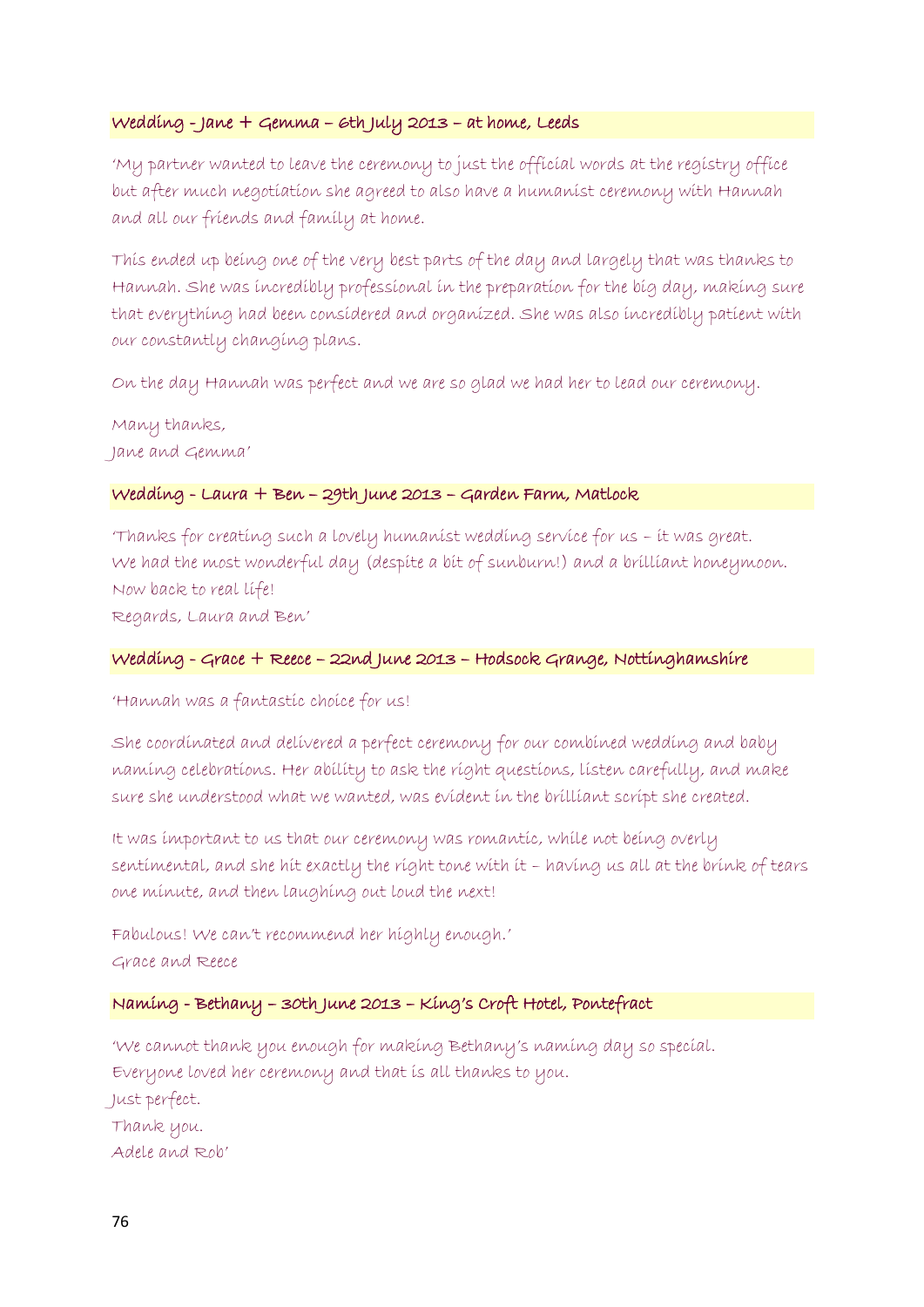#### Wedding - Dave + Angela – 8th June 2013 – at home, Manchester

'It was truly a very special and FANTASTIC day and in the true Angela tradition…. weekend!

Most of the family and some friends called yesterday, and we re-lived the day from start to finish again. At one point I sat back and watched and listened to them all talking with such admiration for you that it brought me to tears.

We received so many complimentary words in our guest book about the ceremony, your delivery and how so personal and touching it was from start to finish. I looked around at one point and there wasn't a dry eye in the place! Dave's Auntie said she'd gone through 4 packets of tissues!

We both want to thank you for everything you checked, wrote, amended and helped with. We both have said that your professionalism and heartfelt passion to create a unique ceremony shone through, and touched not only our hearts, but the hearts of all our guests and family.

All our love, Dave and Angela'

### Wedding - Sean + Emma – Saturday 1st June 2013 – North Yorkshire

'When we thought about who we wanted to perform our wedding ceremony, we wanted someone experienced, personable and confident. Upon speaking to Hannah for the first time we knew she was the right choice to deliver such an important part of our day.

Hannah maintained regular contact with us throughout the whole process, giving us exercises to get to know us. Nothing was too much trouble and nothing seemed to phase her, with Hannah embracing the more quirky and unique elements of our ceremony. She was positive and reassuring, giving help and advice along the way.

The script Hannah wrote for us was perfect and so personal. We loved how it incorporated the things we had told Hannah about ourselves and our relationship. Hannah confidently conducted our humanist ceremony and our guests were full of praise, saying it was so personal and it was as if Hannah had known us for years.

We cannot thank Hannah enough for all she did in the run up to and on the day of our wedding.'

Sean and Emma

### Wedding - Nancy + Joel – 27th May 2013 – Woodborough Hall, Nottinghamshire \*

'Hannah – I'm not quite sure when I will come back down from Cloud 9.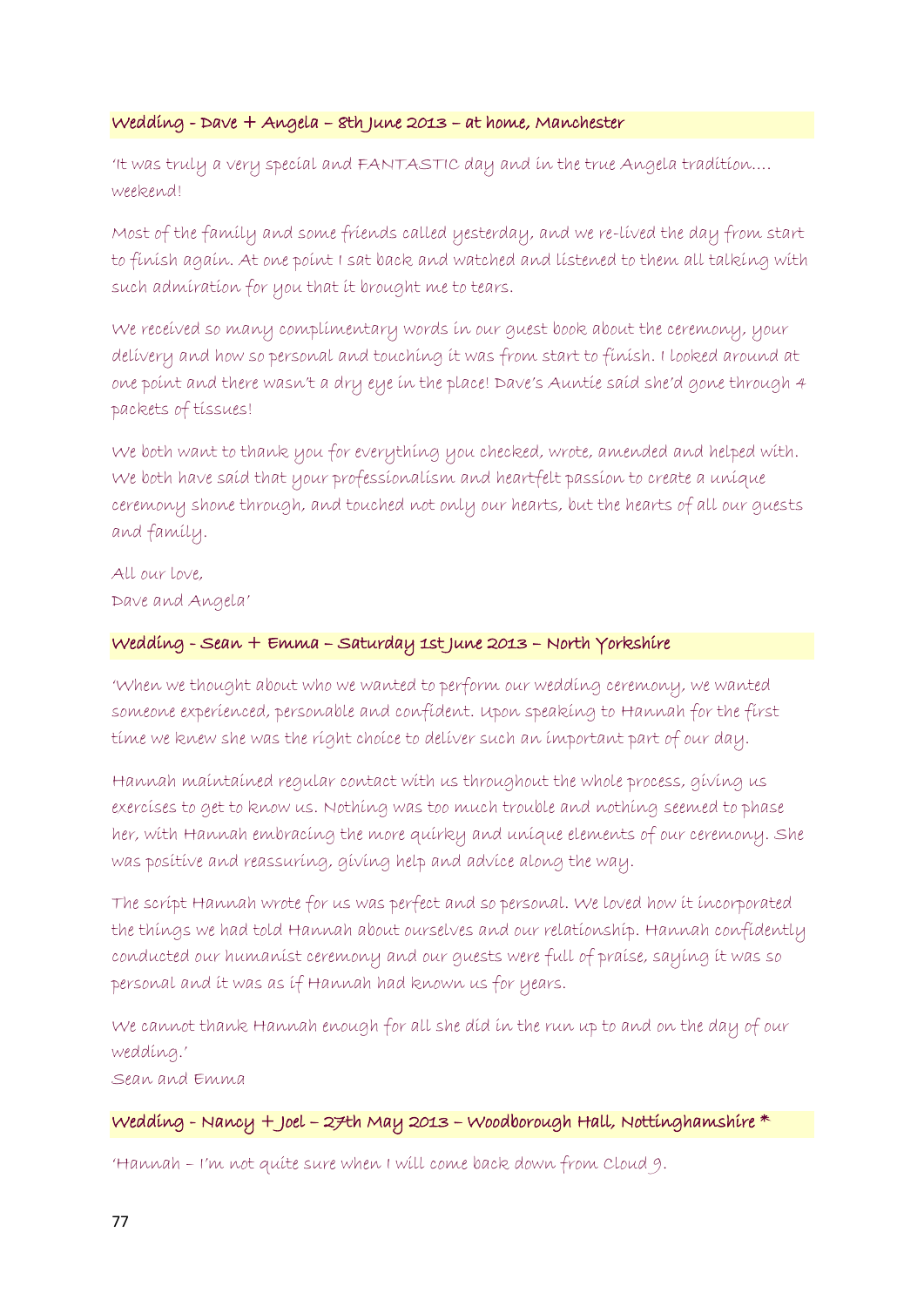You did the most sterling job for us yesterday. You were simply amazing and it couldn't have been more perfect. Everyone loved the humanist ceremony and I have never seen so many men crying in one place – the tears flowed for the rest of the day – happy ones and emotional ones… We felt very loved.

Thank you from the bottom of my heart, Nancy xxxx'

'I'm so glad we have started our married life with a ceremony from such a wonderful person Hannah. It was a fantastic day. I couldn't have wished for more. Joel Xx'

### Wedding - Will + Ali – 11th May 2013 – Styal Lodge, Cheshire

'It was such a lovely and amazing day. It just went so fast! Thank you so much for everything. The ceremony was just how we wanted it and it captured us so well. We loved it! Big love, Ali and Will xx'

# Naming - Cassien – 5th May 2013 – The Irish Centre, Huddersfield

'Still buzzing from last Sunday! It was amazing! The party was lovely, but the naming ceremony was the icing on the cake!

Everybody loved it and as they didn't know what to expect it made it all the better. So many people have now mentioned it would be something they would now consider as it was so personal and all about Cassien.

Thank you so much for everything. It's crazy to think it's all over now, but at least we are left with happy memories! Take care, Annrose & Calvin xxx'

# Wedding - Kelly + Andrew – 4th May 2013 – Countesthorpe Village Hall, Leicester

'We had a perfect day thanks to yourself and the beautiful humanist ceremony. Everybody thought it was lovely and enjoyed listening to it. Some even commented it was better than any ceremony they have been to. We will now enjoy our new life as a family. Thanks again, Andrew, Kelly and Sophie xxx'

# Wedding - Dave + Helen – 13th April 2013 – The Viaduct Theatre, Dean Clough, Halifax

'Jay's photographs have reminded us of how special our wedding day was and Helen and I would like to thank you very much for your part at the centre of it.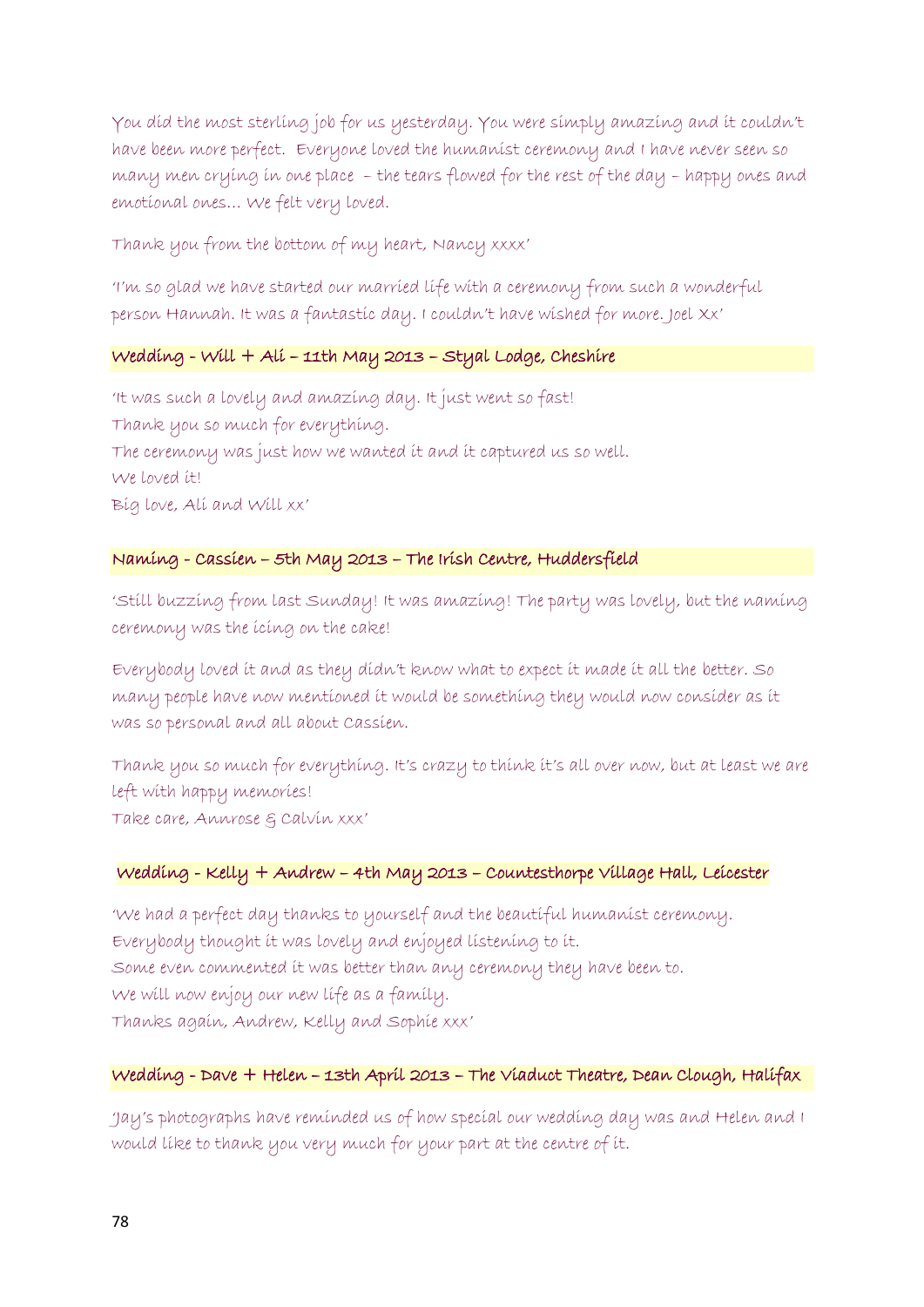Few of our guests knew what to expect from, or had little idea what a humanist ceremony was before the day. Since then they have all told us how appropriate, moving and full of love and joy the experience was.

Our discussions with you before, and your guidance as we developed our vows, combined with your performance on the day created the perfect celebration for us and our guests, many of whom wished they had celebrated their day with the same depth of feeling. The ceremony gave some friends, who are planning to marry soon, cause to reassess their own wedding plans, so powerful was the experience at our own.

The length, balance of emotion, and timing of the ceremony was great, and the hand fasting an ideal way to conclude. We cannot thank you enough for your contribution to our perfect day.

Best Regards, Helen & Dave'

### Wedding - Hannah + Chris - 6th April 2013 – on the family farm, Chesterfield

'We just wanted to say a massive thank you for making our wedding so amazing. The ceremony was perfect. I just wish we could do it all over again. Love, Hannah and Chris'

### Wedding - Suze + Rohan – 30th March 2013 – 'Taitlands', North Yorkshire

'Thank you very much for creating such a fantastic humanist ceremony. We have enjoyed every step of the process (especially how it has kept our focus on what is really important rather than trivial wedding 'stuff'). With best wishes and huge thanks, Rohan and Suze' Thank you card

#### Wedding - Gareth + Melanie – 23rd March 2013 – The Talking Point, Oldham

#### 'Well how to start!

We contacted Hannah only 3 weeks before our wedding on the 23/03/2013. From the very first minute of speaking to her we knew that we would be privileged to have her conducting our Humanist service. What a lovely, warm and caring lady she is. With not very much time to organise the whole service and scripts, vows, plans etc, Hannah worked so hard to produce an outstanding bespoke script for the wedding, the communication was amazing and within the very short timescale produced a final script that fitted perfectly with our ideas of how our wedding should be. We couldn't have asked for more.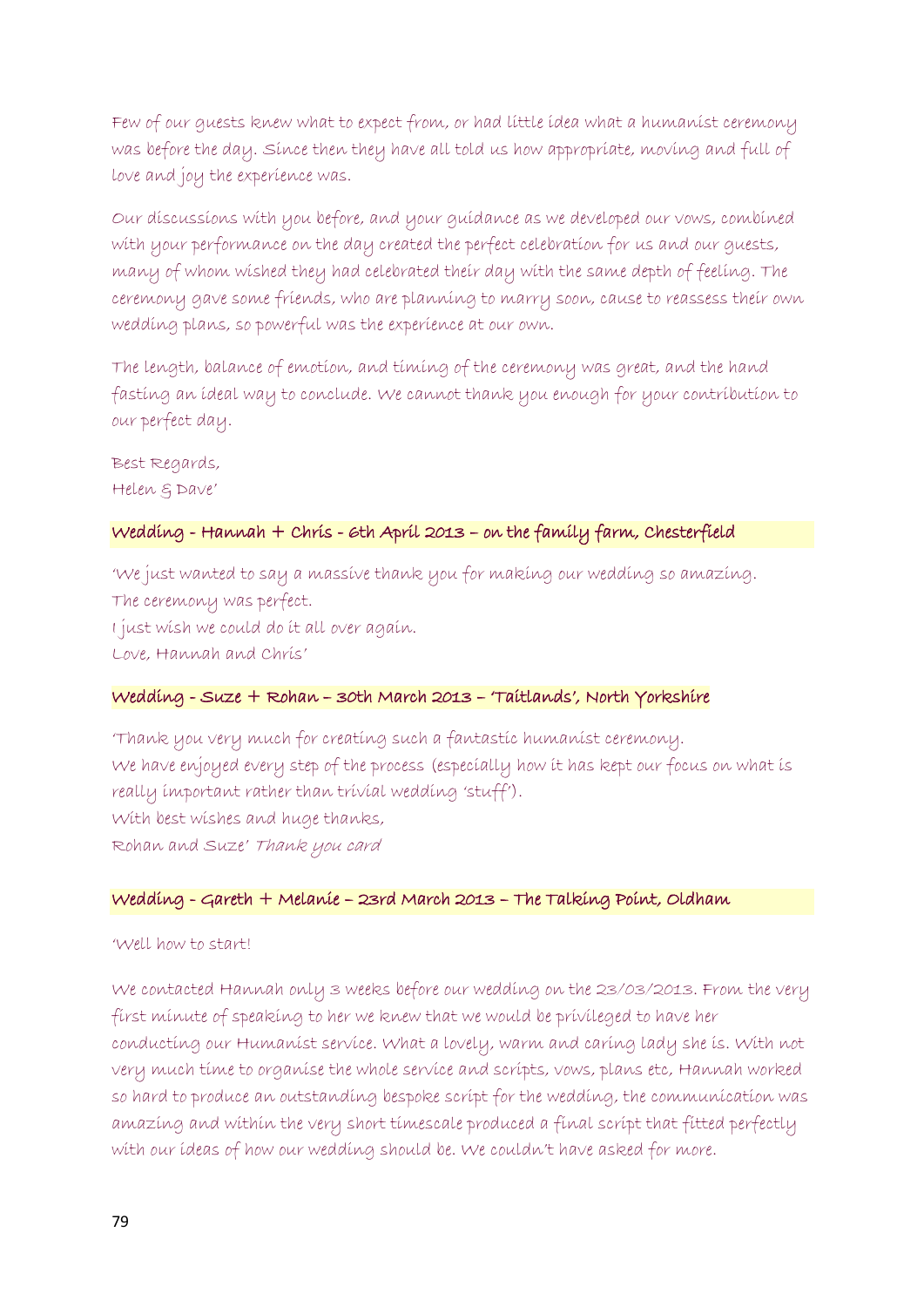We met Hannah three days before the wedding, her enthusiasm and joy in the work she does was evident from the start, we felt we had known her for years not just from many emails winging back and forwards over the airwaves! Not once were any of our suggestions rejected, just accommodated, and Hannah also gave us many ideas of which we hadn't thought of or even known about. The Humanist ethos fitted exactly with what myself and my wife feel also.

To put the tin hat on it the weather on the day was severe to say the least but undaunted by this , Hannah and her husband WALKED the nine or ten miles from her home over the moors to the Talking Point venue high above the valleys of Saddleworth to make sure she was there on our special day. Amazing! Hannah walked us through the whole ceremony which made us feel so comfortable and the hand-fasting was a wonderful experience.

We would certainly recommend Hannah to anyone thinking of a Humanist ceremony of any type. It was a pleasure to work with her. The whole service was an uplifting and emotional experience and we definitely would not have had such a wonderful day without Hannah's help and support.

Once again thank you so much for everything Hannah. Love, Gareth and Melanie'

### Naming - Jenson – 17th March 2013 – Bestwood, Nottingham

'I just wanted to email and say thank you so much for everything you did to make Jenson's Naming Day such a success. We have had such positive feedback from everyone who shared the afternoon with us and I have to say it was perfect for us!

The naming ceremony itself was so personal and worded beautifully and I can't thank you enough for how you calmed me down on the day! All the guests commented on what a lovely person you were and I couldn't agree more.

Thanks again for such a wonderful experience. We really feel proud of what was created for Jenson that afternoon and the memories will be treasured forever.

Best wishes, Suzy & Jay

# Wedding – Mai + Martyn – 16th March 2013 – Kelham Island Museum, Sheffield

'Choosing a Humanist ceremony was the first step in creating our perfect day. Choosing Hannah to be our Humanist Celebrant – the icing on the cake!

From start to finish, Hannah was absolutely charming and really tapped in on the 'feel' we were hoping to achieve. Her beautiful drafts were spot on to begin with, and little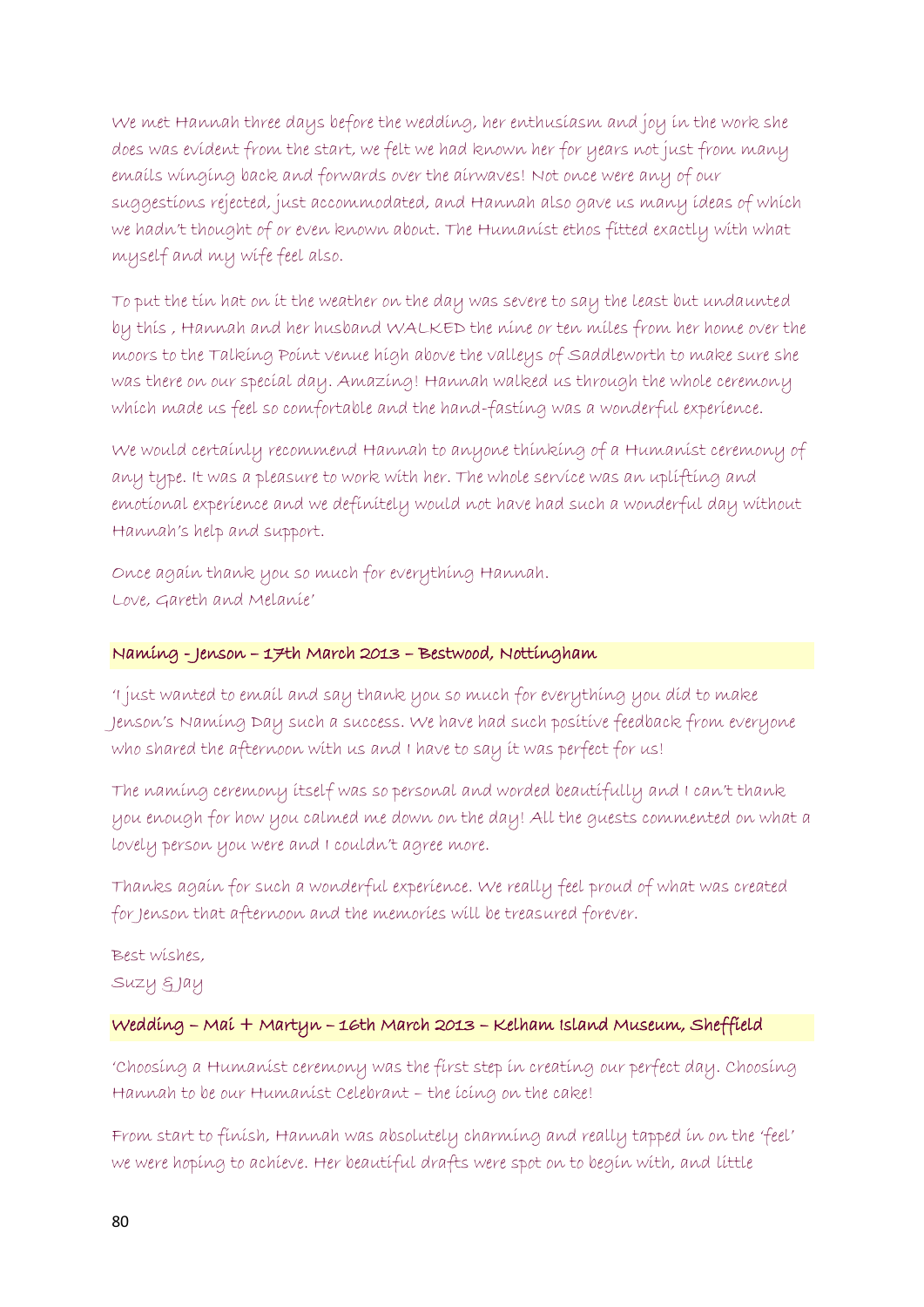tweaks along the way only added to the fantastically emotional and fitting ceremony that she expertly word-smithed. There wasn't a dry eye in the house we hear.

Both myself and Martyn were blown away at how different and gorgeous our wedding was and summed up exactly how we felt about each other. Every one of our guests loved the experience and it was so nice for them to be able to contribute too, to make this a truly personal celebration.

Hannah also really helped soothe any nerves we had by giving us a call the day before the wedding and really appreciated her sending supportive texts to me in my hour of need! Her words of wisdom on my fear of blubbing at the first few words truly were worth their weight in gold – I managed to speak!

We're now hoping that we'll be lucky enough to see Hannah again for a naming day! :)) Thank you so very much for making it a day to remember. Xxx' Mai and Martyn

#### Naming - Pippa – 20th January 2013 – Tatton Park, Cheshire

'Pippa's naming day was exactly how we wanted it to be.

It was a lovely, personalised naming ceremony which allowed us to celebrate Pippa with close friends and family. We wanted a ceremony that everyone could be involved in and enjoy no matter what their background or beliefs.

The humanist naming ceremony allowed us and Pippa's guide parents to make promises to her that were both individual and special. Hannah guided and supported us throughout the whole process and delivered a very touching ceremony.

We couldn't have been happier with our choice of Celebrant. Thank you so much. Sarah, Rob and Pippa'

# Wedding - Nicky + Stu – 12th January 2013 – The Priest House Hotel, Castle Donnington

'Thank you for all your care and attention. You are amazing! Everyone loved the ceremony. It was unique, moving and beautiful. Hope we can stay in touch. Nicky xx P.s You don't charge enough!!'

#### 2012

#### Wedding - Anoob + Deborah – 29th December 2012 – Victoria Hall, Saltaire

'We wanted to take a moment or two to contact you and say a heartfelt thanks for your warmth, humour and patience in guiding us through creating our own personal wedding ceremony and vows.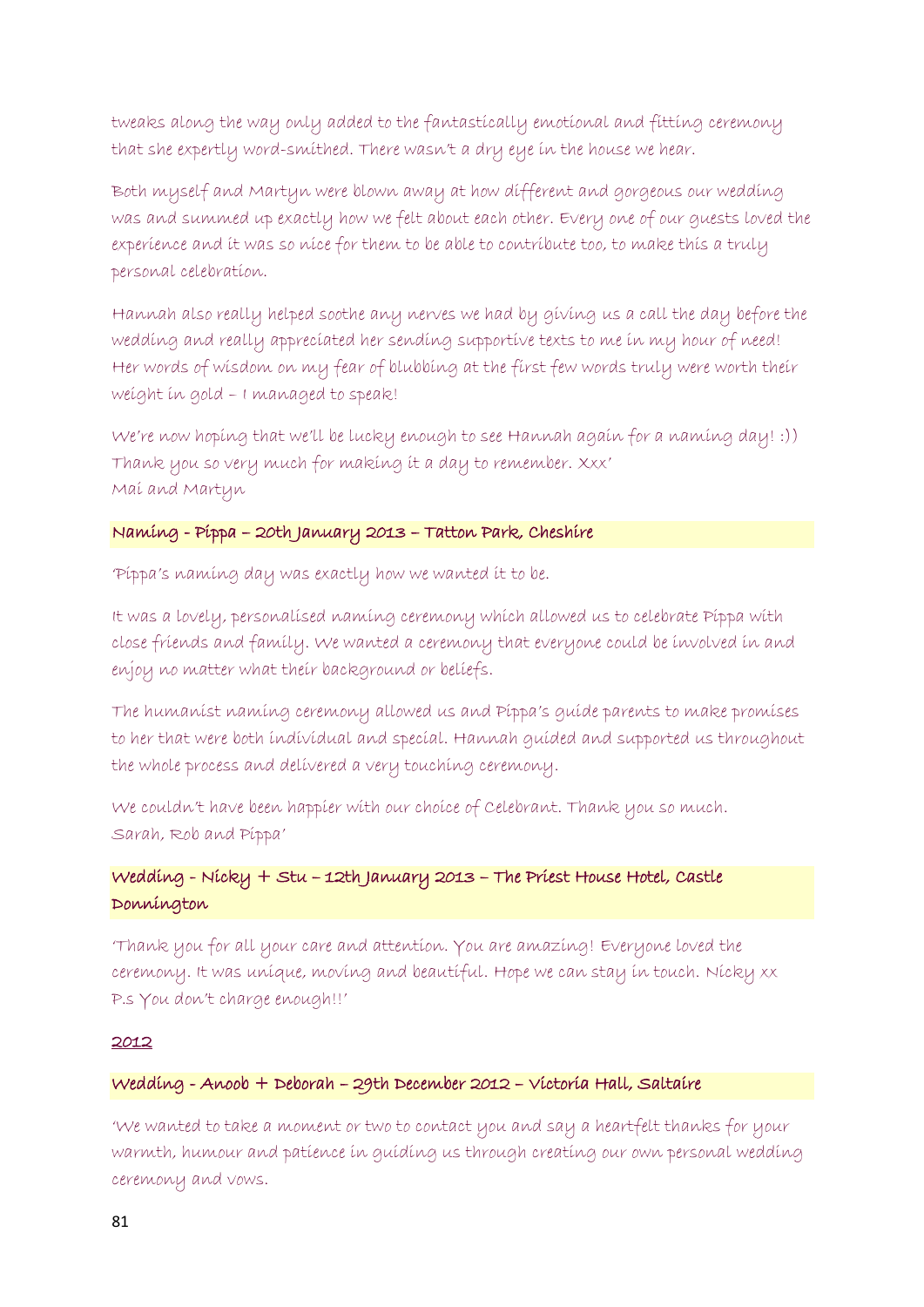We were delighted, moved and inspired by what you crafted from our words and on the day the whole experience of hearing and speaking them was profoundly meaningful and joyful.

So many of our guests spoke to us about how much they loved the humanist ceremony and how many of them had shed a tear…which was in no small part down to you.

Many, many thanks. Love Deb and Anoob. X'

# Wedding - Claire + Kim – 22nd December 2012 – The Waterside Hotel, Didsbury

'I will take more time to write after Christmas, but I just wanted to send you a quick line to thank you.

Employing your services was without a doubt the money best spent on our wedding.

Thank you so much for all your time, effort and enthusiasm for our day. Claire'

#### Naming - Emily – 2nd December 2012 – The Mews Hotel, Wakefield

'Hannah created a fantastic naming ceremony for our baby girl that encompassed everything we had wanted.

We felt involved and consulted throughout the whole process. I think what made it so special was how Hannah made it so personal to us, giving us help and suggestions but ultimately allowing us the control. From our initial meeting to the actual day and beyond Hannah made us feel special and important because she really does care and throws herself into the ceremony.

She is friendly and enthusiastic and when we finally decide to get round to tying the knot she will definitely be the first person we contact as we'd only want the best!

Thanks again Hannah. Claire and Paul Xx'

#### Naming - Rafferty – 25th November 2012 – Oulton Hall Hotel, Leeds

'Hannah made our day perfect. She got to know us and made the naming ceremony very personal. I cannot recommend her enough. Pippa & Rob'

### Naming - Grace – 27th October 2012 – Welburn Village Hall, North Yorkshire

'We had a fantastic day, thank you so much for everything. Soooo many people have told us how much they enjoyed the naming ceremony.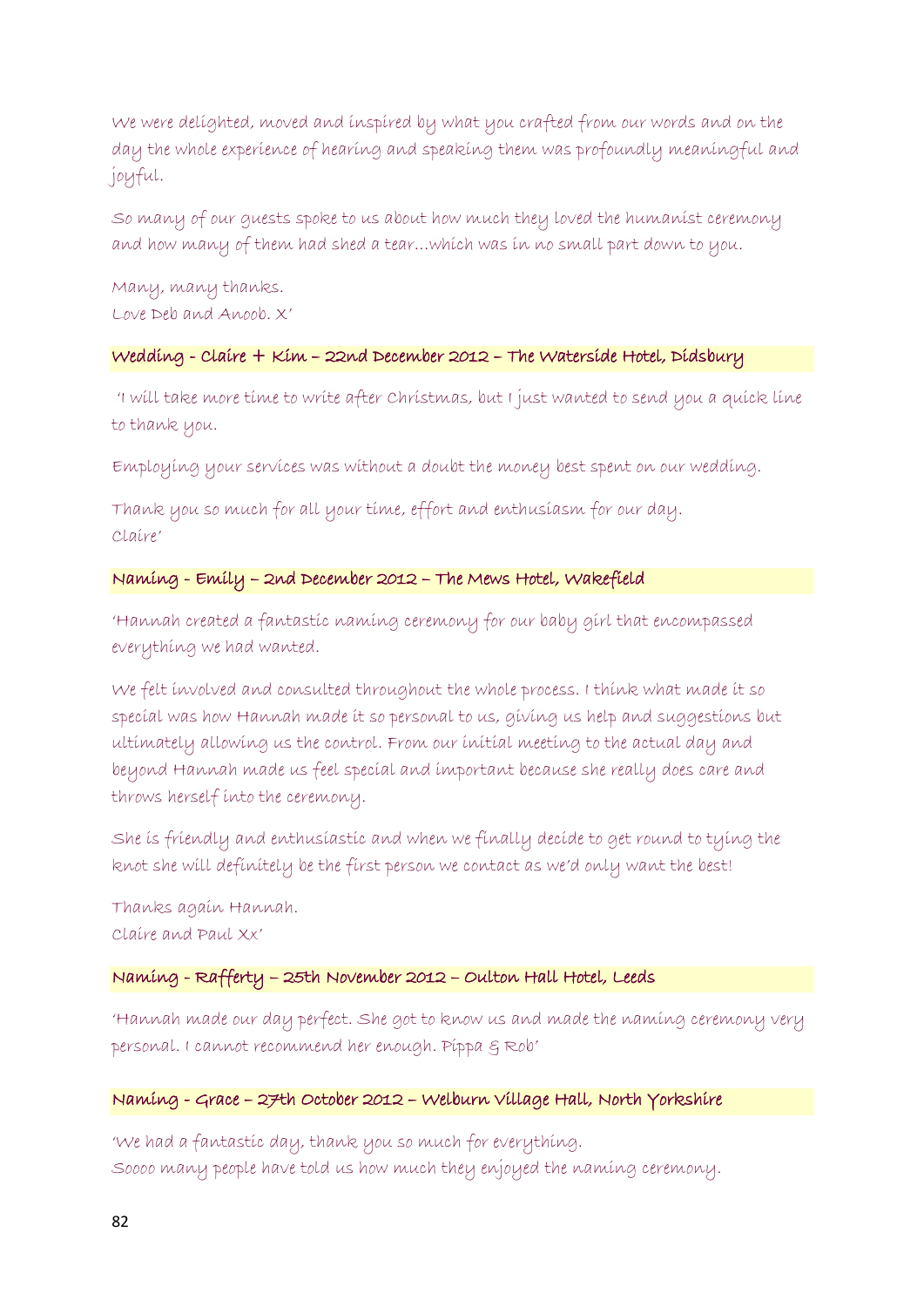I think it was new to a lot of them! It was such a relief to have you there and know that you knew how to do things 'just right'. Our very best wishes,

Kate, Dave and Grace x'

### Wedding - Emma + Paul – 6th October 2012 – Hotel Maiyango, Leicester

'We would like to say a massive THANK YOU!

Saturday was perfect and we couldn't have asked for anything better! Everyone commented on how personal the humanist ceremony was and how it was lovely! Even Paul said that he thought it was nicer than the "actual marriage".

Words really aren't enough to express how much Saturday meant to us! It really was a magical day. Thank you again for everything you did for us, in the ceremony and before in getting everyone organised!

Do you have a website where I can write all brilliant things? Mr & Mrs B'

# Naming - Red – 30th September 2012 – The Coach House Studios, Wirksworth

'Thanks Hannah. You were great.

A true professional and it was reassuring for me to feel you in control so that Dale and I could be with family and friends. We are exhausted!

It was all we hoped for and more and so many people said it was such a special naming ceremony.

Minnie was marvellous! You were marvellous. Quite happy to give you a reference although they must be stacking up by now!

Love and Light,

Jo, Dale and Red x'

### Wedding - Sian + Chris – 22nd September 2012 – Newton House, Derbyshire

'Thank you so much for such a lovely, personal ceremony – it really was perfect.

We really appreciate the time you took to get to know us and to make the ceremony so personal – it made it very special and the whole ceremony felt very 'us'.

Lots of our friends and family were very touched by the ceremony and your beautiful words – there were definitely a few tears! Thank you too for your professional and calming presence on the day – you certainly helped everything to run smoothly.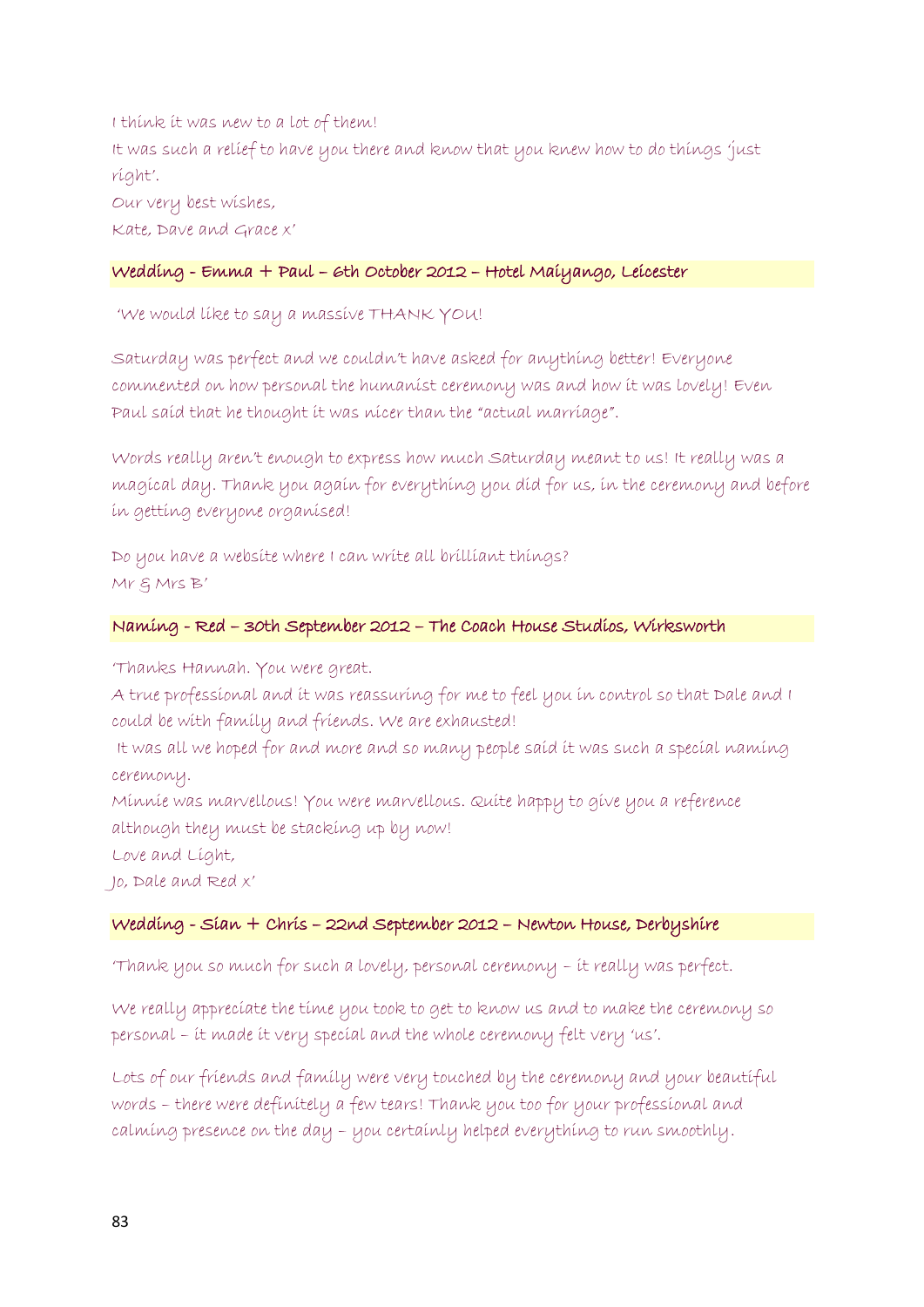It has been a pleasure to meet you and we wouldn't hesitate to recommend you as a Celebrant.' Sian + Chris

#### Wedding - Louise + Toby – 16th September 2012 – Hollin Hall, Stockport

'Just over a week in to my marriage and I'm only just sitting down for long enough to be able to reply!

Thank you so much from both of us. I really can't thank you enough. People are still talking about the humanist ceremony. It was the perfect day in every way.

I should be getting my pictures back over the next few days so I'll send you a couple over. Louise Xx'

#### Wedding - Martin + Beci – 14th September 2012 – Chester Zoo

'Hannah, you were fabulous and everything we wanted. Thank you sooooooo much for being our Celebrant and so lovely. We'll forward on pictures when we get back from honeymoon. Xx' Beci and Martin

'It's been over a year since our wedding and I know that I remember our vows as though they were said 5 minutes ago.

I can't remember the exact words (although I have them written down too, an added bonus that most couples don't get!) but they are the threads which make up our relationship and we live them every day; they summed up exactly what we mean to each other and what we stand for as a couple.

The process you took us through brought back so many memories and it was not only wonderful but helpful to share that with each other after 11 years together. That was down to your careful guidance through what we wanted and then you expertly set the scene on the day.

You even handled everything from the little people and grandparents to the lions and peacocks competing for attention with aplomb and poise!

Thank you so much. Beci'

### Wedding - Natalie + Chris – 8th September 2012 – Penybanc Farm, Carmarthenshire

'We're sat at the airport waiting for our flight to Bali. We just wanted to say thank you so very much for an incredible humanist ceremony.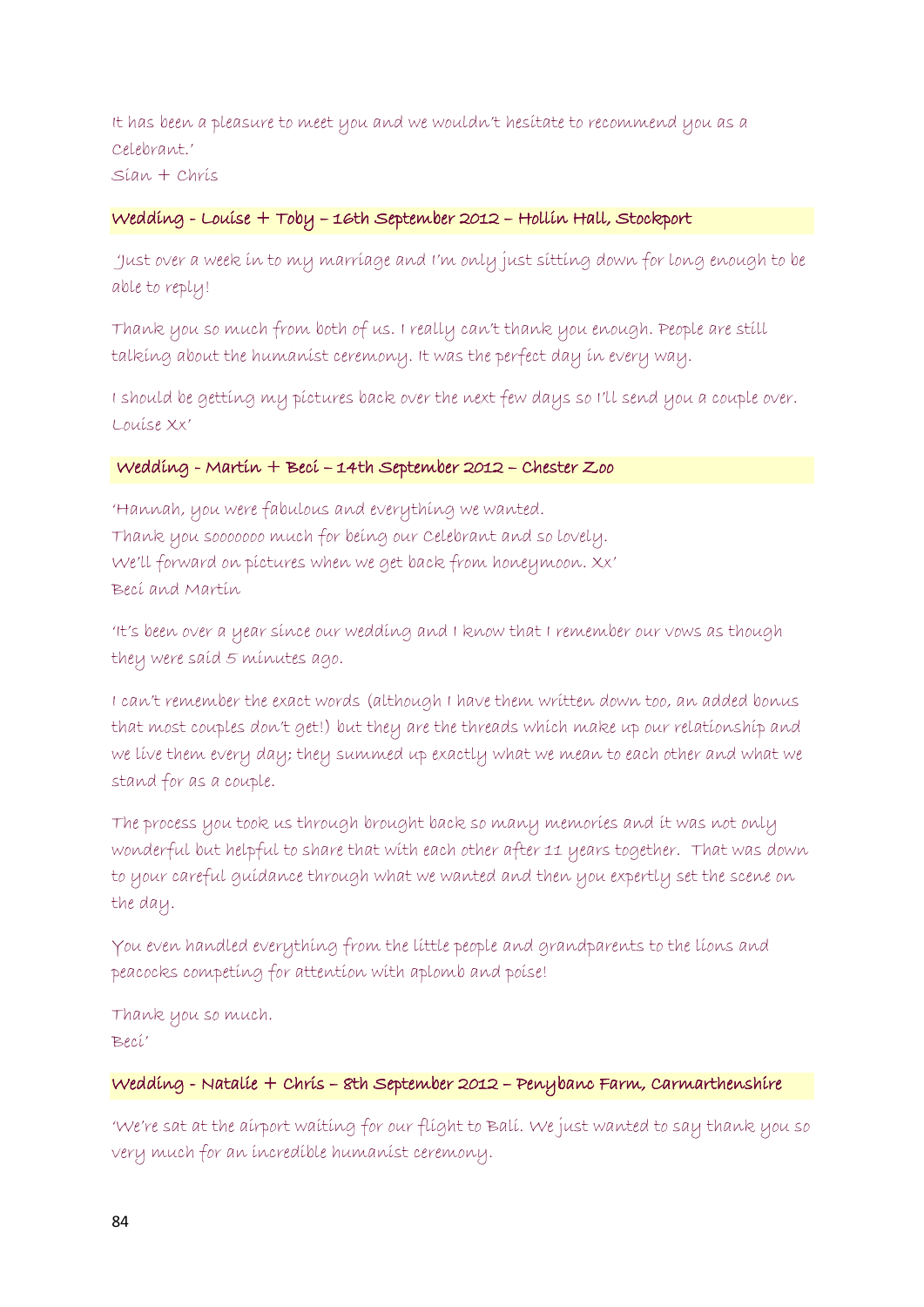It was absolutely magical and everyone kept saying all day how much they loved it. Your help and support these past few months has been so wonderful and really paid off on the day.

Thank you for being there to tell our story and guide us through such an emotional, special moment that we'll never forget.

Much love and thanks, Chris and Natalie'

# Wedding - Alice + Pete – 1st September 2012 – Sabine Hey, Derbyshire

'Sorry for delay in reply! We've been basking in our marriedness! You did an awesome job so thank you for that!! Thanks again. You've got yours to look forward to now. It's brilliant. Lots of love, Alice and Pete xx'

### Wedding - Alan + Kathy – 24th August 2012 – 'The Endeavour', Whitby

'Wow ! I'll say that again WOW ! What a fab day!! In planning our wedding, we contacted a number of Humanist Celebrants but just didn't get the right feeling from them. From the first time chatting to Hannah on the phone, there was an immediate connection and we knew she was the one who could make our dream day a reality. She said "It's a mad cap idea" and we were "bonkers" but she threw herself into it completely.

We had already hired the venue in Whitby (the Endeavour boat replica) and fingers were firmly crossed for a sunny day. So after many email exchanges between us and a meeting we felt as though we were having our friend conduct our wedding ceremony and very confident she knew just what we wanted, a one-off and very personal ceremony to us.

The big day came and so did the rain! In buckets! A fast contingency plan formed but amazingly the rain stopped just before we were due to board the boat and the sun came out to shine on us all. Hannah conducted our wedding ceremony with readings given by our family, and injected the upbeat, celebration feel that we hoped for. We simply couldn't have asked for more.

We really enjoyed the process of the 'getting to know you' and were delighted with the wedding script which totally reflected our relationship with an appropriate balance between seriousness and lots of laughter. We now kind of miss responding to Hannah's 'getting to know you' emails – some were easy to answer, some make you think, but the result is a truly personal Humanist ceremony that reflects your relationship and personality.

Give her a ring…… it'll be the best call you make!!!!!' Alan and Kathy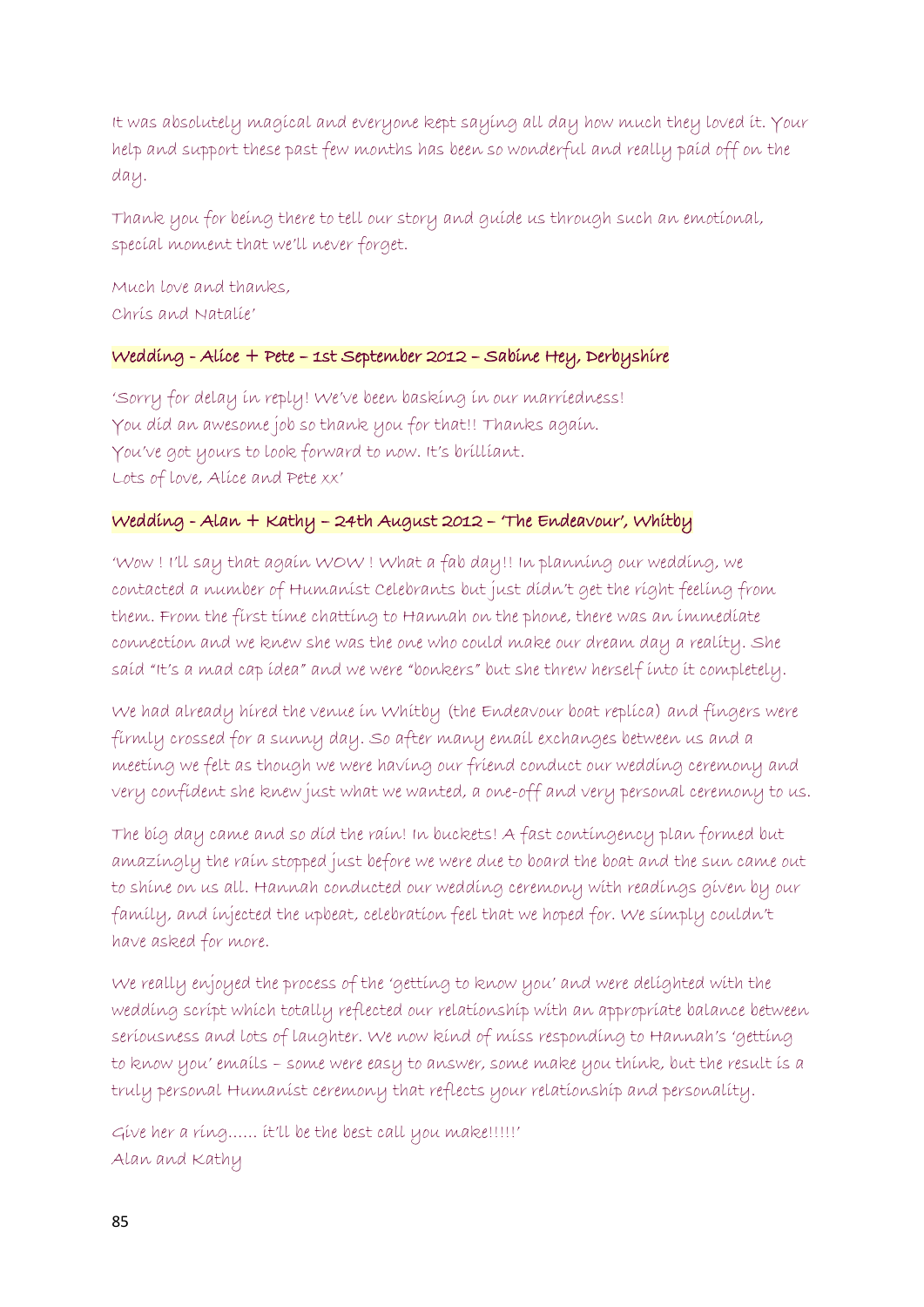### Naming - Freddie – 19th August 2012 – at home in Manchester

'Just to say a big thank you for making Freddie's naming ceremony a big success – I know a lot of people appreciated that you stayed afterwards to chat. Thanks once again, Richard & Kate'

#### Wedding - Jules + Ric – 17th August 2012 – Pinewood Hotel, Cheshire

'Without you, this day was not possible…without you we'd never have started down this path and I'd have saved £300 hiding blue chairs!

Yet with you we had our best day ever.

With you we had grown men crying, children laughing and a royal guard of honour.

With you, we had a wedding so perfect to everything our family needed that we were relaxed from the moment we all woke up; and so we were able to witness, enjoy and remember every second of our ceremony.

Thank you Hannah, from the bottom of 4 very, very happy hearts. Love, Ric, Jules, Rose and Lowry'

### Naming - Emily + Benedict – 12th August 2012 – at home in Leeds

'Just a little note to say thank you so much for performing our naming ceremony. Lots of lovely comments. Kirsty & Neil'

# Wedding - Tom + Kirsty – 11th August 2012 – Chadkirk Chapel (deconsecrated), **Stockport**

'Thanks so much for making yesterday what it was.

Everyone commented on the humanist ceremony, saying how beautiful and personal it was. We were both really pleased with it and had a beautiful day. You made us so relaxed and made the process an easy and enjoyable one.

We wish you all the very best for your wedding and will most certainly recommend you. Many thanks again,

Best wishes, Kirsty and Tom xx'

#### Wedding - Sally + Sean – 5th August 2012 – Whirlowbrook Hall, Sheffield

'Huge, huge, huge thanks for Sunday.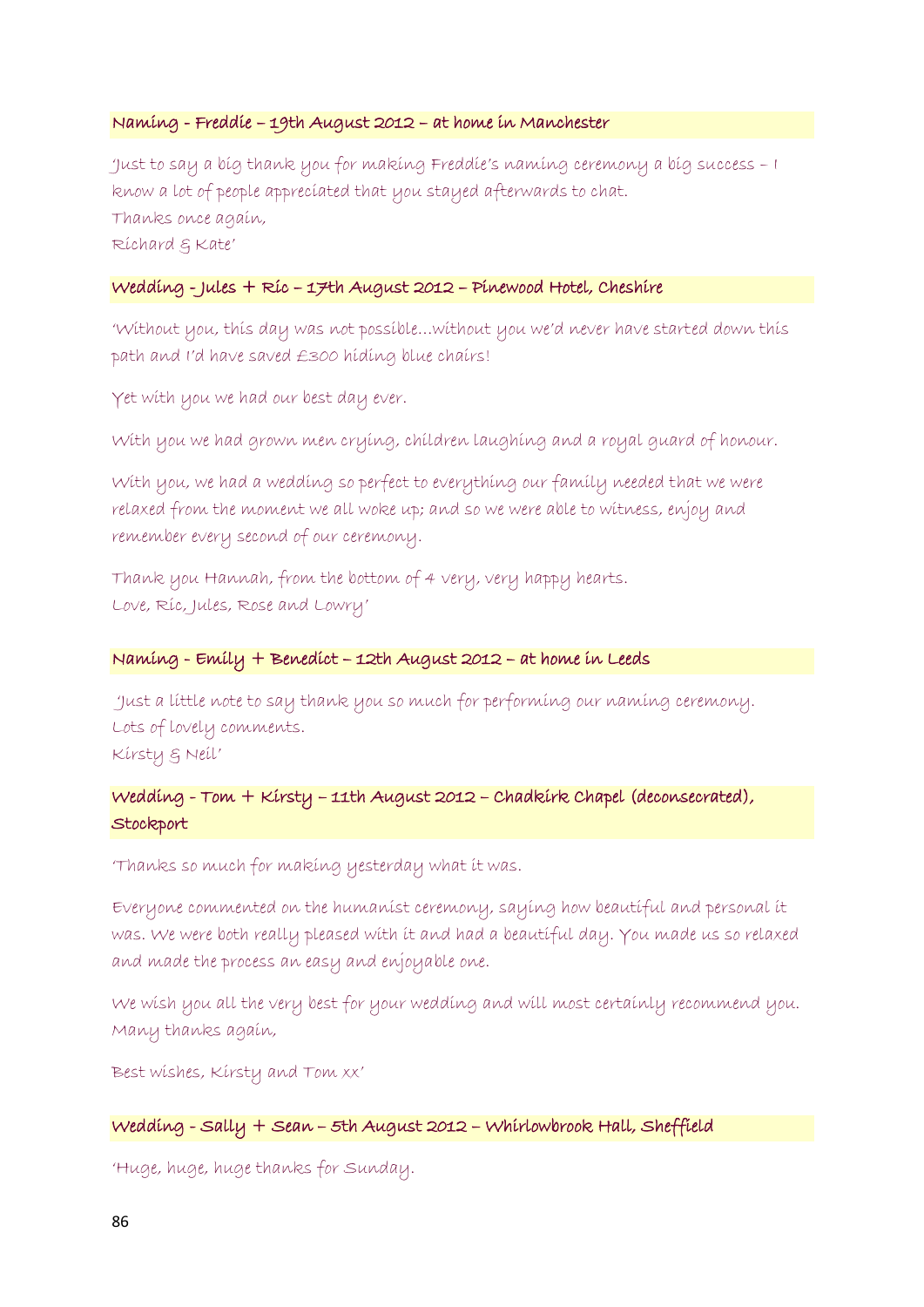You were amazing and we were 100% over the moon with your work.

You truly made the ceremony ours and we will never be able to thank you enough for everything you did. You are definitely in the perfect job for your talents and we would recommend you to anyone!

Will email when we get home and look forward to talking again.

```
Love and best wishes till then,
S, S & S (their dog/also ring bearer!)
Xxx'
```
# Naming - Billy – 4th August 2012 – Rotherham

'Thank you so much for making Billy's naming ceremony perfect!

It was everything that we hoped it would be, fun, personal and all about Billy and welcoming him to the world.

Throughout the ceremony close friends and family were made to feel involved and special; you really made an effort to 'get to know' us in the preceding weeks and this was apparent during the ceremony. The delivery and content were just perfect. Everyone has since commented on how beautiful the humanist ceremony and day was.

We knew that you were just what we were looking for, after the first conversation; someone enthusiastic, passionate and interesting, oh and patient!!

Thanks for making the naming ceremony everything and more that we hoped it would  $he.$ 

Ellie, Tim and Billy xxx'

# Naming - Vaughan, Laurus + Wylie – 3rd August 2012 – Legh Arms, Macclesfield

'Hannah was the consummate professional in leading the naming ceremony for our three boys.

At every stage of the process, from writing scripts to lighting candles, Hannah made everything easy, fun and comfortable for us as a family.

Our day was truly wonderful and Hannah played a big part in making it so personal. Many of our guests were moved by the humanist ceremony and commented on what an unforgettable experience it was.

Thank you Hannah, what a gift you gave us!' Meredith and Mark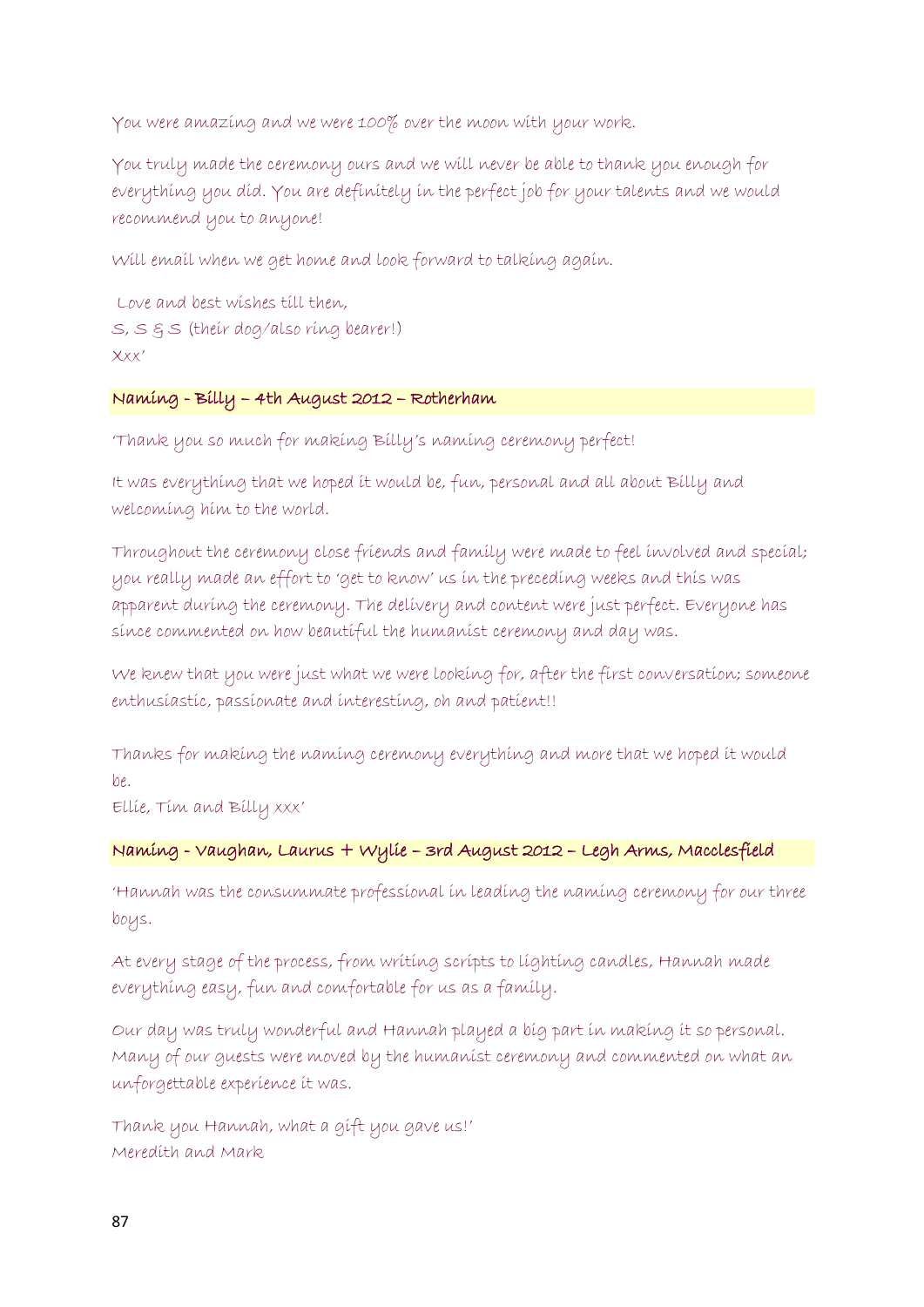### Naming - Isabelle – 29th July 2012 – Rutland

'Thank YOU so much for making it a very special day. It was everything we had hoped for.

You made a great impression, before, during and after the naming ceremony. We had put lots of thought into the venue and guests etc, and it was lovely to see that it was all worthwhile. The ceremony itself was by far the best bit of the day.

Everyone couldn't stop talking about it afterwards!

Thank you once again,

Pru (and Gavin and Isabelle) x'

### Wedding - Rhea + Doug – 28th July 2012 – Nether Burrows Farm, Derbyshire

'I hope we both showed our gratitude to you on the day, but I'd just like to reiterate how much we appreciate the time and thought you put into preparing the script, and the professionalism and warmth with which you conducted the humanist ceremony.

We had so many lovely comments from our guests about the ceremony. It had such a personal touch that people assumed you knew us well or that we had written it ourselves.

Thank you again, Rhea and Doug'

# Wedding - Ruth + Jon – 21st July 2012 – in the woods of Scraptoft Hill Farm, Leicester

'Hannah, we just wanted to say a huge thank you for creating an amazing wedding ceremony. The ceremony was so personal and perfectly captured who we are and what marriage means to us.

It was such a relief to find someone who could convey romance and love without, as we put it, "the cheese factor". Throughout the whole process you made us feel like we had your undivided attention and were very patient with our last minute approach!

We had such positive feedback from our guests, some who have been to humanist wedding and some who had never heard of them. They all said how fantastic the ceremony was, and how refreshing it was to feel part of the ceremony.

Thanks again, it was a wonderful ceremony. Ruth & Jon'

### Naming - Rohen – 1st July 2012 – The King Power Stadium, Leicester

'Thank you so much for being a part of Rohen's special day!! Everyone commented on how wonderful the naming ceremony was. We really enjoyed the day. Thank you, Natalie, Chris, Eva and Ro-Ro x'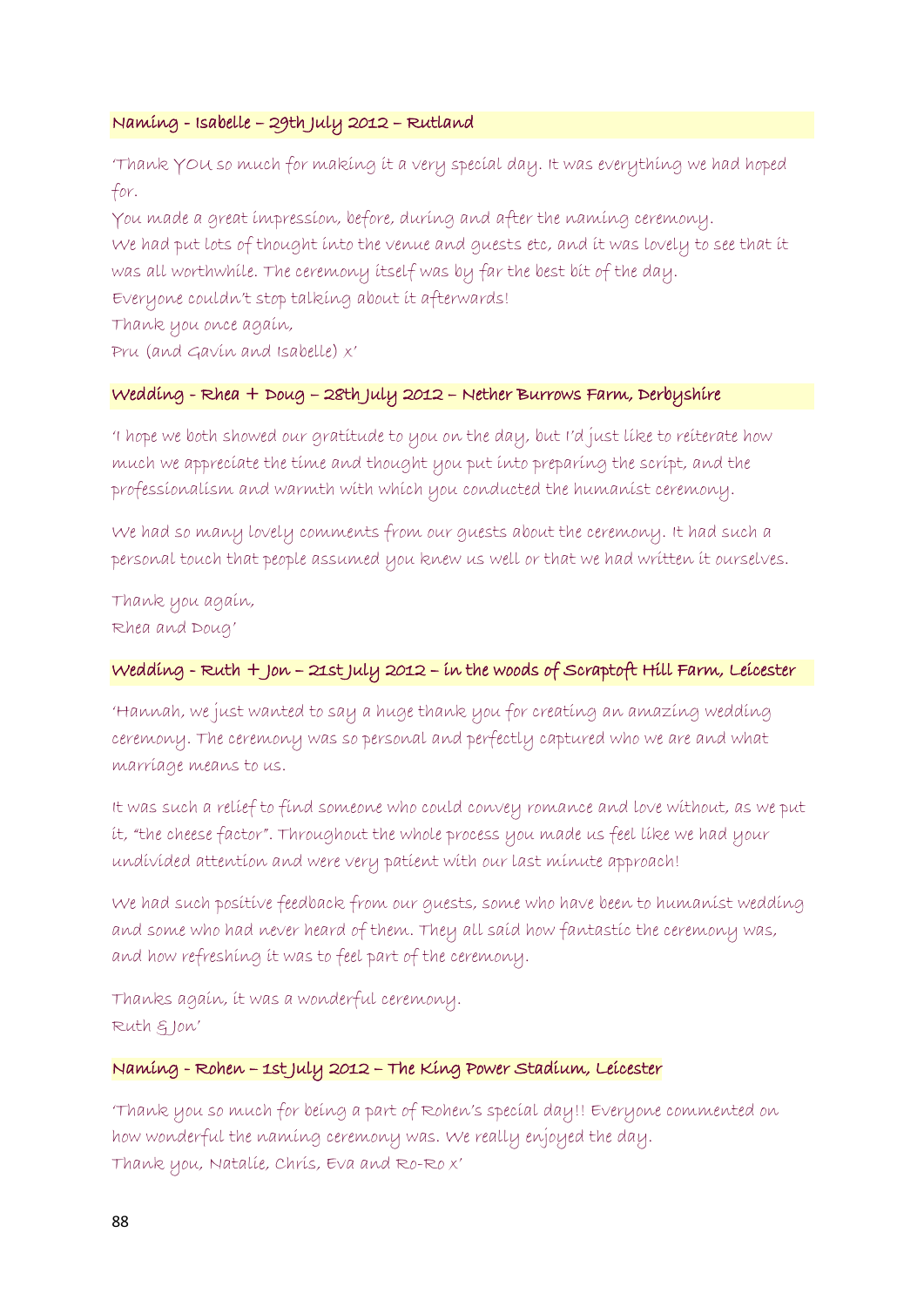### Wedding - Helen + Pierre – 30th June 2012 – Lower Damgate Farm, Derbyshire

'Thank you for your calming influence and beautifully written words. It was an emotional and deeply personal experience for us and our family and friends. Lots of guests have said they would now consider a similar ceremony so there can be no bigger compliment! Helen & Pierre xx'

### Naming - Evan – 24th June 2012 – Mosborough, Sheffield \*

'Thank you for a fantastic day.

Absolutely everyone said how heart-warming and personal the naming ceremony was. They all thought it was the best naming they'd been to, and far better than a Christening. Most people even thought you were a friend because you were so natural.

For Dean and myself it was just an amazing experience, far better than we could have hoped for. I'll definitely be back in touch when we get round to baby Number 2.

Thanks again for making yesterday so very special, Cheryl, Dean and Evan xxx'

### Wedding - Danielle + Jay – 23rd June 2012 – at the family home in Howden, East Yorks

'Thank you so much for such an intelligent, very personalised and emotional ceremony. It was truly wonderful how you made each and every one of us feel such a special part of it.

I think for me amongst all the praise and wonderful comments from all present the most telling surely must be from Marc, our sixteen year old son, who was so moved and touched by it all. He said 'I am absolutely definitely having a humanist Celebrant to do my own wedding. I wish I could have Hannah.' A lot of mouths dropped and eyebrows raised as he is yet to find himself a girlfriend let alone one willing to marry him!

So Hannah for so inspiring and motivating my son, which takes some doing, and for your professionalism and warmth and wonderful care of us all on the big day a HUGE "Thank You".

P.S I couldn't believe how the one thing we all most dreaded (raining during the open air ceremony) thanks to you handling it with complete and utter professionalism and flair, we all felt it actually enhanced the whole thing it was actually quite delightful and just so funny and British.

We will be laughing and smiling about that for a long, long time.' Debbie X (Danielle's mum)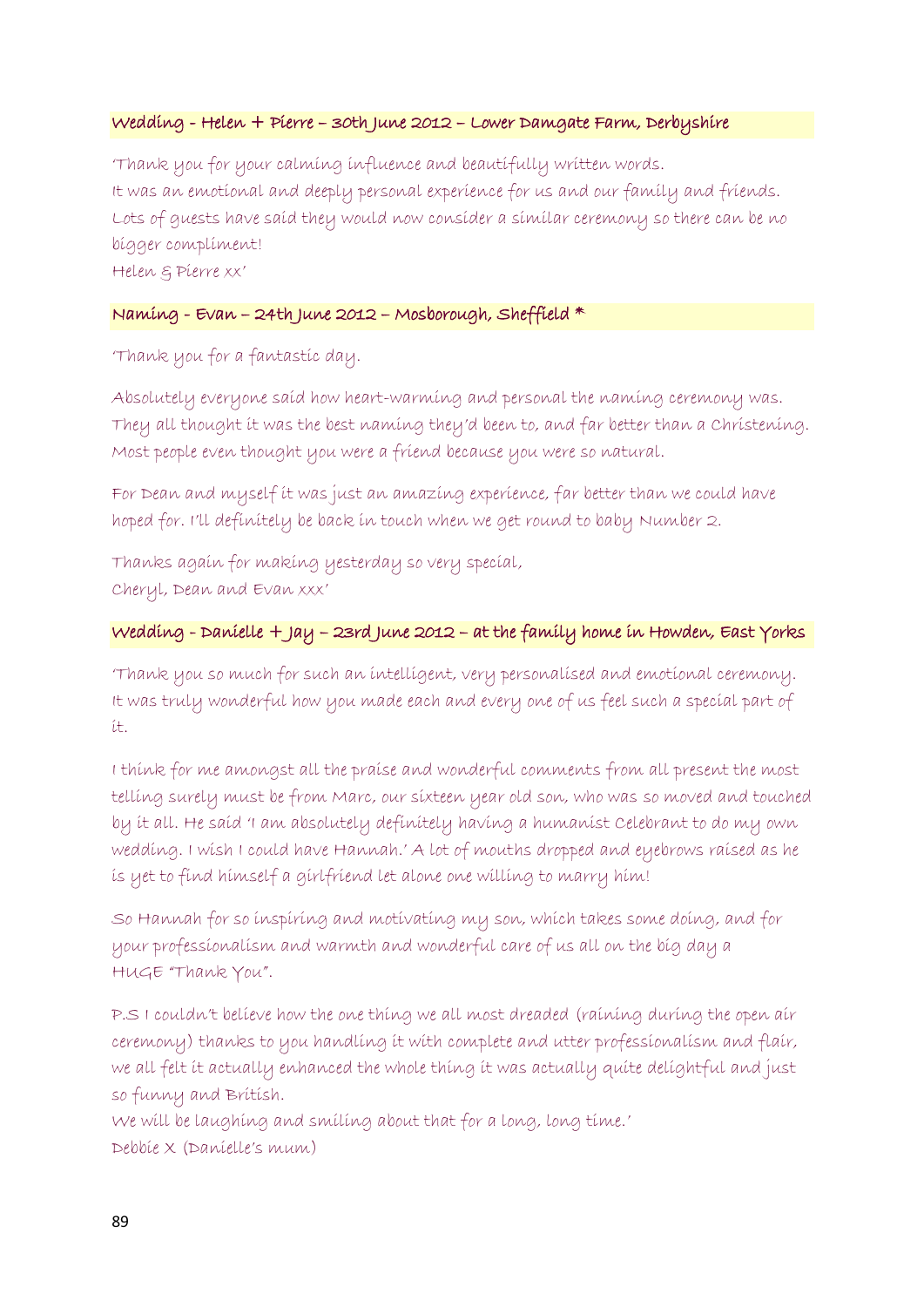### Naming - Stanley – 17th June 2012 – at home in Ockbrook, Derby \*

'Thank you so much Hannah for making our day so perfect. It was just what we had hoped for and so much more personal than a christening would have been. Lots of people have commented on how lovely it was.

It would be a pleasure to send you a testimonial and some pics. I'll get something to you shortly.

Thanks so much again. Lots of love, Nicola & Simon xxxxx'

### Wedding - Amy + Eric – 8th June 2012 – Goldsborough Hall, North Yorkshire

'Oh Hannah, that was the best day of our life and it started with the most incredible humanist ceremony.

I must say that even though we had already read the script, we were blown away with how it felt to actually do the ceremony and the reaction it provoked in our friends and families. Everyone after talked about how emotional, personal and 'us' the ceremony was. And no one even enquired about the legality – it was the perfect way for us to get married.

So thank you thank you thank you – you were the best decision we made regarding how we wanted our wedding day to be.

Big hugs, The G-P couple ;)' Email from Amy and Eric

'You are a true star! You should hear the feedback re the ceremony, it is outstanding.

We all agree that the decision to go with a humanist ceremony was absolutely correct, the decision to go with Hannah W-G was a stroke of genius.

You are such a warm, humorous and sincere Celebrant with an abundance of social skills who could not have failed to have had us crying, laughing and profoundly moved throughout the whole event. My first words to Don after the ceremony were, "I want her for my funeral!" Not that you'll have a body to deal with (that's going to science), but my remaining essence will feel content having you round off my life with your excellent narration.

On a more political/religious/social science point I think you will have made a lot of people think about the humanist perspective and perhaps provoke some debate, possibly even a change of view. But returning to A&E's wedding you welded together such a potent mix of joy and sincerity that everyone felt that they were part of something quite special. Many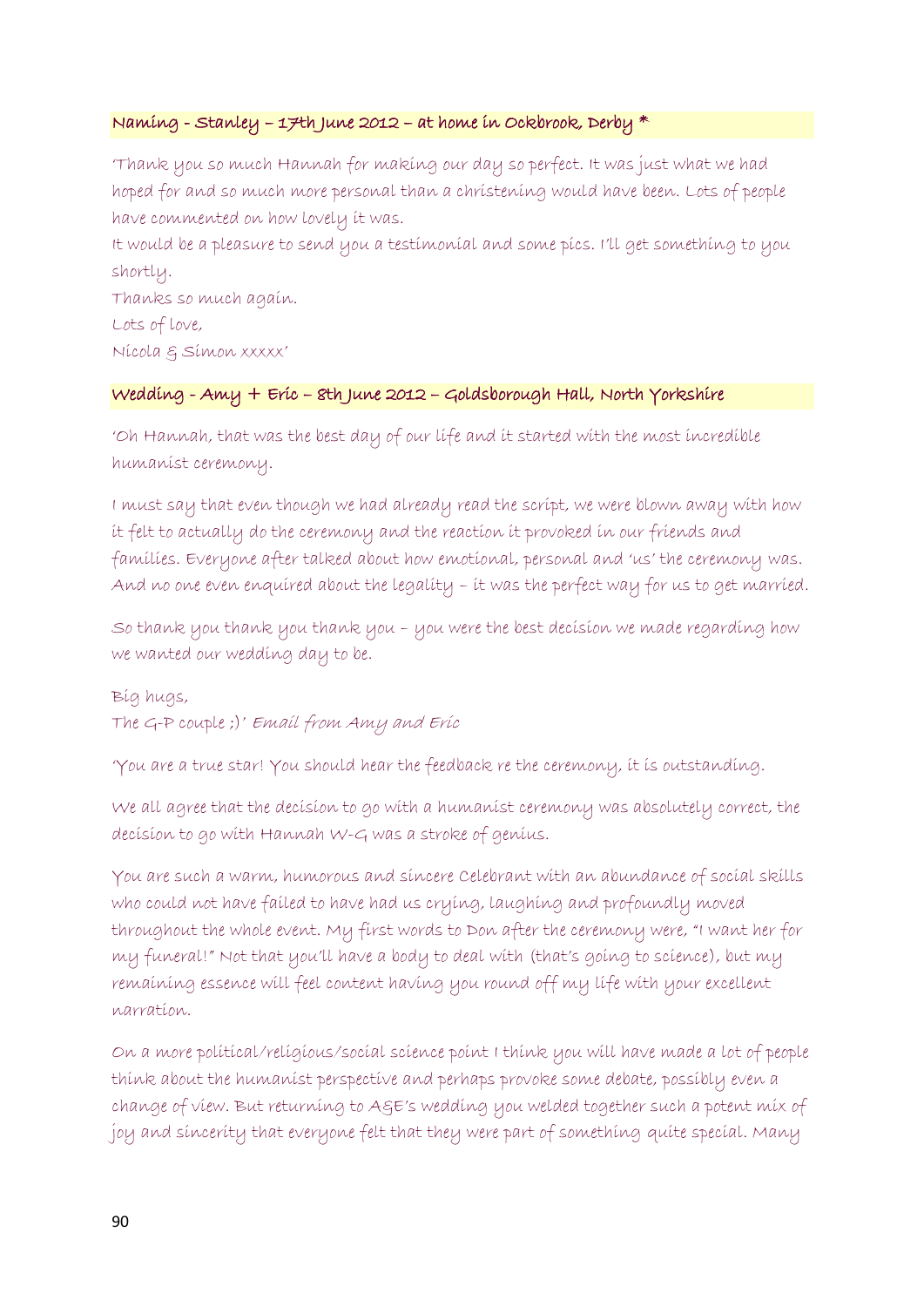people said they had never experienced such a wonderful ceremony (including their own weddings).

With such a fantastic beginning the day just went from one fabulous thing to another. Amy and Eric in particular, but also all who were present (even the string quartet were crying!) want to say an enormous thank you for the best researched and most touching humanist ceremony possible.

Thank you from the bottom/middle/top of my heart.

Rosie x

PS With Polly Toynbee as the president of the British Humanist Association, I've been meaning to join for a while, after Friday I'm definitely going to do it.' Message from Amy's mum, Rosie.

# Wedding - Jane + Russ – 2nd June 2012 – at home in Macclesfield

'Our wedding day was so special because of you.

You eloquently and sincerely portrayed our feelings, relationship and love for each other. Because of you the ceremony was perfect in every way.

We cannot thank you enough, Jane and Russ xx'

# Wedding - Stuart + Matilda – 5th May 2012 – Rutland

'We just wanted to say a big thank you for the wonderful job you did with our ceremony.

We were so happy with how it all went and that was largely down to you. We were delighted with how it all turned out and had lots of comments from our friends and family about how lovely and personal the ceremony was.

You made us both feel very much at ease which allowed us to enjoy it all the more and I know that Stu was very appreciative of your help before the ceremony as he was very nervous and he told me that you were great at helping with our guests and getting everyone to the marquee.

All your lovely emails beforehand really helped us to enjoy the build up to the day and really made our ceremony feel like it had our voices behind it.

We are so pleased that we managed to find such a thoughtful, helpful, kind and professional person to help us make our vows on such an important day. We can't thank you enough for helping make our day as special as it was-it was perfect and we couldn't be happier.

Stuart & Matilda'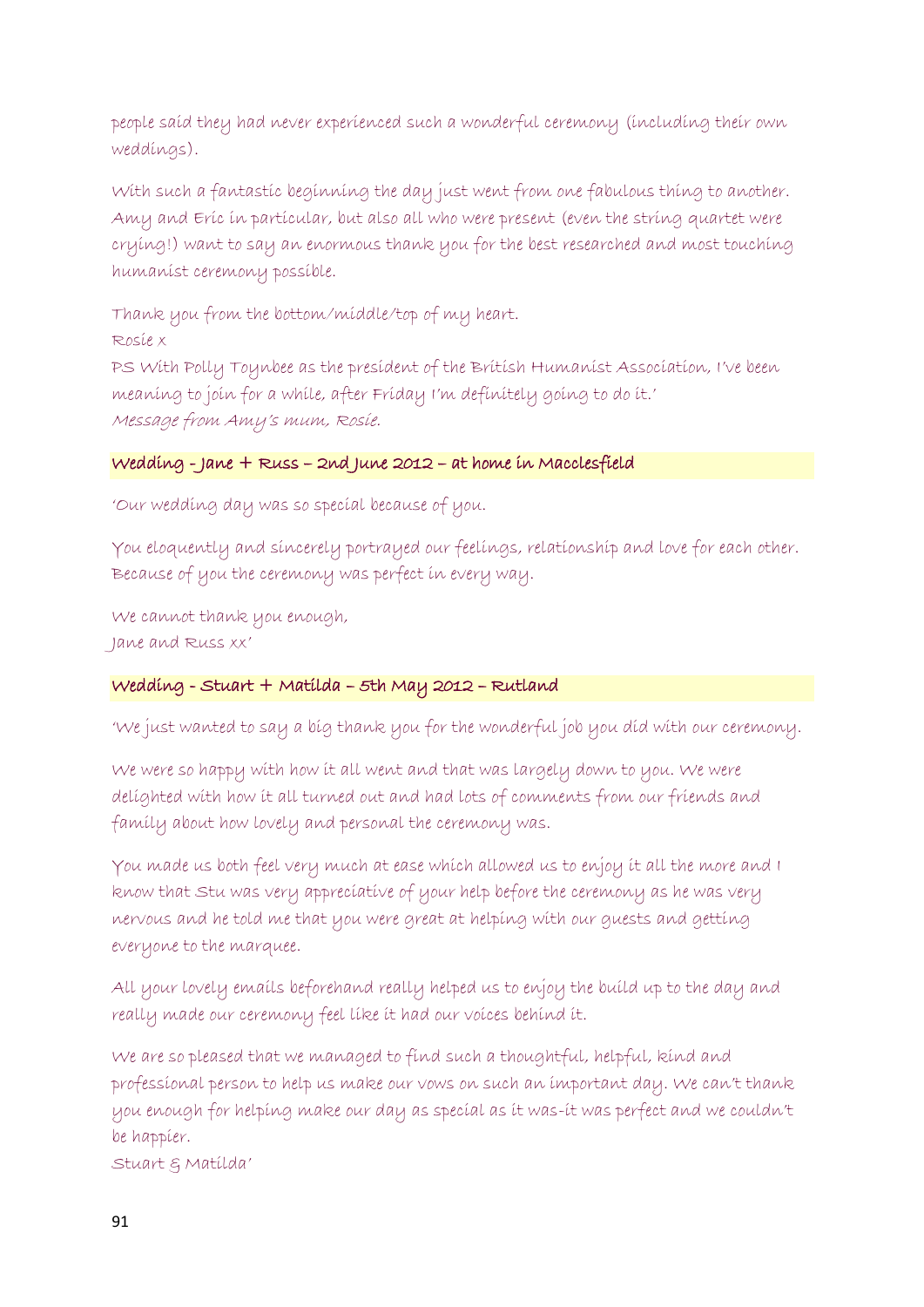### Wedding - CJ + Graham – 21st April 2012 – Lavenham, Suffolk

'Awww! I just read it!

Am now crying with the boiler repair man wondering what on earth is wrong with me. It's beautiful and spot on. I don't want to change any of it!

Thank you so much. I can't wait to share this ceremony with everyone.

I feel like I want to contact everyone in advance to make sure they really listen on the day!

Those words beat everything. It's the best bit of the wedding by a mile.' Text from bride CJ on receiving the first draft of their wedding script.

'When we started our search for a humanist Celebrant we knew exactly what we wanted: someone who could make our ceremony personal to us with the right amount of fun and celebration mixed in with the serious bits! We quickly realised that that combination wasn't the norm (although you'd expect it to be).

Thank goodness we found Hannah's website! Within 3 emails we knew we had to have her! She had such a lovely way with words and a great sense of humour to top it all off! We felt instantly comfortable; it was like emailing a friend.

When we met Hannah for the first time we left our meeting really excited. We were buzzing the whole way home, chatting about how pleased we were to have been lucky enough to find such a brilliant person to be part (quite a big part) of our day. Helping Hannah with the details she needed to write the ceremony was really fun…I don't want to give too much away to potential brides and grooms because it really was a lovely process that we both enjoyed.

On the day we were completely blown away. The humanist ceremony Hannah had created for us was perfect. She had 140 people laughing and crying in the all the right places and as far as Graham and I are concerned, we will never be able to recreate such an amazing 30 minutes!

After the ceremony Hannah stuck around to talk to our guests and she made a big impression.

We have had so many lovely compliments on the ceremony and specifically Hannah. Lots of our friends assumed we had known her for years. Strangely, we feel like have!

I can't speak highly enough of Hannah and the personal service she offers. It's totally unique and brilliant and although I don't want to share her I do think that everyone should meet her while considering what sort of ceremony to have, regardless of the event…I know that if Graham and I have children she will be our first port of call for the naming ceremony!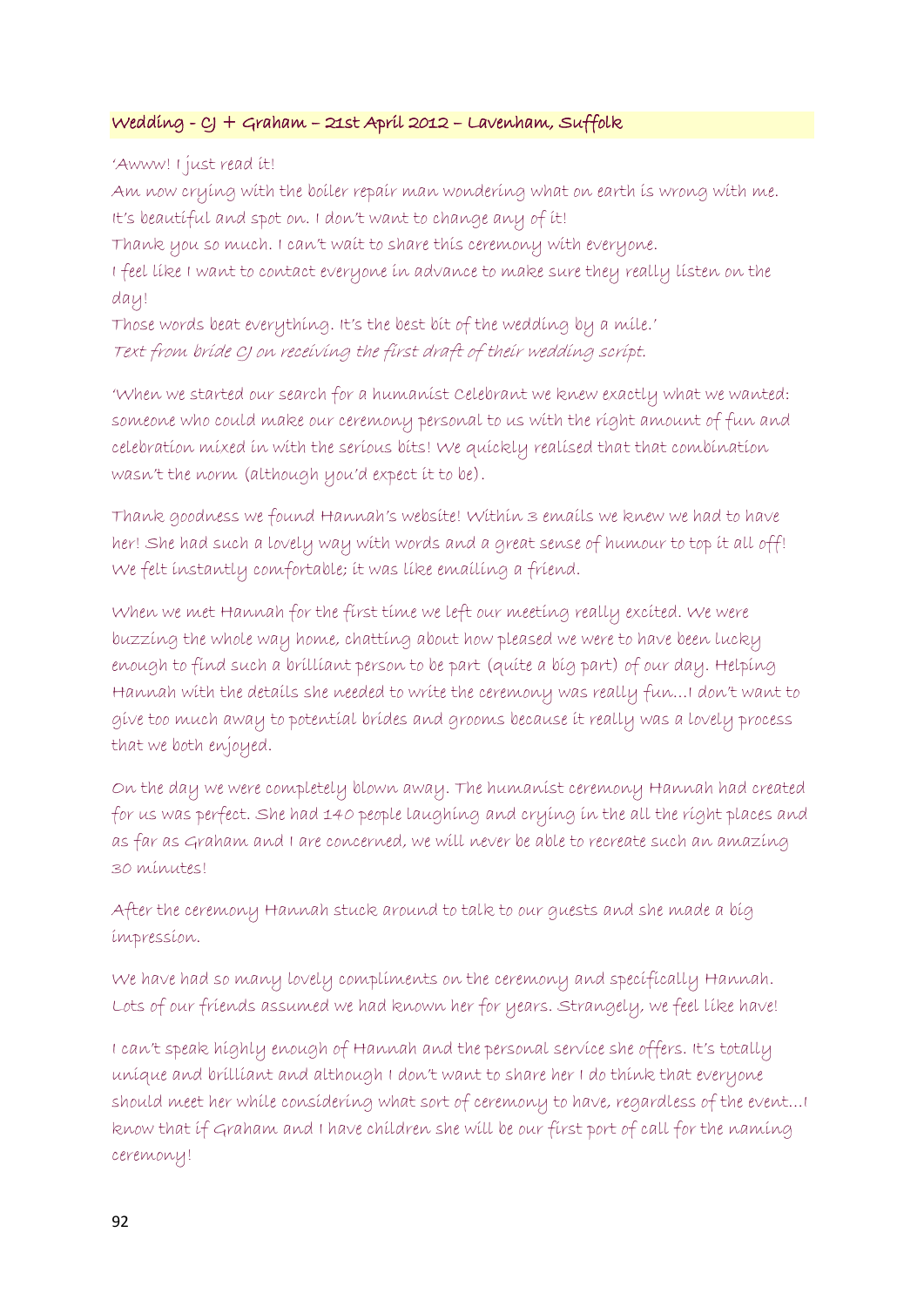Thank you, thank you, thank you Hannah for everything! You're ace! Mrs A (he he!!) xxxx.' Message from CJ and Graham

'THANK YOU so much for everything. You really made our day. The ceremony was incredible and one of the biggest highlights of the day. It was so well written and delivered and so personal. I can't believe that some people just have a Registry Office! Bonkers! Keep in touch. Lots of love, CJ & Graham xxxx' Thank you card

### Naming – Scarlett + Jacob – 15th April 2012 – at home, North Yorkshire

'Thank you for the wonderful naming ceremony. We had a wonderful day. It far surpassed our expectations, Alexandra, Scarlett, Jacob + Cameron'

'Thank you for a lovely naming ceremony, it felt really special.' Stacy and Tim (guide-parents to Scarlett and Jacob)

# Naming - Martha – 1st April 2012 – Peak Edge Hotel, Chesterfield

'Wow! What a wonderful day we all had.

The thought provoking questions from Hannah gave her the answers to write the most incredibly personalised naming ceremony for Martha: Martha's traits, our hopes for her, what she meant to our family, how she'd changed us all.

We enjoyed readings that I'd selected myself and the 'Little Twinkles' were able to sing Martha's favourite song at the start of the service. Certainly a highlight for me! Hannah created a wonderful poem for Martha's brother to read. We only passed on words given to us by the boys – and there it was! Hannah had promises from all the guide parents, all individual to them. These meant a lot to all of us.

She was a complete professional from start to finish. I truly knew we were in safe hands. Hannah was at the venue with plenty of time to chat to those doing the readings, and to make sure the room set up was as it should have been.

It was a wonderful experience. We would love to do it all again!!!

We would highly recommend Hannah to all our family and friends.' Tammy and Jonathan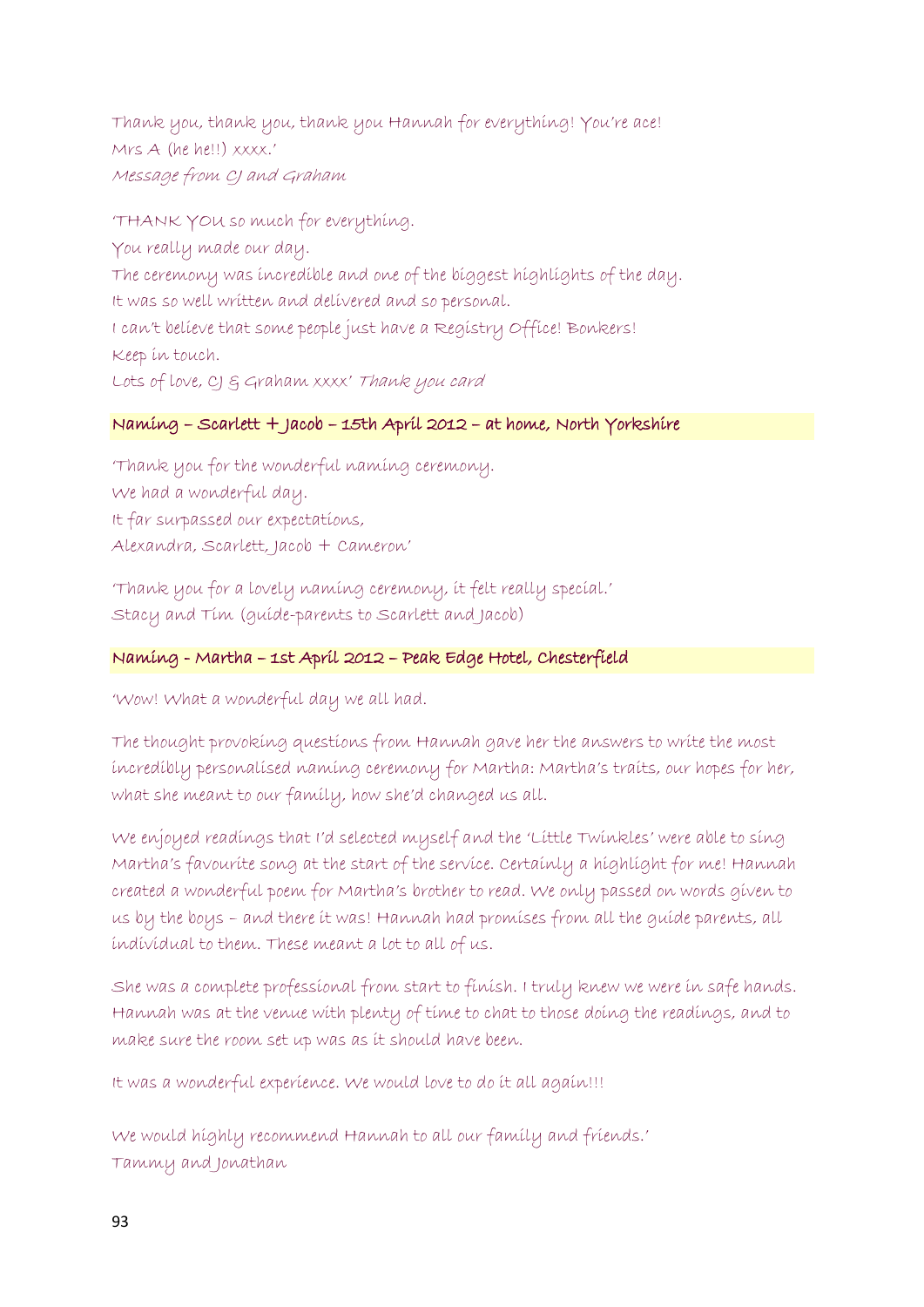### Wedding - Paul + Saskia – 31st March 2012 – a tipi in Warwickshire

'Just wanted to say how happy we were with everything you did for us. We loved the ceremony so much and many of our friends loved it so much they are considering humanist ceremonies themselves (we will of course forward through your details). Be in touch when we are back, Paul and Saskia x' Email from Paul and Saskia, newlyweds on honeymoon.

### Naming - Evie + Olivia – 15th January 2012 – Peterborough

'Our little girls' naming ceremony was amazing and that was all thanks to Hannah. From the very beginning she made it so special for us as a whole family. Thinking of the script she made still makes me cry now.

It had every one of our guests feeling emotional afterwards and I still get compliments to this day on what a lovely day it was even if they had never heard of a naming ceremony before. My cousin told me that now she wants one for her children.

But Hannah's service went much further than just the ceremony. She stayed behind and spoke to our guests which was lovely of her and even though it was the very first time we had actually met her me and my fiancé felt we already knew her because she is such a warm welcoming person. We loved her so much we spoke about her performing our wedding.

We would recommend her to anyone that wants their day to be extra special. Hannah gives your day that special touch of magic to make fabulous family memories.' Micheala

'Just for my part I'd like to say a big thank you.

As I must confess to a bit of apprehension beforehand about the ceremony, but your kind personality and professionalism soon put me at ease and I suspect also everyone else involved.

So once again, a big thank you. Simon' (guide-parent to Olivia)

#### 2011

#### Naming - Ewan – 27th November 2011 – Derbyshire

'Hannah, Ewan's naming ceremony was absolutely fabulous, perfect in every way and exactly what I was looking for.

So many people since have come to me saying how fantastic the day was, so personal (and were emotional still) and are thinking of having similar for their child, etc. There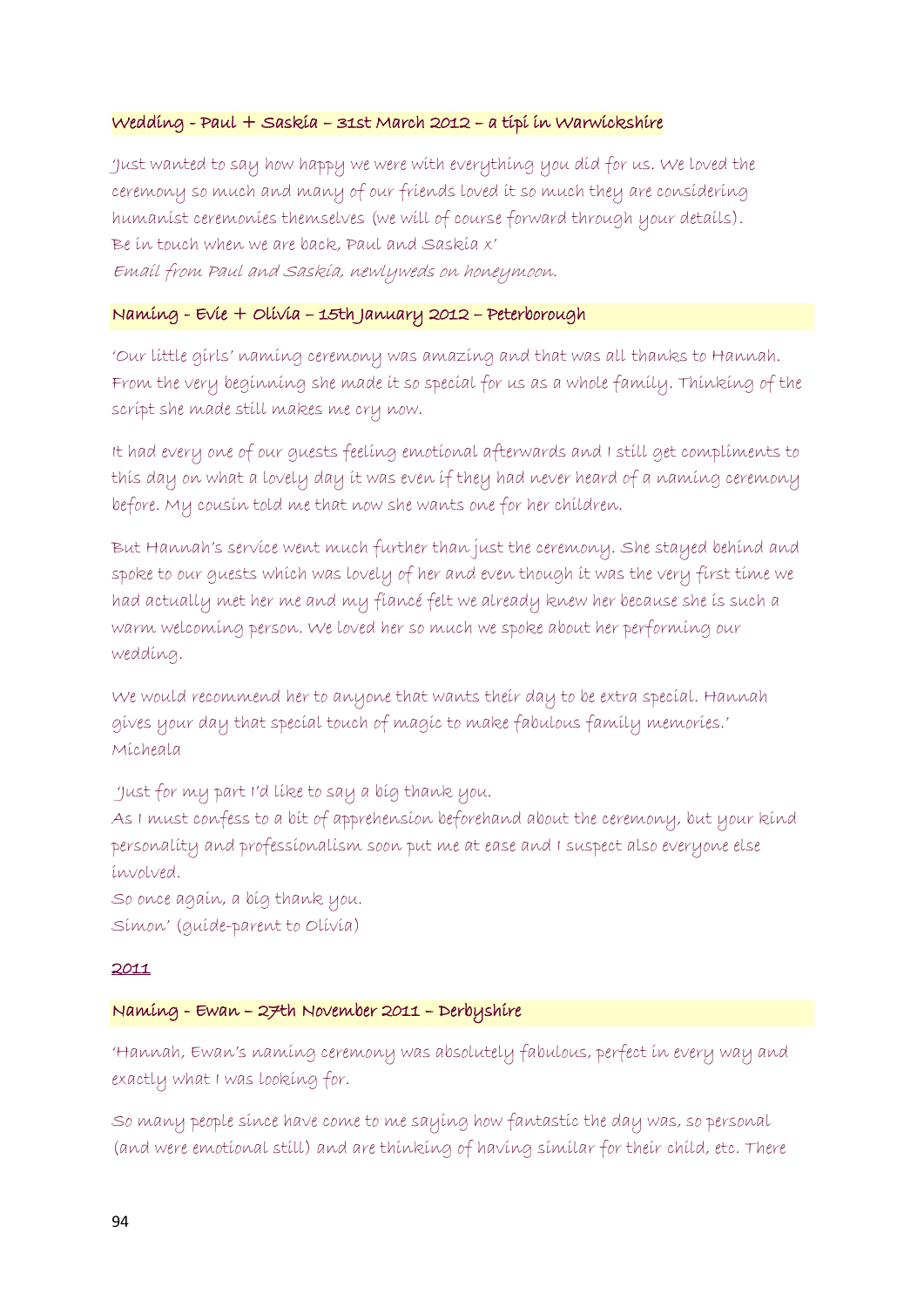are not many "jobs" in life that bring total pleasure to people and touch their hearts and minds. I love it and I really loved that day.

Ewan's tree is blossoming nicely in the back garden. Reading through the book afterwards took several attempts, blinking through the tears as you can imagine. What people put really touched me and inspired me to continue.

It has definitely made me stronger and I'm so excited about the next chapter. Lindsey'

### Naming - Skye + Summer – 11th November 2011 – Southwell, Nottinghamshire

'What amazing memories we have of our naming ceremony and our time in England. Thank you so much. It was incredible. Matt and Dwayne'

#### Naming - Leo + Amelie – 10th September 2011 – Fletton, Peterborough

'Thank you very much for a great naming ceremony, it had everything that we wanted. Everyone enjoyed the day and all said that it was a nicely put together, personalised service. Teresa mentioned that you put in an awful lot of effort for Luca's ceremony and that is why we selected you for Amelie's special day – I'm so glad we did. Natalie and Andrew'

### Wedding - April + Matt – 6th August 2011 – at the family home

'We chose Hannah to be our humanist Celebrant as she was very enthusiastic, kind and personable. We instantly clicked.

Hannah listened to our views regarding the kind of wedding ceremony that we wanted and produced a lovely script that exceeded our expectations. Throughout the whole wedding planning process, she was very supportive and always willing to give an opinion when we needed one!

We would recommend her wholeheartedly to any couple considering a humanist wedding ceremony.'

April and Matt

### Wedding - Alistair + Sarah – 2nd July 2011 – on a farm, Uppingham

'We knew 10 minutes after meeting you that you would be the perfect person to work with us to make our wedding the day we had dreamed of.

We did meet other people but didn't get the same wonderful feeling that we got when we sat down and got to know each other.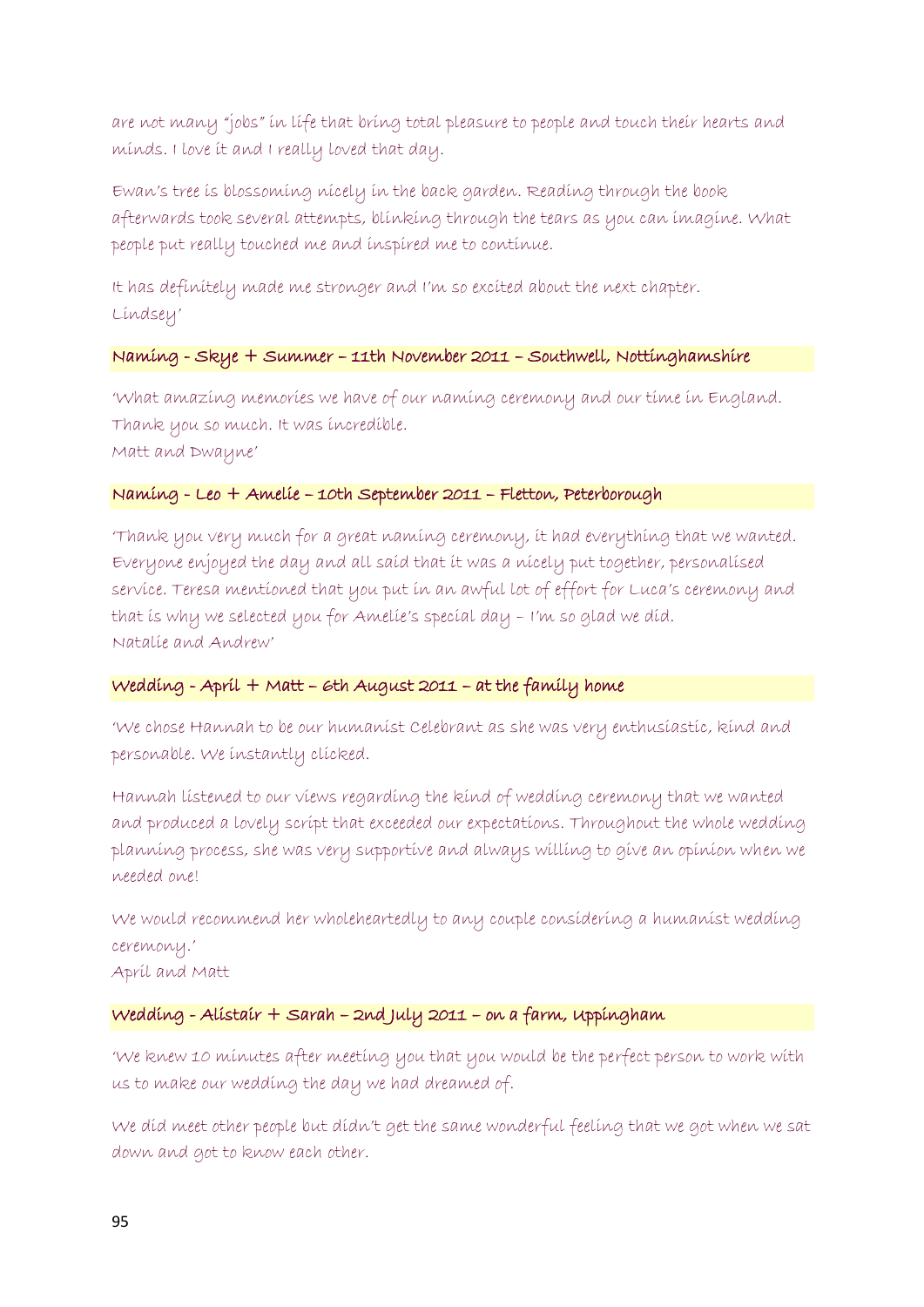Thank you so much for what did before and on the big day. You made the occasion emotional, meaningful and happy. We will never forget it. Alistair'

### Naming - Jack – 25th June 2011 - West Bridgford, Nottinghamshire

'We are left feeling a little sad as our special day is now over, but that is only testament to the fantastic job you did.

It was such an emotional day and the humanist naming ceremony was everything and more we wanted for our little boy Jack, all those months ago when we first contacted you. We wanted to opt for a naming ceremony not only for the obvious religious reasons but also so it would be a truly personal day dedicated to Jack.

We're not sure if every humanist ceremony is conducted the way you approached it, but we cannot thank you enough for all your efforts in gathering the information you needed to get a real feel for us as a couple and our family life. It made for a really lovely day and our sadness is solely because it's all over!!!

It was a pleasure to meet you and we're so grateful for the fantastic job you did to mark our son's birth.'

Lisa and Barry

'It was lovely to meet you yesterday. Thanks for your help with the promises. The naming day went extremely well and was very emotional. You did a fantastic job! Serena' (guide-parent to Jack)

# Wedding - Liz + Chris – 2nd June 2011 – Granchester meadows, Cambridge

'Thank you so much for being our Celebrant. It was perfect and we don't think we could have found a better person. You really understood what we were looking for and delivered it perfectly. Thank you very, very much. Liz'

'As soon as Hannah picked up the phone I knew she was the Celebrant for us.

Warm, funny, interested and open to our own ideas and suggestions, she immediately understood what we wanted from our ceremony and did a perfect job of realising it on the day.

With Hannah's guidance we were able to create a ceremony that had true meaning and was completely unique to us.' Liz and Chris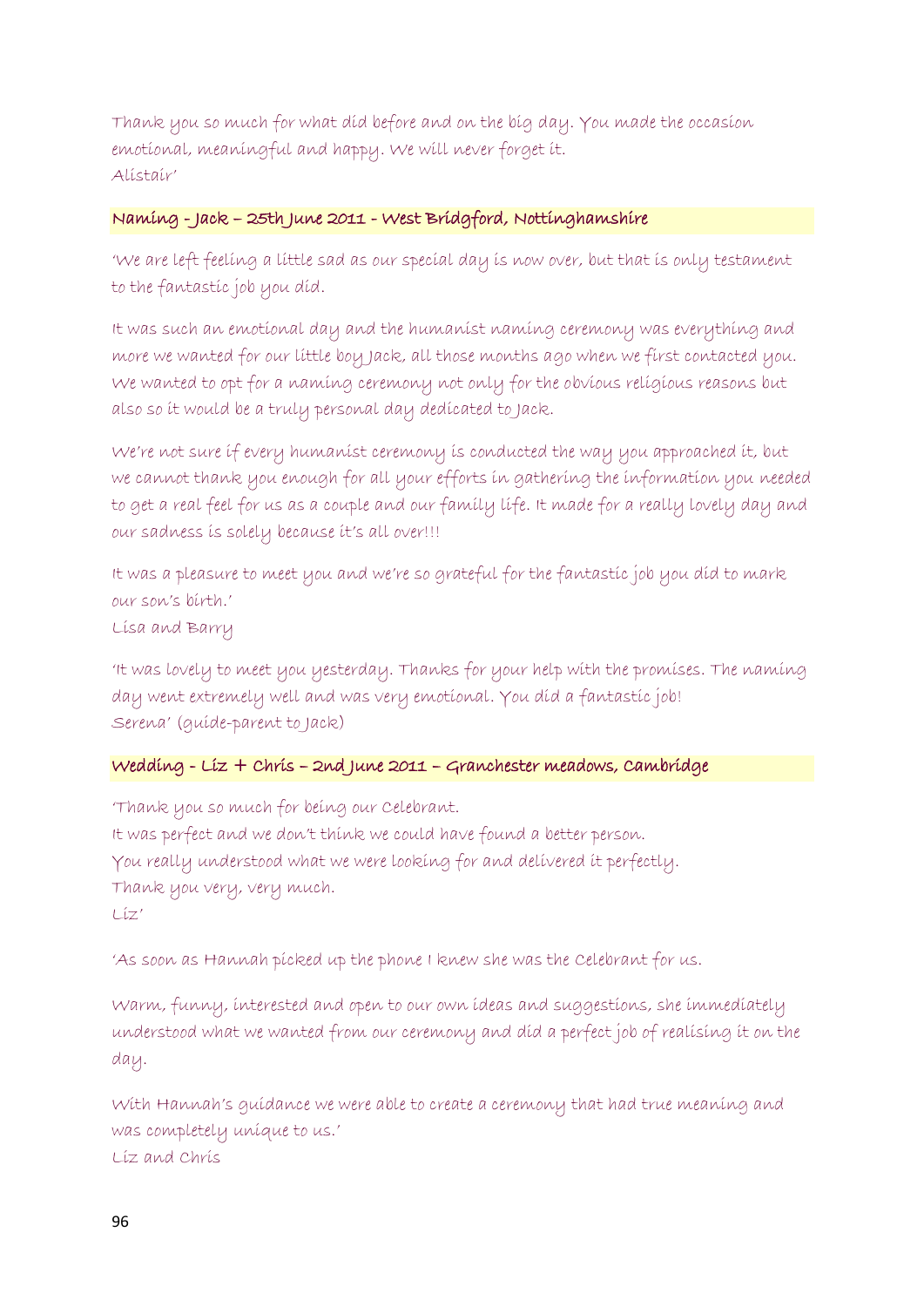### Naming - Luca – 29th May 2011 – Ashton

'My partner and I wanted to do something really special and welcome our son Luca into this world as he has brought us such love and joy. Neither of us are big believers in God and we never go to church so we felt uncomfortable having a Christening.

That's when I started looking into Naming Days and I am so happy I did. I emailed Hannah and she talked me through every step, making it very easy and stress free.

The day went so smoothly (even though I had come down with a sickness bug the night before). Hannah took care of me and put my mind at ease that I could sit back and relax. Everyone said how beautiful and personal it was.

I really loved how the Guide Parents worked alongside Hannah and came up with their own promises to Luca along with our own. Very touching and memorable that some of our friends are now booking Hannah in for their own namings. Teresa & Jay'

'We found you to be a warm, friendly, professional and very interesting person…and you are so good at your job! We would love to recommend you to friends and clients so please send us cards if you want to.

Marcus and John' (Guests)

# Wedding - Kay + Andy – 7th May 2011 – Chimes Café, Ashbourne

'What an amazing ceremony, everybody has in some words commented in our guest book how it moved them in all some way.

You were amazing, so professional and perfect with your words, even with my beautiful niece dancing behind you at times.

We cannot thank you enough for making our day with our family and friends perfect. Kay'

'I know Kay has already emailed our thanks but I just also wanted to say thank you. The script was fantastic and incredibly emotional, everyone really loved it but no one more than Kay and I. Thank you also for reassuring me before the ceremony. It really helped. Andy'

'Both Andy and myself were looking for a ceremony that captured the emotions of our family and friends, something that was unique to US and portrayed a sense of what we are about. Neither of us are religious and felt it would be inappropriate for our service to have that involvement, we were also certain that our blessing needed to be in a setting that was emotionally attached to us both.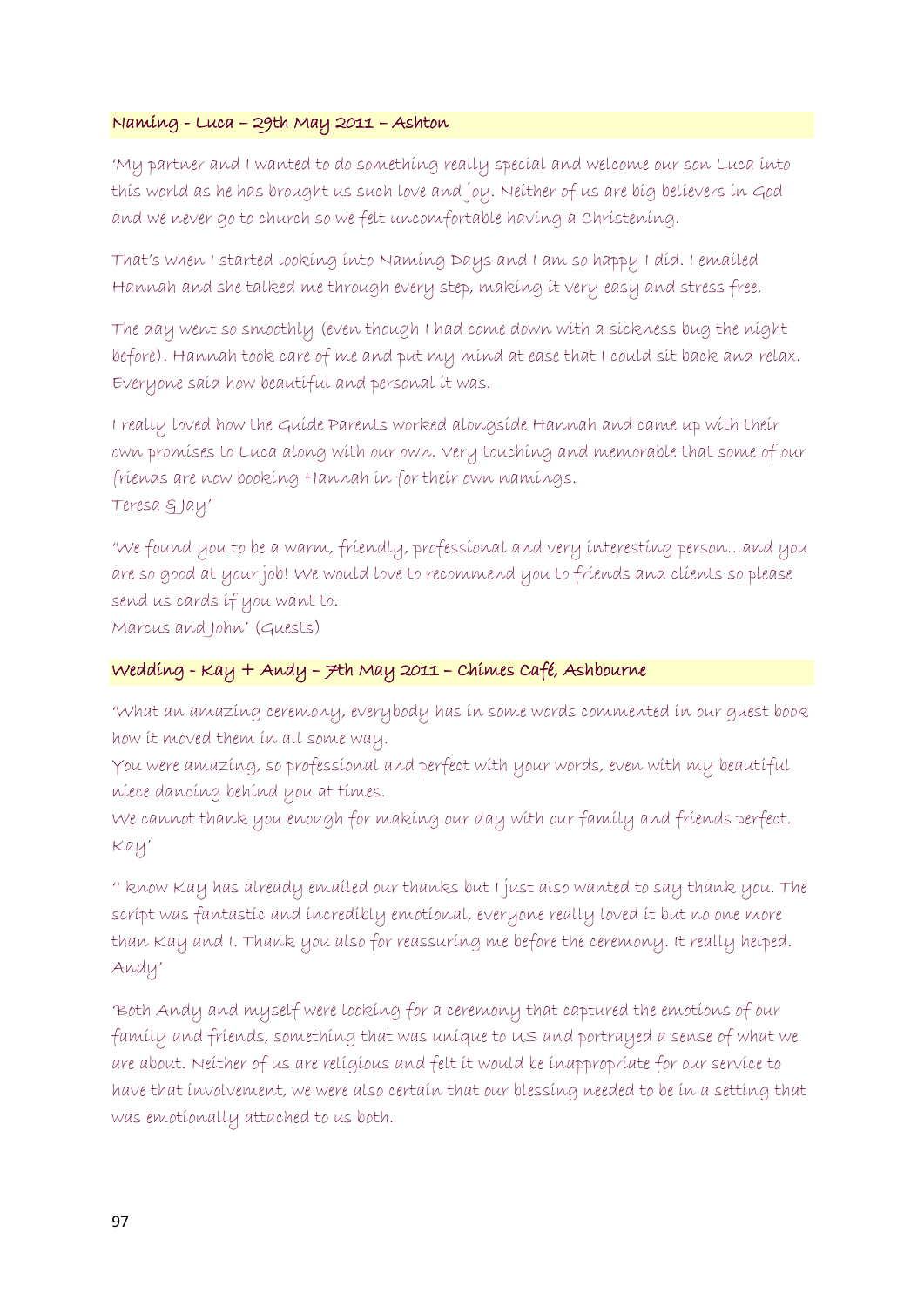Our search began with researching Celebrants and humanism, something that Andy had already taken an interest in some years ago and this search led us to Hannah. After previous phone calls to other Celebrants in which I did not really connect with, I rang Hannah and immediately I felt inspired, motivated and assured that our ceremony meant as much to Hannah as it did us.

What was most important to us is that we wanted guidance and support to help make our day what we had always wanted, our story, the journey we had travelled along together regardless of the pain that at times we endured and Hannah was able to capture this in true spirit.

One of the most special things for us was the involvement and parts our family and friends played in all of this and how important Hannah made them feel. How many people can say that the opening line to their wedding ceremony was that of how their best friend was who we had to thank for Andy and I falling in love?

It was the little things like this that helped tell the story and throughout the planning process with Hannah made us realise what it was that we loved so much about each other, but sometimes just forget to say.

Hannah fulfilled every expectation that we had had, even more and the day itself was 'perfect'. Even with the heavy rain after heavy rain, I knew that by 4pm it would stop, and it did.'

Kay and Andy

# Wedding - Nikki + Doug – 30th April 2011 – Glyfada, Greece

'We loved the ceremony and loads of our guests have commented on how much they enjoyed it. Nikki and Doug'

# Naming - Jacob – 26th March, 2011 - Twycross Zoo, Leicestershire

'Even before our son Jacob was born we decided a christening wasn't really for us, neither of us were particularly religious and we didn't fancy sharing such a special day with total strangers and other children getting christened.

We researched other ideas and came across Humanist Naming Ceremonies. They sounded ideal, we wanted something that we could make our day and personalise it for our family.

The next task was to find someone to conduct the ceremony, so I went on the internet and found the BHA and there was a list of Celebrants. After initially emailing a handful of Celebrants, Hannah really caught my eye. Her first email was really friendly and so then we arranged to meet her. From the first meeting we both felt comfortable talking to her and felt that she really "got us" as a family.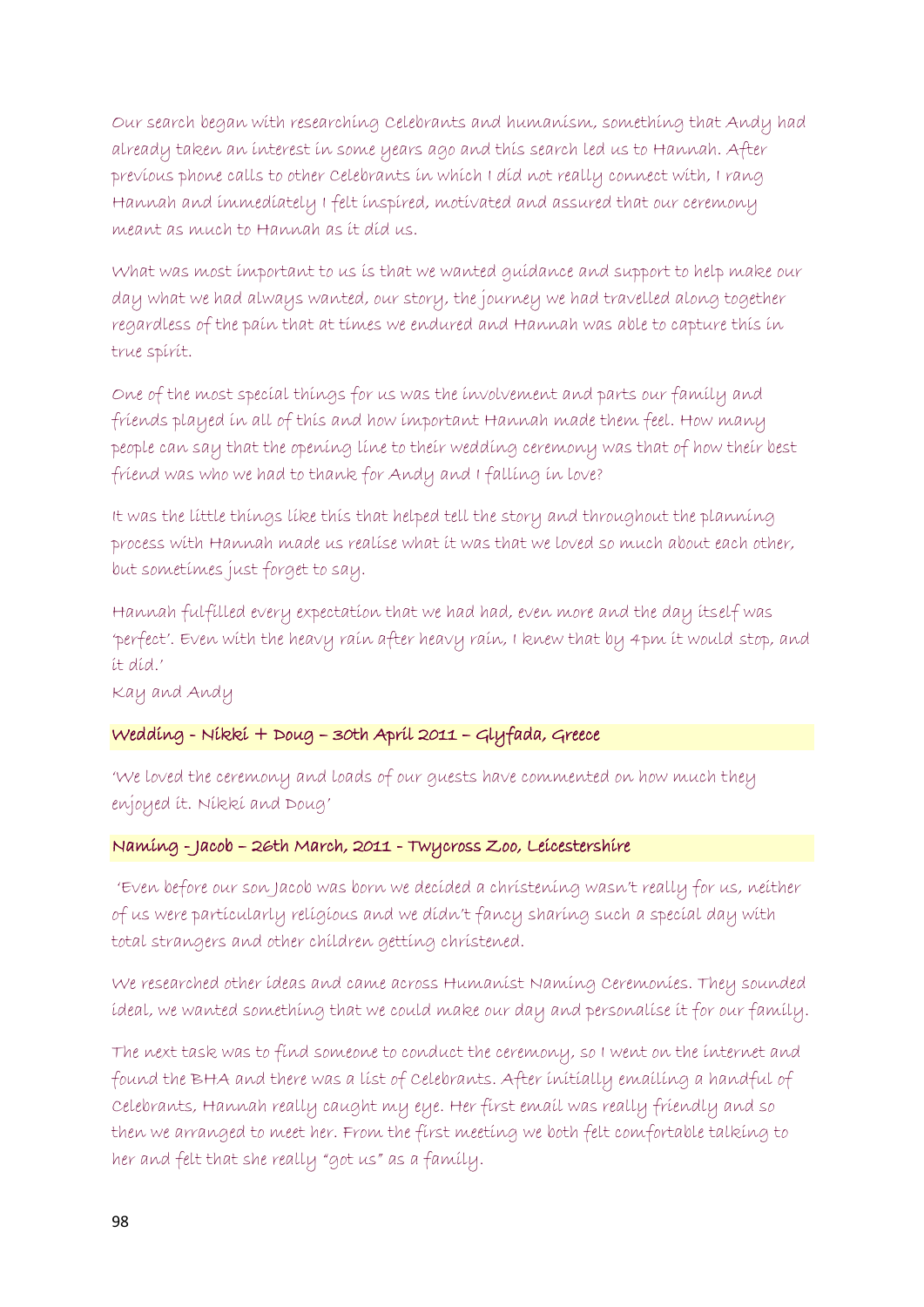Over the next few weeks Hannah sent us emails about the script what we wanted in it and generally found out more information about us all. About 2 weeks before the big day we got to see the final script and it was amazing, it bought a tear to our eyes just reading through it! We had both of our mums read a small poem during the ceremony and we had 4 Guardians who all read promises to Jacob as well as myself and Andrew.

Hannah really encompassed the spirit of the day and made it funny when needed especially when Jacob was talking over her! At the end of the naming ceremony Andrew and I read poems and did thank yous, and then out of the blue he proposed to me! Hannah got straight back into her duties, and proposed a toast.

She really brought the day together in a way that we couldn't of imagined. Some of the more traditional family members were very impressed with it all too despite their reservations at first.

Thank you Hannah for such a special day that we will never forget!' Andrew and Katie

'We want to say a very big, big thank you for the amazing day we had on Saturday! The script was beautiful and it was better than we could of dreamed! We had so many people say how lovely it really was. Thank you for making it so special! Love from Andrew, Katie & Jacob xxxxx' Thank you card

'Thank you for a beautiful naming ceremony. We enjoyed it very much. It was a pleasure to meet you. You are a lovely lady. Dee' Note from Katie's mum

#### 2010

#### Naming - Milo – 31st October 2010 – Coventry

'We decided we wanted to welcome of son into the world – to celebrate his safe arrival, how much we love him and him being a massive part of our family. A day that he could look back upon when he is older.

It was a choice of ours to have a Naming Day, rather than a Christening or Baptism, as entering into a religion is not something that we feel that should be done for you.

We spent a long while searching for alternatives and found Hannah's details on a Humanist website as a Celebrant in our area. I contacted Hannah to ask if she could help and she could. We spoke and I explained what we would like and was delighted when Hannah told me how her ceremonies work.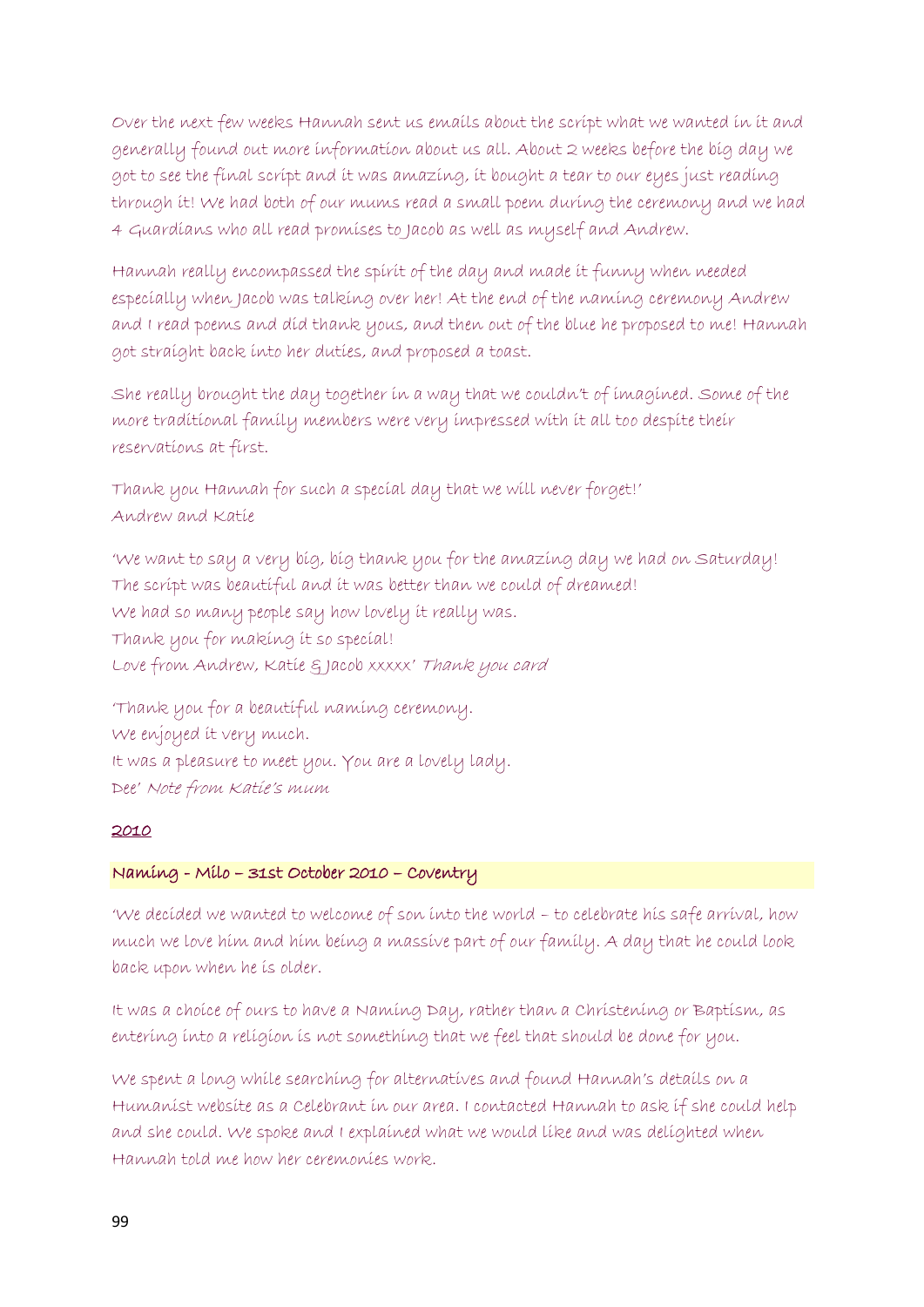We answered Hannah's questions about us, our son, our love, our families, our values and lives together. Hannah turned the answers we gave into a beautiful script for our naming ceremony. When we read it – it made us cry! Hannah was a great help with suggesting ideas for reading too.

On the day, Hannah was fantastic, the ceremony couldn't have been any better. Everyone had an amazing day!

Thank you Hannah for your ideas, guidance and support on the day and before.' Fran and Adi

### Naming - Aidan – 16th October 2010 – Thrussington, Leicestershire

'Thank you very much for today. People have just left the house and the quiet is so amazing you could almost touch it! Thanks again, lots of lovely comments from everyone. Heidi & Dan'

# Naming - Harvey + Rosa – 11th September 2010 - Ryton Organic Gardens

'We just wanted to say a huge thank you to you…

Your professionalism, good humour and warm, intuitive manner with people meant our family celebration and naming ceremony was the perfect day we'd hoped for. Everyone said how much they enjoyed it and how well they thought you'd delivered it. We will certainly, and always, recommend you without reservation.' Kate

'We had a strong vision for the naming ceremony of our children, and from the moment we met her, we knew that Hannah would help to shape and nurture this vision. Her warmth, intelligence and wit made us feel like we'd known her for years, and more importantly that she knew, and cared for us as a family.

Her collecting of all the stories, poems, readings, songs and thoughts of an extended group of family and friends and then the writing of the ceremony itself was all perfectly executed and everyone was happy to share with Hannah, even my Dad, who said she was so friendly and funny to speak to.

The naming ceremony itself, in beautiful organic gardens, was exquisitely delivered by Hannah; she put everyone at ease and again made us feel special and loved. She even brought the sunshine! Everyone commented on how perfect it was, and so much more than we ever could have hoped for.

We enjoyed our time with Hannah so much during the process leading up to the ceremony and the ceremony itself that we missed her when it was all over!! If anyone is looking for